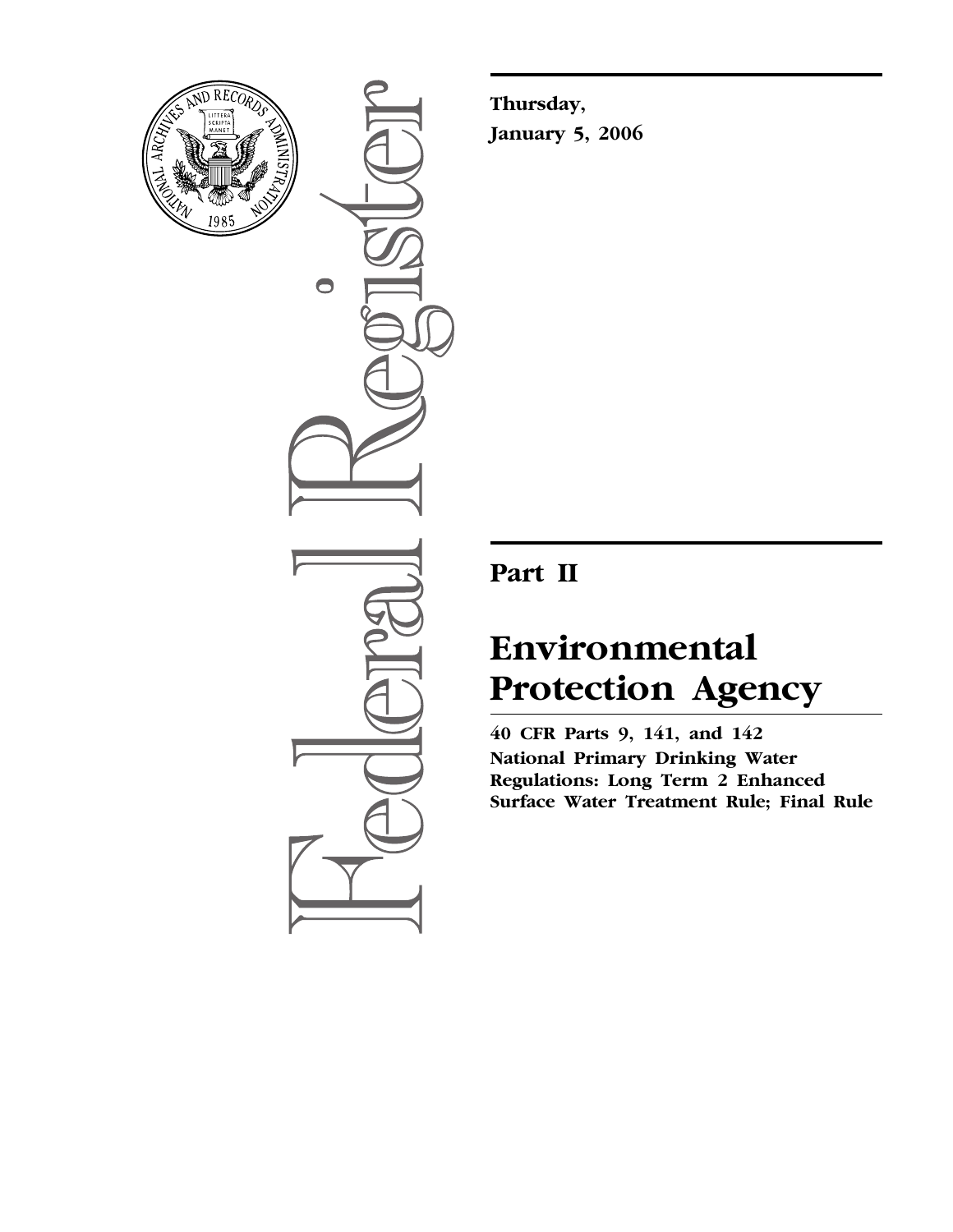## **ENVIRONMENTAL PROTECTION AGENCY**

**40 CFR Parts 9, 141, and 142** 

**[EPA–HQ–OW–2002–0039; FRL–8013–1]** 

**RIN 2040—AD37** 

## **National Primary Drinking Water Regulations: Long Term 2 Enhanced Surface Water Treatment Rule**

**AGENCY:** Environmental Protection Agency (EPA). **ACTION:** Final rule.

**SUMMARY:** EPA is promulgating National Primary Drinking Water Regulations that require the use of treatment techniques, along with monitoring, reporting, and public notification requirements, for all public water systems that use surface water sources. The purposes of the Long Term 2 Enhanced Surface Water Treatment Rule (LT2ESWTR) are to protect public health from illness due to Cryptosporidium and other microbial pathogens in drinking water and to address risk-risk trade-offs with the control of disinfection byproducts.

Key provisions in the LT2ESWTR include the following: source water monitoring for Cryptosporidium, with a screening procedure to reduce monitoring costs for small systems; risktargeted Cryptosporidium treatment by filtered systems with the highest source water Cryptosporidium levels; inactivation of Cryptosporidium by all unfiltered systems; criteria for the use of Cryptosporidium treatment and control

processes; and covering or treating uncovered finished water storage facilities.

EPA believes that implementation of the LT2ESWTR will significantly reduce levels of infectious Cryptosporidium in finished drinking water. This will substantially lower rates of endemic cryptosporidiosis, the illness caused by Cryptosporidium, which can be severe and sometimes fatal in sensitive subpopulations (e.g., infants, people with weakened immune systems). In addition, the treatment technique requirements of this regulation will increase protection against other microbial pathogens like Giardia lamblia.

**DATES:** This final rule is effective on March 6, 2006. The incorporation by reference of certain publications listed in the rule is approved by the Director of the Federal Register as of March 6, 2006. For judicial review purposes, this final rule is promulgated as of January 5, 2006.

**ADDRESSES:** EPA has established a docket for this action under Docket ID No. EPA-HQ-OW–2002–0039. All documents in the docket are listed on the *www.regulations.gov* Web site. Although listed in the index, some information is not publicly available, i.e., CBI or other information whose disclosure is restricted by statute. Certain other material, such as copyrighted material, is not placed on the Internet and will be publicly available only in hard copy form. Publicly available docket materials are

available either electronically through *www.regulations.gov* or in hard copy at the Water Docket, EPA/DC, EPA West, Room B102, 1301 Constitution Ave., NW., Washington, DC. The Public Reading Room is open from 8:30 a.m. to 4:30 p.m., Monday through Friday, excluding legal holidays. The telephone number for the Public Reading Room is (202) 566–1744, and the telephone number for the Water Docket is (202) 566–2426.

## **FOR FURTHER INFORMATION CONTACT:**

Daniel C. Schmelling, Standards and Risk Management Division, Office of Ground Water and Drinking Water (MC 4607M), Environmental Protection Agency, 1200 Pennsylvania Ave., NW., Washington, DC 20460; telephone number: (202) 564–5281; fax number: (202) 564–3767; e-mail address: *schmelling.dan@epa.gov.* For general information, contact the Safe Drinking Water Hotline, telephone number: (800) 426–4791. The Safe Drinking Water Hotline is open Monday through Friday, excluding legal holidays, from 9 a.m. to 5 p.m., Eastern time.

#### **SUPPLEMENTARY INFORMATION:**

## **I. General Information**

### *A. Who Is Regulated by This Action?*

Entities potentially regulated by the LT2ESWTR are public water systems (PWSs) that use surface water or ground water under the direct influence of surface water (GWUDI). Regulated categories and entities are identified in the following chart.

| Categorv | Examples of regulated entities                                                                                                                                                                                             |
|----------|----------------------------------------------------------------------------------------------------------------------------------------------------------------------------------------------------------------------------|
|          | Public Water Systems that use surface water or ground water under<br>the direct influence of surface water.<br>Public Water Systems that use surface water or ground water under<br>the direct influence of surface water. |

This table is not intended to be exhaustive, but rather provides a guide for readers regarding entities likely to be regulated by this action. This table lists the types of entities that EPA is now aware could potentially be regulated by this action. Other types of entities not listed in this table could also be regulated. To determine whether your facility is regulated by this action, you should carefully examine the definition of public water system in § 141.3 of Title 40 of the Code of Federal Regulations and applicability criteria in § 141.700(b) of today's rule. If you have questions regarding the applicability of the LT2ESWTR to a particular entity, consult one of the persons listed in the

preceding section entitled **FOR FURTHER INFORMATION CONTACT**.

## **Abbreviations Used in This Document**

- ASTM American Society for Testing and Materials
- AWWA American Water Works Association<br>C. Degrees C.
- Degrees Centigrade
- CDC Centers for Disease Control and Prevention
- CFE Combined Filter Effluent<br>CFR Code of Federal Regulation
- Code of Federal Regulations
- COI Cost-of-Illness
- CT The Residual Concentration of Disinfectant (mg/L) Multiplied by the Contact Time (in minutes)<br>CWS Community Water Sy
- 
- CWS Community Water Systems
- DAPI 4',6-Diamindino-2-phenylindole<br>DBPs Disinfection Byproducts Disinfection Byproducts
- DBPR Disinfectants/Disinfection Byproducts Rule
- DE Diatomaceous Earth
- DIC Differential Interference Contrast (microscopy)
- EA Economic Analysis
- EPA United States Environmental Protection Agency
- GAC Granular Activated Carbon
- GWUDI Ground Water Under the Direct Influence of Surface Water
- HAA5 Five Haloacetic Acids (Monochloroacetic, Dichloroacetic, Trichloroacetic, Monobromoacetic and Dibromoacetic Acids)
- ICR Information Collection Rule (also Information Collection Request)
- ICRSS Information Collection Rule Supplemental Surveys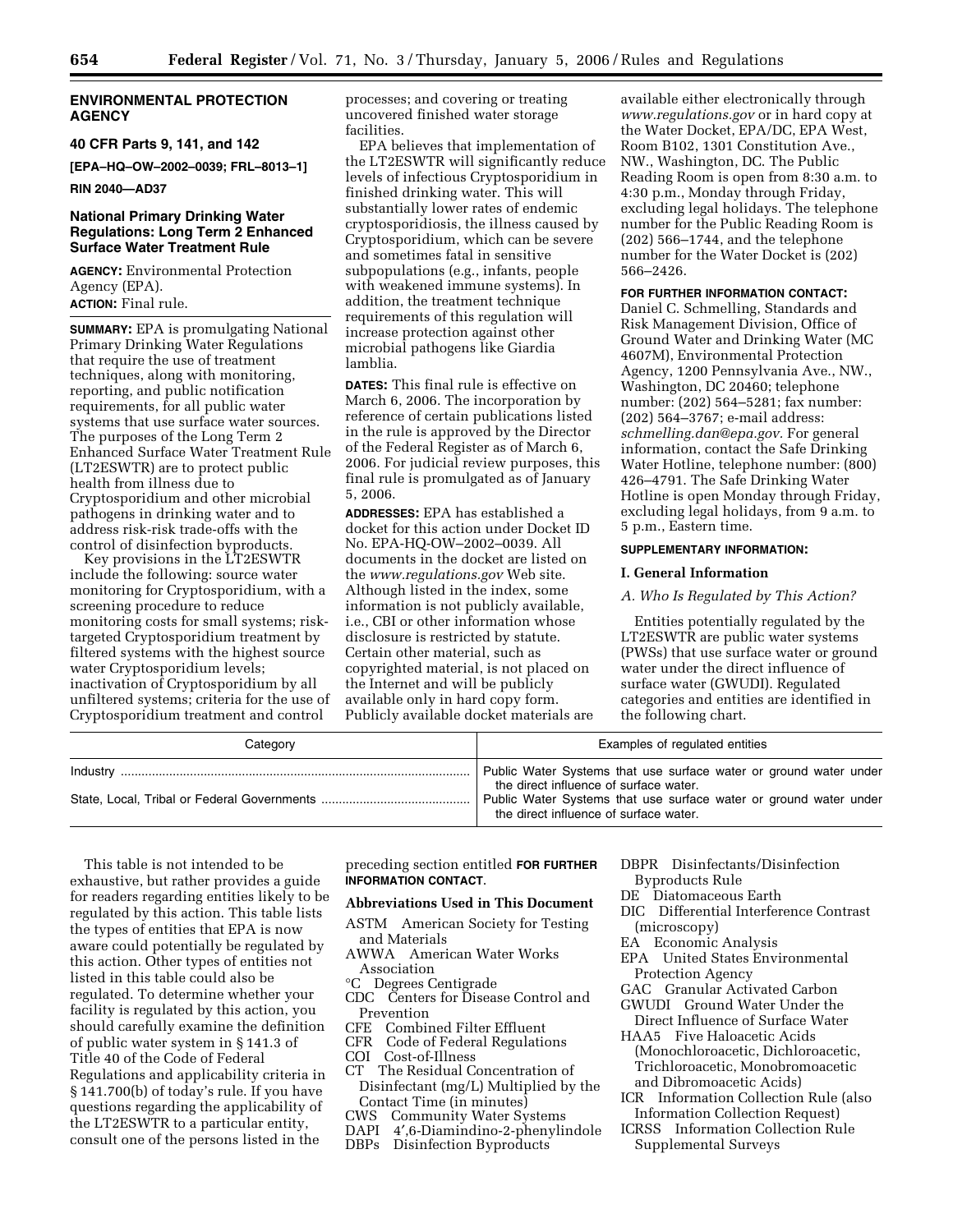2. Background and analysis

requirements

disinfectants c. Filtration avoidance 3. Summary of major comments D. Options for Systems to Meet Cryptosporidium Treatment

Requirements

3. Alternative source a. Today's rule

a. Today's rule

a. Today's rule

a. Today's rule

6. Bank filtration a. Today's rule

a. Today's rule

a. Today's rule

a. Today's rule

a. Today's rule

a. Today's rule

a. Today's rule

Facilities 1. Today's rule

15. Ultraviolet light a. Today's rule

a. Basis for Cryptosporidium treatment

b. Basis for requiring the use of two

1. Microbial toolbox overview 2. Watershed control program

b. Background and analysis c. Summary of major comments

b. Background and analysis c. Summary of major comments 4. Pre-sedimentation with coagulant

b. Background and analysis c. Summary of major comments 5. Two-stage lime softening

b. Background and analysis c. Summary of major comments

b. Background and analysis c. Summary of major comments 7. Combined filter performance

b. Background and analysis c. Summary of major comments 8. Individual filter performance

b. Background and analysis c. Summary of major comments 9. Demonstration of performance

b. Background and analysis c. Summary of major comments 10. Bag and cartridge filtration

b. Background and analysis c. Summary of major comments 11. Membrane filtration a. Today's rule

b. Background and analysis c. Summary of major comments 12. Second stage filtration

b. Background and analysis c. Summary of major comments 13. Slow sand filtration a. Today's rule

b. Background and analysis c. Summary of major comments 14. Ozone and chlorine dioxide

b. Background and analysis c. Summary of major comments

b. Background and analysis c. Summary of major comments E. Disinfection Benchmarking for Giardia

lamblia and Viruses 1. Today's rule

2. Background and analysis 3. Summary of major comments F. Requirements for Systems with Uncovered Finished Water Storage

- ICRSSM Information Collection Rule Supplemental Survey of Medium Systems
- ICRSSL Information Collection Rule Supplemental Survey of Large **Systems**
- IESWTR Interim Enhanced Surface Water Treatment Rule
- Log Logarithm (common, base 10)
- LRAA Locational Running Annual Average
- LRV Log Removal Value
- LT1ESWTR Long Term 1 Enhanced Surface Water Treatment Rule
- LT2ESWTR Long Term 2 Enhanced Surface Water Treatment Rule
- MCL Maximum Contaminant Level MCLG Maximum Contaminant Level
- Goal MG Million Gallons
- M–DBP Microbial and Disinfectants/
- Disinfection Byproducts
- MF Microfiltration
- NPDWR National Primary Drinking Water Regulation
- NTTAA National Technology Transfer and Advancement Act
- NTU Nephelometric Turbidity Unit OMB Office of Management and
- Budget
- PE Performance Evaluation
- PWS Public Water System
- QC Quality Control
- QCRV Quality Control Release Value
- RAA Running Annual Average
- RFA Regulatory Flexibility Act
- RO Reverse Osmosis
- SAB Science Advisory Board SBAR Small Business Advocacy
- Review
- SDWA Safe Drinking Water Act SWAP Source Water Assessment
- Program
- SWTR Surface Water Treatment Rule
- TCR Total Coliform Rule
- TTHM Total Trihalomethanes
- UF Ultrafiltration
- UMRA Unfunded Mandates Reform Act

## **Table of Contents**

- I. General Information
- A. Who Is Regulated by This Action?
- II. Summary of the Final Rule
	- A. Why Is EPA Promulgating the LT2ESWTR?
	- B. What Does the LT2ESWTR Require?
	- 1. Source water monitoring
	- 2. Additional treatment for
	- Cryptosporidium 3. Uncovered finished water storage
	- facilities C. Will This Regulation Apply to My Water
	- System?
- III. Background Information
	- A. Statutory Requirements and Legal Authority
	- B. Existing Regulations for Microbial Pathogens in Drinking Water
	- 1. Surface Water Treatment Rule
	- 2. Total Coliform Rule
- 3. Interim Enhanced Surface Water Treatment Rule
- 4. Long Term 1 Enhanced Surface Water Treatment Rule
- 5. Filter Backwash Recycle Rule
- C. Concern with Cryptosporidium in Drinking Water
- 1. Introduction
- 2. What is Cryptosporidium?
- 3. Cryptosporidium health effects
- 4. Efficacy of water treatment processes on Cryptosporidium
- 5. Epidemic and endemic disease from Cryptosporidium
- D. Specific Concerns Following the IESWTR and LT1ESWTR
- E. New Information on Cryptosporidium Risk Management
- 1. Infectivity
- 2. Occurrence
- 3. Analytical methods
- 4. Treatment
- F. Federal Advisory Committee Recommendations
- IV. Explanation of Today's Action
- A. Source Water Monitoring Requirements 1. Today's rule
- a. Sampling parameters and frequency
- b. Sampling location
- c. Sampling schedule
- d. Plants operating only part of the year
- e. Failing to monitor
- f. Providing treatment instead of monitoring
- g. Grandfathering previously collected data
- h. Ongoing watershed assessment
- i. Second round of monitoring
- j. New source monitoring 2. Background and analysis
- 
- a. Sampling parameters and frequency
- b. Sampling location c. Sampling schedule
- d. Plants operating only part of the year
- e. Failing to monitor
- 
- f. Grandfathering previously collected data g. Ongoing watershed assessment
- h. Second round of monitoring
- 3. Summary of major comments
- a. Sampling parameters and frequency
- b. Sampling location
- c. Sampling schedule
- d. Plants operating only part of the year
- e. Failing to monitor
- f. Providing treatment instead of monitoring
- g. Grandfathering previously collected data h. Ongoing watershed assessment

a. Basis for targeted treatment requirements b. Basis for bin concentration ranges and

a. Determination of mean Cryptosporidium

b. Cryptosporidium treatment requirements

- i. Second round of monitoring
- j. New source monitoring

2. Background and analysis

treatment requirements 3. Summary of major comments C. Unfiltered System Cryptosporidium Treatment Requirements

c. Use of two disinfectants

- B. Filtered System Cryptosporidium
- Treatment Requirements 1. Today's rule
- a. Bin classification

1. Today's rule

level

b. Bin treatment requirements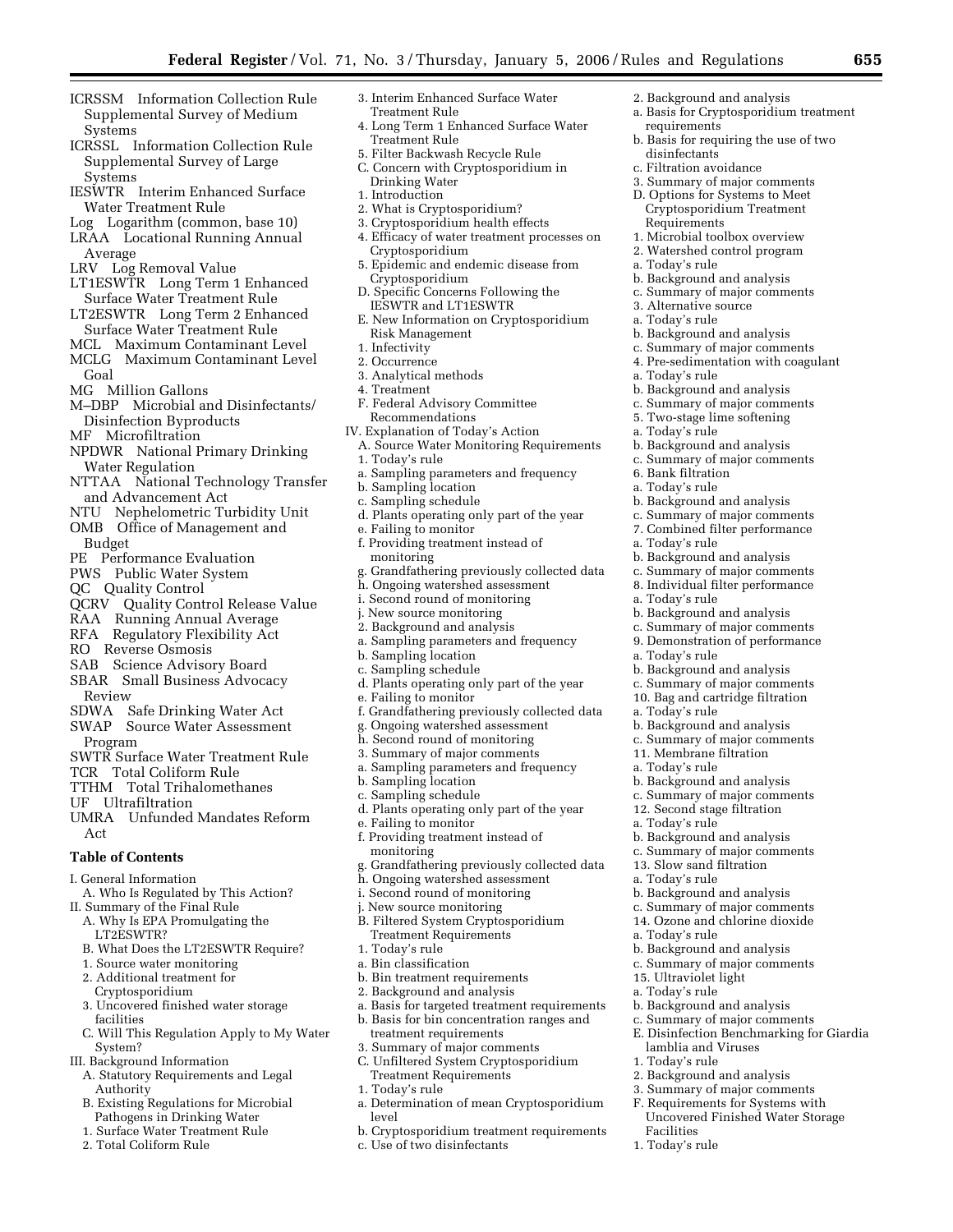**II. Summary of the Final Rule**  *A. Why Is EPA Promulgating the* 

chlorine. When ingested,

(details in section III.C).

A subset of PWSs with greater vulnerability to Cryptosporidium, however, requires additional treatment. In particular, recent national survey

data show that the level of

high levels of source water

likely greater than previously recognized (details in section III.E). These findings have led EPA to conclude that existing requirements do not provide adequate public health protection in filtered PWSs with the highest source water Cryptosporidium

levels. Consequently, EPA is establishing risk-targeted additional treatment requirements for such filtered

PWSs under the LT2ESWTR.

estimated, but also that

Cryptosporidium in the sources of most filtered PWSs is lower than previously

Cryptosporidium levels vary widely from source to source. Accordingly, a subset of filtered PWSs has relatively

Cryptosporidium contamination. In addition, data from human health studies indicate that the potential for Cryptosporidium to cause infection is

Cryptosporidium can cause acute gastrointestinal illness, which may be severe and sometimes fatal for people with weakened immune systems. Cryptosporidium has been identified as the cause of a number of waterborne disease outbreaks in the United States

The LT2ESWTR supplements existing microbial treatment regulations and targets PWSs with higher potential risk from Cryptosporidium. Existing regulations require most PWSs using surface water sources to filter the water, and those PWSs that are required to filter must remove at least 99 percent (2 log) of the Cryptosporidium (details in section III.B). As explained in the proposal for today's rule (68 FR 47640, August 11, 2003) (USEPA 2003a), new data on the occurrence, infectivity, and treatment of Cryptosporidium in drinking water indicate that existing regulations are sufficient for most PWSs.

EPA is promulgating the Long Term 2 Enhanced Surface Water Treatment Rule (LT2ESWTR) to further protect public health against Cryptosporidium and other microbial pathogens in drinking water. Cryptosporidium is a protozoan parasite that is common in surface water used as drinking water sources by public water systems (PWSs). In drinking water, Cryptosporidium is a particular concern because it is highly resistant to chemical disinfectants like

*LT2ESWTR?* 

- 2. Background and analysis
- a. Types and sources of contaminants in open reservoirs
- b. Regulatory approaches to reduce risk from contamination in open reservoirs c. Definition of uncovered finished water
- storage facility 3. Summary of major comments
- G. Compliance Schedules
- 1. Today's rule
- 2. Background and analysis
- 3. Summary of major comments
- H. Public Notice Requirements
- 1. Today's rule
- 2. Background and analysis
- 3. Summary of major comments
- I. Reporting Source Water Monitoring Results
- 1. Today's rule
- 2. Background and analysis
- 3. Summary of major comments
- J. Analytical Methods
- 1. Analytical methods overview
- 2. Cryptosporidium methods
- a. Today's rule
- b. Background and analysis
- c. Summary of major comments
- 3. E. coli methods
- a. Today's rule
- b. Background and analysis
- c. Summary of major comments
- 4. Turbidity methods
- a. Today's rule
- b. Background and analysis
- c. Summary of major comments
- K. Laboratory Approval
- 1. Cryptosporidium laboratory approval
- a. Today's rule
- b. Background and analysis
- c. Summary of major comments
- 2. E. coli laboratory approval
- a. Today's rule
- b. Background and analysis
- c. Summary of major comments
- 3. Turbidity analyst approval
- a. Today's rule
- b. Background and analysis
- c. Summary of major comments
- L. Requirements for Sanitary Surveys Conducted by EPA
- 1. Today's rule
- 2. Background and analysis
- 3. Summary of major comments
- M. Variances and Exemptions
- 1. Variances
- 2. Exemptions
- V. State Implementation
	- A. Today's Rule
	- 1. Special State primacy requirements
	- 2. State recordkeeping requirements
	- 3. State reporting requirements
	- 4. Interim primacy
	- B. Background and Analysis
- C. Summary of Major Comments
- VI. Economic Analysis
	- A. What Regulatory Alternatives Did the Agency Consider?
	- B. What Analyses Support Today's Final Rule?
	- C. What Are the Benefits of the LT2ESWTR?
	- 1. Nonquantified benefits
	- 2. Quantified benefits
	- a. Filtered PWSs
	- b. Unfiltered PWSs
	- 3. Timing of benefits accrual (latency)
- D. What Are the Costs of the LT2ESWTR?
- 1. Total annualized present value costs
- 2. PWS costs
- a. Source water monitoring costs
- b. Filtered PWSs treatment costs
- c. Unfiltered PWSs treatment costs
- d. Uncovered finished water storage facilities
- e. Future monitoring costs
- f. Sensitivity analysis—influent bromide levels on technology selection for filtered plants
- 3. State/Primacy agency costs
- 4. Non-quantified costs
- E. What Are the Household Costs of the LT2ESWTR?
- F. What Are the Incremental Costs and Benefits of the LT2ESWTR?
- H. Are there Increased Risks From Other Contaminants?
- I. What Are the Effects of the Contaminant on the General Population and Groups within the General Populations that Are Identified as Likely to be at Greater Risk of Adverse Health Effects?
- J. What Are the Uncertainties in the Risk, Benefit, and Cost Estimates for the LT2ESWTR?
- K. What Is the Benefit/Cost Determination for the LT2ESWTR?
- L. Summary of Major Comments
- 1. Cryptosporidium occurrence
- a. Quality of the ICR and ICRSS data sets
- b. Treatment of observed zeros
- 2. Drinking water consumption
- 3. Cryptosporidium infectivity
- 4. Valuation of benefits
- a. Valuation of morbidity
- b. Valuation of lost time under the enhanced cost of illness (COI) approach
- VII. Statutory and Executive Order Reviews A. Executive Order 12866: Regulatory
	- Planning and Review
	- B. Paperwork Reduction Act C. Regulatory Flexibility Act

Safety Risks

Populations

L. Plain Language

VIII. References

Distribution, or Use

Advancement Act

- D. Unfunded Mandates Reform Act
- E. Executive Order 13132: Federalism
- F. Executive Order 13175: Consultation and Coordination With Indian Tribal Governments

G. Executive Order 13045: Protection of Children from Environmental Health and

H. Executive Order 13211: Actions that Significantly Affect Energy Supply,

J. Executive Order 12898: Federal Actions to Address Environmental Justice in Minority Populations or Low-Income

I. National Technology Transfer and

K. Consultations with the Science Advisory Board, National Drinking Water Advisory Council, and the Secretary of Health and Human Services

M. Analysis of the Likely Effect of

Compliance with the LT2ESWTR on the Technical, Financial, and Managerial Capacity of Public Water Systems N. Congressional Review Act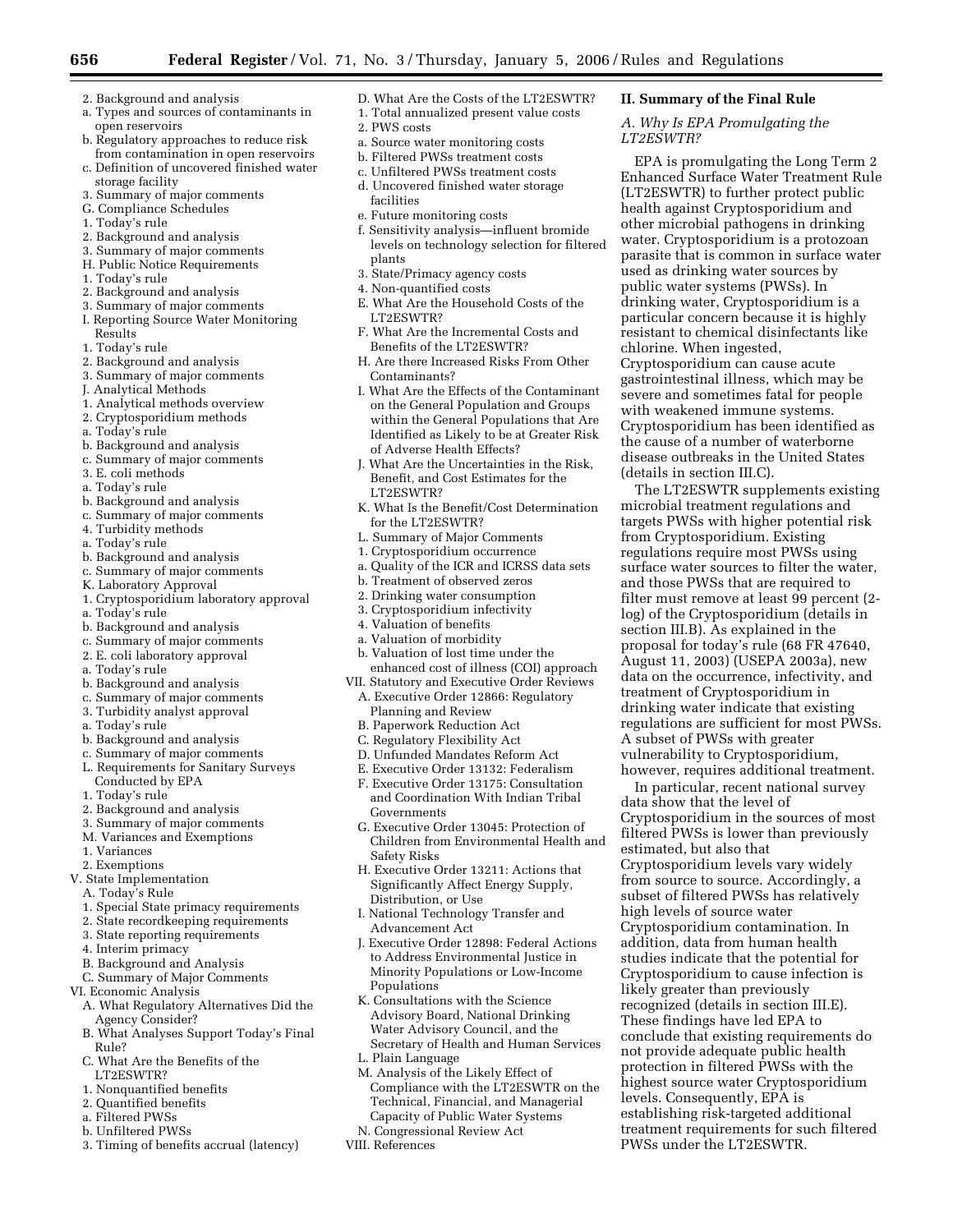For PWSs that use surface water sources and are not required to filter (i.e., unfiltered PWSs), existing regulations do not require any treatment for Cryptosporidium. New survey data suggest that typical Cryptosporidium levels in the treated water of unfiltered PWSs are higher than in the treated water of filtered PWSs (USEPA 2003a). Thus, Cryptosporidium treatment by unfiltered PWSs is needed to achieve comparable public health protection (details in section III.E). Further, results from recent treatment studies have allowed EPA to develop standards for the inactivation of Cryptosporidium by ozone, ultraviolet (UV) light, and chlorine dioxide (details in section IV.D). Based on these developments, EPA is establishing requirements under the LT2ESWTR for all unfiltered PWSs to treat for Cryptosporidium, with the required degree of treatment depending on the source water contamination level.

Additionally, the LT2ESWTR addresses risks in uncovered finished water storage facilities, in which treated water can be subject to significant contamination as a result of runoff, bird and animal wastes, human activity, algal growth, insects, fish, and airborne deposition (details in section IV.F). Existing regulations prohibit the building of new uncovered finished water storage facilities but do not deal with existing ones. Under the LT2ESWTR, PWSs must limit potential risks by covering or treating the discharge of such storage facilities.

Most of the requirements in today's final LT2ESWTR reflect consensus recommendations from the Stage 2 Microbial and Disinfection Byproducts (M–DBP) Federal Advisory Committee. These recommendations are set forth in the Stage 2 M–DBP Agreement in Principle (65 FR 83015, December 29, 2000) (USEPA 2000a).

## *B. What Does the LT2ESWTR Require?*

#### 1. Source Water Monitoring

The LT2ESWTR requires PWSs using surface water or ground water under the direct influence (GWUDI) of surface water to monitor their source water (i.e., the influent water entering the treatment plant) to determine an average Cryptosporidium level. As described in the next section, monitoring results determine the extent of Cryptosporidium treatment requirements under the LT2ESWTR.

Large PWSs (serving at least 10,000 people) must monitor for Cryptosporidium (plus E. coli and turbidity in filtered PWSs) for a period of two years. To reduce monitoring

costs, small filtered PWSs (serving fewer than 10,000 people) initially monitor just for E. coli for one year as a screening analysis and are required to monitor for Cryptosporidium only if their E. coli levels exceed specified ''trigger'' values. Small filtered PWSs that exceed the E. coli trigger, as well as all small unfiltered PWSs, must monitor for Cryptosporidium for one or two years, depending on the sampling frequency (details sections IV.A).

Under the LT2ESWTR, specific criteria are set for sampling frequency and schedule, sampling location, using previously collected data (i.e., grandfathering), providing treatment instead of monitoring, sampling by PWSs that use surface water for only part of the year, and monitoring of new plants and sources (details in section IV.A). The LT2ESWTR also establishes requirements for reporting of monitoring results (details in section IV.I), using analytical methods (details in section IV.J), and using approved laboratories (details in section IV.K).

The date for PWSs to begin monitoring is staggered by PWS size, with smaller PWSs starting at a later time than larger ones (details in section IV.G). Today's rule also requires a second round of monitoring to begin approximately 6.5 years after the first round concludes in order to determine if source water quality has changed to a degree that should affect treatment requirements (details in section IV.A).

2. Additional Treatment for Cryptosporidium

The LT2ESWTR establishes risktargeted treatment technique requirements to control Cryptosporidium in PWSs using surface water or GWUDI. These treatment requirements supplement those established by existing regulations, all of which remain in effect under the LT2ESWTR.

Filtered PWSs will be classified in one of four treatment categories (or ''bins'') based on the results of the source water Cryptosporidium monitoring described in the previous section. This bin classification determines the degree of additional Cryptosporidium treatment, if any, the filtered PWS must provide. Occurrence data indicate that the majority of filtered PWSs will be classified in Bin 1, which carries no additional treatment requirements. PWSs classified in Bins 2, 3, or 4 must achieve 1.0- to 2.5-log of treatment (i.e., 90 to 99.7 percent reduction) for Cryptosporidium over and above that provided with conventional treatment. Different additional treatment requirements may

apply to PWSs using other than conventional treatment, such as direct filtration, membranes, or cartridge filters (details in section. IV.B). Filtered PWSs must meet the additional Cryptosporidium treatment required in Bins 2, 3, or 4 by using one or more treatment or control processes from a ''microbial toolbox'' of options (details in section. IV.D).

The LT2ESWTR requires all unfiltered PWSs to provide at least 2-log (i.e., 99 percent) inactivation of Cryptosporidium. If the average source water Cryptosporidium level exceeds 0.01 oocysts/L based on the monitoring described in the previous section, the unfiltered PWS must provide at least 3 log (i.e., 99.9 percent) inactivation of Cryptosporidium. Further, under the LT2ESWTR, unfiltered PWSs must achieve their overall inactivation requirements (including Giardia lamblia and virus inactivation as established by earlier regulations) using a minimum of two disinfectants (details in section IV.C).

3. Uncovered Finished Water Storage Facilities

Under the LT2ESWTR, PWSs with uncovered finished water storage facilities must take steps to address contamination risks. Existing regulations require PWSs to cover all new storage facilities for finished water but do not address existing uncovered finished water storage facilities. Under the LT2ESWTR, PWSs using uncovered finished water storage facilities must either cover the storage facility or treat the storage facility discharge to achieve inactivation and/or removal of 4-log virus, 3-log Giardia lamblia, and 2-log Cryptosporidium on a State-approved schedule (details in section. IV.F).

## *C. Will This Regulation Apply to My Water System?*

The LT2ESWTR applies to all PWSs using surface water or GWUDI, including both large and small PWSs, community and non-community PWSs, and non-transient and transient PWSs. Wholesale PWSs must comply with the requirements of today's rule based on the population of the largest PWS in the combined distribution system. Consecutive PWSs that purchase treated water from wholesale PWSs that fully comply with the monitoring and treatment requirements of the LT2ESWTR are not required to take additional steps for that water under today's rule.

#### **III. Background Information**

The sections in this part provide summary background information for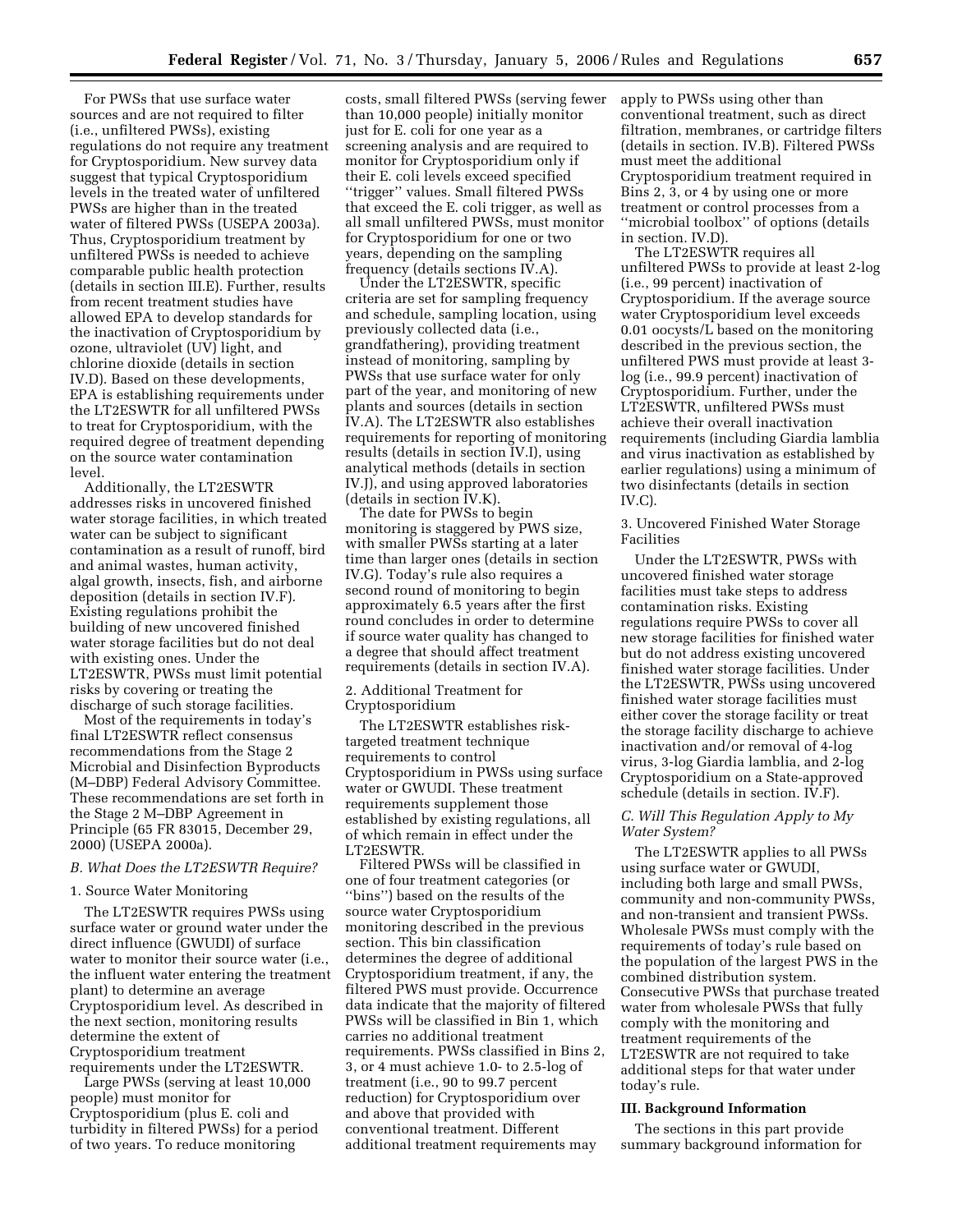today's final LT2ESWTR. Individual sections address the following topics: (A) Statutory requirements and legal authority for the LT2ESWTR; (B) existing regulations for microbial pathogens in drinking water; (C) the problem with Cryptosporidium in drinking water; (D) specific public health concerns addressed by the LT2ESWTR; (E) new information for Cryptosporidium risk management in PWSs; and (F) recommendations from the Stage 2 M-DBP Advisory Committee for the LT2ESWTR. For additional information on these topics, see the proposed LT2ESWTR (USEPA 2003a) and supporting technical material where cited.

## *A. Statutory Requirements and Legal Authority*

The Safe Drinking Water Act (SDWA or the Act), as amended in 1996, requires EPA to publish a maximum contaminant level goal (MCLG) and promulgate a national primary drinking water regulation (NPDWR) with enforceable requirements for any contaminant that the Administrator determines may have an adverse effect on the health of persons, is known to occur or has a substantial likelihood of occurring in public water systems (PWSs) with a frequency and at levels of public health concern, and for which, in the sole judgement of the Administrator, regulation of such contaminant presents a meaningful opportunity for health risk reduction for persons served by PWSs (section 1412  $(b)(1)(A)).$ 

MCLGs are non-enforceable health goals and are to be set at a level at which no known or anticipated adverse effects on the health of persons occur and which allows an adequate margin of safety (sections 1412(b)(4) and 1412(a)(3)). EPA established an MCLG of zero for Cryptosporidium under the Interim Enhanced Surface Water Treatment Rule (IESWTR) (63 FR 69478, December 16, 1998) (USEPA 1998a). In today's rule, the Agency is not making any changes to the current MCLG for Cryptosporidium.

The Act also requires each NPDWR for which an MCLG is established to specify a maximum contaminant level (MCL) that is as close to the MCLG as is feasible (sections 1412(b)(4) and 1401(1)(C)). The Agency is authorized to promulgate an NPDWR that requires the use of a treatment technique in lieu of establishing an MCL if the Agency finds that it is not economically or technologically feasible to ascertain the level of the contaminant (sections 1412(b)(7)(A) and 1401(1)(C)). The Act specifies that in such cases, the Agency

shall identify those treatment techniques that would prevent known or anticipated adverse effects on the health of persons to the extent feasible  $(section 1412(b)(7)(A)).$ 

The Agency has concluded that it is not currently economically or technologically feasible for PWSs to determine the level of Cryptosporidium in finished drinking water for the purpose of compliance with a finished water standard. As described in section IV.C, the LT2ESWTR is designed to protect public health by lowering the level of infectious Cryptosporidium in finished drinking water to less than 1 oocyst/10,000 L. Approved Cryptosporidium analytical methods, which are described in section IV.K, are not sufficient to routinely determine the level of Cryptosporidium at this concentration. Consequently, the LT2ESWTR relies on treatment technique requirements to reduce health risks from Cryptosporidium in PWSs.

When proposing an NPDWR that includes an MCL or treatment technique, the Act requires EPA to publish and seek public comment on an analysis of health risk reduction and costs. This includes an analysis of quantifiable and nonquantifiable costs and health risk reduction benefits, incremental costs and benefits of each alternative considered, the effects of the contaminant upon sensitive subpopulations (e.g., infants, children, pregnant women, the elderly, and individuals with a history of serious illness), any increased risk that may occur as the result of compliance, and other relevant factors (section  $1412(b)(3)(C)$ ). EPA's analysis of health benefits and costs associated with the LT2ESWTR is presented in the Economic Analysis of the LT2ESWTR (USEPA 2005a) and is summarized in section VI of this preamble. The Act does not, however, authorize the Administrator to use a determination of whether benefits justify costs to establish an MCL or treatment technique requirement for the control of Cryptosporidium (section 1412(b)(6)(C)).

Finally, section 1412(b)(2)(C) of the Act requires EPA to promulgate a Stage 2 Disinfectants and Disinfection Byproducts Rule within 18 months after promulgation of the LT1ESWTR, which occurred on January 14, 2002. Consistent with statutory requirements for risk balancing (section 1412(b)(5)(B)), EPA is finalizing the LT2ESWTR in conjunction with the Stage 2 DBPR to ensure parallel protection from microbial and DBP risks.

## *B. Existing Regulations for Microbial Pathogens in Drinking Water*

This section summarizes existing rules that regulate treatment for pathogenic microorganisms by PWSs using surface water sources. The LT2ESWTR supplements these rules with additional risk-targeted requirements, but does not withdraw any existing requirements.

## 1. Surface Water Treatment Rule

The Surface Water Treatment Rule (SWTR) (54 FR 27486, June 29, 1989) (USEPA 1989a) applies to all PWSs using surface water or ground water under the direct influence (GWUDI) of surface water as sources (i.e., Subpart H PWSs). It established MCLGs of zero for Giardia lamblia, viruses, and Legionella, and includes the following treatment technique requirements to reduce exposure to pathogenic microorganisms: (1) Filtration, unless specific avoidance criteria are met; (2) maintenance of a disinfectant residual in the distribution system; (3) removal and/or inactivation of 3-log (99.9%) of Giardia lamblia and 4-log (99.99%) of viruses; (4) maximum allowable turbidity in the combined filter effluent (CFE) of 5 nephelometric turbidity units (NTU) and 95th percentile CFE turbidity of 0.5 NTU or less for plants using conventional treatment or direct filtration (with different standards for other filtration technologies); and (5) watershed protection and source water quality requirements for unfiltered PWSs.

#### 2. Total Coliform Rule

The Total Coliform Rule (TCR) (54 FR 27544, June 29, 1989) (USEPA 1989b) applies to all PWSs. It established an MCLG of zero for total and fecal coliform bacteria and an MCL based on the percentage of positive samples collected during a compliance period. Coliforms are used as an indicator of fecal contamination and to determine the integrity of the water treatment process and distribution system. Under the TCR, no more than 5 percent of distribution system samples collected in any month may contain coliform bacteria (no more than 1 sample per month may be coliform positive in those PWSs that collect fewer than 40 samples per month). The number of samples to be collected in a month is based on the number of people served by the PWS.

#### 3. Interim Enhanced Surface Water Treatment Rule

The Interim Enhanced Surface Water Treatment Rule (IESWTR) (63 FR 69478, December 16, 1998) (USEPA 1998a) applies to PWSs serving at least 10,000 people and using surface water or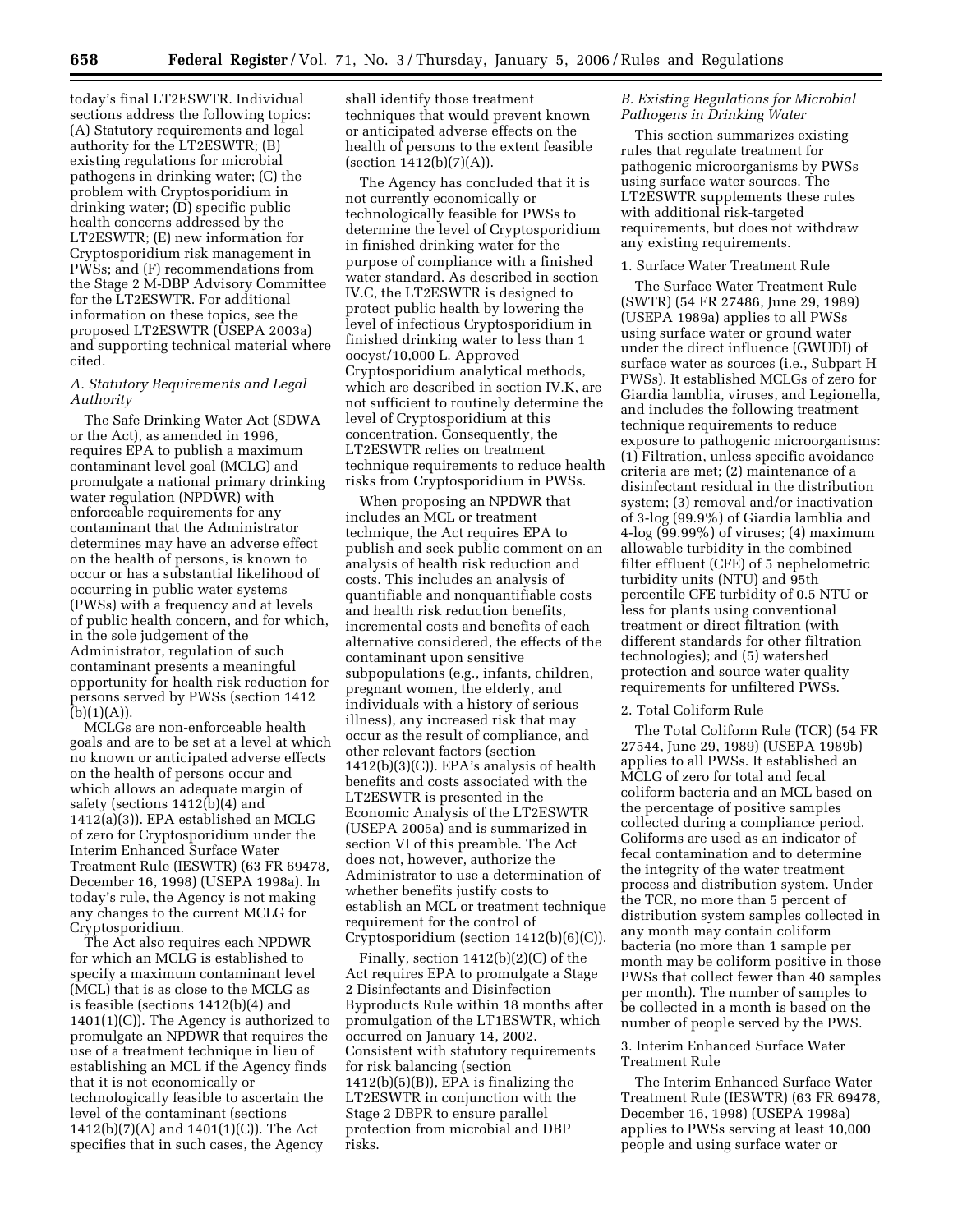GWUDI sources. Key provisions established by the IESWTR include the following: (1) An MCLG of zero for Cryptosporidium; (2) Cryptosporidium removal requirements of 2-log (99 percent) for PWSs that filter; (3) more stringent CFE turbidity performance standards of 1.0 NTU as a maximum and 0.3 NTU or less at the 95th percentile monthly for treatment plants using conventional treatment or direct filtration; (4) requirements for individual filter turbidity monitoring; (5) disinfection benchmark provisions to assess the level of microbial protection that PWSs provide as they take steps to comply with new DBP standards; (6) inclusion of Cryptosporidium in the definition of GWUDI and in the watershed control requirements for unfiltered PWSs; (7) requirements for covers on new finished water storage facilities; and (8) sanitary surveys for all surface water systems regardless of size.

The IESWTR was developed in conjunction with the Stage 1 Disinfectants and Disinfection Byproducts Rule (Stage 1 DBPR) (63 FR 69389, December 16, 1998) (USEPA 1998b), which reduced allowable levels of certain DBPs, including trihalomethanes, haloacetic acids, chlorite, and bromate.

4. Long Term 1 Enhanced Surface Water Treatment Rule

The Long Term 1 Enhanced Surface Water Treatment Rule ( LT1ESWTR) (67 FR 1812, January 14, 2002) (USEPA 2002a) builds upon the microbial control provisions established by the IESWTR for large PWSs through extending similar requirements to small PWSs. The LT1ESWTR applies to PWSs that use surface water or GWUDI as sources and that serve fewer than 10,000 people. Like the IESWTR, the LT1ESWTR established the following: 2 log (99 percent) Cryptosporidium removal requirements by PWSs that filter; individual filter turbidity monitoring and more stringent combined filter effluent turbidity standards for conventional and direct filtration plants; disinfection profiling and benchmarking; inclusion of Cryptosporidium in the definition of GWUDI and in the watershed control requirements for unfiltered PWSs; and the requirement that new finished water storage facilities be covered.

#### 5. Filter Backwash Recycle Rule

The Filter Backwash Recycling Rule (FBRR) (66 FR 31085, June 8, 2001) (USEPA 2001a) requires PWSs to consider the potential risks associated with recycling contaminants removed during the filtration process. The

provisions of the FBRR apply to all PWSs that recycle, regardless of population served. In general, the provisions include the following: (1) PWSs must return certain recycle streams to a point in the treatment process that is prior to primary coagulant addition unless the State specifies an alternative location; (2) direct filtration PWSs recycling to the treatment process must provide detailed recycle treatment information to the State; and (3) certain conventional PWSs that practice direct recycling must perform a one-month, one-time recycling self assessment.

## *C. Concern With Cryptosporidium in Drinking Water*

## 1. Introduction

EPA is promulgating the LT2ESWTR to reduce the public health risk associated with Cryptosporidium in drinking water. This section describes the general basis for this public health concern through reviewing information in several areas: the nature of Cryptosporidium, health effects, efficacy of water treatment processes, and the incidence of epidemic and endemic disease. Further information about Cryptosporidium is available in the following documents: Cryptosporidium: Human Health Criteria Document (USEPA 2001b), Cryptosporidium: Drinking Water Advisory (USEPA 2001c), and Cryptosporidium: Risks for Infants and Children (USEPA 2001d).

#### 2. What Is Cryptosporidium?

Cryptosporidium is a protozoan parasite that lives and reproduces entirely in one host. Ingestion of Cryptosporidium can cause cryptosporidiosis, a gastrointestinal (GI) illness. Cryptosporidium is excreted in feces. Transmission of cryptosporidiosis occurs through consumption of water or food contaminated with feces or by direct or indirect contact with infected persons or animals (Casemore 1990).

In the environment, Cryptosporidium is present as a thick-walled oocyst containing four organisms (sporozoites); the oocyst wall insulates the sporozoites from harsh environmental conditions. Oocysts are 4–5 microns in length and width. Upon a host's ingestion of oocysts, enzymes and chemicals produced by the host's digestive system cause the oocyst to excyst, or break open. The excysted sporozoites embed themselves in the surfaces of the epithelial cells of the lower small intestine. The organisms then begin absorbing nutrients from their host cells. When these organisms sexually reproduce, they produce thick- and

thin-walled oocysts. The host excretes the thick-walled oocysts in its feces; thin-walled oocysts excyst within the host and contribute to further host infection.

The exact mechanism by which Cryptosporidium causes GI illness is not known. Factors may include damage to intestinal structure and cells, changes in the absorption/secretion processes of the intestine, toxins produced by Cryptosporidium or the host, and proteins that allow Cryptosporidium to adhere to host cell surfaces (Carey et al. 2004).

Upon excretion, Cryptosporidium oocysts may survive for months in various environmental media, including soil, river water, seawater, and human and cattle feces at ambient temperatures (Kato et al. 2001, Pokorny et al. 2002, Fayer et al. 1998a and 1998b, and Robertson et al. 1992). Cryptosporidium can also withstand temperatures as low as  $-20$  °C for periods of a few hours (Fayer and Nerad 1996) but are susceptible to desiccation (Robertson et al. 1992).

Cryptosporidium is a widespread contaminant in surface water used as drinking water supplies. For example, among 67 drinking water sources surveyed by LeChevallier and Norton (1995), 87 percent had positive samples for Cryptosporidium. A more recent survey of 80 medium and large PWSs conducted by EPA detected Cryptosporidium in 85 percent of water sources (USEPA 2003a). Cryptosporidium contamination can come from animal agriculture, wastewater treatment plant discharges, slaughterhouses, birds, wild animals, and other sources of fecal matter.

Because different species of Cryptosporidium are very similar in morphology, researchers have focused on genetic differences in trying to classify them. However, discussion on Cryptosporidium taxonomy is complicated by the fact that even within species or strains, there may be differences in infectivity and virulence. Cryptosporidium parvum (C. parvum) has been the primary species of concern to humans. Until recently, some researchers divided C. parvum into two primary strains, genotype 1, which infects humans, and genotype 2, which infects both humans and cattle (Carey et al. 2004). In 2002, Morgan-Ryan et al. proposed that genotype 1 be designated a separate species, C. hominis. Additional Cryptosporidium species infecting other mammals, birds, and reptiles have been documented. In some cases, these species can infect both immunocompromised (having weakened immune systems) and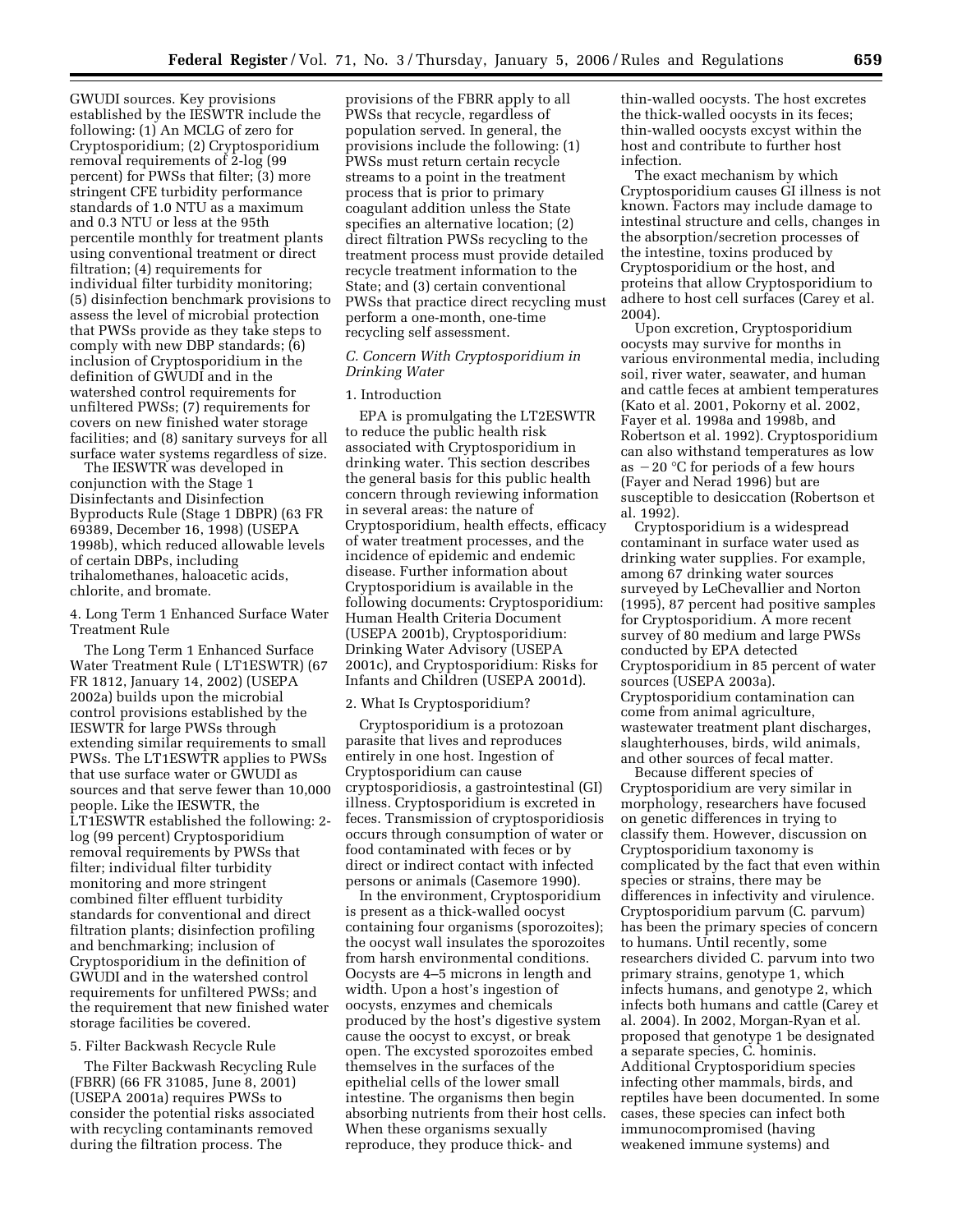otherwise healthy humans (Carey et al. 2004).

## 3. Cryptosporidium Health Effects

Cryptosporidium infection is characterized by mild to severe diarrhea, dehydration, stomach cramps, and/or a slight fever. Incubation is thought to range from 2 to 10 days (Arrowood 1997). Symptoms typically last from several days to 2 weeks, though in a small percentage of cases, the symptoms may persist for months or longer in otherwise healthy individuals.

Symptoms may be more severe in immunocompromised persons (Frisby et al. 1997, Carey et al. 2004). Such persons include those with AIDS, cancer patients undergoing chemotherapy, organ transplant recipients treated with drugs that suppress the immune system, and patients with autoimmune disorders (e.g., Lupus). In AIDS patients, Cryptosporidium has been found in the lungs, ear, stomach, bile duct, and pancreas in addition to the small intestine (Farthing 2000). Immunocompromised patients with severe persistent cryptosporidiosis may die (Carey et al. 2004). Besides the immunocompromised, children and the elderly may be at higher risk from Cryptosporidium than the general population (discussed in section VII.G).

Studies with human volunteers have demonstrated that a low dose of C. parvum (e.g., 10 oocysts) is sufficient to cause infection in healthy adults, although some strains are more infectious than others (DuPont et al. 1995, Chappell et al. 1999, Okhuysen et al. 2002). Studies of immunosuppressed adult mice have demonstrated that a single viable oocyst can induce C. parvum infections (Yang et al. 2000, Okhuysen et al. 2002). The lowest dose tested in any of the human challenge studies was 10 oocysts. Because drinking water exposures are generally projected to be at lower levels (e.g., 1 oocyst), statistical modeling is necessary to project the effects of such exposure. Following the advice of its Science Advisory Board (SAB), EPA has developed a range of models to predict effects of exposure to low doses of Cryptosporidium. These models are discussed in section VI and in the LT2ESWTR Economic Analysis (USEPA 2005a).

The degree and duration of the immune response to Cryptosporidium is not well characterized. In a study by Chappell et al. (1999), volunteers with IgG Cryptosporidium antibodies in their blood were immune to low doses of oocysts. The ID50 (the dose that infects 50 percent of the challenged population) was 1,880 oocysts for those individuals compared to 132 oocysts for individuals that tested negative for those antibodies. However, earlier studies did not observe a correlation between the development of antibodies after Cryptosporidium infection and subsequent protection from illness (Okhuysen et al. 1998).

No cure for cryptosporidiosis is known. Medical care usually involves treatment for dehydration and nutrient loss. Certain antimicrobial drugs like Azithromycin, Paromomycin, and nitazoxanide, the only drug approved for cryptosporidiosis in children, have been partially effective in treating immunocompromised patients (Rossignol et al. 1998). Therapies used to treat retroviruses can be helpful in fighting cryptosporidiosis in people with AIDS and are more effective when used in conjunction with antimicrobial therapy. The effectiveness of antiretroviral therapy is thought to be related to the associated increase in white blood cells rather than the decrease in the amount of virus present.

4. Efficacy of Water Treatment Processes on Cryptosporidium

EPA is particularly concerned about Cryptosporidium because, unlike pathogens such as bacteria and most viruses, Cryptosporidium oocysts are highly resistant to standard disinfectants like chlorine and chloramines (Korich et al. 1990, Ransome et al. 1993, Finch et al. 1997). Consequently, control of Cryptosporidium in most treatment plants is dependent on physical removal processes. However, due to their size (4–5 microns), oocysts can sometimes pass through filters.

Monitoring data on finished water show that Cryptosporidium is sometimes present in filtered, treated drinking water (LeChevallier et al. 1991, Aboytes et al. 2004). For example, Aboytes et al. (2004) analyzed 1,690 finished water samples from 82 plants. Of these, 22 plants had at least one positive sample for infectious Cryptosporidium (1.4 percent of all samples were positive). All positive samples occurred at plants that met existing regulatory standards and many had very low turbidity.

Waterborne outbreaks of cryptosporidiosis have occurred even in areas served by filtered surface water supplies (Solo-Gabriele and Neumeister, 1996). In some cases, outbreaks were attributed to treatment deficiencies, but in others, the treatment provided by the water system met the regulatory requirements in place at that time. These data indicate that even surface water systems that filter and disinfect

can still be vulnerable to Cryptosporidium, depending on the source water quality and treatment effectiveness.

Certain alternative disinfectants can be more effective in treating for Cryptosporidium. Both ozone and chlorine dioxide have been shown to inactivate Cryptosporidium, albeit at doses much higher than those required to inactivate Giardia, which has typically been used to set disinfectant doses (summarized in USEPA 2003a). Studies have also demonstrated a synergistic effect of treatment using ozone followed by chlorine or monochloramine (Rennecker et al. 2000, Driedger et al. 2001). Significantly, UV light has recently been shown to achieve high levels of Cryptosporidium inactivation at feasible doses (summarized in USEPA 2003a).

Other processes that can help reduce Cryptosporidium levels in finished water include watershed management programs, pretreatment processes like bank filtration, and additional clarification and filtration processes during water treatment. Further, optimizing treatment performance and achieving very low levels of turbidity in the finished water has been shown to improve Cryptosporidium removal in treatment plants (summarized in USEPA 2003a).

5. Epidemic and Endemic Disease From Cryptosporidium

Cryptosporidium has caused a number of waterborne disease outbreaks since 1984 when the first was reported in the United States. Data from the Centers for Disease Control and Prevention (CDC) include ten outbreaks caused by Cryptosporidium in drinking water between 1984 and 2000, with approximately 421,000 cases of illness (CDC 1993, 1996, 1998, 2000, and 2002). The most serious outbreak occurred in 1993 in Milwaukee; an estimated 403,000 people became sick (MacKenzie et al. 1994), and at least 50 Cryptosporidium-associated deaths occurred among the severely immunocompromised (Hoxie et al. 1997). Further, a study by McDonald et al. (2001) using blood samples from Milwaukee children suggests that Cryptosporidium infection was more widespread than might be inferred from the illness estimates by MacKenzie et al. (1994).

The number of identified and reported outbreaks in the CDC database is believed to substantially understate the actual incidence of waterborne disease outbreaks and cases (Craun and Calderon 1996, National Research Council 1997). This under reporting is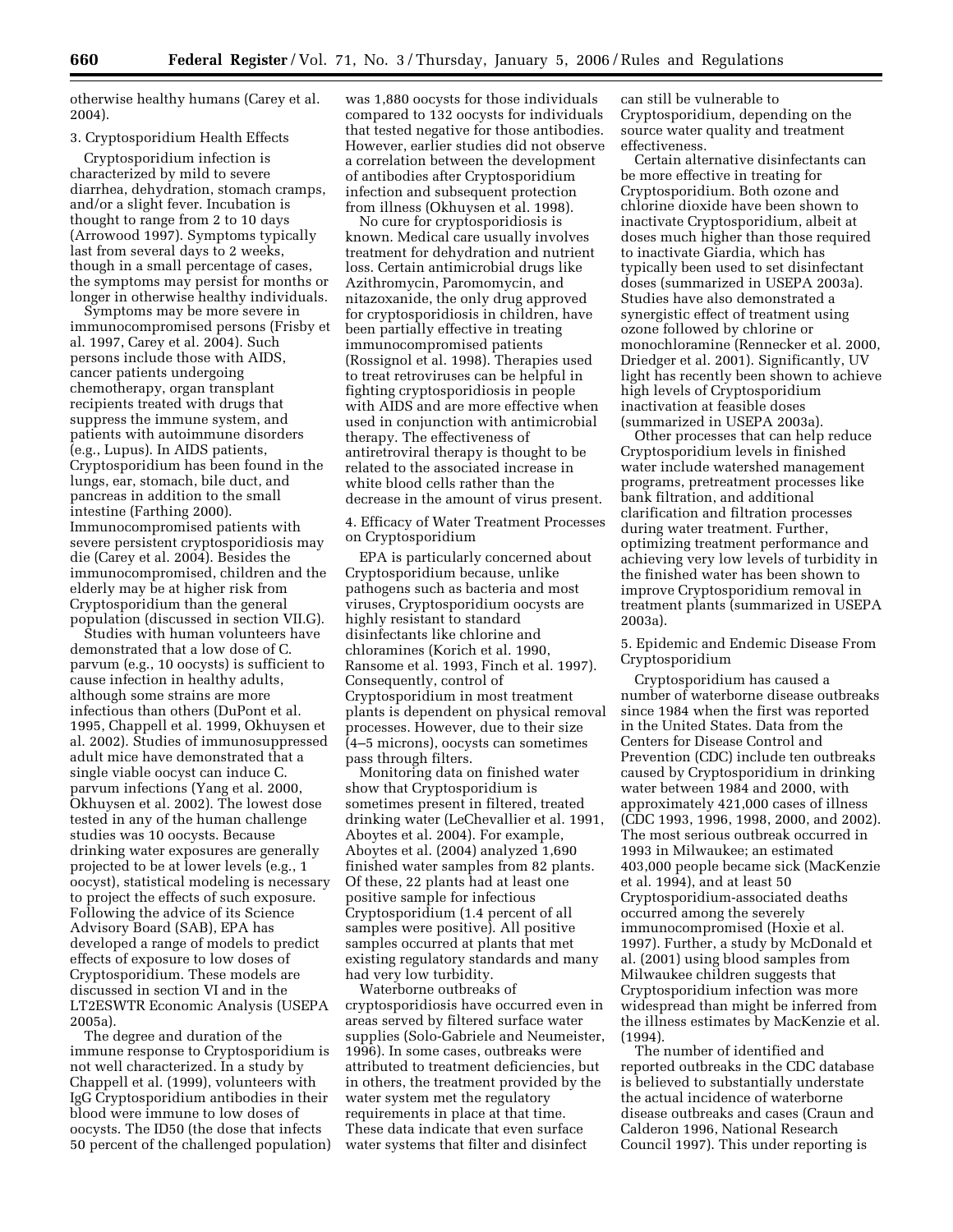due to a number of factors. Many people experiencing gastrointestinal illness do not seek medical attention. Where medical attention is provided, the pathogenic agent may not be identified through routine testing. Physicians and patients often lack sufficient information to attribute gastrointestinal illness to any specific origin, such as drinking water, and few States have an active outbreak surveillance program. In addition, if drinking water is investigated as the source of an outbreak, oocysts may not be detected in water samples even if they are present, due to limitations in analytical methods. Consequently, outbreaks may not be recognized in a community or, if recognized, may not be traced to a drinking water source.

In addition, an unknown but probably significant portion of waterborne disease is endemic (i.e., isolated cases not associated with an outbreak) and, thus, is even more difficult to recognize. In an outbreak, if the pathogen has been identified, medical providers and public health investigators know what to look for. In endemic disease, there is no investigation, so the illness may never be identified, or if it is, it may not be linked to a source (e.g., drinking water, person-to-person transmission). In addition, where a pathogen is identified, lab results may not be reported to public health agencies.

Because of this under reporting, the actual incidence of cryptosporidiosis associated with drinking water is unknown. However, indications of this incidence rate can be roughly extrapolated from different sources. Mead et al. (1999) estimated approximately 300,000 total cases of cryptosporidiosis annually that result in a physician visit, with 90 percent of these attributed to waterborne (drinking water and recreational water) and secondary transmission. This estimate is based on the percentage of stools that test positive for Cryptosporidium and applying this percentage to the approximately 15 million physician visits for diarrhea each year. While the fraction of cryptosporidiosis cases that result in a physician visit is unknown, Corso et al. (2003) reported that during the 1993 outbreak in Milwaukee, medical care was sought in approximately 12 percent of all cryptosporidiosis cases.

Surveillance data from the CDC for 2001 show an overall incidence of 1.5 laboratory diagnosed cases of cryptosporidiosis per 100,000 population (CDC, 2002). Although the fraction of all cryptosporidiosis cases that are laboratory confirmed is unknown, during the 1993 Milwaukee outbreak, 739 cases from an estimated 403,000 cases total were confirmed by a laboratory (MacKenzie et al., 1994). These data indicate a ratio of 1 laboratory confirmed case per 545 people estimated to be ill with cryptosporidiosis.

A few studies have attempted to determine exposure in certain areas by measuring seroprevalence of Cryptosporidium antibodies (the frequency at which antibodies are found in the blood). Detection of such antibodies (seropositivity), however, does not mean that the person actually experienced symptoms of cryptosporidiosis. An individual can be asymptomatically infected and still excrete oocysts. Seroprevalence, though, is still a method for estimating the exposure to Cryptosporidium that has occurred within a limited time period (the antibodies may last only a few months).

Frost et al. (2001) conducted a paired city study, in which the serological response of blood donors in a city using ground water as its water source was compared to that of donors in a city using surface water as its source. Rates of seropositivity were higher (49 vs. 36 percent) in the city with the surface water source. A similar study in two other cities (Frost et al. 2002) showed a seropositivity rate of 54 percent in the city served by surface water compared to 38 percent in the city served by ground water. These studies suggest that drinking water from surface sources may be a factor in the higher rates of seropositivity.

#### *D. Specific Concerns Following the IESWTR and LT1ESWTR*

In the LT2ESWTR, EPA is addressing a number of public health concerns that remain following implementation of the IESWTR and LT1ESWTR. These are as follows:

• The need for filtered PWSs with higher levels of source water Cryptosporidium contamination to provide additional risk-based treatment for Cryptosporidium beyond IESWTR or LT1ESWTR requirements;

• The need for unfiltered PWSs to provide risk-based treatment for Cryptosporidium to achieve equivalent public health protection with filtered PWSs; and

• The need for PWSs with uncovered finished water storage facilities to take steps to reduce the risk of contamination of treated water prior to distribution to consumers.

EPA and stakeholders identified each of these issues as public health concerns during development of the IESWTR (USEPA 1994, 1997). However, the

Agency was unable to address these concerns in those regulations due to data gaps in the areas of health effects, occurrence, analytical methods, and treatment. Consequently, EPA followed a two-stage strategy for microbial and disinfection byproducts rules. Under this strategy, the IESWTR and LT1ESWTR were promulgated to provide an initial improvement in public health protection in large and small PWSs, respectively, while additional data to support a more comprehensive regulatory approach were collected.

Since promulgating the IESWTR and LT1ESWTR, EPA has worked with stakeholders to collect and analyze significant new information to fill data gaps related to Cryptosporidium risk management in PWSs. The next section presents EPA's evaluation of these data and their implications for both the risk of Cryptosporidium in filtered and unfiltered PWSs and the feasibility of steps to limit this risk. In addition, the Agency has evaluated additional data related to mitigating risks with uncovered finished water storage facilities, which are presented in section IV.F.

## *E. New Information on Cryptosporidium Risk Management*

EPA and stakeholders determined during development of the IESWTR that in order to establish risk-based treatment requirements for Cryptosporidium, additional information was needed in the following areas: (1) The risk associated with a given level of Cryptosporidium (i.e., infectivity); (2) the occurrence of Cryptosporidium in PWS sources; (3) analytical methods that would suffice for making site-specific source water Cryptosporidium density estimates; and (4) the use of treatment technologies to achieve specific levels of Cryptosporidium disinfection (USEPA 1997).

In today's final LT2ESWTR, EPA is promulgating risk-based Cryptosporidium treatment requirements for filtered and unfiltered PWSs. The Agency believes that the critical data gaps in the areas of infectivity, occurrence, analytical methods, and treatment that prevented the adoption of such an approach under earlier regulations have been addressed. The new information that the Agency and stakeholders evaluated in each of these areas and its significance for today's LT2ESWTR are summarized as follows. See section VI.L for a summary of public comments on EPA's use of Cryptosporidium infectivity and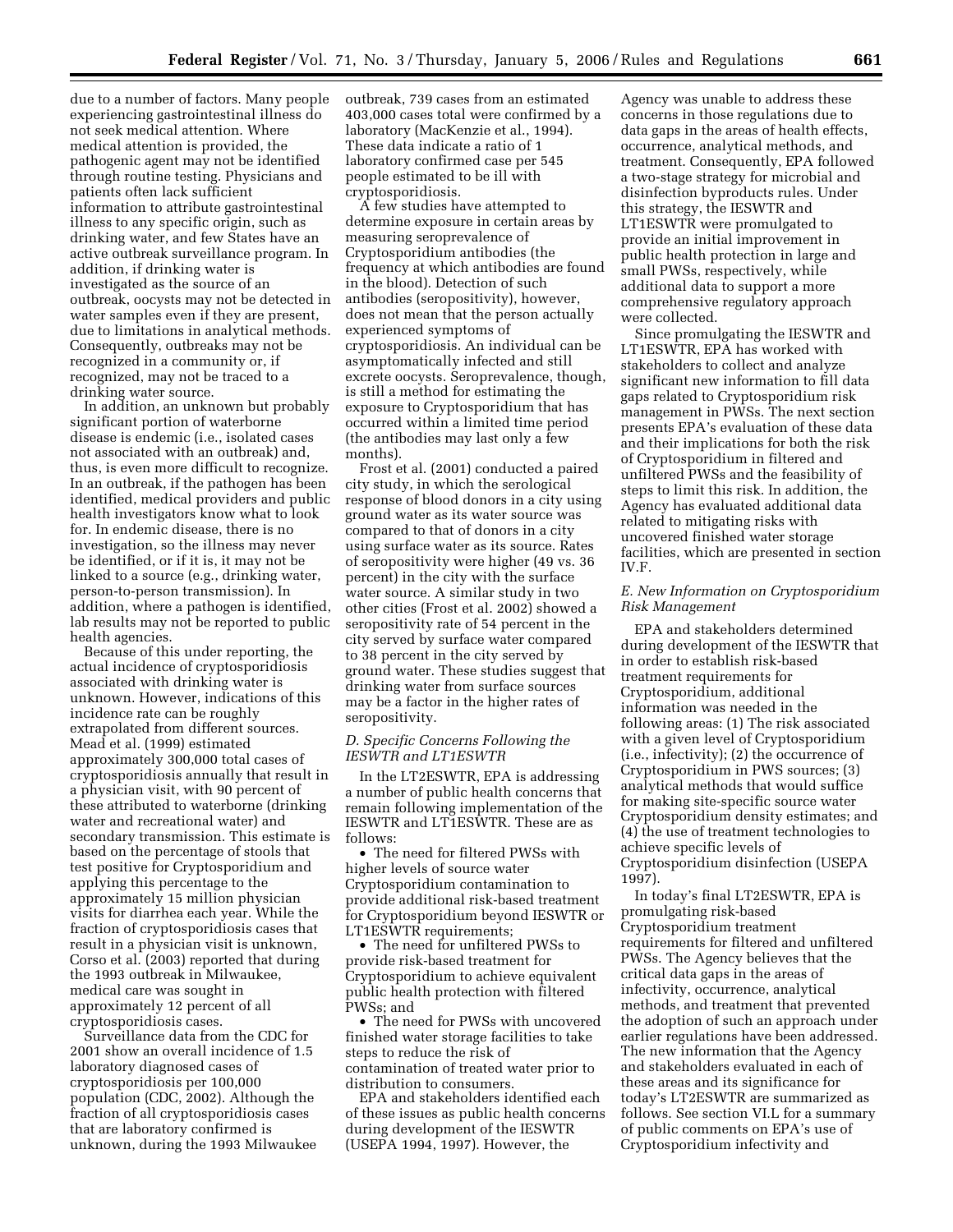occurrence data in assessing benefits of the LT2ESWTR.

#### 1. Infectivity

Infectivity relates the probability of infection to the number of Cryptosporidium oocysts that a person ingests. It is used to predict the disease burden associated with a particular Cryptosporidium level in drinking water. Information on Cryptosporidium infectivity comes from dose-response studies where healthy human volunteers ingest different numbers of oocysts (i.e., the ''dose'') and are subsequently evaluated for signs of infection and illness (i.e., the ''response'').

Prior to the IESWTR, data from a human dose-response study of one Cryptosporidium isolate (IOWA) had been published (DuPont et al. 1995). Following IESWTR promulgation, a study of two additional isolates (TAMU and UCP) was completed and published (Okhuysen et al. 1999). This 1999 study also reanalyzed the IOWA study results. The measured infectivity of Cryptosporidium oocysts varied over a wide range in the Okhuysen et al. (1999) study. The UCP oocysts were much less infective than the IOWA oocysts, and the TAMU oocysts were much more infective.

EPA analyzed these new data for the proposed LT2ESWTR using two different dose-response models. This analysis suggested that the overall infectivity of Cryptosporidium is greater than was estimated for the IESWTR (USEPA 2003a). Specifically, EPA estimated the mean probability of infection from ingesting a single infectious oocyst ranges from 7 to 10 percent. This infection rate is approximately 20 times higher than the estimate of 0.4 percent used in the IESWTR.

Since the publication of the proposed LT2ESWTR, EPA has evaluated three additional studies of Cryptosporidium infectivity. EPA also received a recommendation from the SAB that it analyze Cryptosporidium infectivity data using a wider range of models. Accordingly, EPA re-estimated Cryptosporidium infectivity using the new data and six different doseresponse models, including the two models used at proposal. Estimates from the new data and models for the probability of infection from ingesting a single infectious oocyst range from 4 to 16 percent. A detailed discussion of the models and their varying assumptions is provided in the LT2ESWTR Economic Analysis (USEPA 2005a).

As is apparent from these results, substantial uncertainty about the

infectivity of Cryptosporidium remains in several areas. These include the variability in host susceptibility, response at very low oocyst doses typical of drinking water ingestion, and the relative infectivity and occurrence of different Cryptosporidium isolates in the environment. To address this uncertainty, EPA conducted its health risk reduction and benefits analyses using a representative range of model results. In the summary tables for these analyses, three sets of estimates are presented: A ''high'' estimate based on the model that showed the highest mean baseline risk; a ''medium'' estimate, based on the models and data used at proposal, which also happens to be in the middle of the range of estimates produced by the six models using the newly available data; and a ''low'' estimate, based on the model that showed the lowest mean baseline risk.

These estimates should not be construed as upper and lower bounds on illnesses avoided and benefits. For each model, a distribution of effects is estimated, and the ''high'' and ''low'' estimates show only the means of these distributions for two different model choices. The detailed distribution of effects is presented for the proposal model in the Economic Analysis (USEPA 2005a). Further, the six doseresponse models used in this analysis do not cover all possible variations of models that might have been used with the data, and it is possible that estimates with other models would fall outside the range presented. However, as discussed in the Economic Analysis, EPA believes that the models used in the analyses reflect a reasonable range of results based on important dimensions of model choice.

Regardless of which model is chosen, the available infectivity data suggest that the risk associated with a given concentration of Cryptosporidium is most likely higher than EPA had estimated for the IESWTR. This finding supports the need for increased treatment for Cryptosporidium as required under the LT2ESWTR.

#### 2. Occurrence

Information on the occurrence of Cryptosporidium oocysts in drinking water sources is a critical parameter for assessing risk and the need for additional treatment for this pathogen. For the IESWTR, EPA had no national survey data on Cryptosporidium occurrence and relied instead on several studies that were local or regional. After promulgating the IESWTR, EPA obtained data from two national surveys, the Information Collection Rule (ICR) and the ICR Supplemental Surveys (ICRSS), which were designed to provide improved estimates of occurrence on a national basis.

The ICR included monthly sampling for Cryptosporidium and other water quality parameters from the sources of approximately 350 large PWSs over 18 months. The ICRSS involved twice-permonth Cryptosporidium sampling from the sources of a statistically random sample of 40 large and 40 medium PWSs over 12 months. In addition, the ICRSS required the use of an improved analytical method for Cryptosporidium analysis that had a higher method recovery (the likelihood that an oocyst present in the sample will be counted) and enhanced sample preparation procedures.

EPA analyzed ICR and ICRSS data using a statistical model to account for factors like method recovery and sample volume analyzed. As described in more detail in EPA's Occurrence and Exposure Assessment for the LT2ESWTR (USEPA 2005b), the ICR and ICRSS results demonstrate two main differences for filtered PWSs in comparison to Cryptosporidium occurrence data used for the IESWTR:

(1) The occurrence of Cryptosporidium in many drinking water sources is lower than was indicated by the data used in IESWTR. For example, median Cryptosporidium levels for the ICR and ICRSS data are approximately 0.05/L, which is nearly 50 times lower than the median IESWTR estimates of 2.3 oocysts/ L (USEPA 1998a).

(2) Cryptosporidium occurrence is more variable from location to location than was shown by the data considered for the IESWTR. This finding demonstrates that, although median occurrence levels are below those estimated for the IESWTR, a subset of PWSs contains Cryptosporidium levels that are considerably greater than the median.

These results, therefore, indicate that Cryptosporidium levels are relatively low in most water sources, but a subset of sources with relatively higher concentrations may require additional treatment. These findings support a risktargeted approach for the LT2ESWTR wherein additional Cryptosporidium treatment is required only for filtered PWSs with the highest source water pathogen levels.

Only the ICR provided data to evaluate Cryptosporidium occurrence in unfiltered PWS sources. The median Cryptosporidium level among unfiltered PWS sources was 0.0079 oocysts/L. This level is approximately 10 times lower than the median level for filtered PWS sources.

When the Cryptosporidium removal that filtered PWSs achieve is taken into account, these occurrence data suggest that unfiltered PWSs typically have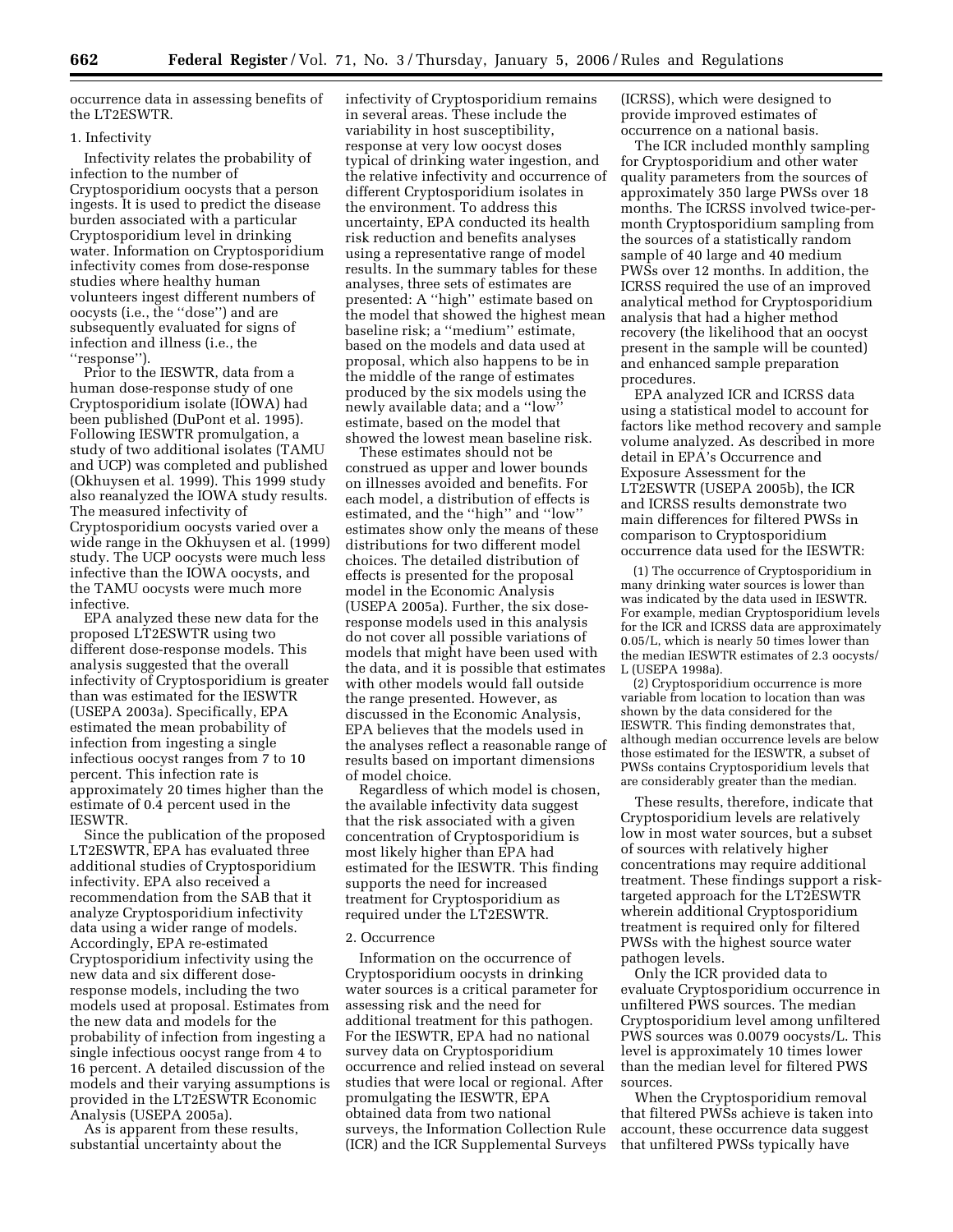higher concentrations of Cryptosporidium in their treated water than filtered PWSs. EPA has estimated that on average, conventional filtration plants remove around 99.9 percent (3 log) of the Cryptosporidium present in the source water. Most unfiltered PWSs, however, provide no treatment for Cryptosporidium. If an unfiltered PWS had a source water Cryptosporidium level 10 times lower than a filtered PWS and the filtered PWS achieved 3-log Cryptosporidium removal, then the Cryptosporidium level in the treated water of the unfiltered PWS would be 100 times higher than in the filtered PWS.

These results suggest that to achieve public health protection equivalent to that provided by filtered PWSs, unfiltered PWSs must take additional steps. Thus, this finding supports the need for Cryptosporidium treatment requirements for unfiltered PWSs under the LT2ESWTR.

#### 3. Analytical Methods

To establish risk-targeted treatment requirements, analytical methods must be available to estimate the contaminant densities in PWS sources. These density estimates are used to determine the level of treatment that is needed at a particular site.

When EPA developed the IESWTR, the best available method for measuring Cryptosporidium was the Information Collection Rule Protozoan Method (ICR Method). The ICR Method provided a quantitative measurement of Cryptosporidium oocysts, but typically undercounted the actual occurrence due to low method recovery. For example, in a spiking study (studies in which known quantities of oocysts are added to water samples) conducted during the ICR survey, the mean recovery of spiked Cryptosporidium oocysts was only 12 percent (Scheller et al. 2002). EPA concluded that the ICR Method was adequate for making national occurrence estimates in the ICR survey but would not suffice for making estimates of Cryptosporidium levels at specific sites.

Subsequent to promulgating the IESWTR, EPA developed an improved Cryptosporidium method, EPA Method 1622 (and later, 1623), to achieve higher recovery rates and lower inter- and intra-laboratory variability than previous methods. Methods 1622 and 1623 incorporate improvements in the concentration, separation, staining, and microscope examination procedures. During the ICRSS, which required the use of Method 1622 or 1623, a spiking study demonstrated a mean Cryptosporidium recovery of 43 percent

(Connell et al. 2000). Thus, mean Cryptosporidium recovery with Methods 1622 and 1623 was more than 3.5 times higher compared to the ICR Method performance in the earlier spiking study. In addition, the relative variation in recovery from sample to sample was lower with Methods 1622 and 1623.

As described in section IV of this preamble, EPA has concluded that a monitoring program using Methods 1622 or 1623 can be effective in characterizing PWSs source water Cryptosporidium levels for purposes of determining the need for additional treatment requirements. This finding supports the feasibility of risk-targeted treatment requirements under the LT2ESWTR.

#### 4. Treatment

To establish risk-targeted Cryptosporidium treatment requirements, feasible treatment processes must be available that allow PWSs to inactivate or remove Cryptosporidium. PWSs may then implement these treatment processes to comply with additional treatment requirements.

During development of the IESWTR, EPA recognized that chlorine, the most commonly used disinfectant, is ineffective for inactivating Cryptosporidium. Studies suggested that other disinfectants like ozone and chlorine dioxide could be effective against Cryptosporidium. However, EPA concluded that data available at that time were not sufficient to define how any disinfectant could be applied to achieve a specific level of Cryptosporidium inactivation (USEPA 1997). This conclusion was due in part to methodological inconsistencies and shortcomings in the available studies.

With the completion of major studies since promulgation of the IESWTR, EPA has acquired the data necessary to establish standards for Cryptosporidium inactivation by several disinfectants. For ozone and chlorine dioxide, EPA reviewed new studies by Rennecker et al. (1999), Owens et al. (1999, 2000), Oppenheimer et al. (2000), Ruffell et al. (2000), and Li et al. (2001). Collectively, these studies cover a wide range of both natural and laboratory water conditions. Based on these studies, EPA has developed tables that specify the product of ozone or chlorine dioxide concentration and time of exposure (i.e., CT tables) needed to achieve up to 3-log Cryptosporidium inactivation. Section IV.D of this preamble shows these tables.

Most significantly, many recent studies have demonstrated that UV light is efficient for inactivating high levels of Cryptosporidium. These studies include Clancy et al. (1998, 2000, 2002), Bukhari et al. (1999), Craik et al. (2000, 2001), Landis et al. 2000), Sommer et al. (2001), Shin et al. (2001), and Oppenheimer et al. (2002). Using results from these studies, EPA has defined the UV light intensity and exposure time required for up to 4-log Cryptosporidium inactivation. Section IV.D presents these values. EPA has determined that UV light is a feasible technology for PWSs of all sizes to inactivate Cryptosporidium.

EPA has also developed standards for processes that physically remove Cryptosporidium contamination. These processes include river bank filtration, sedimentation basins, bag filters, cartridge filters, and membranes. Section IV.D presents design and operational standards for these processes, along with a summary of supporting studies.

The development of these standards for Cryptosporidium inactivation and removal processes overcomes a significant limitation that existed when EPA developed the IESWTR. These standards will allow PWSs to implement cost-effective strategies to comply with additional Cryptosporidium treatment requirements under the LT2ESWTR.

#### *F. Federal Advisory Committee Recommendations*

EPA convened the Stage 2 M–DBP Federal Advisory Committee in March 1999 to evaluate new information and develop recommendations for the LT2ESWTR and Stage 2 DBPR. The Committee was comprised of representatives from EPA, State and local public health and regulatory agencies, local elected officials, Indian Tribes, drinking water suppliers, chemical and equipment manufacturers, and public interest groups. A technical workgroup provided analytical support for the Committee's discussions.

Committee members signed an Agreement in Principle in September 2000 stating consensus recommendations of the group. The Agreement was published in a December 29, 2000 **Federal Register**  notice (USEPA 2000a). For the LT2ESWTR, the consensus recommendations of the Committee are summarized as follows:

(1) Supplemental risk-targeted Cryptosporidium treatment by filtered PWSs with higher source water contaminant levels as shown by monitoring results;

(2) Cryptosporidium inactivation by all unfiltered PWSs, which must meet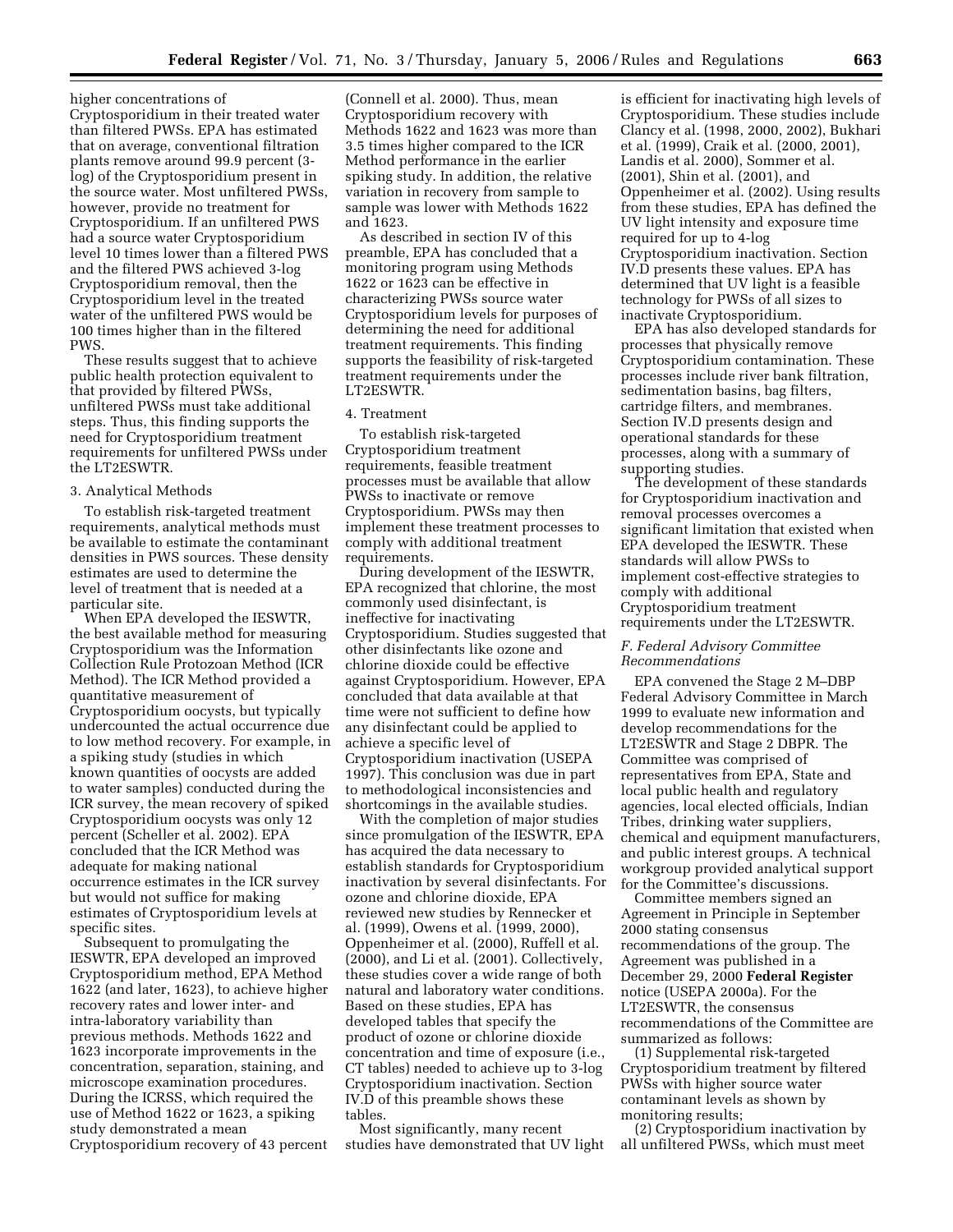overall treatment requirements using a minimum of 2 disinfectants;

(3) A ''toolbox'' of treatment and control processes for PWSs to comply with Cryptosporidium treatment requirements;

(4) Reduced monitoring burden for small filtered PWSs;

(5) Future monitoring to confirm or revise source water quality assessments;

(6) Development of guidance for UV disinfection and other toolbox components; and

(7) Cover or treat existing uncovered finished water reservoirs (i.e., storage facilities) or implement risk mitigation plans.

These recommendations reflect a Committee judgement that, based on available information, additional riskbased Cryptosporidium treatment requirements for filtered and unfiltered PWSs are appropriate and feasible under the LT2ESWTR. Much of today's final LT2ESWTR reflects the Committee's recommendations. The next part of this preamble describes specific requirements of the rule.

#### **IV. Explanation of Today's Action**

## *A. Source Water Monitoring Requirements*

Today's rule requires PWSs using surface water or GWUDI sources to monitor their source water to assess the level of Cryptosporidium. Monitoring results assign a PWS to a Cryptosporidium treatment bin, which determines the extent of additional Cryptosporidium treatment requirements (sections IV.B and IV.C described treatment requirements for filtered and unfiltered PWSs, respectively).

Source water monitoring under the LT2ESWTR is designed to ascertain the mean level of Cryptosporidium in the influent to a surface water treatment plant. Requirements differ by PWS size (above or below 10,000 people served) and treatment plant type (filtered or unfiltered PWS). This section describes monitoring requirements for sampling parameters and frequency, sampling location, sampling schedule, monitoring plants that operate only part of the year, failing to monitor, providing treatment instead of monitoring, grandfathering previously collected data, ongoing watershed assessment, second round of monitoring, and new source monitoring.

Other sections of this preamble describe additional requirements related to monitoring, including compliance schedules (section IV.G), reporting of monitoring results (section IV.I), use of approved analytical methods, including minimum sample volume (section IV.J),

and use of approved laboratories (section IV.K). As described in section IV.G, monitoring compliance dates under the LT2ESWTR are staggered: smaller PWSs begin monitoring after larger PWSs.

For additional information, see Source Water Monitoring Guidance Manual for Public Water Systems under the Long Term 2 Enhanced Surface Water Treatment Rule. This document provides guidance on sampling location, procedures for collecting and shipping samples, contracting with laboratories, and related topics to assist PWSs in complying with LT2ESWTR monitoring requirements. It may be acquired from EPA's Safe Drinking Water Hotline, which can be contacted as described under **FOR FURTHER INFORMATION CONTACT** at the beginning of this document.

#### 1. Today's Rule

a. *Sampling parameters and frequency.* Requirements for the source water parameters that PWSs must measure under the LT2ESWTR, as well as the sampling frequency and duration, are stated as follows for large and small PWSs, including both filtered and unfiltered plants:

#### *Large Filtered PWSs*

Filtered PWSs serving at least 10,000 people must sample at least monthly for Cryptosporidium, E. coli, and turbidity for a period of two years. Sampling may be conducted at a higher frequency (e.g., twice-per-month, once-per-week) but the sampling must be evenly spaced throughout the monitoring period. As described in section IV.B, filtered PWSs that sample at least twice-per-month over two years use a different calculation, which is less conservative, to determine their treatment bin classification under the LT2ESWTR.

## *Large Unfiltered PWSs*

Unfiltered PWSs serving at least 10,000 people must also sample for Cryptosporidium at least monthly for a period of 2 years. No E. coli or turbidity monitoring is required for unfiltered PWSs. Unfiltered PWSs may choose to sample more frequently; however, as described in section IV.C, a higher sampling frequency does not change the calculation used to determine unfiltered PWS Cryptosporidium treatment requirements.

#### *Small Filtered PWSs*

Filtered PWSs serving fewer than 10,000 people (i.e., small PWSs) monitor under the LT2ESWTR using a two-phase strategy that begins with an indicator screening analysis. Small

filtered PWSs must initially sample for E. coli at least once every two weeks for a period of one year. Cryptosporidium monitoring is required of these PWSs only if the indicator monitoring results meet one of the following conditions:

(1) For PWSs using lake/reservoir sources, the annual mean E. coli concentration is greater than 10 E. coli/ 100 mL.

(2) For PWSs using flowing stream sources, the annual mean E. coli concentration is greater than 50 E. coli/ 100 mL.

PWSs using ground water under the direct influence of surface water must comply with the requirement to monitor for Cryptosporidium based on the E. coli level that applies to the nearest surface water body. If no surface water body is nearby, the PWS must comply based on the requirements that apply to PWSs using lake/reservoir sources.

The State may approve small filtered PWSs to monitor for an indicator other than E. coli. The State also may approve an alternative E. coli concentration to trigger Cryptosporidium monitoring. This approval must be in writing and must be based on a State determination that the alternative indicator and/or trigger level will more accurately identify whether a PWS will exceed the Bin 1 Cryptosporidium level of 0.075 oocysts/L, as stated in section IV.B.1 of this preamble. EPA will issue guidance to States on alternative indicators and trigger levels, if warranted, based on large PWS monitoring results.

Small filtered PWSs may elect to skip E. coli monitoring if they notify the State that they will monitor for Cryptosporidium. PWSs must notify the State no later than three months prior to the date the PWS is required to begin monitoring (see section IV.G for specific dates).

Small filtered PWSs that are required to monitor for Cryptosporidium must conduct this monitoring using either of two frequencies: (1) Sample at least twice-per-month for a period of one year or (2) sample at least once-per-month for a period of two years. Note that the same treatment compliance dates apply to the PWS regardless of which Cryptosporidium sampling frequency is used (i.e., selecting the two-year Cryptosporidium sampling frequency does not extend Cryptosporidium treatment compliance deadlines).

#### *Small Unfiltered PWSs*

All unfiltered PWSs serving fewer than 10,000 people must monitor for Cryptosporidium. The E. coli screening analysis used by small filtered PWSs is not applicable to small unfiltered PWSs. Small unfiltered PWSs must use either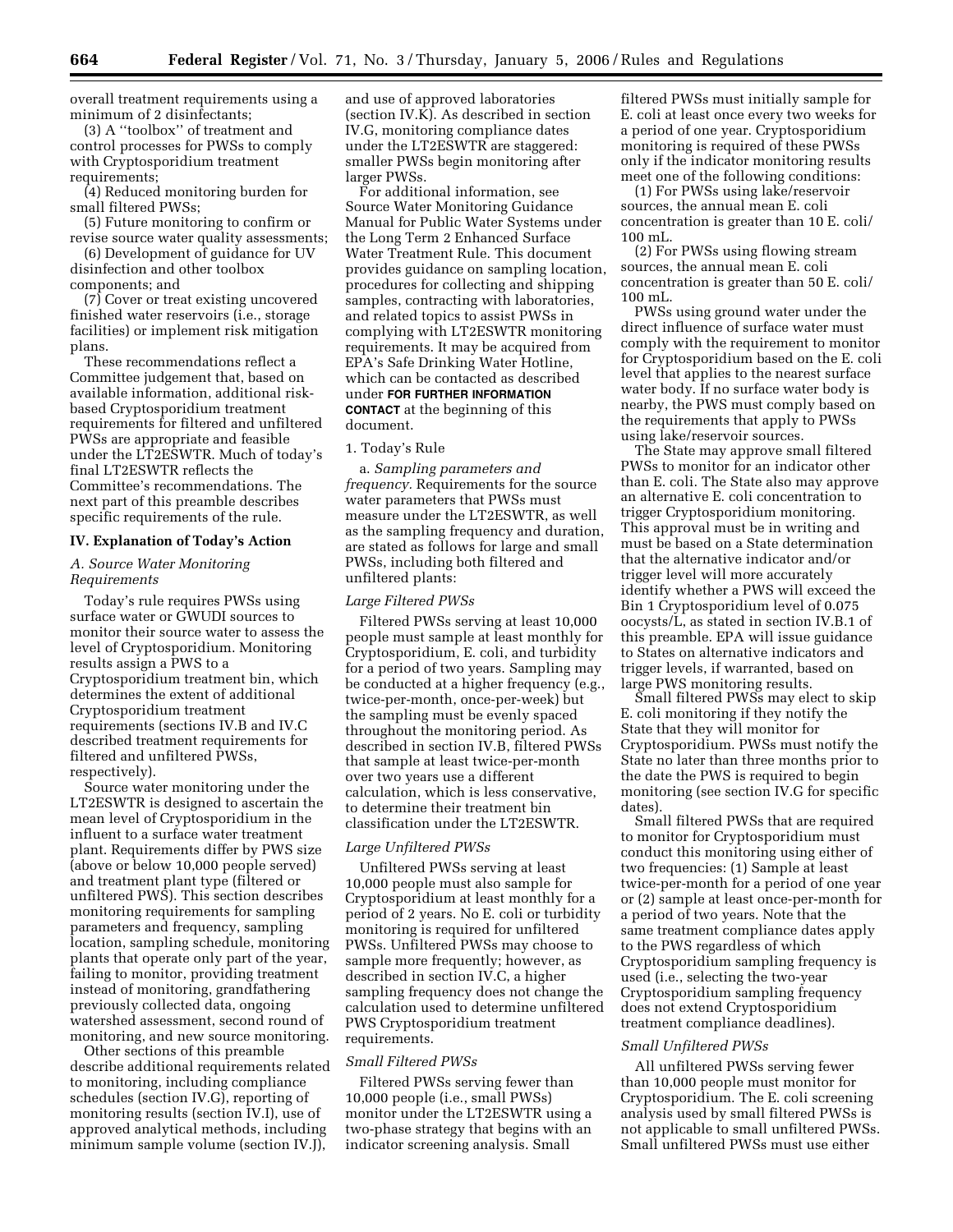of the same two Cryptosporidium sampling frequencies available to small filtered PWSs: (1) Sample twice-permonth for one year or (2) sample onceper-month for two years. As with small filtered PWSs, the same treatment compliance dates apply to the PWS regardless of which Cryptosporidium sampling frequency is used.

b. *Sampling location.* PWSs must collect source water samples for each plant that treats a surface water or GWUDI source. However, where multiple plants receive all of their water from the same influent, such as plants that draw water from the same intake or pipe, the State may approve one set of monitoring results to be applied to all plants.

PWSs must collect source water samples prior to chemical treatment, such as coagulants, oxidants, and disinfectants, unless the following condition is met: The State may approve a system to collect a sample after chemical treatment if the State determines that collecting a sample prior to chemical treatment is not feasible and that the chemical treatment is unlikely to have a significant adverse effect on the analysis of the sample. PWSs that recycle filter backwash must collect samples prior to the point of filter backwash addition due to the likely presence of coagulant and other treatment chemicals in the backwash. See section IV.D.6 for directions on sampling location for PWSs using bank filtration.

For plants that use multiple water sources at the same time, PWSs must collect samples from a tap where the sources are combined prior to treatment, if available. If a blended source tap is not available, PWSs must collect samples from each source and either analyze a weighted composite (blended) sample or analyze samples from each source separately and determine a weighted average of the results. The weighting of sources must reflect the relative usage of the different sources by the treatment plant at the time the sample is collected.

PWSs must submit a description of their proposed sampling location(s) to the State no later than three months prior to the date the PWS must begin monitoring (see section IV.G for specific dates). This description must address the position of the sampling location in relation to the PWS's water source(s) and treatment processes, including points of chemical addition and filter backwash recycle. If the State does not respond to a PWS regarding sampling location(s), the PWS must begin sampling at the reported location. See Source Water Monitoring Guidance

Manual for Public Water Systems under the Long Term 2 Enhanced Surface Water Treatment Rule, which can be acquired as stated previously, for guidance on sampling location descriptions.

c. *Sampling schedule.* PWSs must collect samples in accordance with a schedule that the PWS develops and reports prior to initiating monitoring. The sampling schedule must specify the calendar dates when the PWS will collect each required sample in a particular round of monitoring. Scheduled sampling dates must be evenly distributed throughout the monitoring period, but may be arranged to accommodate holidays, weekends, and other events when collecting or analyzing a sample would be problematic (e.g., a PWS is not required to schedule samples on the same calendar date each month).

PWSs must submit sampling schedules no later than three months prior to the date the PWS must begin a round of monitoring (see section IV.G for specific dates). Unless the State approves an alternative procedure, large PWSs (serving at least 10,000 people) must report their sampling schedule for initial source water monitoring to EPA using the LT2ESWTR electronic data reporting and review system described in section IV.I. Schedules for initial monitoring by small PWSs and for the second round of monitoring by all PWSs must be reported to the State. PWSs should verify that their laboratory can accommodate the scheduled sampling dates before submitting the schedule.

EPA will not formally approve sampling schedules but will notify a PWS if its sampling schedules does not meet the requirements of today's rule (e.g., does not include the required number of samples). If a PWS does not receive notification from the State or EPA regarding the sampling schedule, the PWS must begin monitoring according to the reported sampling schedule.

PWSs must collect samples within two days before or two days after the dates indicated in their sampling schedules (i.e., within a 5-day period around the schedule date) unless one of the following two conditions applies:

(1) If an extreme condition or situation exists that may pose danger to the sample collector, or that cannot be avoided and causes the PWS to be unable to sample in the scheduled 5-day period, the PWS must sample as close to the scheduled date as is feasible unless the State approves an alternative sampling date. The PWS must submit an explanation for the delayed sampling date to the State concurrent with the

shipment of the samples to the laboratory.

(2) If a PWS is unable to report a valid analytical result for a scheduled sampling date due to equipment failure, loss of or damage to the sample, failure to comply with the analytical method requirements, or the failure of an approved laboratory to analyze the sample, then the PWS must collect a replacement sample. Collection of the replacement sample must occur within 21 days of the PWS receiving information that an analytical result cannot be reported for the scheduled date unless the PWS demonstrates that collecting a replacement sample within this time frame is not feasible or the State approves an alternative resampling date. The PWS must submit an explanation for the resampling date to the State concurrent with the shipment of the sample to the laboratory.

Failure to collect a required sample within the 5-day period around a scheduled date that does not meet one of these two conditions is a monitoring violation. PWSs must revise their sampling schedules to add dates for collecting all missed samples and must submit the revised schedule to the State for approval prior to when the PWS begins collecting the missed samples.

d. *Plants operating only part of the year.* Some PWSs operate surface water treatment plants for only part of the year. This includes PWSs that provide water for only a fraction of the year (e.g., resorts open only in the summer) and PWSs that use a surface water plant to supplement another source only during periods of high demand.

Most LT2ESWTR monitoring, treatment, and implementation schedule requirements apply to such plants. Monitoring requirements, however, differ in two respects:

(1) PWSs must conduct sampling only during months of the 2 year monitoring period when the plant operates unless the State specifies another monitoring period based on plant operating practices; and

(2) For plants that operate less than six months per year and where Cryptosporidium monitoring is required, PWSs must collect at least six Cryptosporidium samples per year during each of two years of monitoring.

e. *Failing to monitor.* Today's rule requires PWSs to provide a Tier 3 public notice for violation of monitoring and testing procedure requirements, including the failure to collect one or two source water Cryptosporidium samples. If a PWS fails to collect three or more Cryptosporidium samples, other than in specifically exempted situations (see section IV.A.1.c), the PWS must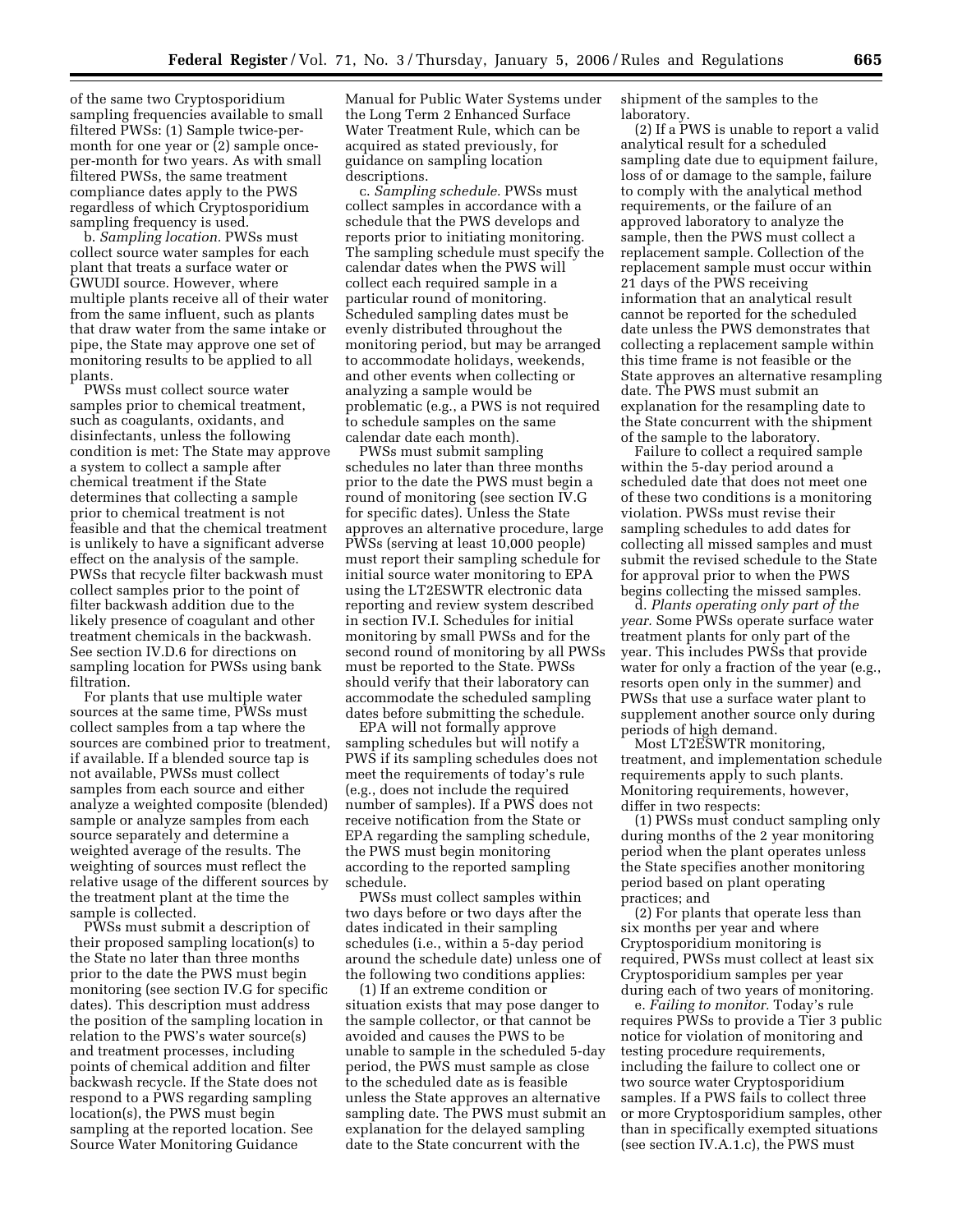provide a Tier 2 special public notice. Violations for failing to monitor persist until the State determines that the PWS has begun sampling on a revised schedule that includes dates for the collection of missed samples. Section IV.H provides further details on public notice requirements of the LT2ESWTR.

PWSs must report their bin classification (or mean Cryptosporidium level for unfiltered PWSs) no later than six months after the end of the scheduled monitoring period (specific dates in section IV.G). Failure by a PWS to collect the required number of Cryptosporidium samples to report its bin classification or mean Cryptosporidium level by the compliance date is a treatment technique violation and the PWS must provide a Tier 2 special public notice (unless the PWS has already provided a Tier 2 public notice for missing three sampling dates and is successfully meeting a State-approved schedule for sampling). The treatment technique violation and public notice requirements persist until the State determines that the PWS is implementing a State-approved monitoring plan to allow bin classification or will install the highest level of treatment required under the rule, as described next.

f. *Providing treatment instead of monitoring.* PWSs are not required to conduct source water monitoring under the LT2ESWTR for plants that will provide the highest level of treatment required under the rule. This applies both to plants that provide this level of treatment at the time the plant would otherwise begin source water monitoring and to plants that commit to install technology to achieve this level of treatment by the applicable compliance date for meeting Cryptosporidium treatment requirements under the LT2ESWTR.

Filtered PWSs are not required to monitor at plants that will provide a total of at least 5.5-log of treatment for Cryptosporidium, equivalent to meeting the treatment requirements of Bin 4 as discussed in section IV.B. Unfiltered PWSs are not required to monitor for plants that will provide a total of at least 3-log of Cryptosporidium inactivation, equivalent to meeting the treatment requirements for unfiltered PWSs with source water Cryptosporidium levels above 0.01 oocysts/L as discussed in section IV.C.

PWSs that intend to provide this level of treatment rather than initiate monitoring must notify the State no later than three months prior to the month the PWS must otherwise begin monitoring. PWSs submit this

notification in lieu of submitting a sampling schedule. In addition, a PWS may choose to stop sampling at any point after it has initiated monitoring if it notifies the State that it will provide the highest level of treatment. In both cases, the PWSs must install and operate technologies to achieve this level of treatment no later than the applicable Cryptosporidium treatment compliance date for the PWS as specified in section IV.G. Failure to provide this treatment by the compliance date is a treatment technique violation.

g. *Grandfathering previously collected data.* If the State approves, PWSs may comply with the initial source water monitoring requirements of today's rule by using (i.e., grandfathering) sample results collected before the PWS is required to begin monitoring. PWSs may grandfather monitoring results either in lieu of or in addition to conducting new monitoring under the rule. To be eligible for grandfathering, monitoring results must be equivalent in data quality to monitoring PWSs conduct under today's rule and the PWS must comply with reporting requirements. Details of these requirements follow.

## *Grandfathered Data Quality Requirements*

• Analysis of E. coli samples must meet the analytical method and approved laboratory requirements for source water monitoring under today's rule. PWSs are not required to report E. coli and turbidity data in order to grandfather Cryptosporidium monitoring results, although EPA requests that PWSs report these data if they are available. PWSs that grandfather Cryptosporidium data without associated E. coli and turbidity data are not required to conduct separate monitoring for these parameters when they have satisfied Cryptosporidium monitoring requirements.

• Analysis of Cryptosporidium samples must meet the criteria of a validated version of EPA Method 1622 or 1623, which are described in USEPA 1999a, USEPA 1999b, USEPA 2001e, USEPA 2001f, USEPA 2005c, and USEPA 2005d. The volume analyzed for each sample must meet the criteria described in section IV.J, which are at least 10 L of sample or at least 2 mL of packet pellet volume or as much volume as two approved filters can accommodate before clogging.

• The sampling location must meet the criteria for LT2ESWTR monitoring, as described previously.

• For Cryptosporidium samples, the sampling frequency must be at least

monthly and on a regular schedule. The collection of individual samples may deviate from a regular schedule under the same criteria that apply to deviation from LT2ESWTR sampling schedules, as described previously. Additionally, deviations in the sampling frequency of previously collected data are allowed under the following conditions: (1) PWSs may grandfather data where there are gaps in the sampling frequency if the State approves and if the PWS conducts additional monitoring when specified by the State to ensure the data used for bin classification are seasonally representative and unbiased; and (2) PWSs may grandfather data where the sampling frequency varies (e.g., one year of sampling monthly and one year of sampling twice-per-month); monthly average sample concentrations must be used to calculate the bin classification, as described in section IV.B.

## *Grandfathered Data Reporting Requirements*

PWSs that request to grandfather previously collected monitoring results must report the following information by the applicable dates listed in this section. PWSs serving at least 10,000 people must report this information to EPA unless the State approves an alternate procedure for reporting. PWSs serving fewer than 10,000 people must report this information to the State.

PWSs must report that they intend to submit previously collected monitoring results for grandfathering. This report must specify the number of previously collected results the PWS will submit, the dates of the first and last sample, and whether a PWS will conduct additional source water monitoring for initial bin classification. PWSs must report this information no later than three months prior to the date the PWSs is required to start monitoring, as shown in section IV.G.

PWSs must report previously collected monitoring results for grandfathering, along with the required documentation listed in this section, no later than two months after the month the PWS is required to start monitoring, as shown in section IV.G.

• For each sample Cryptosporidium or E. coli result, PWSs must report the applicable data elements in section IV $I$ 1.

• PWSs must certify to EPA or the State that the reported monitoring results include all results the PWS generated during the time period beginning with the first reported result and ending with the final reported result. This applies to samples that were collected from the sampling location specified for source water monitoring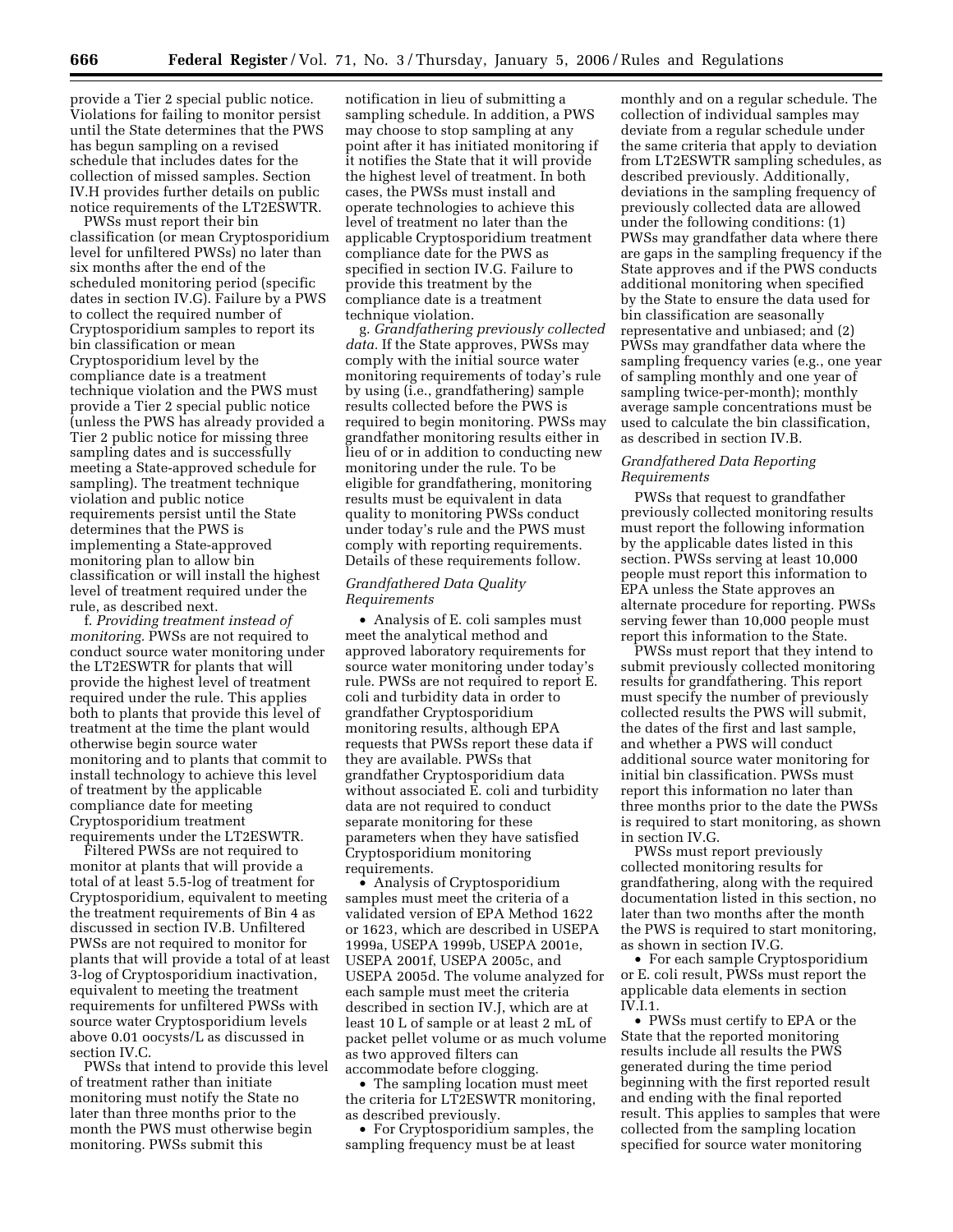under this subpart, not spiked, and analyzed using the laboratory's routine process for the analytical methods listed in this section.

• PWSs must certify to EPA or the State that the samples were representative of a plant's source water(s) and the source water(s) have not changed. PWSs must submit to EPA a description of the sampling location(s) for each water treatment plant, which must address the position of the sampling location in relation to the PWS's water source(s) and treatment processes, including points of chemical addition and filter backwash recycle.

• For Cryptosporidium samples, the laboratory or laboratories that analyzed the samples must provide a letter certifying that the quality control criteria specified in the methods listed in this section were met for each sample batch associated with the reported results. Alternatively, the laboratory may provide bench sheets and sample examination report forms for each field, matrix spike, initial precision and recovery (IPR), ongoing precision and recovery (OPR), and method blank sample associated with the reported results.

• If the State determines that a previously collected data set submitted for grandfathering was generated during source water conditions that were not normal for the PWS, such as a drought, the State may disapprove the data. Alternatively, the State may approve the previously collected data if the PWS reports additional source water monitoring data, as determined by the State, to ensure that the overall data set used for bin classification represents average source water conditions for the PWS.

If a PWS submits previously collected data that fully meet the number of samples required for initial source water monitoring and some of the data are rejected due to not meeting the requirements of this section, PWSs must conduct additional monitoring to replace rejected data on a schedule the State approves. PWSs are not required to begin this additional monitoring until at least two months after notification that data have been rejected and additional monitoring is necessary.

h. *Ongoing watershed assessment.*  Today's rule includes provisions to assess changes in a PWS's source water quality following initial bin classification. As required by 40 CFR  $142.16(b)(3)(i)$ , source water is one of the components that States must address during the sanitary surveys that are required for surface water PWSs. These sanitary surveys must be conducted every 3 years for community

PWSs and every 5 years for noncommunity PWSs. Under today's rule, if the State determines during the sanitary survey or an equivalent source water assessment that significant changes have occurred in the watershed that could lead to increased contamination of the source water by Cryptosporidium, the PWS must take actions specified by the State to address the contamination. These actions may include additional source water monitoring and/or implementing options from the microbial toolbox discussed in section IV.D.

i. *Second round of monitoring.* PWSs must begin a second round of source water monitoring beginning six years after initial bin classification (see compliance dates in section IV.G). If EPA does not modify LT2ESWTR requirements by issuing a new regulation prior to the second round of monitoring, PWSs must carry out this monitoring according to the requirements that apply to the initial round of source water monitoring. PWSs will then be reclassified in LT2ESWTR treatment bins based on the secondround monitoring result. However, if EPA changes the LT2ESWTR treatment bin structure to reflect a new analytical method or new risk information, PWSs will undergo a risk characterization in accordance with the revised rule.

j. *New source monitoring.* A PWS that begins using a new surface water source after the date the PWS is required to conduct source water monitoring under the LT2ESWTR must monitor the new source on a schedule approved by the State. This applies to both new plants that begin operation and previously operating plants that bring a new source on-line after the required monitoring date for the PWS. The State may determine that monitoring should be conducted before a new plant or source is brought on-line or initiated within some time period afterward. The new source monitoring must meet all LT2ESWTR requirements as specified previously in this section. The PWS must also determine its treatment bin classification and comply with any additional Cryptosporidium treatment requirements based on the monitoring results on a schedule approved by the State.

#### 2. Background and Analysis

Monitoring requirements in today's rule are designed to ascertain Cryptosporidium levels with suitable accuracy for making treatment bin classifications and in a time frame that does not delay the installation of Cryptosporidium treatment where needed. The following discussion

summarizes the basis for monitoring requirements with respect to sampling parameters and frequency, sampling location, sampling schedule, monitoring plants that operate for only part of the year, failing to monitor, grandfathering previously collected data, ongoing watershed assessment, and the second round of monitoring. Most of these requirements were part of the August 11, 2003, proposal for today's final rule, and supporting analyses are presented in greater detail in the proposal (USEPA 2003a). Differences from proposed requirements are noted in the following discussion where applicable.

a. *Sampling parameters and frequency.* The requirements in today's final rule for the parameters and frequency of source water monitoring are unchanged from those in the proposed rule (USEPA 2003a), with the exception of an additional option for lower frequency Cryptosporidium sampling by small PWSs. These requirements reflect recommendations by the Stage 2 M-DBP Advisory Committee. They are designed to ensure a low potential for misclassification in assigning PWSs to Cryptosporidium treatment bins. The supporting analyses are summarized as follows for Cryptosporidium and indicator (E. coli) monitoring:

## *Cryptosporidium Monitoring*

EPA analyzed bin misclassification rates for different Cryptosporidium monitoring programs by evaluating the likelihood of two types of errors:

(1) A PWS with a true mean Cryptosporidium concentration of 0.5 log (i.e., factor of 3.2) above a bin boundary is incorrectly assigned to a lower bin (false negative) and

(2) A PWS with a true mean concentration of 0.5-log below a bin boundary is incorrectly assigned to a higher bin (false positive).

The first type of error, a false negative, could lead to PWSs not providing an adequate level of treatment while the second type of error, a false positive, could lead to PWSs incurring additional costs for unnecessary treatment.

EPA evaluated false positive and false negative rates for monitoring programs that differed based on the number of samples collected and the calculation used to determine the bin classification. The analysis accounted for the sample volume assayed, variation in source water Cryptosporidium occurrence, variation in analytical method recovery, and other factors.

Results of this analysis indicate that PWSs must collect at least 24 samples in order to keep the likelihood of both false positives and false negatives at five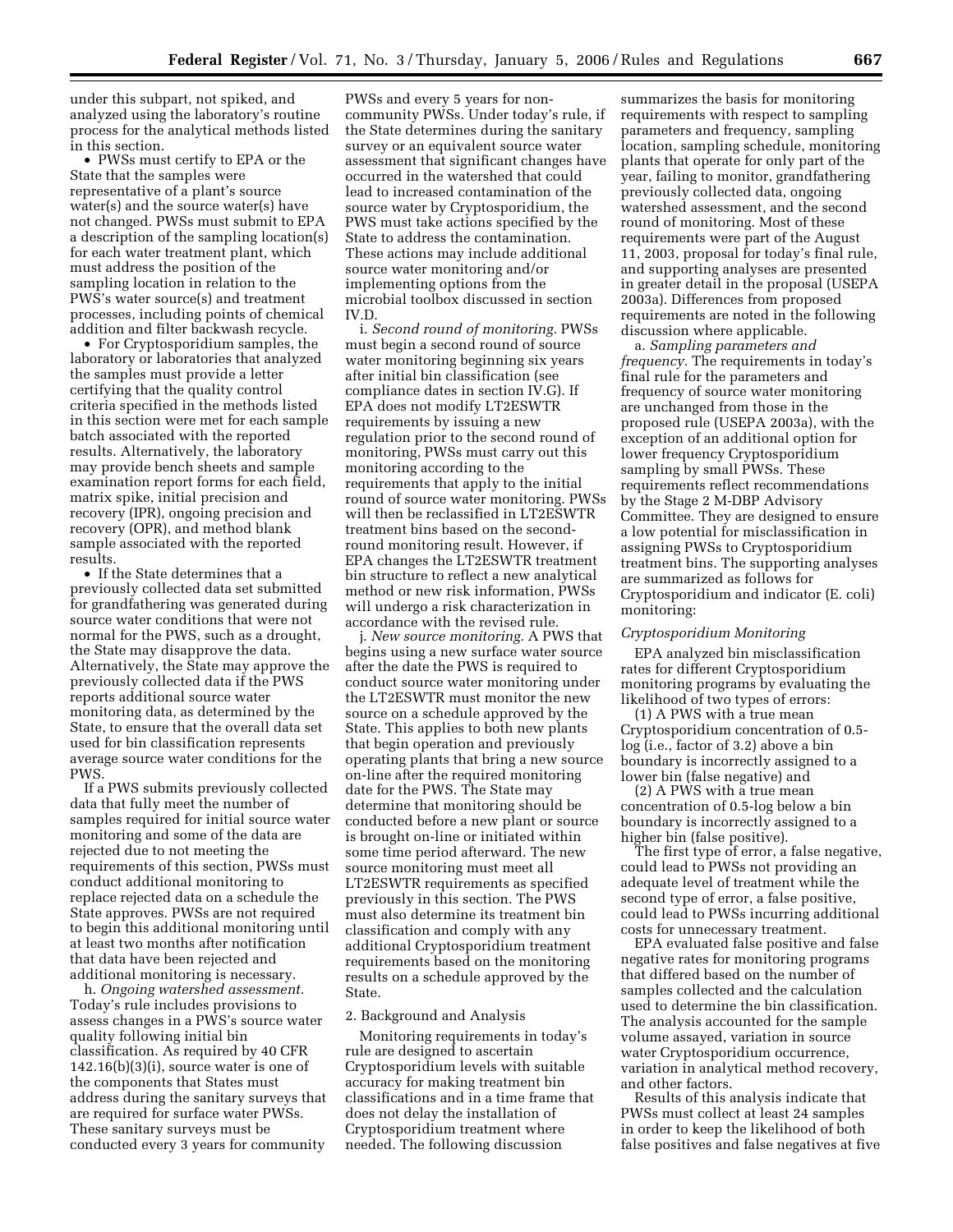percent or less. Under a monitoring program involving fewer samples, such as eight or twelve, a very conservative calculation for bin classification would be required to achieve a low false negative rate (e.g., bin classification based on the maximum or second highest sample concentration). However, such an approach would result in false positive rates in the range of 50 to 70 percent. Conversely, collecting more than 24 samples can further reduce false positive and false negative rates, albeit to a small degree. See the proposed LT2ESWTR for additional details on this analysis (USEPA 2003a).

Based on the results of this analysis, EPA concluded that PWSs operating year-round should collect at least 24 samples when they monitor for Cryptosporidium. This number of samples ensures a high likelihood of appropriate bin classification. Today's rule does not allow bin classification based on fewer samples (except in the case of PWSs operating only part of the year) as this would involve unacceptably high false positive or false negative rates and would, therefore, be an inappropriate basis to determine Cryptosporidium treatment requirements. EPA believes, though, that PWSs should have the choice to collect more than 24 samples to further improve the accuracy of bin classification, and today's rule allows this.

In regard to the time frame for LT2ESWTR monitoring, the Agency considered the trade-off between monitoring over a long period to better capture temporal fluctuations and the desire to prescribe additional treatment quickly to PWSs with higher Cryptosporidium levels. Today's rule requires large PWSs to evaluate their source water Cryptosporidium levels using two years of monitoring. This will account for some degree of yearly variability, without significantly delaying additional public health protection where needed.

Because many small PWSs will monitor for E. coli for one year before monitoring for Cryptosporidium, today's rule allows two options. Small PWSs can collect 24 Cryptosporidium samples over just one year (resulting in a total of two years of source water monitoring when E. coli monitoring is considered) or they can spread their 24 Cryptosporidium samples over two years. Spreading the Cryptosporidium monitoring over two years will reduce the monitoring costs a PWS incurs in a single year but will not push back the treatment compliance deadline. This allowance for small PWSs to monitor for

Cryptosporidium over two years is a change from the proposal (USEPA 2003a). It stems from recognition of the benefit this approach will provide to some small PWSs in budgeting for monitoring.

#### *Indicator Monitoring*

Due to the relatively high cost of analyzing samples for Cryptosporidium, the Advisory Committee and EPA investigated indicators that are less costly to analyze to determine if any could be used in place of Cryptosporidium monitoring. No indicators were identified that correlated strongly with Cryptosporidium and could fully substitute for Cryptosporidium monitoring for determining treatment bin classifications. However, this investigation did identify an indicator, E. coli, that can be used to identify some of the water sources that are unlikely to exceed a Cryptosporidium level of 0.075 oocysts/L—the level at which filtered PWSs must provide additional treatment under the LT2ESWTR.

Data from the ICR and ICRSS were used in the investigation of indicators. With these data, E. coli performed the best in identifying sources with low Cryptosporidium levels. In addition, analyzing plants separately based on source water type was necessary due to a different relationship between E. coli and Cryptosporidium in reservoir/lake sources compared to flowing stream sources.

The analysis of E. coli concentrations that could trigger Cryptosporidium monitoring was based on false negative and false positive rates. For this indicator, false negatives occur when sources do not exceed the E. coli trigger value but exceed a Cryptosporidium level of 0.075 oocysts/L. False positives occur when sources exceed the E. coli trigger value but do not exceed a Cryptosporidium level of 0.075 oocysts/ L. The false negative rate is critical because it characterizes the ability of the indicator to identify those plants with higher Cryptosporidium levels that should conduct Cryptosporidium monitoring to determine if additional treatment is needed.

For plants with flowing stream sources, a mean E. coli trigger concentration of 50/100 mL produced zero false negatives for both ICR and ICRSS data sets. This means that in these data sets, all plants that exceeded mean Cryptosporidium concentrations of 0.075 oocysts/L also exceeded the E. coli trigger concentration. The false positive rate for this trigger concentration was near 50 percent, meaning it was not highly specific in

targeting only those plants with high Cryptosporidium levels. However, at a higher E. coli trigger concentration, such as 100/100 mL, the false negative rate increased without a significant reduction in the false positive rate.

For plants with lake or reservoir sources, a mean E. coli trigger of 10/100 mL resulted in a false negative rate of 20 percent with ICR data and 67 percent with ICRSS data. While this false negative rate in the ICRSS data set appears high, it is based on just three plants in this survey that used a reservoir/lake source and had a mean Cryptosporidium level above 0.075 oocysts/L. With a lower E. coli trigger concentration, such as 5/100 mL, the number of false negatives in both data sets decreased by one plant, but the false positive rate increased from 20 to 40 percent.

After evaluating these results, the Advisory Committee recommended that all large PWSs monitor for Cryptosporidium, rather than using E. coli in a screening analysis. EPA concurred with this recommendation because it achieves the highest certainty that these PWSs will be classified in the correct Cryptosporidium treatment bin and provide the appropriate level of public health protection. In addition, the Advisory Committee recommended and today's rule requires that large filtered PWSs collect E. coli and turbidity samples along with Cryptosporidium. EPA will use these data to confirm or, if necessary, further refine the use of E. coli and possibly turbidity as indicators for monitoring by small filtered PWSs.

Cryptosporidium monitoring places a relatively greater economic burden on small PWSs, and EPA will have additional E. coli and Cryptosporidium data from large PWS monitoring prior to the initiation of small PWS monitoring. Based on these considerations and the available data on E. coli as an indicator of sources with lower Cryptosporidium levels, the Advisory Committee recommended that small filtered PWSs initially monitor for E. coli for one year as a screening analysis. Biweekly sampling (i.e., 1 sample every two weeks) for E. coli is required to achieve high confidence in the results, since no additional monitoring is required if the E. coli level is less than the trigger value. Mean E. coli concentrations above 10 and 50/100 mL trigger Cryptosporidium monitoring in PWSs using reservoir/lake and flowing stream sources, respectively.

EPA concurred with these recommendations by the Advisory Committee and believes they achieve an appropriate balance between enhancing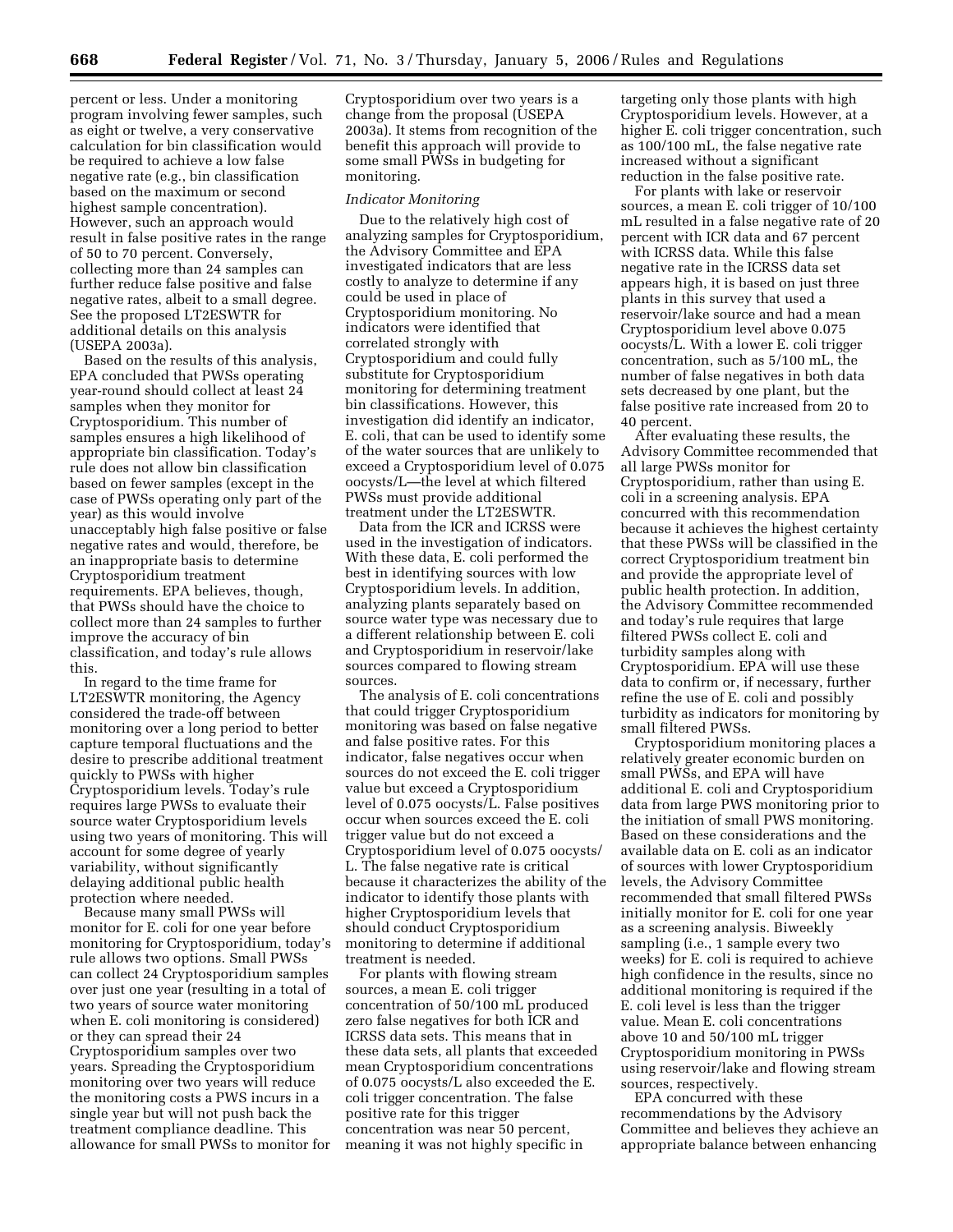public health protection and reducing the economic impact of today's rule on small PWSs. Survey data indicate that approximately 75 to 80 percent of small PWSs will not exceed the E. coli trigger values and, consequently, will not be required to monitor for Cryptosporidium. Because E. coli is far less costly to analyze than Cryptosporidium (costs listed in USEPA 2005a), this approach will significantly reduce the burden of today's rule for these PWSs. Further, EPA will review indicator data from large PWS monitoring and, if appropriate, issue guidance to States on alternative indicator triggers prior to when small PWSs begin monitoring. Today's rule allows States to approve alternative approaches to indicator monitoring for small PWSs.

EPA could not identify an indicator screening analysis for unfiltered PWSs. As described in section IV.C, a mean Cryptosporidium concentration of 0.01 oocysts/L determines whether unfiltered PWSs are required to provide 2- or 3-log Cryptosporidium inactivation. No E. coli concentration was effective in determining whether PWSs were likely to fall above or below this level. Consequently, today's rule requires all unfiltered PWSs to monitor for Cryptosporidium, unless they choose to provide 3-log Cryptosporidium inactivation.

*b. Sampling location.* The requirements in today's final rule for the source water sample collection location are similar to those in the proposed rule (USEPA 2003a). They are designed to achieve two objectives: (1) Characterize the influent water to the treatment plant at the time each sample is collected and (2) ensure that samples are not affected by treatment chemicals that could interfere with Cryptosporidium analysis.

The first objective is the basis for requiring PWSs that use multiple sources to either analyze a blended source sample or calculate a weighted average of sources that reflects the influent at the time of sample collection. It is also the reason that PWSs are required to sample after certain pretreatment processes like bank filtration (described in section IV.D) that do not involve chemical addition.

The second objective is why PWSs are generally required to sample upstream of chemical addition and prior to backwash addition (for PWSs that recycle filter backwash). However, EPA recognizes that in some situations, sampling prior to chemical addition will not be feasible and discontinuing chemical addition for a period of time prior to sampling will not be advisable.

This situation could occur when a treatment chemical is added at an intake that is difficult to access. Further, some treatment chemicals may not interfere with Cryptosporidium analyses when present at very low levels. Consequently, today's rule allows States to approve PWSs sampling after chemical addition when the State determines that collection prior to chemical treatment is not feasible and the treatment chemical is not expected to interfere with the analysis of the sample.

EPA believes that States should review source water monitoring locations for their PWSs. State review of monitoring locations will ensure that PWSs collect source water samples at the correct location to determine the appropriate level of public health protection. Consequently, today's rule requires PWSs to report a description of their monitoring location to the State. This requirement is a change from the proposed rule, which did not require PWSs to report a description of their sampling location (USEPA 2003a). This change reflects public comment on the proposal, as described later, which strongly supported State review of monitoring locations. If a PWS does not hear back from the State by the time it is scheduled to begin sampling, it may assume that its monitoring location is acceptable.

c. *Sampling schedule.* The requirement in today's final rule that PWSs must develop a schedule for sample collection before the start of monitoring was part of the proposal (USEPA 2003a). This requirement will help to ensure that monitoring determines the mean concentration of Cryptosporidium in the treatment plant influent. To achieve this objective, the timing of sample collection must not be adjusted in response to fluctuations in water quality—for example, the avoidance of sampling when the influent water is expected to be of poor quality.

EPA believes that the 5-day window for sample collection and associated allowances for sampling outside this window provide sufficient flexibility. If circumstances arise that prevent the PWS from sampling within the scheduled 5-day window, such as a weather event or plant emergency, the PWS must collect a sample as soon as feasible. In this case, feasibility includes both the ability of the PWS to safely collect a sample and the availability of an approved laboratory to conduct the analysis within method specifications. In addition, today's rule allows States to authorize a different date for collecting the delayed sample. Such an

authorization may be appropriate in cases where sampling is significantly delayed and collecting the delayed sample during the same time period in the following year of monitoring is preferable.

PWSs that collect a sample as scheduled but are unable to have the sample analyzed as required due to problems like shipping or laboratory analysis must collect a replacement sample within 21 days of receiving information that one is needed, unless the PWS demonstrates that collecting a replacement sample within this time frame is not feasible. This time frame is a minor change from the proposal, which allowed only 14 days for resampling (USEPA 2003a), and it provides greater flexibility for scheduling replacement samples. Information that resampling is needed includes information the PWS acquires directly, as well as notice from the shipping company, laboratory, State, or EPA. Today's rule allows States to authorize an alternative date for collection of the replacement sample. This may be needed for resampling to occur during the same conditions as the originally scheduled sample.

If collecting a sample was feasible but the PWS failed to do so, EPA believes that the PWSs must develop a revised sampling schedule and submit it to the State. This will allow for State consultation regarding the reason for the missed sample(s) and strategies for the PWS to complete the required monitoring.

d. *Plants operating only part of the year.* The proposed LT2ESWTR did not include distinct monitoring requirements for plants that operate only part-year. However, EPA requested comment in the proposal on an approach to plants that operate only part-year that is similar to the requirements in today's final rule (USEPA 2003a).

Monitoring requirements for plants that operate only part-year derive from three considerations: (1) A PWS should sample only during the months when a treatment plant operates; (2) the mean Cryptosporidium level used for bin classification can be determined with fewer samples in plants that operate only part-year because source water quality typically varies less during the shorter operating period; and (3) a minimum number of samples is necessary to classify any plant in an LT2ESWTR bin with high confidence.

The basis for the first consideration is straightforward. Source water monitoring under the LT2ESWTR is used to establish treatment requirements, and these should be based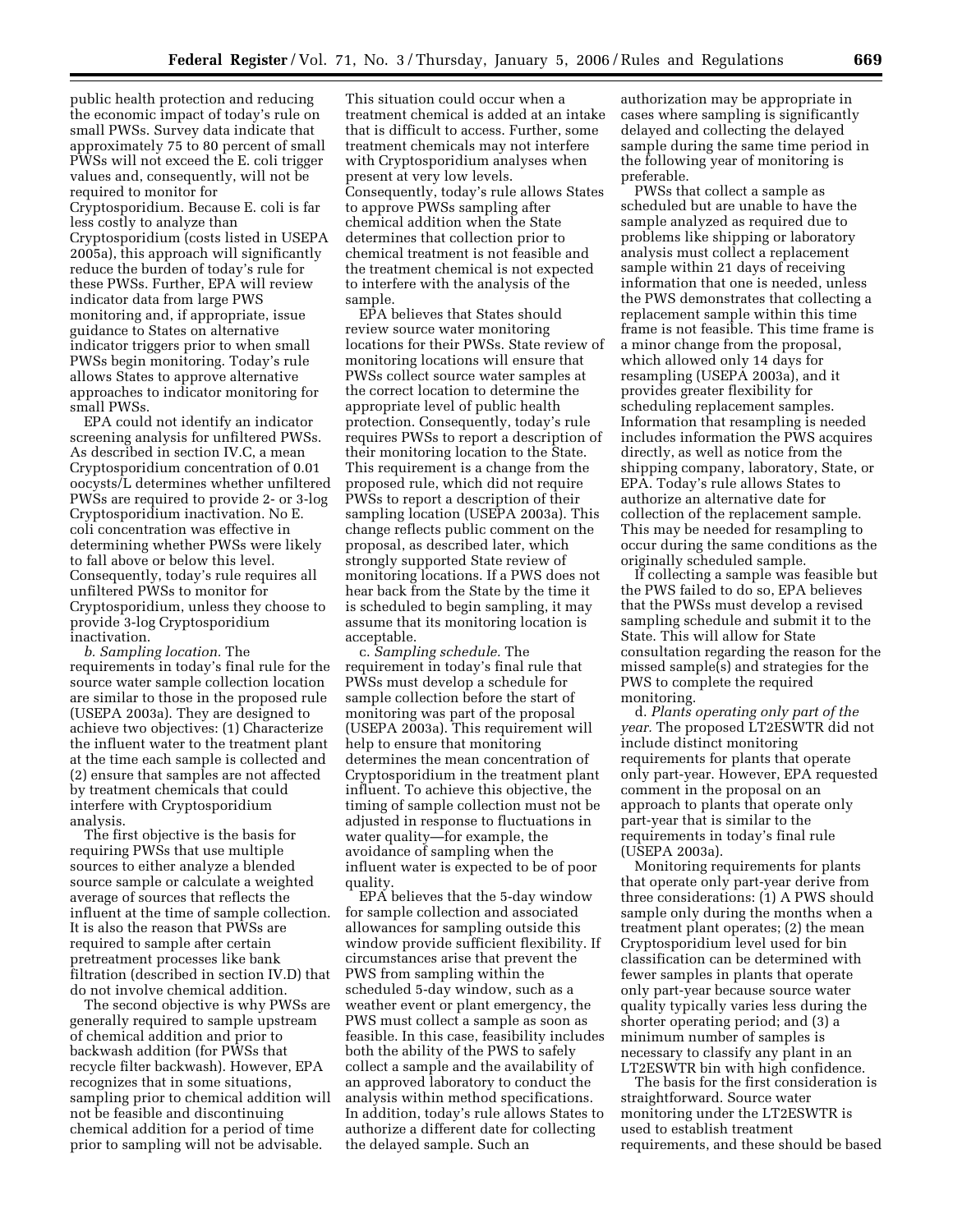on the water quality when a plant is in operation. The rationale for the second and third considerations stems from analyses, similar to those described previously, of potential misclassification rates in assigning plants to LT2ESWTR treatment bins.

Source water variability is one factor that influences the number of samples needed to accurately classify plants in LT2ESWTR treatment bins. As variability increases, more samples are needed to determine the mean Cryptosporidium level with high confidence. EPA does not have data on source water variability specifically in plants that operate only part-year. However, survey data show that pathogen levels vary seasonally, and plants operating part-year will generally experience less variability during a given year than plants operating yearround. Consequently, fewer samples are typically needed to determine the mean Cryptosporidium level during the period of operation for a part-year plant.

Nevertheless, even when a plant operates for only a few months per year and source water exhibits little variability, a minimum number of samples is necessary for bin classification. This is due to the relatively low sample volume, variable method recovery, nonhomogeneous distribution of Cryptosporidium in water, and other factors that limit the accuracy of any individual sample for characterizing the source water. Data suggest that for plants operating for six months per year or less, collecting a minimum of six samples per year over two years may allow bin classification with comparable accuracy to that achieved by year-round plants sampling monthly (USEPA 2005a).

Based on these considerations, today's rule requires similar source water monitoring for plants that operate only part-year during their months of operation as is required for year-round plants. However, if the plant is required to monitor for Cryptosporidium and operates for six months or less, the PWS must collect at least six Cryptosporidium samples per year over two years.

e. *Failing to monitor.* Requirements for PWSs that fail to conduct source water monitoring are based on the need for PWSs to determine a Cryptosporidium bin classification and provide the appropriate level of public health protection within the compliance time frame. The LT2ESWTR proposal required PWSs that did not complete all source water monitoring requirements to meet the requirements of the highest treatment bin (USEPA 2003a). In today's final rule, EPA has significantly

changed requirements from those in the proposal for PWSs that fail to monitor. These changes are intended to give States more flexibility in working with PWSs to fulfill monitoring requirements and ensure they achieve the appropriate Cryptosporidium treatment level.

For most monitoring and testing procedure violations under the LT2ESWTR, PWSs must provide a Tier 3 public notification, which is standard for this type of violation under an NPDWR. However, if a PWS fails to collect three or more Cryptosporidium samples, the violation is elevated to a Tier 2 special public notice. The reason for elevating the public notice at this point is the persistence of the violation and the difficulty the PWS will have in collecting the required number of samples for bin classification by the compliance date. Section IV.H provides further details on public notice requirements of the LT2ESWTR.

As described in section IV.G, today's rule requires bin classification within six months following the end of the monitoring period specified for the PWS. This six-month period provides some opportunity for collecting and analyzing missed samples. The number of samples that can be made up in this period is limited, though, due to the need for samples to be evenly distributed throughout the year, as well as for PWSs and States to spend time during this period evaluating monitoring results to determine bin classification. In consideration of these factors, EPA believes that elevating the public notice when a PWS has missed three or more Cryptosporidium samples is appropriate. This violation will end when the State determines that the PWS has begun sampling on a schedule to collect the required number of samples.

Failure by a PWS to collect the required number of Cryptosporidium samples for bin classification by the compliance date is a treatment technique violation with a required Tier 2 public notice. This violation reflects the inability of the PWS to determine and comply with its Cryptosporidium treatment requirements under the LT2ESWTR and provide the appropriate level of public health protection. The violation ends when the State determines that the PWS is carrying out a monitoring plan that will lead to bin classification. A PWS that has already provided a Tier 2 public notice for missing three sampling dates and is successfully meeting a State-approved sampling schedule is not required to issue another public notice for missing the bin classification date. Alternatively, the PWS can choose to provide the highest level of Cryptosporidium

treatment required under the rule, which is 5.5-log for filtered PWSs and 3-log for unfiltered PWSs.

f. *Grandfathering previously collected data.* Requirements for grandfathering previously collected monitoring data in today's final rule are similar to those in the proposal (USEPA 2003a). These requirements are based on the principle that to be eligible for grandfathering, previously collected data must be equivalent in quality to data that will be collected under the rule.

The Stage 2 M–DBP Advisory Committee recommended that EPA accept previously collected Cryptosporidium data that are ''equivalent in sample number, frequency, and data quality (e.g. volume analyzed, percent recovery) to data that would be collected under the LT2ESWTR \* \* \* to determine bin classification in lieu of further monitoring'' (USEPA 2000a). The Advisory Committee recognized that accepting previously collected data could have a number of benefits, including early determination of LT2ESWTR compliance needs, increasing laboratory capacity, and allowing PWSs to determine their bin classification using a larger, and potentially more representative, data set.

To ensure equivalent data quality, today's rule requires that grandfathered data meet the same requirements for analytical methods, sampling location, and sample volume as data collected under the rule. PWSs must not selectively report monitoring results for grandfathering. Further, grandfathered Cryptosporidium data must generally be collected at least monthly and on a regular schedule, with the same provisions for delayed or replacement samples as allowed for regular monitoring. Today's final rule differs from the proposal, however, in making allowances for use of previously collected data where irregularities or gaps in the sampling frequency occur.

EPA recognizes that when PWSs collected Cryptosporidium data prior to the proposed or final LT2ESWTR, there may have been months when a PWS either failed to collect or lost a sample due to problems with equipment, transportation, laboratory analysis, or other reasons. If the PWS did not collect a replacement sample, gaps in the previously collected data set occurred. EPA believes that grandfathering of such a data set may be appropriate despite these gaps if the PWS conducts additional monitoring, as necessary, to ''fill-in'' gaps and ensure that the data set is unbiased. Consequently, today's rule allows grandfathering of data with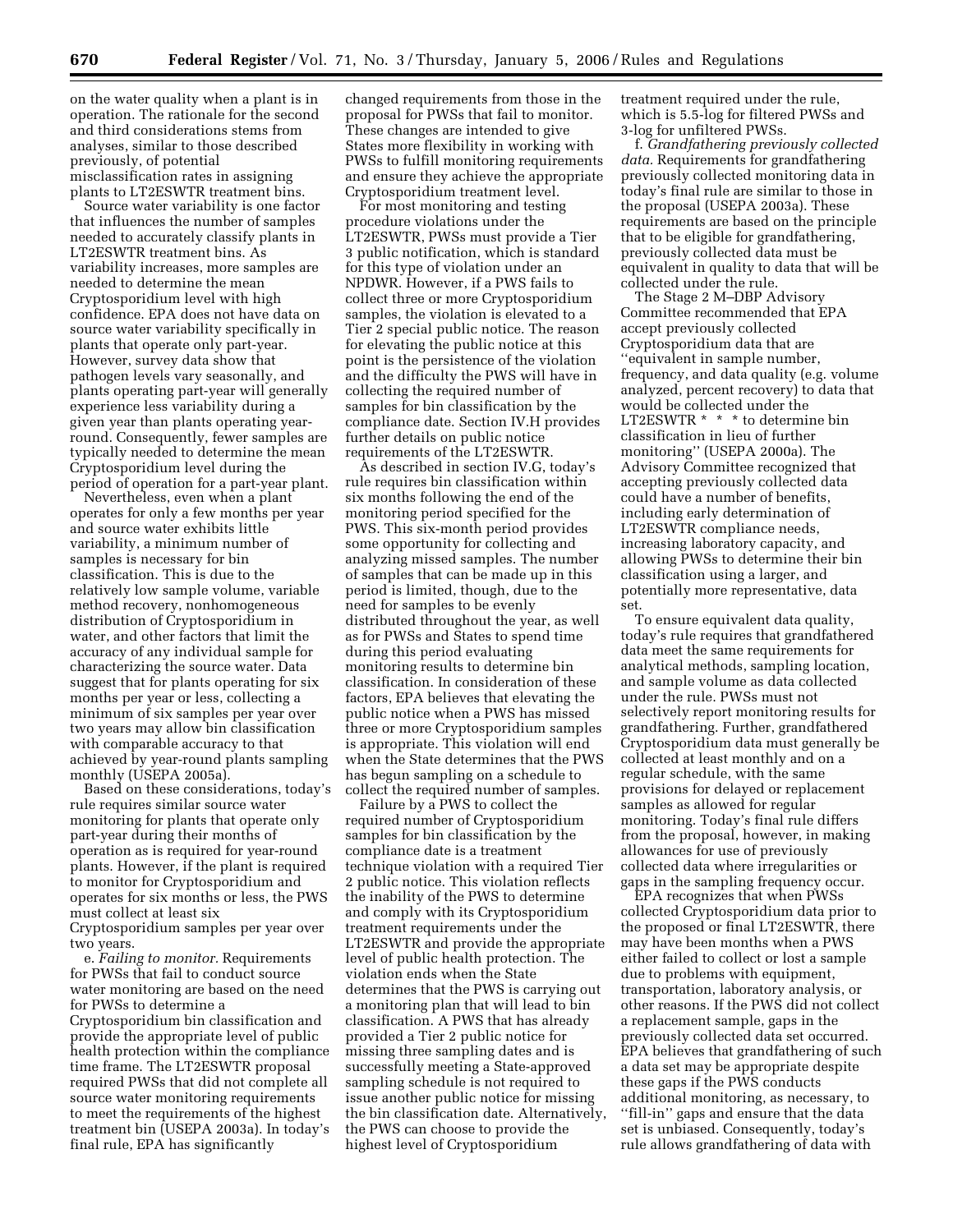gaps in the sampling frequency if approved by the State.

In addition, if the frequency of sampling in a previously collected data set varies, EPA believes the data could still be appropriate for use in bin classification. For example, a PWS might have sampled for Cryptosporidium once per month for a number of months and then increased the sampling frequency to twice per month. Today's rule allows the use of such a data set. However, to avoid bias, the PWS must calculate a monthly average for each month of sampling and then determine the bin classification using these monthly averages, rather than the individual sample concentrations.

Today's rule requires PWSs that plan to grandfather monitoring data to notify EPA or the State regarding the number and time span of sample results no later than three months prior to when the PWS must begin monitoring. The timing for submission of this notice is concurrent with the submission of a sampling schedule. This notification is necessary for the State to determine that a PWS is not required to submit a sampling schedule (when a PWS will fully comply with initial monitoring through grandfathering) or that a sampling schedule may include less than the full number of required samples (when a PWS will conduct new monitoring in conjunction with grandfathering to complete a data set). Further, this notice will assist EPA and States in determining the resources necessary to ensure timely review of grandfathered data.

PWSs must submit all monitoring results for grandfathering to EPA or the State, along with required supporting documentation, no later than two months after the PWS is required to begin monitoring. This timing will allow a PWS to continue collecting data for grandfathering until the month the PWS is required to begin monitoring under today's rule, plus an additional two months for sample analysis and compilation of the data for submission.

This reporting deadline for grandfathering monitoring results is a change from the proposed rule. In the proposal, a PWS that intended to grandfather data in lieu of conducting new monitoring under the rule had to submit its grandfathered results no later than four months prior to when the PWS was otherwise required to begin monitoring under the rule. This proposed approach had the shortcoming that a PWS could not complete its monitoring for grandfathering within this four month period. In today's final rule, a PWS may continue monitoring

for grandfathering all the way until the date when the PWS must begin monitoring under the rule, if necessary. PWSs that conclude their monitoring for grandfathering earlier may submit the data at an earlier date.

g. *Ongoing watershed assessment.*  Treatment requirements under the LT2ESWTR are based on source water quality. Consequently, today's rule requires watershed assessment and, as described in the next section, a second round of monitoring following initial bin classification to determine if source water quality has changed to the degree that the treatment level should be modified. These requirements are unchanged from those in the proposed LT2ESWTR (USEPA 2003a), with the exception of an allowance for States to use programs other than the sanitary survey to assess changes in the watershed.

Today's rule leverages the existing requirement for States to perform sanitary surveys on surface water PWSs. During the source water review in the sanitary survey, today's rule requires States to determine if significant changes have occurred in the watershed that could lead to increased contamination by Cryptosporidium. The State can also choose to make this determination through an equivalent review of the source water under a program other than the sanitary survey, such as a Source Water Protection Assessment. If the State determines that significant changes have occurred, the State may specify that the PWS conduct additional source water monitoring or treat the potential contamination. This approach allows the PWS and State to respond to a significant change in source water quality prior to initiating a second round of monitoring or any time thereafter.

h. *Second round of monitoring.* A more rigorous reassessment of the source water occurs through a second round of monitoring that begins six years after initial bin classification. If EPA does not develop and finalize modifications to the LT2ESWTR prior to the date when PWSs must begin the second round of monitoring, then this second round must conform to the same requirements that applied to the initial round of monitoring. PWSs may be classified in a different treatment bin, depending on the results of the second round of monitoring.

The Stage 2 M-DBP Advisory Committee recommended that EPA initiate a stakeholder process several years prior to the second round of monitoring to review new information and determine if today's rule should be modified. If the Agency modifies the

LT2ESWTR, the second round of monitoring would potentially involve a new analytical method and a different treatment bin structure.

#### 3. Summary of Major Comments

Public comment on the August 11, 2003, LT2ESWTR proposal generally supported the use of source water monitoring to determine additional treatment requirements. The following discussion summarizes major comments and EPA's responses in regard to sampling parameters and frequency, sampling location, sampling schedule, monitoring plants that operate only part-year, failing to monitor, providing treatment instead of monitoring, grandfathering previously collected data, ongoing source water assessment, second round of monitoring, and new source monitoring.

a. *Sampling parameters and frequency.* Most commenters supported the proposed requirements for large PWSs to sample monthly for Cryptosporidium, as well as for E. coli and turbidity in filtered PWSs, for 24 months. Alternatives recommended by some commenters included ending monitoring after one year if no oocysts are detected, allowing large PWSs to use an E. coli screening analysis to determine if Cryptosporidium monitoring is necessary, and using watershed data to determine treatment needs instead of source water monitoring.

In response, EPA continues to believe that large PWSs should complete 24 months of Cryptosporidium monitoring, regardless of the first-year results, in order to capture a degree of annual variability in Cryptosporidium occurrence. Moreover, for the reasons discussed previously in this preamble, EPA continues to support the Advisory Committee recommendation that all large PWSs should monitor for Cryptosporidium, rather than use the E. coli screening analysis. EPA is not aware of studies that support the use of other watershed data in place of Cryptosporidium monitoring to determine treatment needs.

Regarding requirements for small PWSs, most commenters supported the E. coli screening analysis for small filtered PWSs. Several commenters recommended more options for Cryptosporidium monitoring by small PWSs, such as allowing monitoring to be spread over two years, instead of the one year required in the proposal, or allowing fewer samples. EPA agrees that budgeting for Cryptosporidium monitoring by some small PWSs will be easier if it is spread over two years, and today's rule allows this as an option.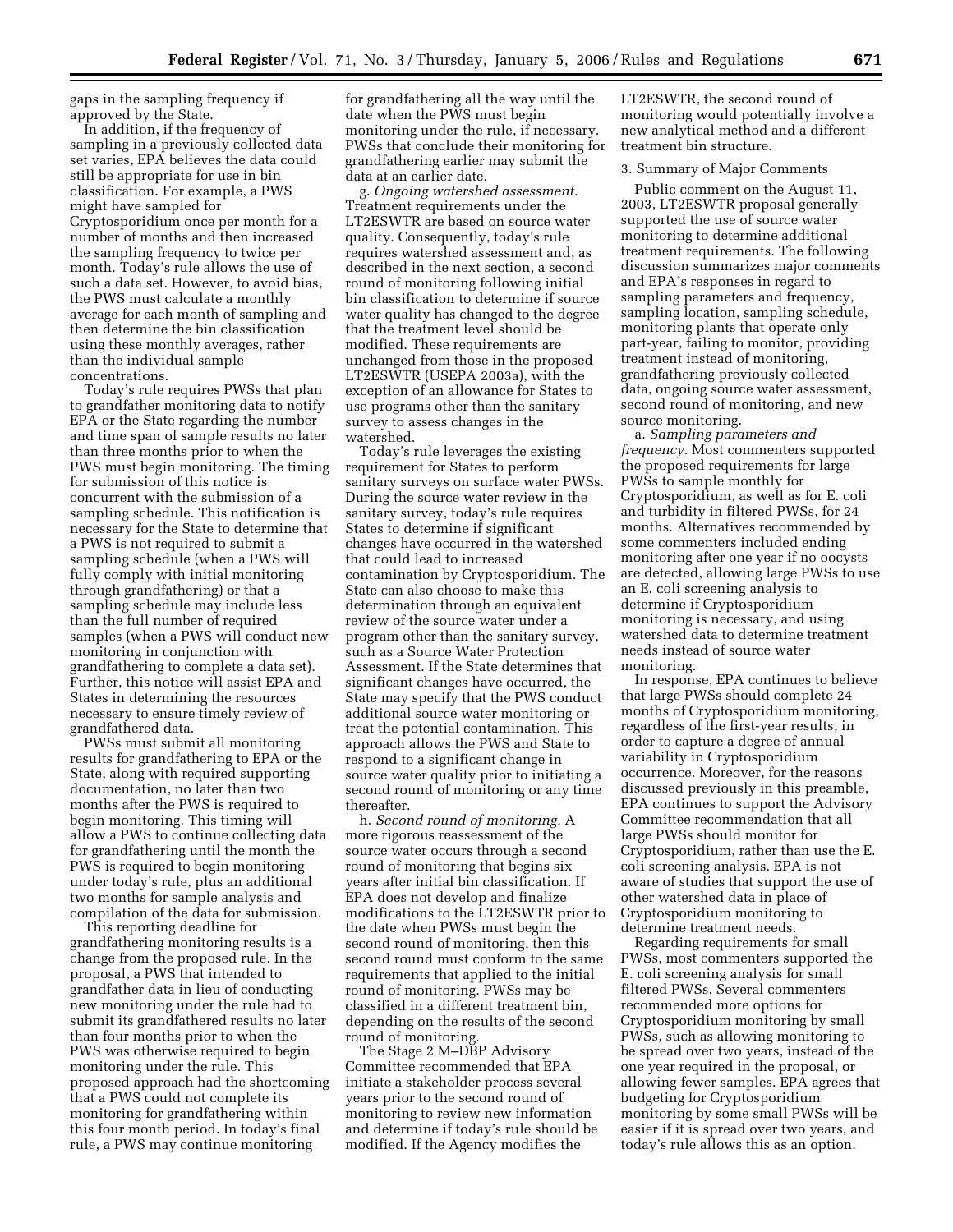However, based on the analysis of false negative and false positive rates described previously, EPA continues to believe that at least 24 Cryptosporidium samples are necessary to determine the appropriate bin classification for yearround plants.

b. *Sampling location.* With respect to sampling location requirements, several commenters recommended that PWSs be allowed to collect samples either before or after pretreatment processes. These commenters stated that the chemicals used in pretreatment processes are unlikely to affect the analysis of Cryptosporidium oocysts at typical concentrations. Further, where sampling is conducted prior to a pretreatment process like presedimentation, commenters supported allowing PWSs to receive additional treatment credit for the process.

In response, EPA continues to believe that common pretreatment chemicals like oxidants and coagulants have the potential to adversely affect the performance of Cryptosporidium analytical methods. Consequently, today's rule requires that in most cases, PWSs must sample upstream of chemical addition. Where PWSs sample prior to pretreatment processes like presedimentation with coagulation, they are eligible to receive additional treatment credit for the process. However, if sampling prior to chemical addition is not feasible for a particular plant and the treatment chemical is present at a very low level that is unlikely to interfere with sample analysis, the State may approve sampling after chemical addition.

Many commenters recommended that States approve sampling locations for their PWSs. Commenters indicated that State review and approval of monitoring plans will help to prevent confusion and PWSs potentially sampling at an incorrect location. EPA agrees with these commenters and has established a requirement in today's rule for PWSs to report a description of the sampling location to the State. If a PWS does not hear back from the State by the time it is scheduled to begin sampling, it may assume that its monitoring location is acceptable.

c. *Sampling schedule.* In regard to sampling schedule requirements, several commenters requested that PWSs be given a time window larger than 5 days around scheduled sampling dates to collect samples. Recommended alternatives included a 7 or 9-day window, or only requiring that PWSs collect a sample within a specified month. In addition, commenters identified situations that interfere with

sample collection, such as plant interruptions and laboratory or transportation problems, and noted that some of these are outside the conditions under which the proposal allowed a PWS to collect a delayed or replacement sample without penalty.

In response, EPA continues to believe that for routine sample collection, a 5 day window provides sufficient flexibility, given that PWSs will pick the sampling days and can schedule around holidays, weekends, and other times when sampling would be problematic. However, today's rule allows PWSs to sample outside of this window without penalty if necessary due to unforeseen conditions. Further, if a PWS collects a sample but is unable to have it analyzed due to problems with equipment, transportation or the laboratory, today's rule allows the PWS to collect a replacement sample without penalty.

In regard to the time frame for collecting missed or replacement samples, commenters recommended a number of approaches. These include adding extra sampling days to the original sampling schedule, which a PWS could then use in the event of missed sampling dates, and allowing PWSs to collect make-up samples either immediately after the scheduled sampling date or at the end of the monitoring period.

In general, EPA considers it preferable for PWSs to collect missed or replacement samples as close as is feasible to scheduled sampling dates. However, if there is a significant delay with respect to the original sampling date, collecting make-up samples at an alternate time may be appropriate to ensure that sampling results are seasonally representative. Therefore, today's rule requires PWSs to collect a missed sample as close as is feasible to the scheduled sampling date, and to collect replacement samples within 21 days of receiving information that one is needed, unless doing so within this time frame is not feasible. However, the State can authorize alternative sampling dates so that monitoring is not seasonally biased. This could include sampling during the same time in the following year, if the missed sample occurred during the first year of monitoring, or sampling after the end of the scheduled monitoring period.

d. *Plants operating only part of the year.* Commenters on monitoring requirements for surface water plants that operate for only part of the year generally recommended that sampling occur only during the period of operation. However, several different options were put forward for how the sampling be conducted. Some

commenters recommended a minimum of 12 samples per year for two years distributed evenly over the period that the plant operates. Others suggested allowing the PWS to collect the required number of samples over a longer time period in order to limit the frequency of required samples when the plant is operating. Several commenters said that State input is critical to determining the appropriate monitoring period since States may have historical knowledge of plant operating practices.

In response, EPA agrees that monitoring of plants that operate only part-year under today's rule should be conducted only during months when the plant is operating, unless the State determines that a longer monitoring period is appropriate due to historical operating practices. Further, plants that operate only part-year should maintain the same sampling frequency as plants operating year-round, with the exception that plants monitoring for Cryptosporidium must collect at least six samples per year to allow for appropriate bin classification. EPA does not believe extending monitoring over more years in plants that operate only part-year is appropriate, as this would delay the installation of additional treatment where needed.

e. *Failing to monitor.* Most commenters opposed automatically classifying PWSs in the highest treatment bin (Bin 4) if they fail to complete required monitoring, as the proposed rule stipulated. Commenters suggested alternative approaches, such as giving States the flexibility to address missed samples using current enforcement mechanisms, classifying a PWS only one level higher than the bin determined by the collected data, allowing an additional year of sampling, and allowing States to use other information (e.g., sanitary surveys, other monitoring data) to aid in the classification. A few commenters, however, supported Bin 4 classification for PWSs that fail to monitor, on the basis that any other approach would create an incentive for PWSs to stop testing if poor water quality is suspected.

EPA agrees that States should have flexibility in dealing with PWSs that fail to monitor. Further, providing the highest level of treatment may not be in the best interests of consumers where a PWS has minor problems in carrying out source water monitoring. However, EPA also believes that violations for monitoring failures must reasonably ensure that PWSs complete monitoring as required to determine a bin classification within the compliance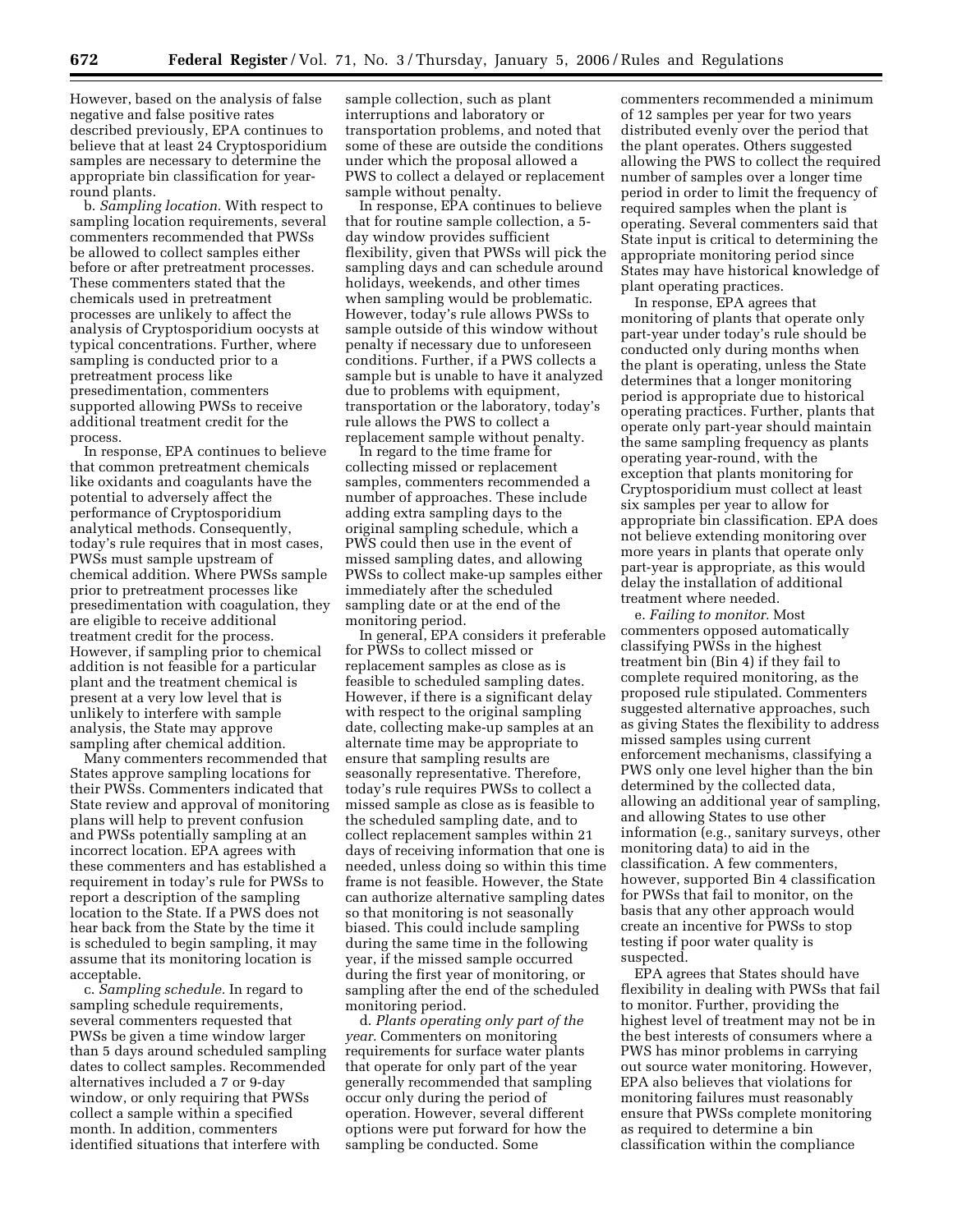date. Failure to do so would potentially compromise public health protection.

Based on these considerations, EPA has not established an automatic Bin 4 classification for monitoring failures under today's rule. Rather, if a PWS misses three or more Cryptosporidium samples, this persistent violation requires a Tier 2 public notice (other violations require a Tier 3 notice). Further, if a PWS is unable to determine a bin classification by the compliance date due to failure to collect the required number of Cryptosporidium samples, this is a treatment technique violation with a required Tier 2 public notice (unless the PWS has already issued a Tier 2 notice for missing 3 Cryptosporidium samples and is monitoring on a State-approved schedule). These violations last until the State determines that a PWS has begun monitoring on a schedule that will lead to bin classification or the PWS agrees to install treatment instead of monitoring.

f. *Providing treatment instead of monitoring.* Commenters supported the option for a PWS to provide the highest level of Cryptosporidium treatment required under today's rule rather than conducting source water monitoring. Several commenters recommended that a PWS should be allowed to take this option after having initiated monitoring. EPA agrees, and today's rule allows a PWS to stop monitoring at any time by notifying the State that it will provide 5.5-log Cryptosporidium treatment for filtered PWSs or 3-log Cryptosporidium inactivation for unfiltered PWSs by the compliance deadline specified in section IV.G.

g. *Grandfathering previously collected data.* With respect to grandfathering previously collected data, many commenters expressed concern with a proposed requirement that samples must have been collected in equal time intervals. Commenters stated that although PWSs may have sampled on a regular schedule, previously collected data sets are likely to have gaps due to samples rejected for method QC violations or periods when the PWS was unable to collect a sample. In addition, there are instances where PWSs have changed the frequency of sampling, such as from monthly to twice per month.

EPA agrees that if a PWS has collected samples according to a regular schedule and met other data quality standards, then rejecting a large data set due to isolated gaps in the sampling frequency would be inappropriate. Consequently, today's rule allows States to approve grandfathering of previously collected data with omissions in the sampling

interval, provided the PWS conducts additional monitoring if required by the State to ensure the data set is seasonally representative. Further, PWSs may grandfather previously collected data sets in which the sampling frequency varies, as long as samples were collected at least monthly. In this situation, PWSs must use monthly average concentrations, rather than individual sample concentrations, for bin classification.

With respect to data quality standards, such as meeting analytical method QC criteria, sampling at the correct location, and analyzing the minimum sample volume, several commenters stated that EPA should apply the same acceptance standards to previously collected data as are applied to data collected under today's rule. Other commenters, though, suggested that States should have the flexibility to accept previously collected data that deviate from the data quality standards for monitoring under the rule. These commenters stated that such data sets might include samples collected over a longer period of time and may reflect more worst-case weather events.

In response, EPA believes that data quality standards should be uniformly applied under today's rule, so that previously collected data should not be held to a lower standard than new data or evaluated differently from State to State. The requirements in today's rule with respect to Cryptosporidium analytical methods and minimum sample volume reflect recommendations of the Advisory Committee, which also recommended that the same data quality standards be applied for grandfathering. Further, because today's rule allows PWSs to collect make-up samples to address gaps in previously collected data sets, PWSs will have the opportunity to collect make-up samples for results that are rejected due to data quality standards without losing an entire data set.

In regard to notification of the acceptability of data for grandfathering, commenters recommended that if previously collected data submitted by a PWS are rejected, the PWS should have at least two months between notification and the date new monitoring must be initiated. These two months will give the PWS time to address rejection of the data and prepare for sampling. EPA agrees with this recommendation. Under today's rule, if a PWS properly submits a complete data set for grandfathering and the PWS must conduct new monitoring due to rejection of the data, the PWS has at least two months following notification by the State to initiate sampling.

h. *Ongoing watershed assessment.*  Commenters asked for greater flexibility in the requirement for States to determine whether there have been significant changes in the watersheds of their PWSs that could lead to increased contamination. The proposed rule specified that States must make this determination during sanitary surveys. However, several commenters noted that some States perform source water protection assessments on the same frequency as sanitary surveys, and these detailed assessments might be a better mechanism to monitor changes in the watershed. EPA agrees and today's rule allows States to determine whether significant changes have occurred in the watershed through either a sanitary survey or an equivalent review of the source water under another program.

i. *Second round of monitoring.* Some commenters supported the proposed requirement for a second round of source water monitoring, but most opposed requiring it for all PWSs. These commenters recommended that States should be authorized to use sanitary surveys, source water assessments, ambient water quality data, treatment plant data, and other information to determine if a second round of monitoring is necessary for a PWS. Some commenters suggested that EPA fund research to allow the use of finished water monitoring as the determinant for treatment requirements in a second round of monitoring.

In response, EPA continues to believe that PWSs should conduct a second round of monitoring to determine if the level of treatment required as a result of the first round of monitoring is still appropriate. Consequently, today's rule requires this. However, EPA agrees that prior to a second round of monitoring, the Agency should evaluate the results of the first round of monitoring, along with whatever new information is available on Cryptosporidium analytical methods, risk, and other relevant issues. If EPA determines that there should be changes to the requirements for a second round of monitoring in today's rule, the Agency will issue a new rule establishing those changes.

j. *New source monitoring.* EPA requested comment in the proposal on monitoring requirements for new plants and sources (USEPA 2003a). Most commenters recommended that new plants and sources undergo monitoring equivalent to that required for existing plants and sources, and suggested that States should have discretion to determine when monitoring should take place. EPA agrees with these recommendations and today's rule requires PWS to conduct source water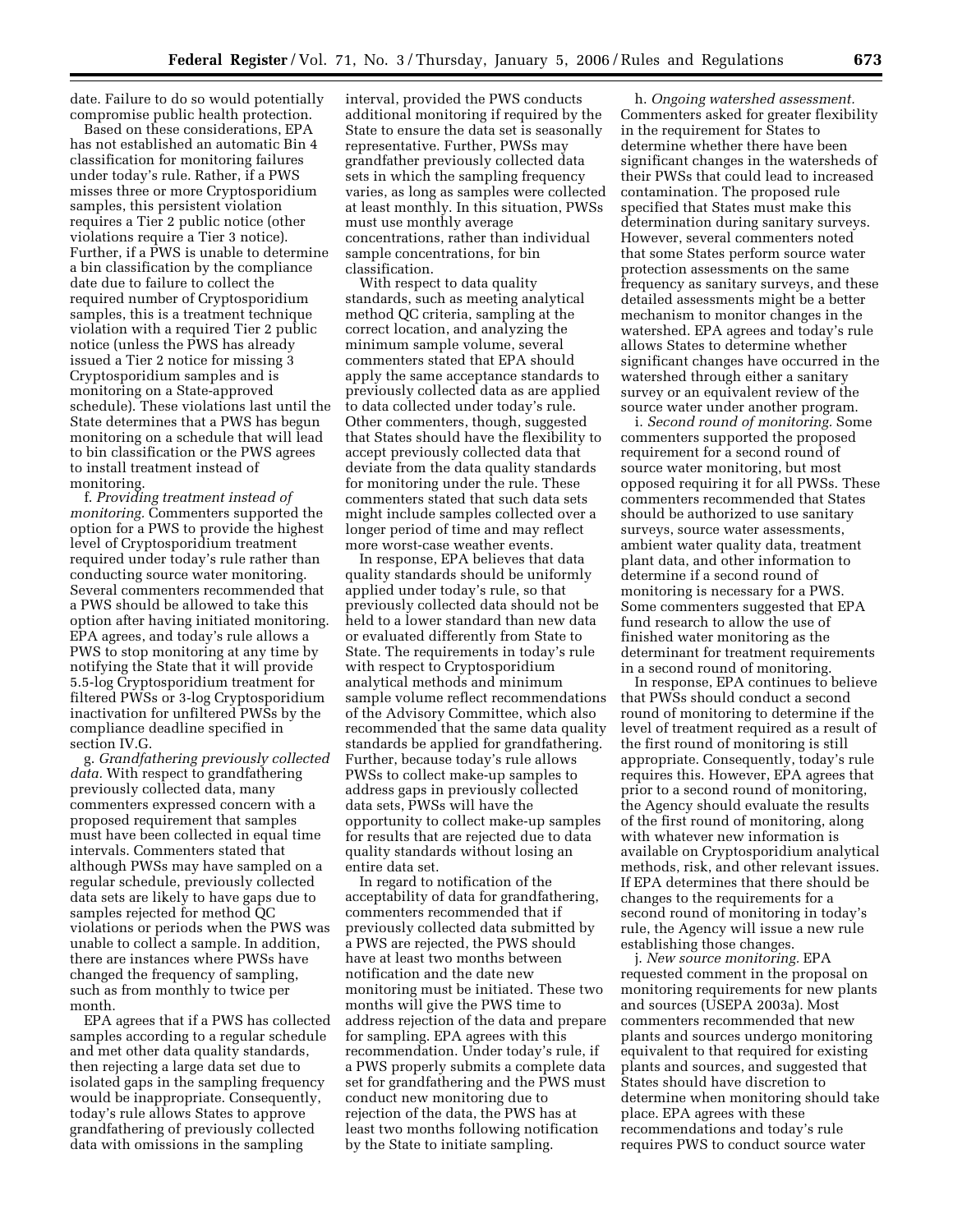monitoring for new plants and sources on a schedule approved by the State. This schedule must include dates for the PWS to determine its treatment bin classification and, if necessary, comply with additional Cryptosporidium treatment requirements.

## *B. Filtered System Cryptosporidium Treatment Requirements*

1. Today's Rule

Today's rule requires filtered PWSs using surface water or GWUDI sources to provide greater levels of treatment if their source waters have higher concentrations of Cryptosporidium.

Specifically, filtered PWSs are classified in one of four treatment bins based on results from the source water monitoring described in the previous section. PWSs classified in the lowest concentration bin are subject to no additional treatment requirements, while PWSs assigned to higher concentration bins must reduce Cryptosporidium levels beyond IESWTR and LT1ESWTR requirements. All PWSs must continue to comply with the requirements of the SWTR, IESWTR, and LT1ESWTR, as applicable.

This section addresses procedures for classifying filtered PWSs in Cryptosporidium treatment bins and the treatment requirements associated with each bin. Section IV.D presents the treatment and control options, collectively termed the ''microbial toolbox,'' that PWSs must use to meet additional Cryptosporidium treatment requirements under today's rule.

a. *Bin classification.* After completing initial source water monitoring, filtered PWSs must calculate a Cryptosporidium bin concentration for each treatment plant where Cryptosporidium monitoring is required. This Cryptosporidium bin concentration is used to classify filtration plants in one of the four treatment bins shown in Table IV.B–1.

## TABLE IV.B–1.—BIN CLASSIFICATION TABLE FOR FILTERED PWSS

| For PWSs that are:                                                                                                                                          | with a Cryptosporidium bin concentration of                                                                       | The bin classification<br>is                                                           |
|-------------------------------------------------------------------------------------------------------------------------------------------------------------|-------------------------------------------------------------------------------------------------------------------|----------------------------------------------------------------------------------------|
| * * * required to monitor for Cryptosporidium<br>* * * serving fewer than 10,000 people and NOT re-<br>quired to monitor for Cryptosporidium <sup>1</sup> . | 0.075 oocysts/L or higher, but less than 1.0 oocysts/L   <br>1.0 oocysts/L or higher, but less than 3.0 oocysts/L | <b>Bin 1.</b><br>$\mathsf{B}$ in 2.<br><b>Bin 3.</b><br><b>Bin 4.</b><br><b>Bin 1.</b> |

1Filtered PWSs serving fewer than 10,000 people are not required to monitor for Cryptosporidium if they monitor for E. coli and demonstrate a mean concentration of E. coli less than or equal to 10/100 mL for lake/reservoir sources or 50/100 mL for flowing stream sources or do not exceed an alternative State-approved indicator trigger (see section IV.A.1).

In general, the Cryptosporidium bin concentration is calculated by averaging individual sample results from one or more years of monitoring. Specific procedures vary, however, depending on the frequency and duration of monitoring. These procedures are as follows:

(1) For PWSs that collect a total of at least 24 but not more than 47 Cryptosporidium samples over two or more years, the Cryptosporidium bin concentration is equal to the highest arithmetic mean of all sample concentrations in any 12 consecutive months of Cryptosporidium monitoring.

(2) For PWSs that collect a total of at least 48 samples, the Cryptosporidium bin concentration is equal to the arithmetic mean of all sample concentrations.

(3) For PWSs that serve fewer than 10,000 people and monitor for Cryptosporidium for only one year (i.e., collect 24 samples in 12 months), the Cryptosporidium bin concentration is equal to the arithmetic mean of all sample concentrations.

(4) For PWSs with plants that operate only part-year that monitor for less than 12 months per year, the Cryptosporidium bin concentration is equal to the highest arithmetic mean of all sample concentrations during any year of Cryptosporidium monitoring.

In data sets with variable sampling frequency, PWSs must first calculate an arithmetic mean for each month of sampling and then apply one of these four procedures using the monthly mean concentrations. As described in section IV.A, PWSs may grandfather previously collected Cryptosporidium data where the sampling frequency varies (e.g., one year of monthly sampling and one year of twice-permonth sampling).

Filtered PWSs serving fewer than 10,000 people are not required to monitor for Cryptosporidium if they demonstrate a mean E. coli concentration less than or equal to 10/ 100 mL for lake/reservoir sources or 50/ 100 mL for flowing stream sources or do not exceed an alternative Stateapproved indicator trigger. PWSs that meet this criterion are classified in Bin 1 as shown in Table IV.B–1.

When determining the Cryptosporidium bin concentration, PWSs must calculate individual sample concentrations as the total number of oocysts counted, divided by the volume assayed (see section V.K for details). In samples where no oocysts are detected, the result is assigned a value of zero for the purpose of calculating the bin concentration. Sample analysis results are not adjusted for analytical method

recovery or the percent of Cryptosporidium oocysts that are infectious.

PWSs must report their treatment bin classification to the State for approval following initial source water monitoring (see section IV.G for specific compliance dates). The report must include a summary of the data and calculation procedure used to determine the bin concentration. If EPA does not amend today's rule before the second round of monitoring described in section IV.A, PWSs must recalculate their bin classification after completing the second round of monitoring and report the results to the State for approval. If the State does not respond to a PWS regarding its bin classification after either report, the PWS must comply with the Cryptosporidium treatment requirements of today's rule based on the reported bin classification.

*b. Bin treatment requirements.* Table IV.B–2 shows the additional Cryptosporidium treatment requirements associated with the four treatment bins for filtered PWSs under today's rule. All filtered PWSs must comply with these treatment requirements based on their bin classification, which must be determined using the procedures just described.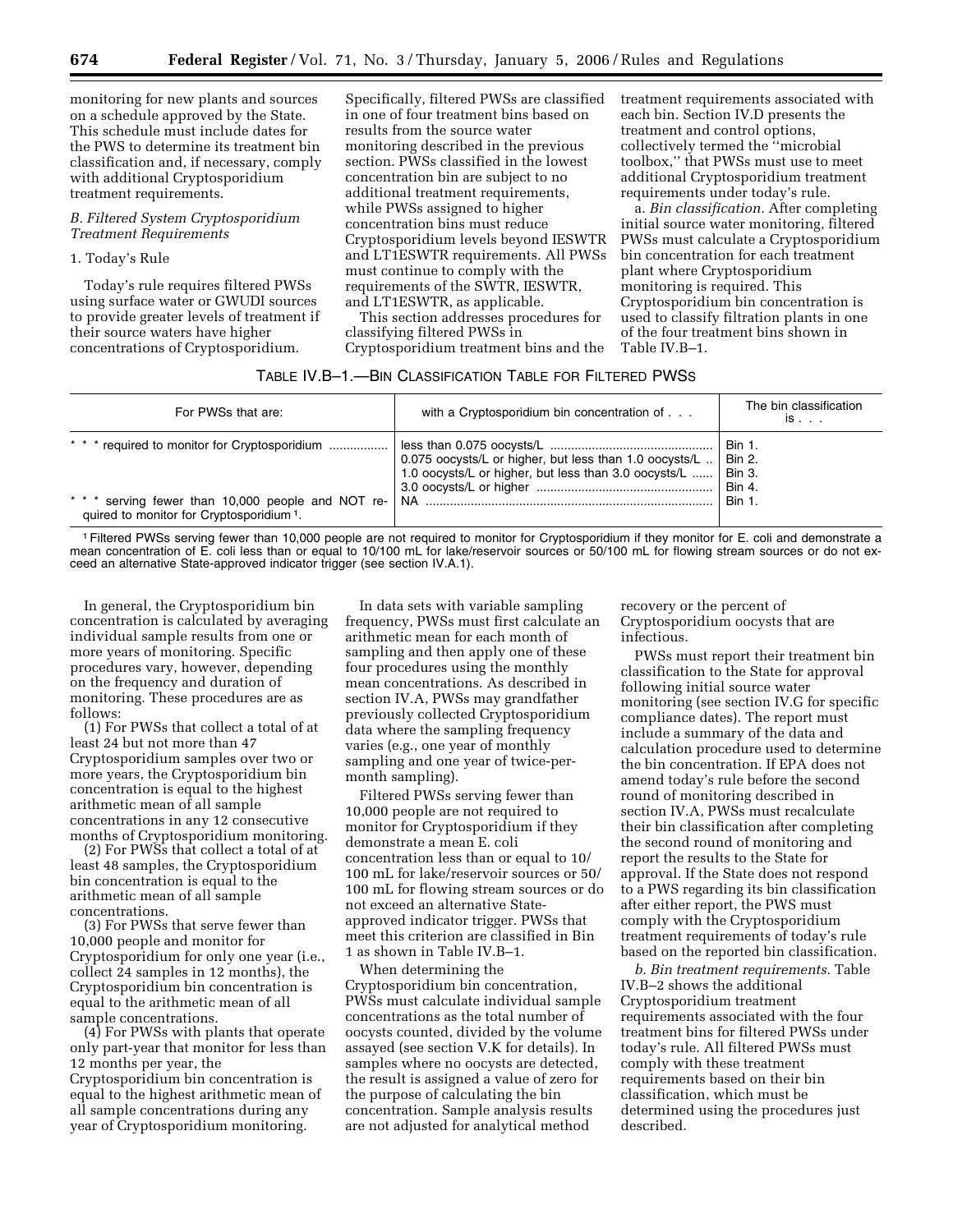|                                          | And you use the following filtration treatment in full compliance with the SWTR, IESWTR, and LT1ESWTR (as ap-<br>plicable), then your additional treatment requirements are |                         |                                                                                                                                   |
|------------------------------------------|-----------------------------------------------------------------------------------------------------------------------------------------------------------------------------|-------------------------|-----------------------------------------------------------------------------------------------------------------------------------|
| If your bin classification<br>$is \dots$ | Conventional filtration treatment <sup>1</sup> , di-<br>atomaceous earth filtration, or slow<br>sand filtration                                                             | Direct filtration       | Alternative filtration technologies                                                                                               |
|                                          | No additional treatment                                                                                                                                                     | No additional treatment | No additional treatment.<br>As determined by the State $24$<br>As determined by the State $35$<br>As determined by the State $36$ |

| TABLE IV.B-2.—TREATMENT REQUIREMENTS FOR LT2ESWTR BIN CLASSIFICATIONS |  |
|-----------------------------------------------------------------------|--|
|-----------------------------------------------------------------------|--|

1Applies to a treatment train using separate, sequential, unit processes for coagulation/flocculation, clarification, and granular media filtration. Clarification includes any solid/liquid separation process following coagulation where accumulated solids are removed during this separate com-<br>ponent of the treatment system.

<sup>2</sup> PWSs may use any technology or combination of technologies from the microbial toolbox in section IV.D.

<sup>3</sup>PWSs must achieve at least 1-log of the required treatment using ozone, chlorine dioxide, UV, membranes, bag filtration, cartridge filtration, cartridge filtration,

<sup>4</sup> Total Cryptosporidium removal and inactivation must be at least 4.0 log.

5Total Cryptosporidium removal and inactivation must be at least 5.0 log.

<sup>6</sup> Total Cryptosporidium removal and inactivation must be at least 5.5 log.

The total Cryptosporidium treatment required for plants in Bins 2, 3, and 4 is 4.0-log, 5.0-log, and 5.5-log, respectively. Conventional treatment (including softening), slow sand, and diatomaceous earth filtration plants in compliance with the IESWTR or LT1ESWTR, as applicable, receive a prescribed 3.0-log Cryptosporidium treatment credit toward these total bin treatment requirements. Accordingly, these plant types must provide 1.0- to 2.5-log of additional treatment when classified in Bins 2–4, respectively. Direct filtration plants in compliance with existing regulations receive a prescribed 2.5-log treatment credit and, consequently, must achieve 0.5-log greater treatment to comply with Bins 2–4. Section IV.D describes how States may award a level of treatment credit that differs from the prescribed credit based on a demonstration of performance by the PWS.

For PWSs using alternative filtration technologies, such as membranes, bag filters, or cartridge filters, no prescribed treatment credit is available because the performance of these processes is specific to individual products. Consequently, when PWSs using these processes are classified in Bins 2–4, the State must determine additional treatment requirements based on the credit the State awards to a particular technology. The additional treatment requirements must ensure that plants classified in Bins 2–4 achieve total Cryptosporidium reductions of 4.0- to 5.5-log, respectively. Section IV.D describes challenge testing procedures to determine treatment credit for membranes, bag filters, and cartridge filters.

PWSs can achieve additional Cryptosporidium treatment credit through implementing pretreatment processes like presedimentation or bank filtration, by developing a watershed control program, and by applying additional treatment steps like ozone, chlorine dioxide, UV, and membranes. In addition, PWSs can receive a higher level of credit for existing treatment processes through achieving very low filter effluent turbidity or through a demonstration of performance. Section IV.D presents criteria for awarding Cryptosporidium treatment credit to these and other treatment and control options, which collectively comprise the microbial toolbox.

PWSs in Bin 2 can meet additional Cryptosporidium treatment requirements by using any option or combination of options from the microbial toolbox. For Bins 3 and 4, PWSs must achieve at least 1-log of the additional treatment requirement by using ozone, chlorine dioxide, UV, membranes, bag filtration, cartridge filtration, or bank filtration.

#### 2. Background and Analysis

Today's rule will increase protection against Cryptosporidium and other pathogens in PWSs with the highest source water contamination levels. This targeted approach builds upon existing regulations under which all filtered PWSs must provide the same level of treatment regardless of source water quality. EPA's intent with today's rule is to ensure that PWSs with higher risk source waters achieve public health protection commensurate with PWSs with less contaminated sources.

The Cryptosporidium treatment requirements for filtered PWSs in today's rule are unchanged from the August 11, 2003 proposal (USEPA 2003a) and reflect consensus recommendations by the Stage 2 M–DBP Advisory Committee (USEPA 2000a).

The following discussion summarizes the Agency's basis for establishing risktargeted Cryptosporidium treatment requirements and for setting the specific bin concentration ranges and treatment requirements that apply to filtered PWSs in today's rule.

a. *Basis for targeted treatment requirements.* In developing today's rule, EPA evaluated the degree to which new information on Cryptosporidium warranted moving beyond existing regulations. As discussed in section III, the IESWTR established a Cryptosporidium MCLG of zero and requires large filtered PWSs to achieve 2-log Cryptosporidium removal. The LT1ESWTR extended this requirement to small PWSs. After these rules were promulgated, advances were made in analytical methods and treatment for Cryptosporidium, and EPA collected new information on Cryptosporidium occurrence and infectivity. Consequently, EPA assessed the implications of these developments for further controlling Cryptosporidium to approach the zero MCLG.

The risk-targeted approach for filtered PWSs in today's final rule stems from four general findings based on new information on Cryptosporidium:

(1) New data on Cryptosporidium infectivity suggest that the risk associated with a particular level of Cryptosporidium is most likely higher than EPA estimated at the time of earlier rules;

(2) New data on Cryptosporidium occurrence indicate that levels are relatively low in most water sources, but a subset of sources has substantially higher concentrations;

(3) The finding that UV light can readily inactivate Cryptosporidium, as well as other technology developments, makes achieving high levels of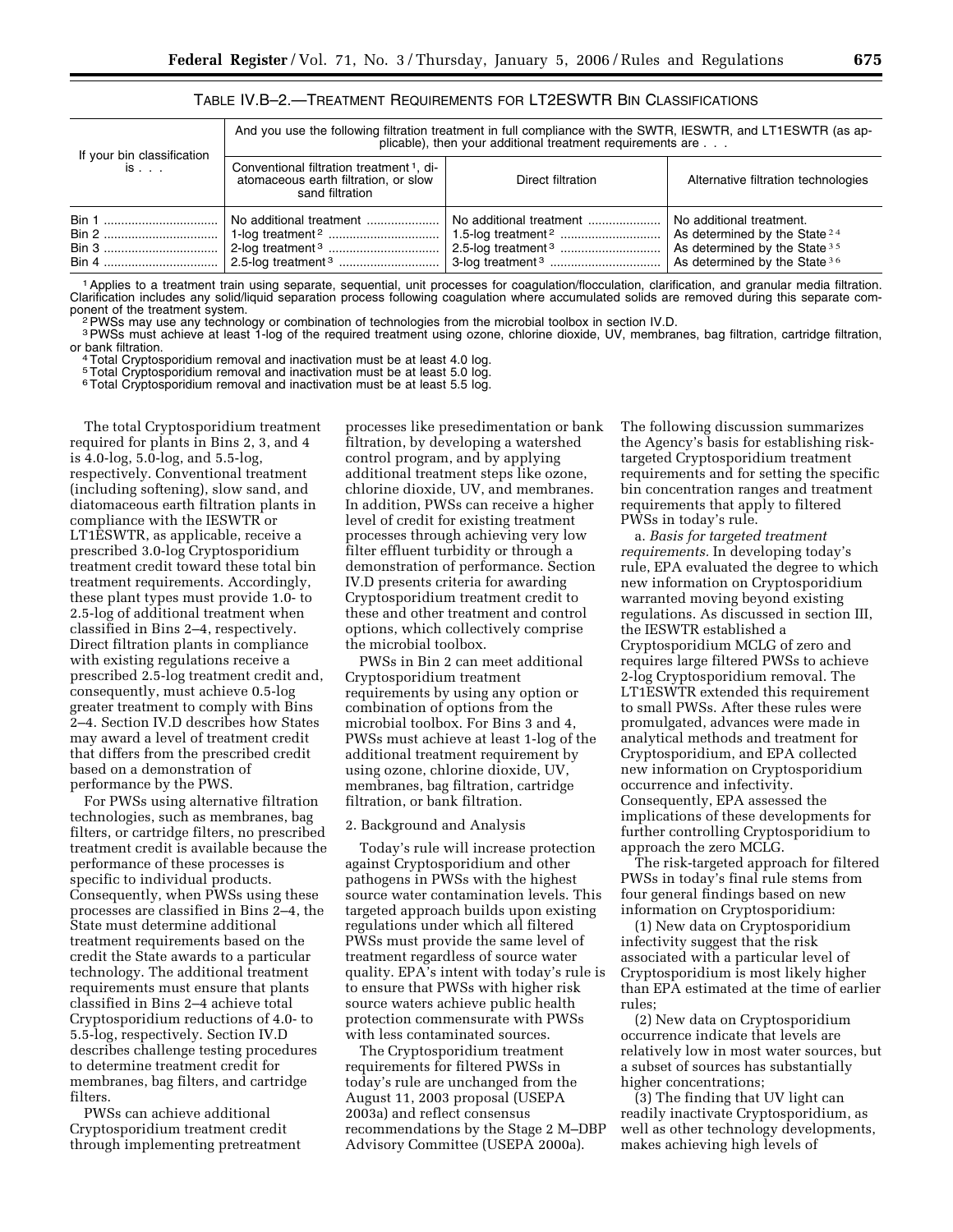treatment for Cryptosporidium feasible for PWSs of all sizes; and

(4) EPA Methods 1622 and 1623 are capable of assessing annual mean levels of Cryptosporidium in drinking water sources.

These findings led EPA to conclude that most filtered PWSs currently provide sufficient treatment for Cryptosporidium, but additional treatment is needed in those PWSs with the highest source water Cryptosporidium levels to protect public health. Further, PWSs can characterize Cryptosporidium levels in their source waters with available analytical methods and can provide higher levels of treatment with available technologies. Consequently, risktargeted treatment requirements for Cryptosporidium based on source water contamination levels are appropriate and feasible to implement.

b. *Basis for bin concentration ranges and treatment requirements.* To establish the risk-targeted treatment requirements in today's rule, EPA had to determine the degree of treatment that should be required for different source water Cryptosporidium levels to protect public health. This determination involved addressing several questions:

• What is the risk associated with Cryptosporidium in a drinking water source?

• How much Cryptosporidium removal do filtration plants achieve?

• What is the appropriate statistical measure for classifying PWSs into treatment bins?

• What degree of additional treatment is needed for higher source water Cryptosporidium levels?

• How should PWSs calculate their treatment bin classification?

This section summarizes how EPA evaluated these questions in developing today's rule. See the proposed LT2ESWTR for further details (USEPA 2003a).

## *What is the Risk Associated With Cryptosporidium in a Drinking Water Source?*

The risk of infection from Cryptosporidium in drinking water is a function of exposure (i.e., the dose of oocysts ingested) and infectivity (i.e., likelihood of infection as a function of ingested dose). Primary (i.e., direct) exposure to Cryptosporidium depends on the concentration of oocysts in the source water, the fraction removed by the treatment plant, and the volume of water consumed (secondary exposure

occurs through interactions with infected individuals). Thus, the daily risk of infection (DR) is as follows:  $DR = (oocvsts/L in source water) \times$ (fraction remaining after treatment)  $\times$ (liters consumed per day) × (likelihood of infection per oocyst dose).

Assuming 350 days of consumption per year for people served by community water systems (CWSs), the annual risk (AR) of infection is as follows:

## $AR = 1 - (1 - DR)^{350}$ .

As discussed in section III.E, EPA has estimated the mean likelihood of infection from ingesting one Cryptosporidium oocyst to range from 4 to 16 percent. Median individual daily water consumption is estimated as 1.07 L/day. Figure IV.B–1 illustrates ranges for the annual risk of infection by Cryptosporidium in CWSs based on these values for different source water infectious oocyst concentrations and treatment plant removal efficiencies. The dashed lines represent the uncertainty associated with Cryptosporidium infectivity for each log-removal curve. See Chapter 5 of the LT2ESWTR Economic Analysis for details (USEPA 2005a). **BILLING CODE 6560–50–P**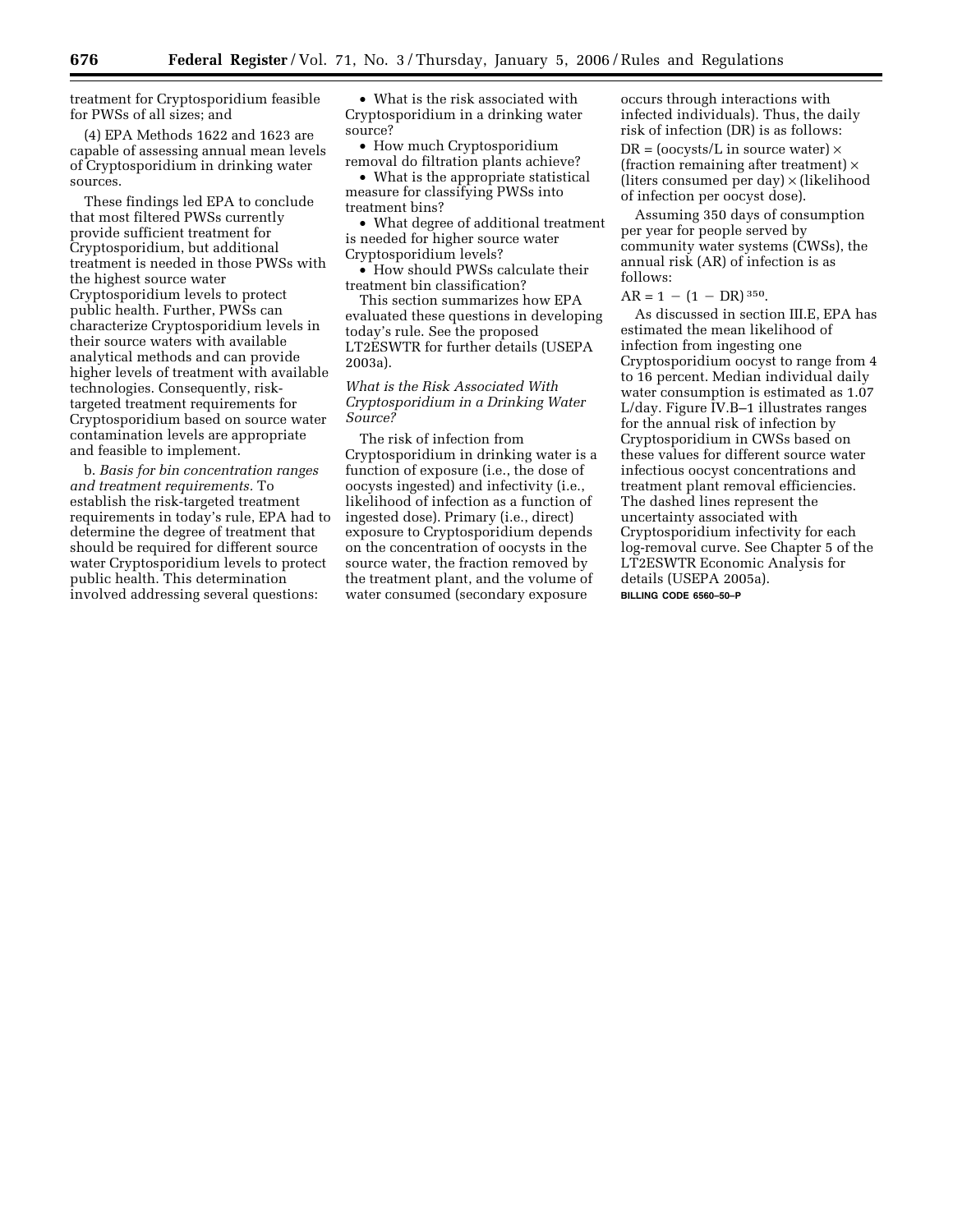

**BILLING CODE 6560–50–C** 

The results in Figure IV.B–1 show, for example, that if a treatment plant had a

concentration of infectious Cryptosporidium in the source water of

0.1 oocysts/L and the plant achieved 3 log removal, the mean annual risk of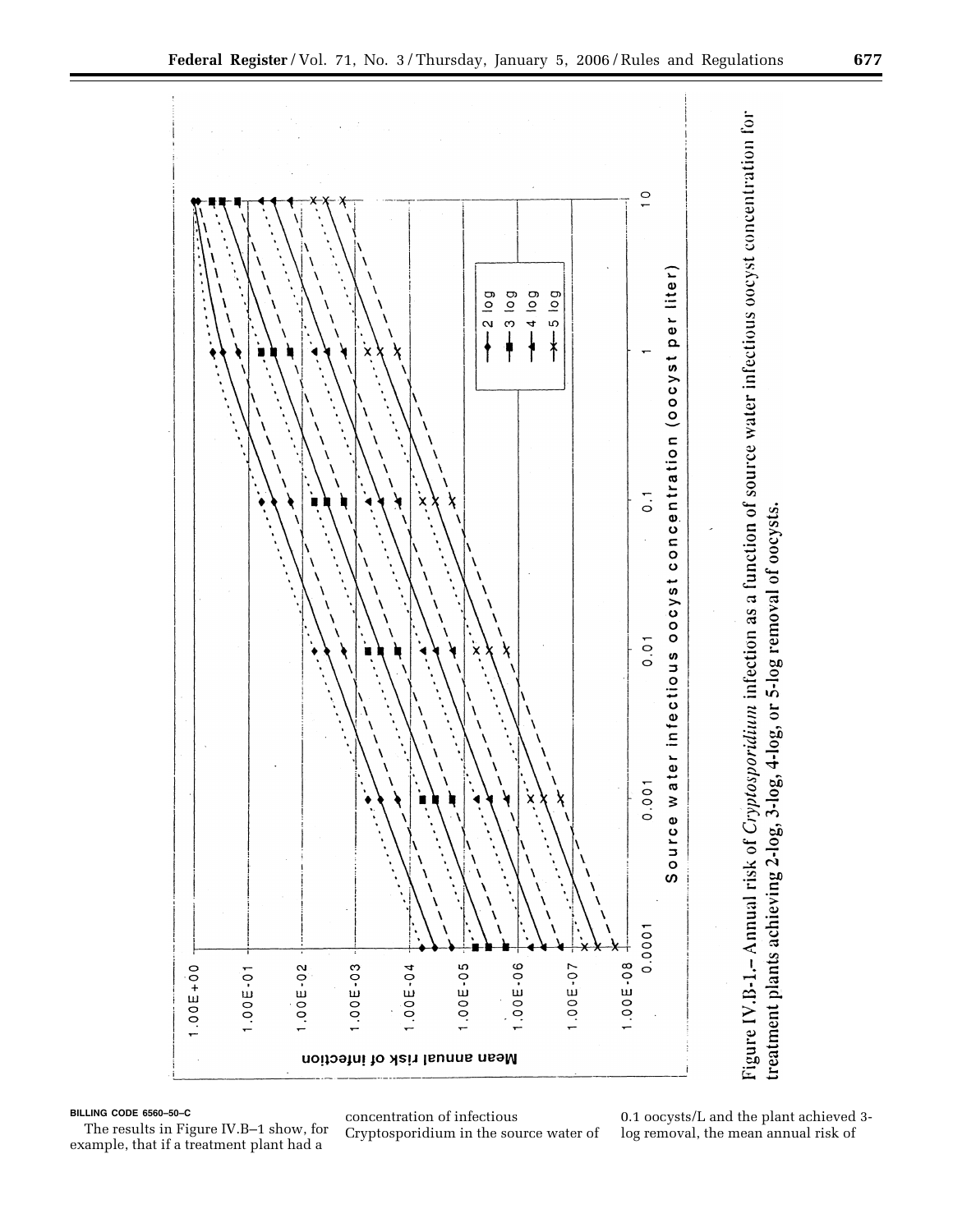Cryptosporidium infection would range from 0.0017 to 0.0060 (17 to 60 infections per 10,000 consumers). In comparison, if the same plant had a source water infectious Cryptosporidium level of 0.01 oocysts/ L, the annual infection risk would range from 1.7 to 6 per 10,000 consumers.

## *How much Cryptosporidium removal do filtration plants achieve?*

The amount of Cryptosporidium removal that filtration plants achieve was a key factor in assessing the additional treatment that plants with higher source water Cryptosporidium levels should provide. To evaluate this factor, EPA reviewed studies of Cryptosporidium removal by common treatment processes. As described in the proposal for today's rule, these processes were conventional treatment, direct, slow sand, and diatomaceous earth filtration, as well as membrane, bag, and cartridge filtration (USEPA 2003a).

The majority of plants treating surface water use conventional treatment, which is defined in 40 CFR 141.2 as coagulation, flocculation, sedimentation, and filtration. In the proposal, EPA reviewed studies of conventional treatment by Dugan et al. (2001), Nieminski and Bellamy (2000), McTigue et al. (1998), Patania et al. (1999), Huck et al. (2000), Emelko et al. (2000), and Harrington et al. (2001). Based on these studies, EPA estimated that conventional treatment plants in compliance with the IESWTR or LT1ESWTR typically achieve a Cryptosporidium removal efficiency of approximately 3-log. Consequently, conventional treatment plants receive 3 log credit toward Cryptosporidium treatment requirements under today's rule.

This 3-log credit for conventional treatment is consistent with the Stage 2 M–DBP Agreement in Principle (USEPA 2000a), which states as follows:

''The additional treatment requirements in the bin requirement table are based, in part, on the assumption that conventional treatment plants in compliance with the IESWTR achieve an average of 3 logs removal of Cryptosporidium.''

The M–DBP Advisory Committee did not recommend a level of Cryptosporidium treatment credit for other types of filtration plants.

EPA also reviewed studies of the performance of clarification processes like dissolved air flotation, which can be used in place of sedimentation in a conventional treatment train (Gregory and Zabel 1990, Plummer et al. 1995, Edzwald and Kelley 1998). These studies indicate that plants using clarification processes other than sedimentation that are located after coagulation and prior to filtration can achieve performance equivalent to conventional treatment plants. As a result, any treatment train that includes coagulation/flocculation, clarification, and granular media filtration is regarded as conventional treatment for purposes of awarding treatment credit under today's rule. The clarification step must be a solid/liquid separation process where accumulated solids are removed during this separate component of the treatment system.

Direct filtration plants use coagulation, flocculation, and filtration processes just as conventional treatment plants do, but they lack a sedimentation basin or equivalent clarification process. In the proposal, EPA reviewed studies of sedimentation by Dugan et al. (2001), States et al. (1997), Edzwald and Kelly (1998), Payment and Franco (1993), Kelly et al. (1995), and Patania et al. (1995). Results from these studies demonstrate that sedimentation basins can achieve 0.5-log or greater Cryptosporidium removal. In addition, some studies have observed that direct filtration achieves less Cryptosporidium removal than conventional treatment (Patania et al. 1995) and the incidence of Cryptosporidium in the treated water

is higher (McTigue et al. 1998). Given these findings, EPA has awarded direct filtration plants a 2.5-log credit towards Cryptosporidium treatment requirements under today's rule (i.e., 0.5-log less credit than for conventional treatment).

Slow sand filtration involves passing raw water through a bed of sand at low velocity and without prior coagulation. Diatomaceous earth filtration is a process by which a filtration medium is initially deposited onto a support membrane and medium is added throughout the operation to keep the filter from clogging. In the proposal, EPA reviewed slow sand filtration studies by Fogel et al. (1993), Hall et al. (1994), Schuler and Ghosh (1991), and Timms et al. (1995) and diatomaceous earth filtration studies by Schuler and Gosh (1990) and Ongerth and Hutton (1997, 2001). For both processes, these studies indicate that a well-designed and properly operated filter can achieve Cryptosporidium removal efficiencies similar to those observed for conventional treatment plants. Slow sand and diatomaceous earth filtration plants, therefore, receive a 3-log credit towards Cryptosporidium treatment requirements under today's rule.

Estimating a typical Cryptosporidium removal efficiency for filtration technologies like membranes, bag filters, and cartridge filters is not possible because the performance of such filters is specific to a particular product. As a result, credit for these devices must be determined by the State based on product-specific testing using the procedures described in section IV.D or other criteria approved by the State.

Table IV.B–3 summarizes the credits various types of filtration plants receive toward Cryptosporidium treatment requirements under today's rule. This credit determines the degree of additional treatment that plants classified in Bins 2–4 must apply, as shown in Table IV.B–2.

#### TABLE IV.B–3.—CRYPTOSPORIDIUM TREATMENT CREDIT TOWARDS LT2ESWTR REQUIREMENTS 1

| Plant type       | Conventional treatment (in-<br>cludes softening) | Direct filtration | Slow sand or diatoma-<br>ceous earth filtration | Alternative filtration tech-<br>nologies |
|------------------|--------------------------------------------------|-------------------|-------------------------------------------------|------------------------------------------|
| Treatment credit |                                                  |                   |                                                 | Determined by State. <sup>2</sup>        |

1Applies to plants in full compliance with the IESWTR or LT1ESWTR as applicable.

2 Credit must be determined through product or site-specific assessment.

As discussed previously, studies indicate that conventional treatment plants producing very low filtered water turbidity can achieve a higher level of Cryptosporidium removal than 3-log, and today's rule allows such plants to

receive additional treatment credit. Further, States can award a higher or lower level of credit to an individual plant based on a site-specific demonstration of performance. Section IV.D provides details on both of these topics.

The Cryptosporidium removal credits for filtration plants in today's rule differ from the amount of credit awarded under the IESWTR and LT1ESWTR. As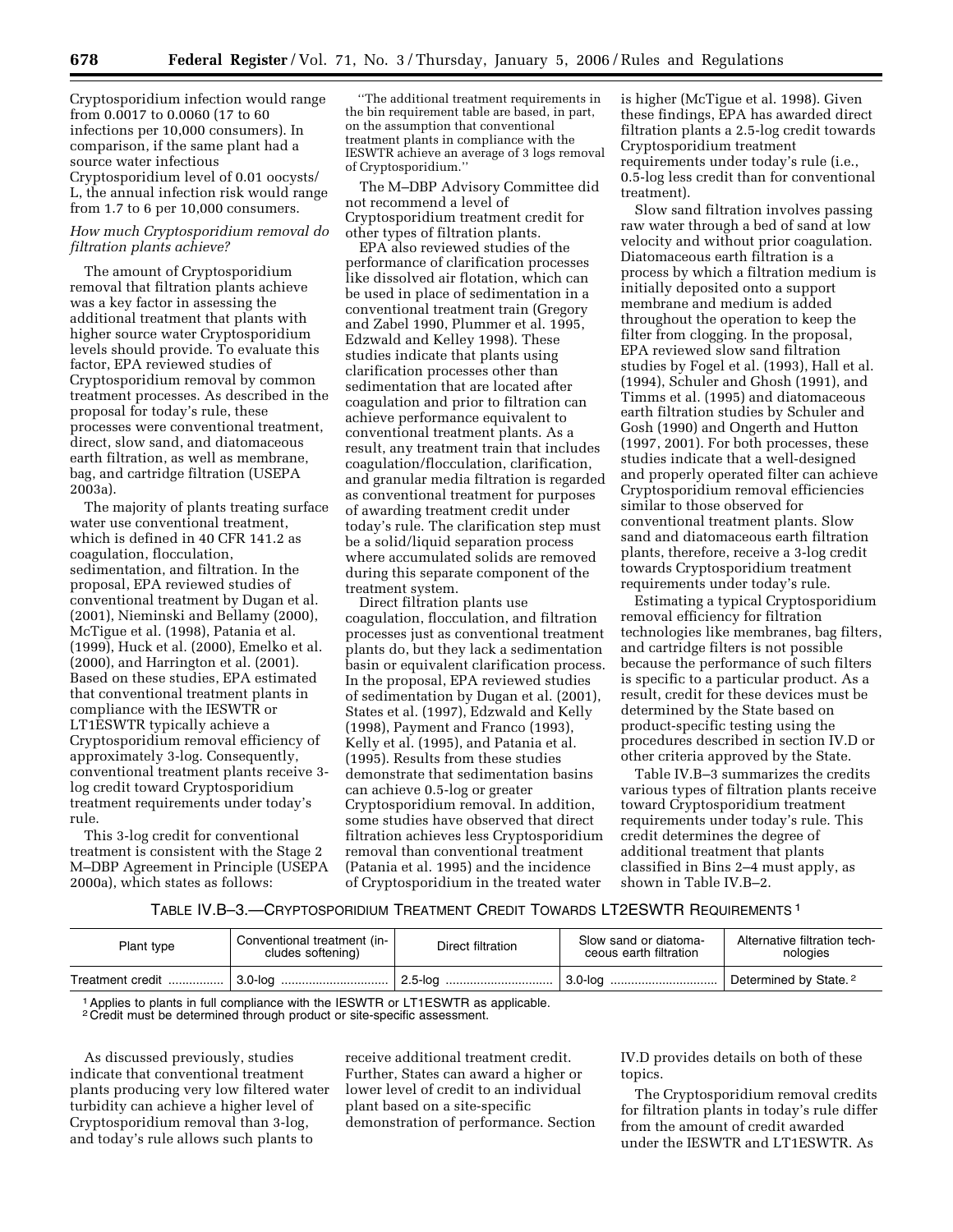discussed in section III, those rules require all filtered PWSs to achieve 2 log removal of Cryptosporidium. PWSs using conventional treatment, or direct, slow sand, or diatomaceous earth filtration are in compliance with this requirement if they meet specified filtered water turbidity standards. These regulatory criteria were based on consideration of the minimum level of removal that all these filtration processes will achieve (USEPA 1998a). However, in the risk assessments that supported these regulations, EPA estimated that most filtration plants will achieve significantly more removal, with median Cryptosporidium reductions near 3-log.

Today's rule will supplement IESWTR and LT1ESWTR requirements by mandating additional treatment at certain PWSs based on source-water Cryptosporidium levels. When assessing the need for additional treatment at potentially higher risk PWSs, EPA believes that considering the full removal efficiency achieved by different types of treatment plants is appropriate. Because making a site-specific assessment of removal efficiency at all treatment plants individually is not feasible, establishing prescribed treatment credits based on available data is necessary. Accordingly, EPA has concluded that available data support the higher levels of prescribed credit towards Cryptosporidium treatment requirements for filtration plants established by today's rule.

## *What is the appropriate statistical measure for classifying PWSs into treatment bins?*

EPA and the Advisory Committee evaluated different statistical measures for characterizing Cryptosporidium monitoring results to determine if additional treatment should be required. These measures included the arithmetic mean, median, 90th percentile, and maximum.

EPA concluded, consistent with Advisory Committee recommendations, that Cryptosporidium levels should be characterized by an arithmetic mean. This conclusion is based on two factors: (1) Available data suggest that the mean concentration directly relates to the average risk of the exposed population (i.e., drinking water consumers); and (2) with a limited number of samples, the mean can be estimated more accurately than other statistical measures, such as a 90th percentile estimate.

## *What degree of additional treatment is needed for higher source water Cryptosporidium levels?*

Development of the risk-based treatment requirements in today's rule involved first determining the threshold source-water Cryptosporidium level at which filtered PWSs should provide additional treatment to protect public health. The key factors in making this determination were the estimations of Cryptosporidium risk and treatment plant removal efficiency discussed previously, along with the performance of analytical methods for classifying PWSs in different treatment bins.

EPA and Advisory Committee deliberations focused on mean sourcewater Cryptosporidium concentrations in the range of 0.01 to 0.1 oocysts/L as threshold levels for requiring additional treatment. Based on the type of risk information shown in Figure IV.B–1, these levels are estimated to result in an annual infection risk in the range of 1.7  $\times$  10<sup>-4</sup> to 6.0  $\times$  10<sup>-3</sup> (or 1.7 to 60 infections per 10,000 consumers) for a treatment plant achieving 3-log Cryptosporidium removal (the treatment efficiency estimated for conventional plants under existing regulations).

A shortcoming with establishing the threshold for additional treatment at 0.01 oocysts/L, however, is that a PWS would exceed this concentration with only a very few oocysts being detected. For a PWS collecting monthly 10-L samples and bin classification based on the maximum running annual average, as required under today's rule, detecting two oocysts during one year of monitoring would exceed a mean of 0.01 oocysts/L. Given the uncertainty associated with Cryptosporidium monitoring, EPA and the Advisory Committee did not support requiring additional treatment for filtered PWSs based on so few counts. Although this shortcoming could theoretically be addressed by a higher sampling frequency, the feasibility of increased sampling is limited by the capacity of laboratories and the cost of sample analysis.

A related concern in establishing the threshold concentration for requiring additional treatment was bin misclassification. If the threshold concentration was set at 0.1 oocysts/L, for example, some PWSs with actual mean source-water concentrations greater than this level would measure a concentration less than this level and would be misclassified in the bin that requires no additional treatment. Consequently, they would not provide sufficient public health protection. As discussed previously, this type of error

is due to the limited number and volume of samples that can be analyzed, imperfect method recovery, and variability in Cryptosporidium occurrence.

Based on these considerations, the Advisory Committee recommended and today's rule establishes that filtered PWSs must provide additional treatment for Cryptosporidium when their mean source-water concentration exceeds 0.075 oocysts/L. At this concentration, PWSs collecting monthly 10-L samples must count at least nine oocysts in one year (9 oocysts per 120 L total sample volume) before additional treatment is required. Further, any PWS with a mean source-water infectious Cryptosporidium level above 0.1 oocysts/L, which corresponds to an estimated infection risk range of 1.7 to  $6.0 \times 10^{-3}$ , is highly likely to be appropriately classified in a bin requiring additional treatment.

After identifying this first threshold for requiring additional treatment, determining the Cryptosporidium concentrations that should bound higher treatment bins was necessary. In making these determinations, EPA concurred with Advisory Committee recommendations that sought to balance the possibility of bin misclassification against equitable risk reduction and public health protection.

Treatment bins that span a wider concentration range result in lower bin misclassification rates. The analysis summarized in section IV.A shows that the monitoring required under today's rule can accurately characterize a PWS's mean Cryptosporidium level within a 0.5-log margin, but error rates increase for smaller margins (USEPA 2005a). Conversely, treatment bins that span a narrower concentration range provide more equitable protection from risk among different PWSs. This is due to identical treatment requirements applying to all PWSs in the same bin. In consideration of these issues, today's rule establishes two higher treatment bins at Cryptosporidium concentrations of 1.0 oocysts/L and 3.0 oocysts/L. These values result in the four bins shown in Table IV.B–1. Available occurrence data indicate that few PWSs will measure mean Cryptosporidium concentrations greater than 3.0 oocysts/ L, so there is no need to establish a treatment bin above this level.

With respect to the degree of additional Cryptosporidium treatment that PWSs in Bins 2–4 must provide, EPA and the Advisory Committee considered values of 0.5-log and greater. Today's rule establishes a 1-log additional treatment requirement for conventional plants in Bin 2. Because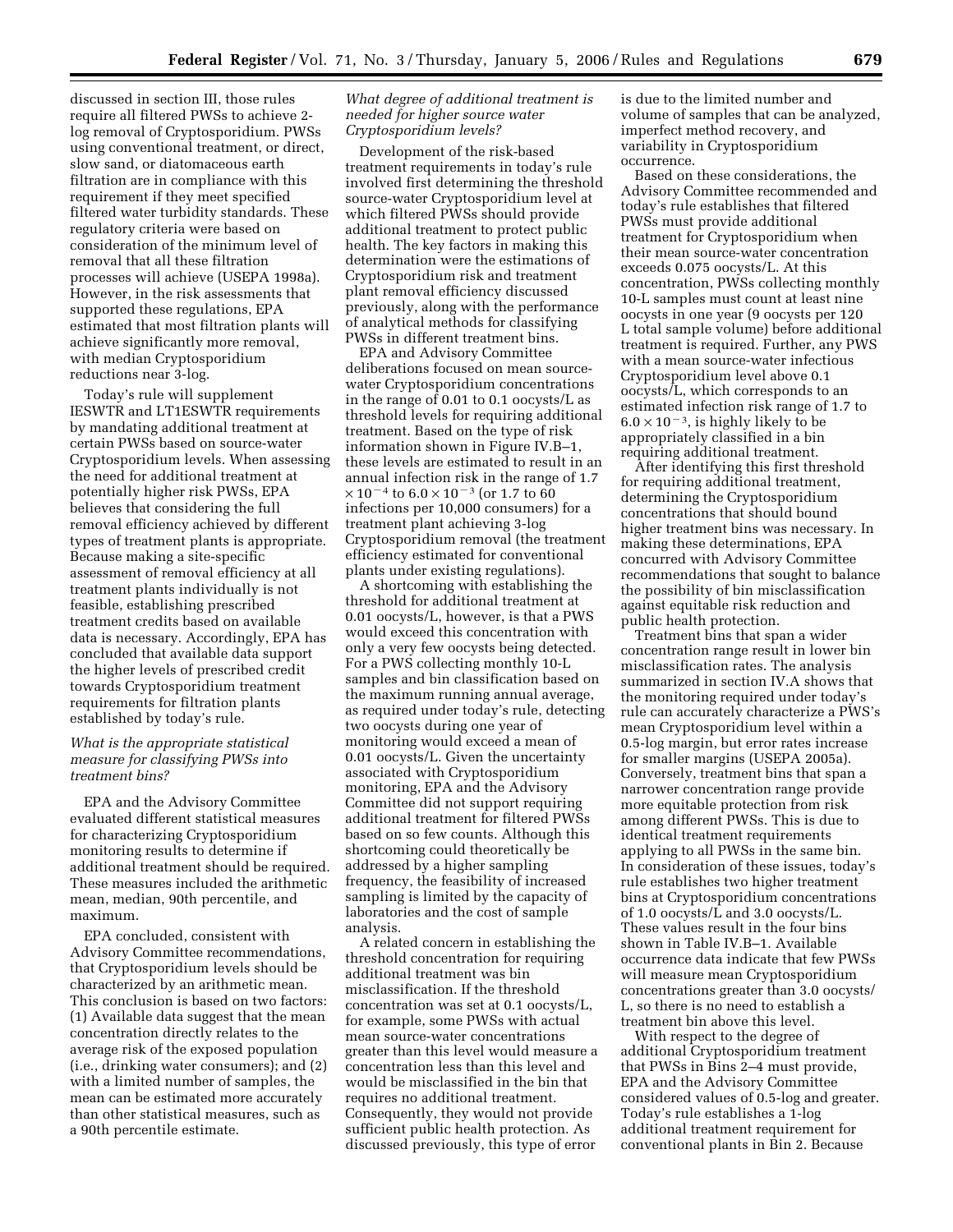the concentration range of Bin 2 spans approximately one order of magnitude, this degree of treatment ensures that plants classified in Bin 2 will achieve treated water Cryptosporidium levels comparable to plants in Bin 1. Conventional plants in Bins 3 and 4 must provide 2.0- and 2.5-log of additional treatment, respectively. As recommended by the Advisory Committee, these higher additional treatment levels are required based on the recognition that plants in Bins 3 and 4 have a much greater potential vulnerability to Cryptosporidium. Consequently, significantly higher treatment is appropriate to protect public health.

These additional treatment requirements for conventional treatment plants in Bins 2–4 are based on a prescribed 3-log Cryptosporidium treatment credit for compliance with the IESWTR or LT1ESWTR, as discussed previously. They translate to total Cryptosporidium treatment requirements of 4.0-, 5.0-, and 5.5-log for Bins 2, 3, and 4, respectively. Plants receiving higher or lower levels of prescribed treatment credit are required to provide less or more additional treatment if classified in Bins 2–4.

Plants using slow sand or diatomaceous earth filtration, which also receive a 3-log treatment credit, incur the same additional treatment requirements as conventional plants if classified in Bins 2–4. Direct filtration plants, however, must provide 0.5-log greater additional treatment if classified in Bins 2–4 because they receive a 2.5 log prescribed credit. EPA expects, though, that most direct filtration plants will be classified in Bin 1 because direct filtration is typically applied only to higher quality source waters.

Because EPA is unable to establish a prescribed treatment credit for other types of filtration technologies like membranes, bag filters, and cartridge filters, today's rule requires that States assign a treatment credit to a particular filtration product. This credit then determines the amount of additional treatment that a plant using this product must provide if classified in Bins 2–4 in order to achieve the required total treatment level. Section IV.D provides criteria for assigning Cryptosporidium treatment credit to membranes, bag filters, and cartridge filters.

As described in Section IV.D, today's rule establishes a wide range of treatment and control options through the microbial toolbox for PWSs to meet additional Cryptosporidium treatment requirements. PWSs may choose any option or combination of options from the microbial toolbox to meet the

treatment requirements of plants in Bin 2. For plants in Bins 3 or 4, though, PWSs must achieve at least 1-log of the additional treatment requirement using UV, ozone, chlorine dioxide, membranes, bag filters, cartridge filters, or bank filtration. EPA is establishing this provision in today's rule as recommended by the Advisory Committee because these processes will serve as significant additional treatment barriers for PWSs with the highest levels of pathogens in their sources.

## *How should PWSs calculate their treatment bin classification?*

The specific calculations that PWSs use to determine their bin classification are based on analyses of misclassification rates and bias. As described in section IV.A, today's rule requires PWSs to collect at least 24 samples (except for plants that operate only part-year) when they monitor for Cryptosporidium. Most PWSs will collect these 24 samples over two years, but PWSs may sample at a higher frequency and small PWSs may complete this monitoring in one year. These differences affect the bin classification calculation.

PWSs that sample monthly over two years (24 samples total) must use the maximum running annual average (Max-RAA) for bin classification because this achieves a low false negative rate (the likelihood a PWS will be incorrectly classified in a lower bin). In comparison, if such PWSs used the mean of all samples over two years for bin classification, the false negative rate would be almost four times higher (see Table IV.B.4).

PWSs that choose to sample at least twice per month over two years (48 samples total) must use the mean of all 48 samples for their bin classification. This approach achieves a low false negative rate similar to the Max-RAA for 24 samples and, in addition, reduces the false positive rate (the likelihood a PWS will be incorrectly classified in higher bin—see Table IV.B.4). Due to the lower false positive rate associated with 48 samples, EPA expects that some PWSs will choose to sample for Cryptosporidium twice per month.

Small PWSs (serving fewer than 10,000 people) that complete their Cryptosporidium monitoring over one year must use the mean of all 24 samples for bin classification. This approach has a higher false negative rate than the approaches allowed for PWSs that monitor over two years. However, it is the only feasible option for PWSs that conduct just one year of Cryptosporidium sampling. Averaging sample concentrations over less than

one year is not appropriate (except in the case of plants that operate only partyear that monitor for less than one year) as this would bias the bin classification due to seasonal variation in water quality.

## TABLE IV.B–4.—FALSE POSITIVE AND FALSE NEGATIVE RATES FOR MONI-TORING AND BINNING STRATEGIES CONSIDERED FOR THE LT2ESWTR

| Strategy                                  | False<br>positive <sup>1</sup> | False<br>negative <sup>2</sup> |
|-------------------------------------------|--------------------------------|--------------------------------|
| 48 sample arith-<br>metic mean            | 1.7%                           | 1.4%                           |
| 24 sample Max-<br>RAA<br>24 sample arith- | 5.3%                           | 1.7%                           |
| metic mean                                | 2.8%                           | 6.2%                           |

<sup>1</sup> False positive rates calculated for systems with Cryptosporidium concentrations 0.5 log<br>below the Bin 1 boundary of 0.075 oocysts/L.  $2$  False negative rates calculated for systems

with Cryptosporidium concentrations 0.5 log above the Bin 1 boundary of 0.075 oocysts/L.

Two additional considerations that relate to characterizing Cryptosporidium monitoring results to determine treatment requirements are (1) fewer than 100 percent of oocysts in a sample are recovered and counted by the analyst and (2) not all the oocysts measured with Methods 1622 or 1623 are capable of causing infection. These two factors are offsetting, in that oocyst counts not adjusted for recovery tend to underestimate the true concentration, while the total oocyst count typically overestimates the infectious concentration that presents a health risk.

As described in section III, matrix spike data indicate that average recovery of Cryptosporidium oocysts with Methods 1622 or 1623 in a national monitoring program will be approximately 40 percent. Regarding the fraction of oocysts that are infectious, LeChevallier et al. (2003) tested natural waters for Cryptosporidium using both Method 1623 and a method (cell culture-PCR) to test for infectivity. Results suggested that 37 percent of the Cryptosporidium oocysts detected by Method 1623 were infectious. This finding is consistent with the observation that 37 percent of the oocysts counted during the ICRSS using Methods 1622 or 1623 had internal structures, which indicate a higher likelihood of infectivity (among the remaining oocysts, 47 percent had amorphous structures and 16 percent were empty).

While it is not possible to establish a precise value for method recovery or the fraction of oocysts that are infectious,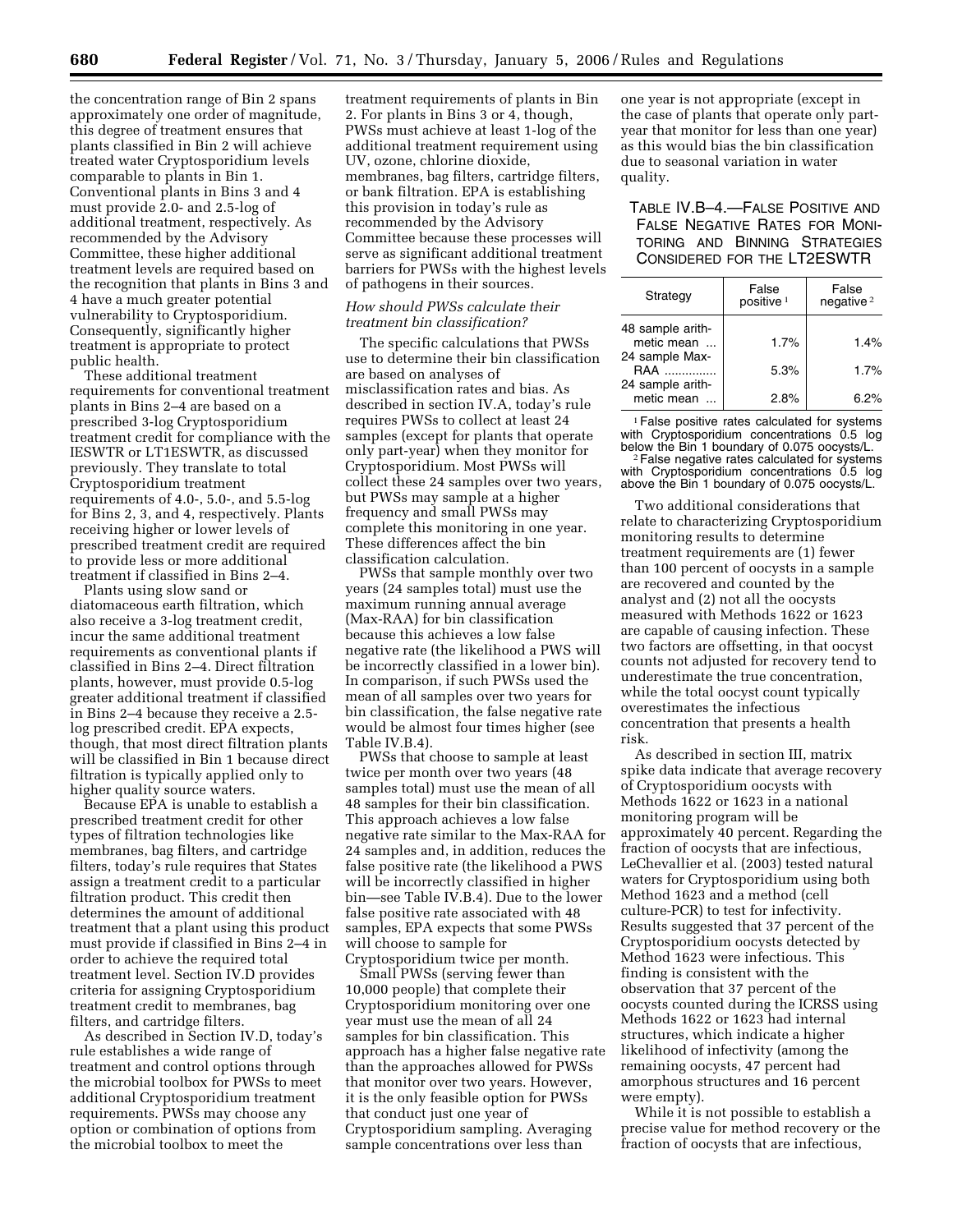available data suggest that these parameters may be of similar magnitude. Consequently, the Advisory Committee recommended that monitoring results should not be adjusted to account for either recovery or the fraction infectious. EPA concurs with this recommendation and today's rule requires that PWSs be classified in treatment bins using the total number of Cryptosporidium oocysts counted, without further adjustment. The LT2ESWTR treatment bins in today's rule are constructed to reflect this approach.

#### 3. Summary of Major Comments

For filtered PWS treatment requirements in the LT2ESWTR proposal, EPA received significant public comment on the risk-based approach to requiring additional treatment, the role of States in determining bin classification, and the treatment credit for filtration plants. The following discussion summarizes comments in these areas and EPA's responses.

Most commenters supported the riskbased approach of the LT2ESWTR in which filtered PWSs monitor for microbial contaminants and only those PWSs finding higher levels of contamination are required to provide additional treatment for Cryptosporidium. Among these comments, many stated support for the four treatment bins for filtered PWSs, with some noting that future research will indicate whether the bins should be restructured in a later rulemaking. Several commenters expressed support for EPA's combination of the Stage 2 DBPR and LT2ESWTR as essential to creating a balanced approach between DBP control and microbial risk.

A few commenters opposed the expenditure of funds to reduce risk from Cryptosporidium on the basis that epidemiological evidence suggests this risk is low and most communities have not experienced cryptosporidiosis outbreaks. EPA agrees that additional treatment for Cryptosporidium in drinking water is not warranted in all communities. Under today's rule, most PWSs are expected to be classified in the lowest bin, which requires no additional treatment. However, based on risk information presented in USEPA (2005a) and summarized in this preamble, EPA believes that additional treatment is necessary to protect public health in PWSs with the highest Cryptosporidium levels. Further, as described in USEPA (2005a), EPA's assessment of Cryptosporidium risk in drinking water is consistent with the

limited available epidemiological data on disease incidence.

With respect to the role of States in bin classification, most commenters recommended that States assign or approve the bin classification for their PWSs. Commenters maintained that State approval of bin classification is an inherent governmental function and will avoid confusion as to the level of treatment each PWS must provide. Further, the approval process will provide an opportunity for dialog between States and PWSs. EPA agrees with these comments and today's rule requires PWSs to submit their calculation of bin classification to the State for review. If the PWS does not hear back from the State, it must proceed to apply the level of treatment appropriate for its calculated bin classification in accordance with its applicable compliance schedule.

In regard to the Cryptosporidium treatment credit that should be awarded to filtration plants, many commenters supported the 3-log Cryptosporidium removal credit for conventional treatment and slow sand filtration. Some comments included data showing that conventional treatment can achieve greater than 4-log removal of Cryptosporidium, and several commenters stated concerns that EPA has underestimated the level of treatment achievable through conventional treatment. Commenters supported the inclusion of plants using softening and dissolved air flotation for conventional treatment credit and requested that EPA extend this credit to similar treatment trains using other types of clarification processes.

EPA recognizes that studies show conventional treatment can achieve more than 3-log Cryptosporidium removal under optimal conditions. However, studies also demonstrate that removal efficiencies can be significantly less for suboptimal plant set-up and operation. EPA does not expect that all plants will operate under optimal conditions at all times. Consequently, today's rule awards a prescribed 3-log credit to conventional plants complying with the IESWTR or LT1ESWTR and allows plants to receive higher credit through demonstrating low finished water turbidity or through an alternative demonstration of performance, as describe in section IV.D. EPA agrees that plants using alternative clarification process that involves solids removal between coagulation and filtration should qualify for 3-log credit and today's rule provides for this.

## *C. Unfiltered System Cryptosporidium Treatment Requirements*

#### 1. Today's Rule

Today's rule requires all PWSs that use a surface water or GWUDI source and are unfiltered to provide treatment for Cryptosporidium. The degree of required treatment depends on the level of Cryptosporidium in the source water, as determined through required monitoring. Further, unfiltered PWSs must meet overall treatment requirements using at least two disinfectants and must continue to meet all applicable filtration avoidance criteria. Details of these requirements follow.

a. *Determination of mean Cryptosporidium level.* Following completion of the required initial source water monitoring described in section IV.A, each unfiltered PWS must determine the arithmetic mean of all its Cryptosporidium sample results generated during the monitoring period. As required for filtered PWSs, individual sample results must be calculated as the total number of oocysts counted, divided by the volume assayed (see section V.K for details). Samples are not adjusted for method recovery and, in samples where no oocysts are detected, the result is treated as zero.

Unfiltered PWSs must report their mean Cryptosporidium level to the State for approval (see section IV.G for specific reporting dates). The report must include a summary of the data used to determine the mean concentration. If the State does not respond to a PWS regarding its mean Cryptosporidium level, the PWS must comply with the Cryptosporidium treatment requirements of today's rule, as described next, based on the reported level.

If EPA does not amend today's rule before the second round of monitoring described in section IV.A, unfiltered PWSs must recalculate their mean Cryptosporidium level using results from the second round of monitoring. Unfiltered PWSs must report this level to the State as described for the initial round of monitoring.

b. *Cryptosporidium treatment requirements.* Unfiltered PWSs must comply with the following treatment requirements based on their mean source-water Cryptosporidium level: if the level is less than or equal to 0.01 oocysts/L then at least 2-log Cryptosporidium inactivation is required; if the level is greater than 0.01 oocysts/L, or if the unfiltered PWS chooses not to monitor for Cryptosporidium, then at least 3-log Cryptosporidium inactivation is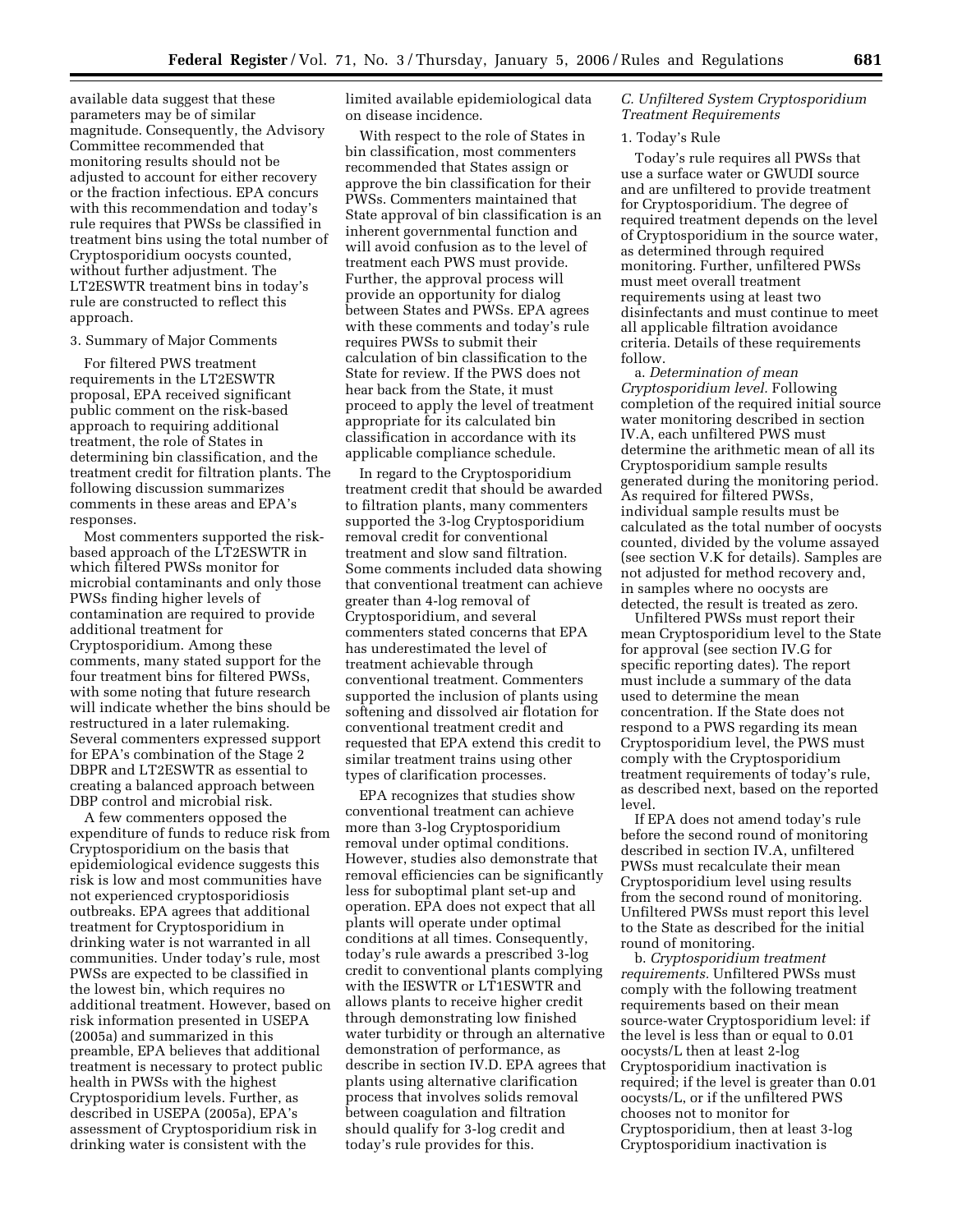required. See section IV.G for treatment compliance dates.

EPA has developed criteria, described in section IV.D, to award Cryptosporidium inactivation credit for treatment with chlorine dioxide, ozone, or UV light. Unfiltered PWSs may use any of these disinfectants to meet their Cryptosporidium inactivation requirements under today's rule. Further, unfiltered PWSs must achieve the following with respect to disinfection treatment:

(1) A PWS that uses chlorine dioxide or ozone and fails to achieve the required level of Cryptosporidium inactivation on more than one day in the calendar month is in violation of the treatment technique requirement.

(2) A PWS that uses UV light and fails to achieve the required level of Cryptosporidium inactivation in at least 95 percent of the water delivered to the public every month is in violation of the treatment technique requirement.

c. *Use of two disinfectants.* Unfiltered PWSs must use at least two different disinfectants to provide 4-log virus, 3 log Giardia lamblia, and 2- or 3-log Cryptosporidium inactivation as required under 40 CFR 141.72(a) and today's rule. Further, each of two disinfectants must achieve by itself the total inactivation required for one of these target pathogens. This requirement does not modify the existing requirement under 40 CFR 141.72(a) for PWSs to provide a disinfectant residual in the distribution system.

## 2. Background and Analysis

The intent of the Cryptosporidium treatment requirements for unfiltered PWSs in today's final rule is to ensure that they achieve public health protection equivalent to that achieved by filtered PWSs. These requirements are unchanged from the August 11, 2003 proposal (USEPA 2003a), and they reflect consensus recommendations by the Stage 2 M–DBP Advisory Committee (USEPA 2000a). The following discussion summarizes the Agency's basis for establishing risk-targeted Cryptosporidium treatment requirements for unfiltered PWSs in today's rule and for requiring the use of two disinfectants.

a. *Basis for Cryptosporidium treatment requirements.* As described in section III, available data suggest that unfiltered PWSs must take additional steps to achieve public health protection against Cryptosporidium equivalent to that provided by filtered PWSs.

In occurrence data from the ICR, the median Cryptosporidium level in unfiltered PWS sources was 0.0079 oocysts/L, which is approximately 10

times less than the median level of 0.052 oocysts/L in filtered PWS sources. In translating these source water levels to finished water concentrations, EPA and the Advisory Committee assumed that conventional filtration treatment plants in compliance with the IESWTR or LT1ESWTR achieve an average of 3 log (99.9 percent) removal of Cryptosporidium. Existing regulations do not require unfiltered PWSs to provide any treatment for Cryptosporidium.

If the median source water Cryptosporidium level in filtered PWSs is approximately 10 times higher than in unfiltered PWSs, and filtered PWSs achieve 3-log Cryptosporidium removal, then the median finished water Cryptosporidium level in filtered PWSs is approximately 100 times lower than in unfiltered PWSs. Thus, these data suggest that most unfiltered PWSs must provide 2-log Cryptosporidium treatment to ensure equivalent public health protection.

Some unfiltered PWSs must provide greater than 2-log Cryptosporidium treatment to ensure equitable protection, depending on their source water level. Under today's rule, the Cryptosporidium treatment requirements for filtered PWSs, as described in section IV.B.1, will achieve mean finished water Cryptosporidium levels of less than 1 oocyst/10,000 L. An unfiltered PWS with a mean source water Cryptosporidium concentration above 0.01 oocysts/L would have to provide at least 3-log inactivation to achieve an equivalent finished water Cryptosporidium level.

As stated earlier, EPA has determined that UV light is a feasible technology for PWSs of all sizes, including unfiltered PWSs, to inactivate Cryptosporidium. In addition, treating for Cryptosporidium using ozone is feasible for some unfiltered PWSs. Inactivating Cryptosporidium with chlorine dioxide, while allowed under today's rule, does not appear to be feasible for most unfiltered PWSs due to regulatory limits on chlorite—a chlorine dioxide byproduct.

Based on these findings, today's rule requires all unfiltered PWSs to provide at least 2-log Cryptosporidium inactivation, and to provide at least 3 log inactivation if the mean source water level exceeds 0.01 oocysts/L. These treatment requirements will ensure that unfiltered PWSs achieve public health protection against Cryptosporidium that is comparable to filtered PWSs in the finished water that is distributed to consumers.

Available data indicate that no unfiltered PWSs will show measured

mean source water Cryptosporidium levels of 0.075 oocysts/L or higher—the level at which a filtered PWS must provide at least 4-log Cryptosporidium under today's rule. Consequently, EPA is not establishing treatment requirements in today's rule to address Cryptosporidium at this higher level. Under existing regulations (40 CFR 141.171 and 141.521), unfiltered PWSs must maintain a watershed control program that minimizes the potential for contamination by Cryptosporidium oocysts in the source water. If the measured mean Cryptosporidium level in an unfiltered PWS is 0.075 oocysts/ L or higher, EPA believes the State should critically evaluate the adequacy of the watershed control program.

Under today's rule, unfiltered PWSs using ozone or chlorine dioxide to treat for Cryptosporidium must demonstrate the required 2- or 3-log inactivation every day the PWS serves water to the public, except any one day each month. Existing regulations (40 CFR 141.72(a)(1)) require unfiltered PWSs to ensure inactivation of 3-log Giardia lamblia and 4-log viruses every day except any one day per month. Consequently, today's rule extends this compliance standard to Cryptosporidium inactivation.

For unfiltered PWSs that use UV to treat for Cryptosporidium, today's rule requires demonstration of the required 2- or 3-log inactivation in at least 95 percent of the water delivered to the public every month. EPA intends this standard to be comparable to the ''every day except any one day per month'' standard established for ozone and chlorine dioxide. Because UV disinfection systems will typically consist of multiple reactors that will be monitored continuously, EPA believes that a compliance standard based on the percentage of water disinfected to the required level is more appropriate than a single daily measurement. Section IV.D describes an equivalent standard for filtered PWSs.

b. *Basis for requiring the use of two disinfectants.* Unfiltered PWSs must use at least two different disinfectants to meet the inactivation requirements for Cryptosporidium (2- or 3-log), Giardia lamblia (3-log) and viruses (4-log), and each of two disinfectants must achieve by itself the total inactivation required for one of these target pathogens. For example, a PWS could use UV light to achieve 3-log inactivation of Giardia lamblia and Cryptosporidium and use chlorine to provide 4-log virus inactivation. The use of two disinfectants protects public health by creating multiple barriers against microbial pathogens. This has two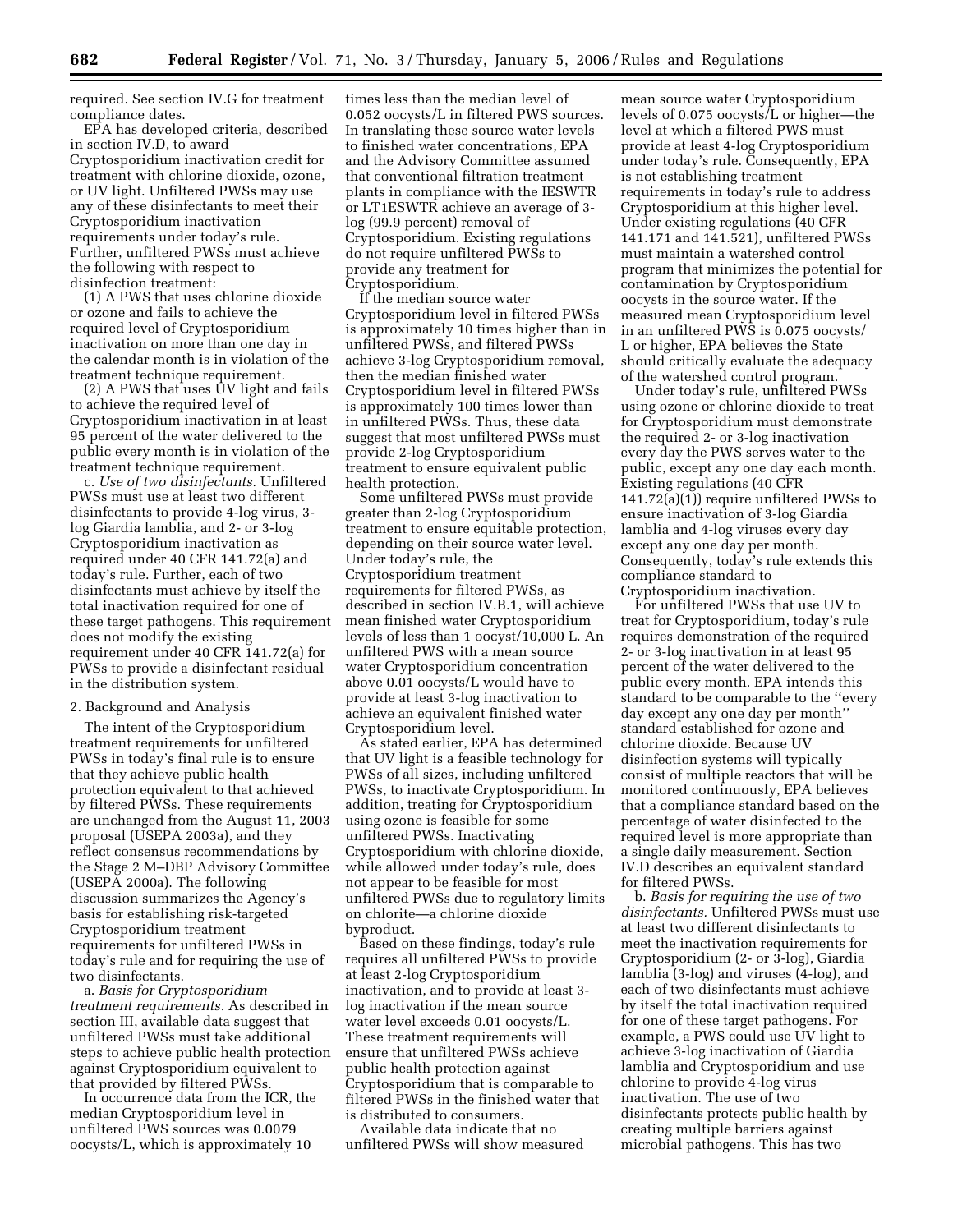general advantages over a single barrier: improved reliability and a broader spectrum of efficacy.

Because unfiltered PWSs rely solely on inactivation for microbial treatment, an unfiltered PWS using only one disinfectant would provide no primary microbial treatment if that disinfection process were to fail. While disinfection processes should be designed for a high level of reliability, they are not generally 100 percent reliable. Existing regulations and today's rule recognize this limitation by allowing unfiltered PWSs to fail to achieve required disinfection levels one day per month. Consequently, EPA believes that for effective public health protection, unfiltered PWSs should use at least two primary disinfection processes. If one process fails, a second process will provide some degree of protection against pathogens.

A second advantage of a PWS using multiple disinfectants is that this approach will typically be more effective against a broad spectrum of pathogens. The efficacy of different disinfectants against different types of pathogens varies widely. For example, UV light appears to be very effective for inactivating protozoa like Cryptosporidium and Giardia lamblia, but is less effective against certain enteric viruses like adenovirus. Chlorine, however, is highly effective against enteric viruses but less effective against protozoa. As a result, multiple disinfectants will generally provide more effective inactivation of a wide range of pathogens than a single disinfectant.

c. *Filtration avoidance.* Today's rule does not withdraw or modify any existing criteria for avoiding filtration under 40 CFR 141.71. Accordingly, unfiltered PWSs must continue to comply with all existing filtration avoidance criteria. EPA believes these criteria help to ensure that watershed protection provides a microbial barrier in those PWSs that do not filter.

Further, today's rule does not establish any new criteria for filtration avoidance. In the proposed LT2ESWTR, EPA indicated that compliance with DBP standards under the Stage 2 DBPR would be incorporated into the criteria for filtration avoidance. However, EPA has not done this in today's final rule in order to give States more flexibility in working with unfiltered PWSs to comply with the Stage 2 DBPR.

## 3. Summary of Major Comments

EPA received significant public comment on the following treatment requirements for unfiltered PWSs in the LT2ESWTR proposal: the requirement

for all unfiltered PWSs to provide at least 2-log Cryptosporidium inactivation, treatment requirements for unfiltered PWSs with high Cryptosporidium levels, and the requirement for unfiltered PWSs to use at least two disinfectants. A summary of these comments and EPA's responses follows.

Several commenters supported the requirement that all unfiltered PWSs achieve at least 2-log inactivation of Cryptosporidium, noting that this was part of the Agreement in Principle (USEPA 2000a). Some commenters, however, requested that EPA not establish a minimum Cryptosporidium treatment level due to the following factors: monitoring of unfiltered PWS sources has shown very low levels of Cryptosporidium, and some sources may have no Cryptosporidium; the Cryptosporidium in an unfiltered PWS source are likely to be of non-human origin and are less likely to infect humans; and disease incidence data have not established a link between unfiltered PWSs and cryptosporidiosis in consumers.

In response, EPA continues to believe that all unfiltered PWSs should provide treatment for Cryptosporidium to protect public health. Monitoring has shown that unfiltered PWS sources are contaminated with Cryptosporidium, and no source is likely to be entirely free of Cryptosporidium due to the ubiquity of Cryptosporidium in both human and many animal populations. Studies, such as those cited in section III, have established that Cryptosporidium from animals can infect humans. EPA does not regard the absence of cryptosporidiosis cases attributed to drinking water in a particular community as evidence that no treatment for Cryptosporidium is needed. As described in section III, cryptosporidiosis incidence data generally do not indicate overall disease burden because most cases are undetected, unreported, and not traced to a particular source.

Some commenters recommended that EPA require only 1-log Cryptosporidium inactivation for unfiltered PWSs that demonstrate source water levels below 0.001 oocysts/L. EPA does not support this approach, though, due to concerns with the reliability of monitoring to establish such an extremely low level of Cryptosporidium. In addition, UV light is a feasible technology for unfiltered PWSs of all sizes to achieve at least 2 log Cryptosporidium inactivation. For these reasons, EPA has concluded that the minimum Cryptosporidium treatment level should be 2-log, as

recommended by the Advisory Committee.

In the proposed LT2ESWTR, EPA requested comment on the treatment that should be required if an unfiltered PWS measured a Cryptosporidium level of 0.075 oocysts/L or higher—the concentration at which a filtered PWS must provide at least 4-log treatment. Several commenters supported equivalent treatment requirements (i.e., at least 4-log reduction) for unfiltered and filtered PWSs with Cryptosporidium at this level. Other commenters stated that available data indicate no unfiltered PWSs are likely to measure Cryptosporidium at such a high level.

EPA agrees that available data on Cryptosporidium occurrence suggest that no unfiltered PWSs will measure a mean level of 0.075 oocysts/L or higher. Moreover, establishing a 4-log treatment requirement on the precautionary basis that an unfiltered PWS might measure a high level of Cryptosporidium has a significant cost—it would require any unfiltered PWS to provide 4-log, rather than 3-log, inactivation to avoid Cryptosporidium monitoring. EPA expects that many small unfiltered PWSs will choose to provide 3-log Cryptosporidium inactivation rather than monitor for Cryptosporidium. Accordingly, EPA has concluded that establishing a 4-log Cryptosporidium treatment requirement for unfiltered PWSs that measure a Cryptosporidium level of 0.075 oocysts/L or higher is unnecessary and inappropriate at this time. In the event that an unfiltered PWS does measure Cryptosporidium at this level, the State can require the PWS to take steps to reduce the contamination under existing watershed control program requirements for unfiltered PWSs.

Some commenters supported the requirement for unfiltered PWSs to use at least two disinfectants to meet overall inactivation requirements for Cryptosporidium, Giardia lamblia, and viruses and for each disinfectant to achieve the total inactivation required for one target pathogen. These commenters stated that this requirement will improve inactivation against a wide variety of pathogens and increase treatment reliability. Other commenters, though, opposed this requirement for a number of reasons: it will unnecessarily limit the ability of PWSs to minimize DBPs, there is no similar requirement for filtered PWSs, the requirement for each disinfectant to achieve the total inactivation for one pathogen goes beyond the Agreement in Principle, and EPA has not provided a risk analysis to justify the requirement.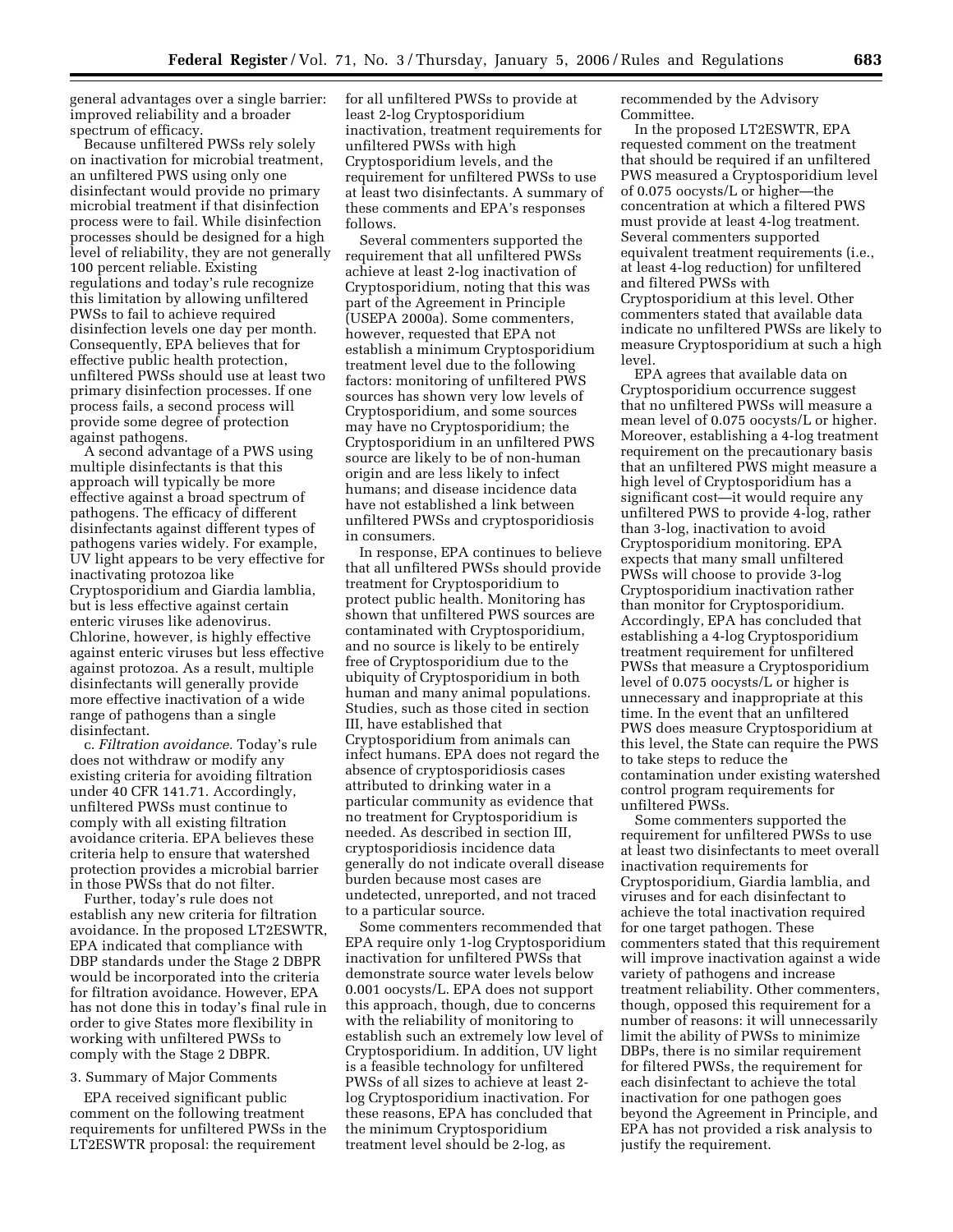In response, EPA believes that the benefits of both redundancy and a broad spectrum of microbial protection justify requiring the use of two disinfectants. Further, requiring each disinfectant to achieve the full inactivation of one target pathogen establishes a minimal performance level so that each disinfectant will serve as a substantive barrier. In most cases, PWSs will comply with this requirement by using UV or ozone to inactivate Giardia lamblia and Cryptosporidium and using chlorine to inactivate viruses.

## *D. Options for Systems To Meet Cryptosporidium Treatment Requirements*

#### 1. Microbial Toolbox Overview

Today's rule includes a variety of treatment and control options, collectively termed the ''microbial toolbox,'' that PWSs can implement to comply with additional Cryptosporidium treatment requirements. Options in the microbial toolbox include source protection and management programs, prefiltration processes, treatment performance programs, additional filtration components, and inactivation technologies. The Stage 2 M–DBP Advisory Committee recommended the microbial toolbox to provide PWSs with broad flexibility in selecting costeffective LT2ESWTR compliance strategies.

Most options in the microbial toolbox carry prescribed credits toward Cryptosporidium treatment requirements. PWSs receive these credits by demonstrating compliance with required design and operational criteria, which are described in the

sections that follow. In addition, States may award treatment credits other than the prescribed credit through a ''demonstration of performance,'' which involves site-specific testing by a PWS with a State-approved protocol. Under a demonstration of performance, a State may award credit to a treatment plant or to a unit process of a treatment plant that is higher or lower than the prescribed credit. This option also allows States to award credit to a unit process that does not meet the design and operational criteria in the microbial toolbox for prescribed credit.

To be eligible for treatment credit for a microbial toolbox option, PWSs must initially report compliance with design criteria, where required, to the State (some options do not require design criteria). Thereafter, for most options, PWSs must report compliance with required operational criteria to the State each month (the watershed control program option requires yearly reporting). Failure by a PWS in any month to demonstrate treatment credit equal to or greater than its Cryptosporidium treatment requirements under today's rule is a treatment technique violation. This violation lasts until the PWS demonstrates that it is meeting criteria for sufficient treatment credit to satisfy its Cryptosporidium treatment requirements.

As described in section IV.B, filtered PWSs may use any option or combination of options from the microbial toolbox to comply with the additional Cryptosporidium treatment requirements of Bin 2. PWSs in Bins 3 or 4 must achieve at least 1-log of the additional Cryptosporidium treatment

requirement by using ozone, chlorine dioxide, UV, membranes, bag filtration, cartridge filtration, or bank filtration.

If allowed by the State, PWSs may use different microbial toolbox options in different months to comply with Cryptosporidium treatment requirements under today's rule. For example, a PWS in Bin 2, which requires 1-log additional Cryptosporidium treatment, could comply with this requirement in one month using ''individual filter performance,'' which carries a 1-log credit; in a subsequent month, this PWS could use ''combined filter performance'' and ''presedimentation basin with coagulation,'' which each carry 0.5-log credit. This approach is intended to provide greater operational flexibility to PWSs. It allows a PWS to receive treatment credit for a microbial toolbox option in any month the PWS is able to meet required operational criteria, even if the PWS does not meet these criteria during all months of the year.

Table IV.D–1 summarizes prescribed treatment credits and associated design and operational criteria for microbial toolbox options. The sections that follow describe each toolbox option in detail. In addition, EPA has developed three guidance documents to assist PWSs with selecting and implementing microbial toolbox options: Toolbox Guidance Manual, UV Disinfection Guidance Manual, and Membrane Filtration Guidance Manual. Each may be acquired from EPA's Safe Drinking Water Hotline, which can be contacted as described under **FOR FURTHER INFORMATION CONTACT** at the beginning of this notice.

## TABLE IV.D–1.—MICROBIAL TOOLBOX: OPTIONS, CREDITS AND CRITERIA

| Toolbox option                                          | Cryptosporidium treatment credit with design and operational criteria <sup>1</sup>                                                                                                                                                                                                                                                                                                                                                      |  |  |  |
|---------------------------------------------------------|-----------------------------------------------------------------------------------------------------------------------------------------------------------------------------------------------------------------------------------------------------------------------------------------------------------------------------------------------------------------------------------------------------------------------------------------|--|--|--|
| <b>Source Protection and Management Toolbox Options</b> |                                                                                                                                                                                                                                                                                                                                                                                                                                         |  |  |  |
| Watershed control program                               | 0.5-log credit for State-approved program comprising required elements, annual program status report to<br>State, and regular watershed survey. Unfiltered PWSs are not eligible for credit.                                                                                                                                                                                                                                            |  |  |  |
| Alternative source/intake manage-<br>ment.              | No prescribed credit. PWSs may conduct simultaneous monitoring for treatment bin classification at alter-<br>native intake locations or under alternative intake management strategies.                                                                                                                                                                                                                                                 |  |  |  |
| <b>Prefiltration Toolbox Options</b>                    |                                                                                                                                                                                                                                                                                                                                                                                                                                         |  |  |  |
| Presedimentation basin with coagu-<br>lation.           | 0.5-log credit during any month that presedimentation basins achieve a monthly mean reduction of 0.5-log<br>or greater in turbidity or alternative State-approved performance criteria. To be eligible, basins must be<br>operated continuously with coagulant addition and all plant flow must pass through basins.                                                                                                                    |  |  |  |
| Two-stage lime softening                                | 0.5-log credit for two-stage softening where chemical addition and hardness precipitation occur in both<br>stages. All plant flow must pass through both stages. Single-stage softening is credited as equivalent to<br>conventional treatment.                                                                                                                                                                                         |  |  |  |
|                                                         | 0.5-log credit for 25-foot setback; 1.0-log credit for 50-foot setback; horizontal and vertical wells only; aqui-<br>fer must be unconsolidated sand containing at least 10 percent fines (as defined in rule); average tur-<br>bidity in wells must be less than 1 NTU. PWSs using existing wells followed by filtration must monitor<br>the well effluent to determine bin classification and are not eligible for additional credit. |  |  |  |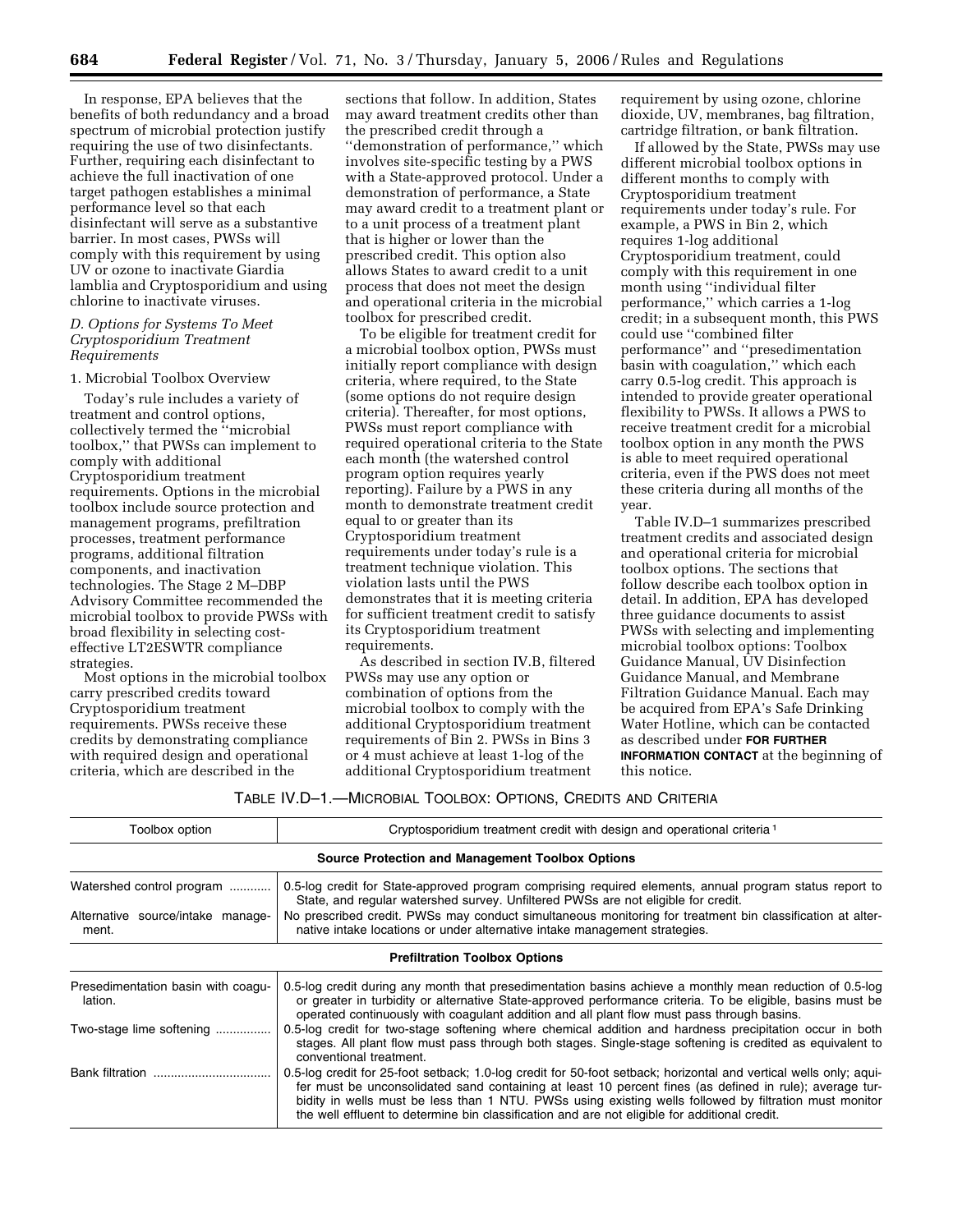| Toolbox option                | Cryptosporidium treatment credit with design and operational criteria <sup>1</sup>                                                                                                                                                                                                                      |  |
|-------------------------------|---------------------------------------------------------------------------------------------------------------------------------------------------------------------------------------------------------------------------------------------------------------------------------------------------------|--|
|                               | <b>Treatment Performance Toolbox Options</b>                                                                                                                                                                                                                                                            |  |
| Combined filter performance   | 0.5-log credit for combined filter effluent turbidity less than or equal to 0.15 NTU in at least 95 percent of<br>measurements each month.                                                                                                                                                              |  |
| Individual filter performance | 0.5-log credit (in addition to 0.5-log combined filter performance credit) if individual filter effluent turbidity is<br>less than or equal to 0.15 NTU in at least 95 percent of samples each month in each filter and is never<br>greater than 0.3 NTU in two consecutive measurements in any filter. |  |
| Demonstration of performance  | Credit awarded to unit process or treatment train based on a demonstration to the State with a State-ap-<br>proved protocol.                                                                                                                                                                            |  |
|                               | <b>Additional Filtration Toolbox Options</b>                                                                                                                                                                                                                                                            |  |
| Bag and cartridge filters     | Up to 2-log credit with demonstration of at least 1-log greater removal in a challenge test when used sin-<br>gly. Up to 2.5-log credit with demonstration of at least 0.5-log greater removal in a challenge test when<br>used in series.                                                              |  |
| Membrane filtration           | Log credit equivalent to removal efficiency demonstrated in challenge test for device if supported by direct<br>integrity testing.                                                                                                                                                                      |  |
| Second stage filtration       | 0.5-log credit for second separate granular media filtration stage if treatment train includes coagulation<br>prior to first filter.                                                                                                                                                                    |  |
| Slow sand filters             | 2.5-log credit as a secondary filtration step; 3.0-log credit as a primary filtration process. No prior<br>chlorination.                                                                                                                                                                                |  |
|                               | <b>Inactivation Toolbox Options</b>                                                                                                                                                                                                                                                                     |  |
|                               | Log credit based on measured CT in relation to CT table.<br>Log credit based on measured CT in relation to CT table.<br>Log credit based on validated UV dose in relation to UV dose table; reactor validation testing required to<br>establish UV dose and associated operating conditions.            |  |

1Table provides summary information only; refer to following preamble and regulatory language for detailed requirements.

#### *2. Watershed Control Program*

#### a. Today's Rule

Filtered PWSs can receive 0.5-log credit toward Cryptosporidium treatment requirements under today's rule for implementing a State-approved watershed control program designed to reduce the level of Cryptosporidium. To be eligible to receive this credit initially, PWSs must perform the following steps:

• Notify the State of the intent to develop a new or continue an existing watershed control program for Cryptosporidium treatment credit no later than two years prior to the date the PWS must comply with additional Cryptosporidium treatment requirements under today's rule.

• Submit a proposed watershed control plan to the State for approval no later than one year prior to the date the PWS must comply with additional Cryptosporidium treatment requirements under today's rule. The watershed control plan must contain these elements:

(1) The designation of an ''area of influence'' in the watershed, which is defined as the area outside of which the likelihood of Cryptosporidium contamination affecting the treatment plant intake is not significant;

(2) The identification of both potential and actual sources of Cryptosporidium contamination, including a qualitative assessment of the relative impact of

these contamination sources on water quality at the treatment plant intake;

(3) An analysis of control measures that could mitigate the sources of Cryptosporidium contamination, including the relative effectiveness of control measures in reducing Cryptosporidium loading to the source water and their feasibility; and

(4) A statement of goals and specific actions the PWS will undertake to reduce source water Cryptosporidium levels, including a description of how the actions will contribute to specific goals, watershed partners and their roles, resource requirements and commitments, and a schedule for plan implementation.

If the State approves the watershed control plan for Cryptosporidium treatment credit, PWSs must perform the following steps to be eligible to maintain the credit:

• Submit an annual watershed control program status report to the State no later than a date specified by the State. The status report must describe the following: (1) how the PWS is implementing the approved watershed control plan; (2) the adequacy of the plan to meet its goals; (3) how the PWS is addressing any shortcomings in plan implementation; and (4) any significant changes that have occurred in the watershed since the last watershed sanitary survey.

• Notify the State prior to making any significant changes to the approved watershed control plan. If any change is likely to reduce the planned level of source water protection, the PWS must include in this notification a statement of actions that will be taken to mitigate this effect.

• Perform a watershed sanitary survey no less frequently than the PWS must undergo a sanitary survey under 40 CFR 142.16(b)(3)(i), which is every three to five years, and submit the survey report to the State for approval. The State may require a PWS to perform a watershed sanitary survey at an earlier date if the State determines that significant changes may have occurred in the watershed since the previous sanitary survey. A person approved by the State must conduct the watershed sanitary survey and the survey must meet applicable State guidelines. The watershed sanitary survey must encompass the area of influence as identified in the State-approved watershed control plan, assess the implementation of actions to reduce source water Cryptosporidium levels, and identify any significant new sources of Cryptosporidium.

PWSs are eligible to receive Cryptosporidium treatment credit under today's rule for preexisting watershed control programs (e.g., programs in place at the time of rule promulgation).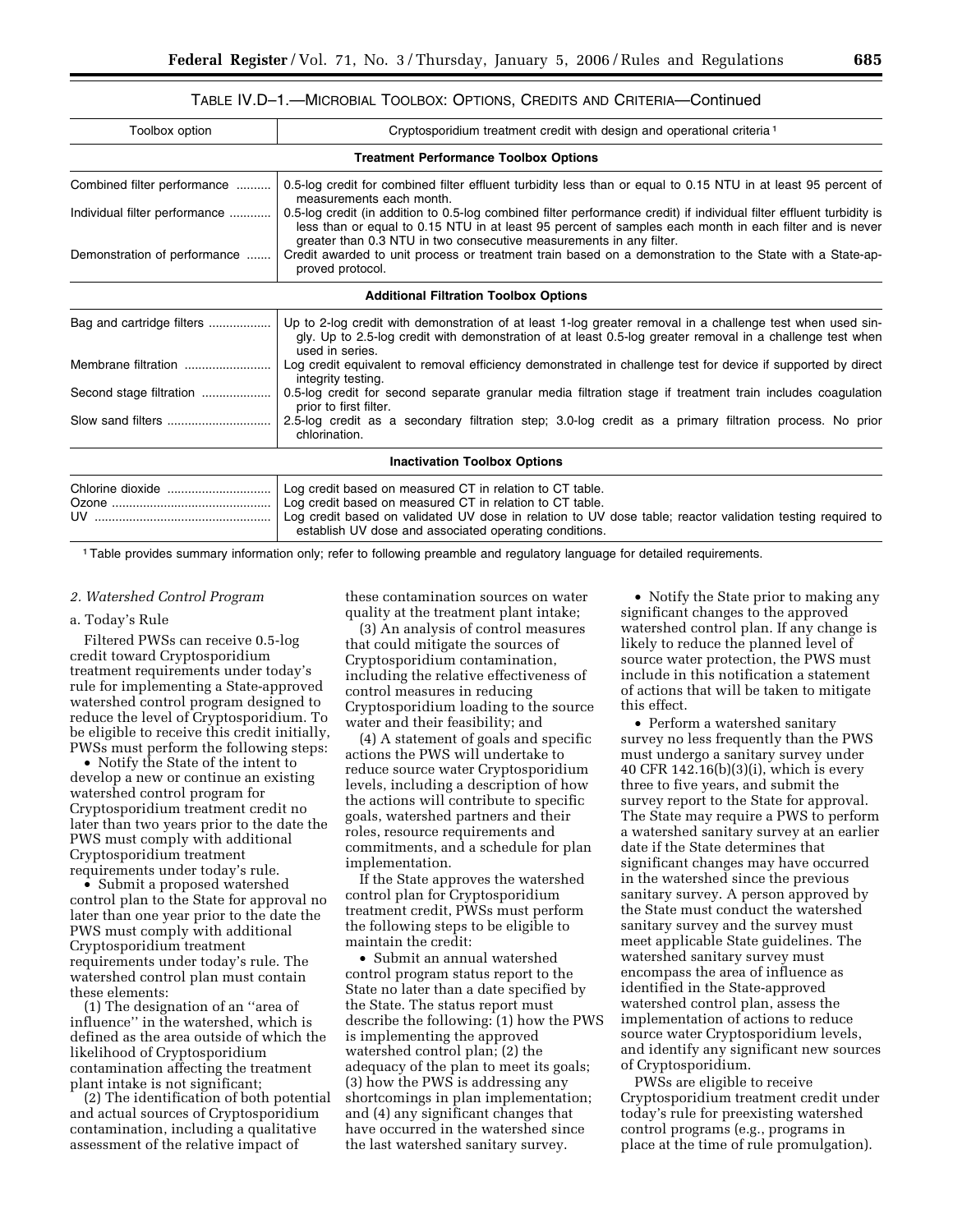To be eligible for credit, such programs must meet the requirements stated in this section and the watershed control plan must address future actions that will further reduce source water Cryptosporidium levels.

If the State determines that a PWS is not implementing the approved watershed control plan (i.e., the PWS is not carrying out the actions on the schedule in the approved plan), the State may revoke the Cryptosporidium treatment credit for the watershed control program. Failure by a PWS to demonstrate treatment credit at least equal to its Cryptosporidium treatment requirement under today's rule due to such a revocation of credit is a treatment technique violation. The violation lasts until the State determines that the PWS is implementing an approved watershed control plan or is otherwise achieving the required level of Cryptosporidium treatment credit.

PWSs must make the approved watershed control plan, annual status reports, and watershed sanitary surveys available to the public upon request. These documents must be in a plain language style and include criteria by which to evaluate the success of the program in achieving plan goals. If approved by the State, the PWS may withhold portions of these documents based on security considerations.

Unfiltered PWSs are not eligible to receive Cryptosporidium treatment credit for a watershed control program under today's rule. Under existing regulations (40 CFR 141.71), unfiltered PWSs must maintain a watershed control program that minimizes the potential for contamination by Cryptosporidium as a condition for avoiding filtration.

#### *b. Background and Analysis*

Cryptosporidium enters drinking water through fecal contamination of PWS source waters. Implementing a watershed control program that reduces or treats sources of fecal contamination in PWS sources will benefit public health by lowering the exposure of drinking water consumers to Cryptosporidium and other pathogenic microorganisms. In addition, a watershed control program may enhance treatment plant management practices through generating knowledge of the sources, fate, and transport of pathogens.

The Stage 2 M–DBP Advisory Committee recommended 0.5-log Cryptosporidium treatment credit for a watershed control program (USEPA 2000a), and the August 11, 2003 proposal included criteria for PWSs to receive this credit (USEPA 2003a). The following discussion summarizes the basis for this credit and for differences in associated requirements between the proposal and today's final rule.

The efficacy of a watershed control program in reducing levels of Cryptosporidium and other microbial pathogens depends on the ability of a PWS to identify and control sources of fecal contamination. The fecal sources that are significant in a particular watershed and the control measures that will be effective in mitigating these sources are site specific. Consequently, EPA believes that States should determine whether a watershed control program developed by a PWS to reduce Cryptosporidium contamination warrants 0.5-log treatment credit. Accordingly, today's rule requires State approval of watershed control programs for PWSs to receive credit.

If a PWS intends to implement a watershed control program to comply with Cryptosporidium treatment requirements under today's rule, EPA believes the PWS should notify the State at least two years prior to the required treatment compliance date. This notification will give the State an opportunity to communicate with the PWS regarding site-specific considerations for a watershed control program. Further, the PWS should submit the proposed watershed control plan to the State for approval at least one year prior to the treatment compliance date. This schedule will give the State time to evaluate the program for approval and, if necessary, allow the PWS to make modifications necessary for approval. Thus, today's rule establishes these reporting deadlines.

The required elements for a watershed control plan in today's rule are the minimum necessary for a program that will be effective in reducing levels of Cryptosporidium and other pathogens in a treatment plant intake. These elements include defining the area of the watershed where contamination can affect the intake water quality, identifying sources of contamination within this area, evaluating control measures to reduce contamination, and developing an action plan to implement specific control measures.

EPA encourages PWSs to leverage other Federal, State, and local programs in developing the elements of their watershed control plans. For example, SDWA section 1453 requires States to carry out a source water assessment program (SWAP) for PWSs. Depending on how a State implements this program, the SWAP may be used to define the area of influence in the watershed and identify actual and

potential contamination sources. In 2002, EPA launched the Watershed Initiative (67 FR 36172, May 23, 2002) (USEPA 2002b), which will provide grants to support watershed-based approaches to preventing, reducing, and eliminating water pollution. In addition, EPA recently promulgated regulations for Concentrated Animal Feeding Operations that will limit discharges that contribute microbial pathogens to watersheds.

Many PWSs do not control the watersheds of their sources of supply. Their watershed control plans should involve partnerships with watershed landowners and government agencies that have authority over activities in the watershed that may contribute Cryptosporidium to the water supply. Stakeholders that control activities that could contribute to Cryptosporidium contamination include municipal government and private operators of wastewater treatment plants, livestock farmers and persons who spread manure, individuals with failing septic systems, logging operations, and other government and commercial organizations.

After a State approves a watershed control plan for a PWS and initially awards 0.5-log Cryptosporidium treatment credit, the PWS must submit a watershed control program status report to the State each year. These reports are required for States to exercise oversight and ensure that PWSs implement the approved watershed control plan. They also provide a mechanism for PWSs to work with the States to address any shortcomings or necessary modifications in watershed control plans that are identified after plan approval.

In addition, PWSs must undergo watershed sanitary surveys every three to five years by a State-approved party. These surveys will provide information to PWSs and States regarding significant changes in the watershed that may warrant modification of the approved watershed control plan. Also, they allow for an assessment of watershed control plan implementation.

The proposed rule required watershed sanitary surveys annually, but EPA has reduced the frequency to every three to five years in today's final rule. This frequency is consistent with existing requirements for PWS sanitary surveys. EPA is establishing this longer frequency on the basis that most watersheds will not undergo significant changes over the course of a single year. If significant changes in the watershed do occur, however, PWSs must identify these changes in their annual program status reports. In addition, States have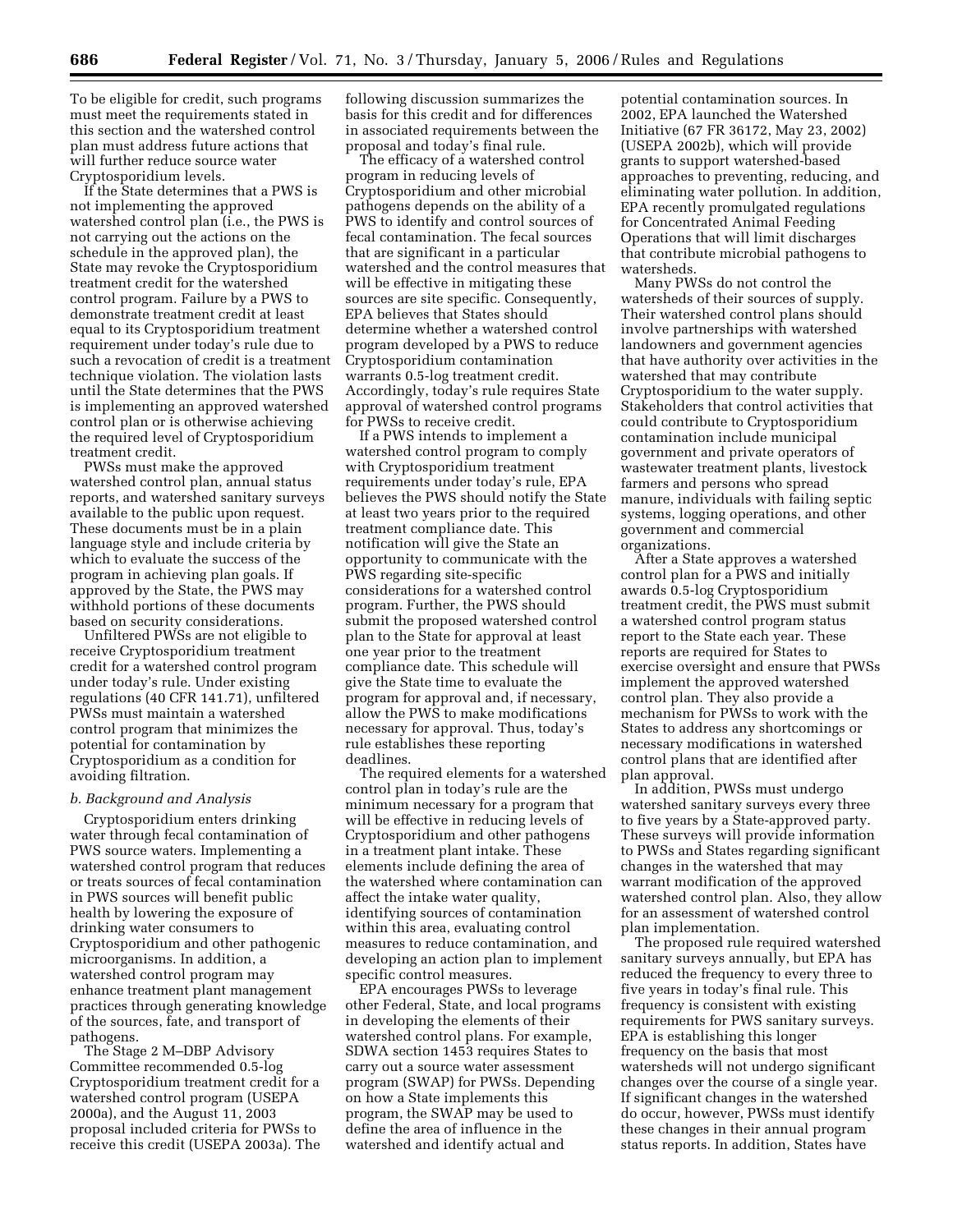the authority to require that a watershed sanitary survey be conducted at an earlier date if the State determines that significant changes may have occurred in the watershed since the previous survey.

In the proposed rule, approval of a watershed control program expired after a PWS completed the second round of source water monitoring, and the PWS had to reapply for program approval. Today's final rule, however, does not include this requirement. Instead, today's rule gives States authority to revoke Cryptosporidium treatment credit for a watershed control program at any point if a State determines that a PWS is not implementing the approved watershed control plan. EPA believes this approach is preferable to the automatic expiration of credit in the proposed rule for two reasons: (1) It assures PWSs that if they implement the approved watershed control plan, they will maintain the treatment credit; and (2) it gives States the authority to ensure PWSs implement watershed control programs for which they receive treatment credit and to take action at any time if a PWS does not.

EPA believes that PWSs should be eligible to receive Cryptosporidium treatment credit for watershed control programs that are in place prior to the treatment compliance date. The same requirements for watershed control program treatment credit apply regardless of whether the program is new or existing at the time the PWS submits the watershed control plan for approval. In the case of existing programs, the watershed control plan must list future activities the PWS will undertake that will reduce source water contamination.

The Toolbox Guidance Manual lists programmatic resources and guidance available to assist PWSs in building partnerships and implementing watershed protection activities. It also incorporates information on the effectiveness of different control measures to reduce Cryptosporidium levels and provides case studies of watershed control programs. This guidance is intended to assist both PWSs in developing watershed control programs and States in assessing and approving these programs.

In addition to this guidance and other technical resources, EPA provides funding for watershed and source water protection through the Drinking Water State Revolving Fund (DWSRF) and Clean Water State Revolving Fund (DWSRF). Under the DWSRF program, States may fund source water protection activities by PWSs, including watershed management and pathogen source

reduction plans. CWSRF funds can be used for agricultural best management practices to reduce pathogen loading in receiving waters and for the replacement of failing septic systems.

#### *c. Summary of Major Comments*

Public comments on the August 11, 2003, LT2ESWTR proposal supported the concept of awarding credit towards Cryptosporidium treatment requirements for an effective watershed control program. Commenters expressed concerns, however, with specific criteria for awarding this credit, including annual watershed sanitary surveys, reapproval of watershed control programs, standards for existing watershed control programs, and public availability of documents related to the watershed control program. A summary of these comments and EPA's responses follows.

Regarding the proposed requirement for annual watershed sanitary surveys, commenters stated that this frequency is too high because activities to reduce Cryptosporidium contamination in the watershed will often take many years to implement. These commenters recommended that watershed sanitary surveys be performed every three to five years in conjunction with PWSs sanitary surveys or longer. In contrast, other commenters supported annual watershed sanitary surveys as being necessary to allow proper responses to new sources of contamination that can occur quickly in watersheds. Such sources can occur through development, new recreation programs, fires, unauthorized activities, and other factors.

While EPA believes that regular watershed sanitary surveys are necessary to identify new sources of contamination and allow States to properly oversee watershed control programs, EPA agrees that significant changes typically will not occur over one year. Therefore, today's final rule requires PWSs that receive Cryptosporidium treatment credit for a watershed control program to undergo watershed sanitary surveys every three to five years, rather than every year. To address the concern that new sources of watershed contamination can arise quickly, today's rule requires PWSs to identify any significant changes that have occurred in their watersheds in their annual program status reports. States can then require a watershed sanitary survey at an earlier date if significant changes have occurred since the previous survey.

Many commenters opposed the proposed requirement for PWSs to reapply for approval of their watershed control programs after completing the

second round of source water monitoring. The concern was that this requirement would discourage PWSs from pursuing watershed control programs because they would be uncertain about whether they would continue to receive treatment credit for their programs in the future. As an alternative, commenters recommended that States monitor the progress of PWSs in implementing watershed control programs through the watershed sanitary surveys and annual status reports. A State could then deny treatment credit to a PWS if it failed to demonstrate adequate commitment to its approved watershed control plan.

EPA agrees with these comments and today's final rule does not include a requirement for re-approval of the watershed control program after the second round of monitoring. Instead, PWSs must submit annual program status reports to the State and undergo regular watershed sanitary surveys. If the State determines that a PWS is not implementing its approved watershed control plan on the basis of these measures, it can withdraw the treatment credit associated with the program. PWSs that implement their approved watershed control plans, however, can maintain the associated treatment credit indefinitely under today's rule.

Several commenters stated that PWSs with existing watershed control programs should be eligible for Cryptosporidium treatment credit under the same standards that apply to new programs. EPA agrees that both existing and new watershed control programs should be eligible for Cryptosporidium treatment credit under the same standards, and today's rule allows this. As is required for new programs, PWSs with existing watershed control programs must submit a watershed control plan that details future activities the PWS will implement to reduce source water contamination. As with new programs, States will have the discretion to approve the proposed watershed control plan for 0.5-log Cryptosporidium treatment credit.

With respect to a proposed requirement that the watershed control plan, annual status reports, and watershed sanitary surveys be made available to the public, commenters stated that homeland security concerns are associated with these documents. Homeland security concerns apply to information on the location of treatment plant intakes and other structures. EPA agrees that there are security concerns associated with watershed control program documents. EPA also believes, though, that the public should be allowed to learn about the actions PWSs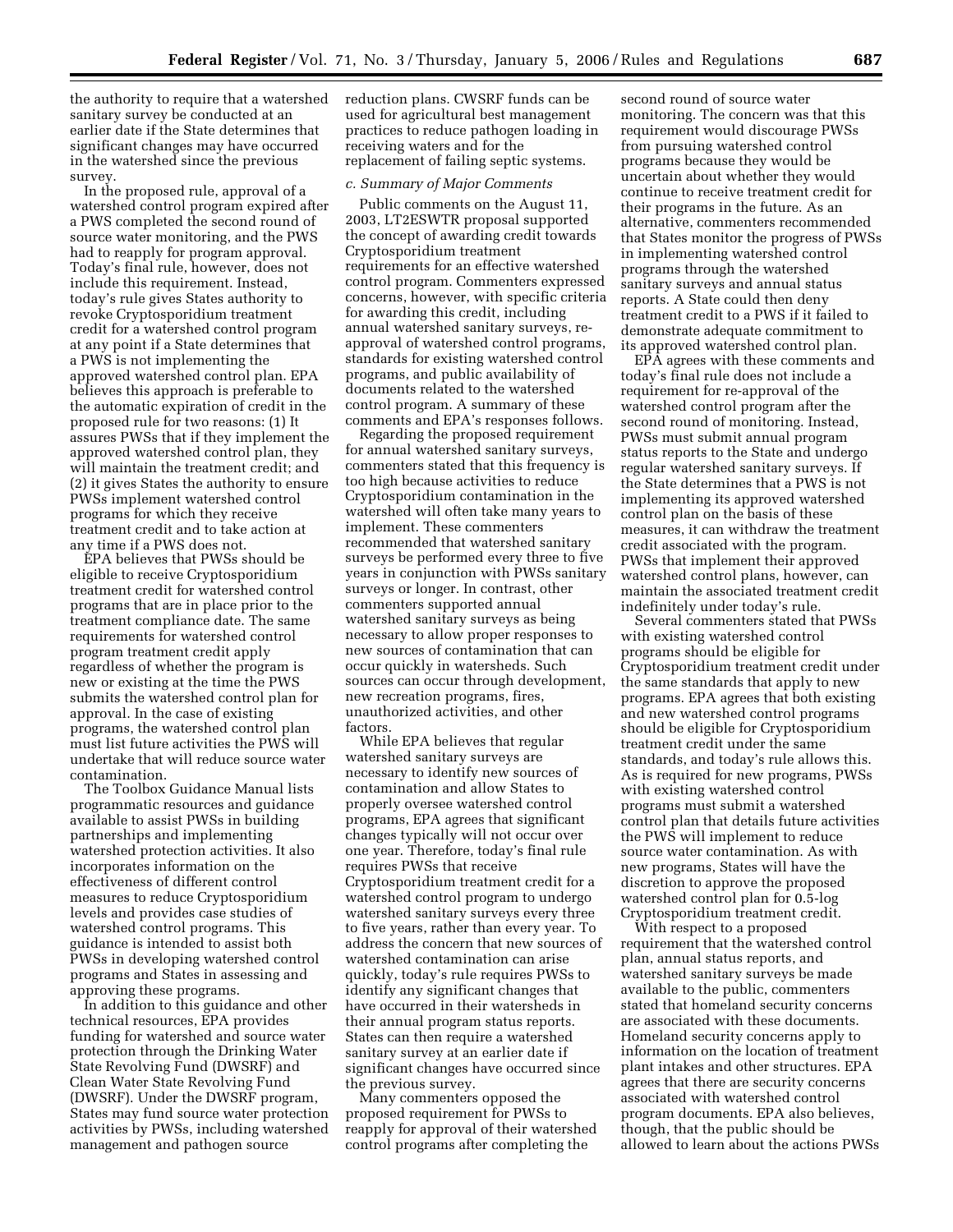plan to take to address Cryptosporidium contamination and the progress of PWSs in implementing these actions. Consequently, today's rule requires PWSs to make the approved watershed control plan, annual status reports, and watershed sanitary surveys available to the public. However, PWSs may withhold portions of these documents that raise security concerns with State approval.

## 3. Alternative Source

## a. Today's Rule

If approved by the State, a PWS may determine its Cryptosporidium treatment requirements under today's rule using additional source water monitoring results for an alternative treatment plant intake location or an alternative intake operational strategy. By meeting the requirements of this option, which are described as follows, a PWS may reduce its Cryptosporidium treatment requirements under today's rule.

• Monitoring for an alternative intake location or operational strategy, termed ''alternative source monitoring,'' may only be performed in addition to monitoring the existing plant intake(s) (i.e., the intake(s) the PWS uses when it must begin monitoring under today's rule).

• Alternative source monitoring must meet the sample number, sample frequency, and data quality requirements that apply to source water monitoring for bin classification, as described in section IV.A.

• PWSs that perform alternative source monitoring must complete this monitoring by the applicable deadline for treatment bin classification under today's rule, as described in section IV.G. Unless a PWS grandfathers monitoring data for the existing plant intake, alternative source monitoring must be performed concurrently with monitoring the existing intake.

• PWSs must submit the results of alternative source monitoring to the State, along with supporting information documenting the location and/or operating conditions under which the alternative source monitoring was conducted. If a PWS fulfills these requirements, the PWS may request that the State classify the PWS in a treatment bin under today's rule using the alternative source monitoring results.

• If the State approves bin classification for a PWS using alternative source monitoring results, the PWS must relocate the plant intake or implement the intake operational strategy to reflect the alternative source monitoring. The PWS must complete

these actions no later than the applicable date for the PWS to comply with Cryptosporidium treatment requirements under today's rule. The State may specify reporting requirements to verify operational practices.

Failure by a PWS that is classified in a treatment bin using alternative source monitoring to relocate the intake or implement the new intake operational strategy, as required, by the applicable treatment compliance deadline is a treatment technique violation. This violation lasts until the State determines that the PWS has carried out required changes to the intake location or operation or is providing the level of Cryptosporidium treatment required for the existing intake location and operation.

#### b. Background and Analysis

Plant intake refers to the works or structures at the head of a conduit through which water is diverted from a source (e.g., river or lake) into a treatment plant. Plants may be able to reduce influent Cryptosporidium levels by changing the intake placement (either within the same source or to an alternate source) or managing the timing or level of withdrawal.

The Stage 2 M–DBP Advisory Committee recommended that PWSs be allowed to modify their plant intakes to comply with today's rule, and the August 11, 2003 proposal included this option (USEPA 2000a). The requirements for this option in today's final rule are unchanged from the proposal. The following discussion summarizes the basis for these requirements.

The effect of changing the location or operation of a plant intake on influent Cryptosporidium levels can only be ascertained through monitoring. Consequently, EPA is not establishing a prescriptive credit for this option. Rather, if a PWS expects that Cryptosporidium levels from a current plant intake will result in a bin classification requiring additional treatment under today's rule, the PWS may conduct additional Cryptosporidium monitoring reflecting a different intake location or operational strategy (alternative source monitoring). The PWS may then request that the State approve bin classification for the plant based on alternative source monitoring results, provided the PWS will implement the corresponding changes to the intake location or operation.

PWSs that conduct alternative source monitoring must also monitor their existing plant intakes. Monitoring the

existing intake is required for the State to determine a treatment bin classification for a plant in the event the PWS does not modify the intake (to reflect alternative source monitoring) prior to the treatment compliance deadline under today's rule.

Further, PWSs must conduct alternative source monitoring within the applicable time frame for source water monitoring under today's rule. This approach is required for the State to determine a bin classification for the plant based on alternative source monitoring by the bin classification deadline. In addition, this timing will allow the PWS to modify the intake or implement additional treatment, if necessary, by the treatment compliance deadline. This requirement means, however, that unless a PWS meets the requirement for monitoring its existing intake through grandfathering, the PWS must perform alternative source monitoring concurrently with existing intake monitoring, although it does not have to be on exactly the same schedule.

Because alternative source monitoring will be used for bin classification, this monitoring must comply with all applicable requirements for source water monitoring that are described in section IV.A. Further, the PWS must provide the State with supporting information documenting the conditions, such as the source location, under which the alternative source monitoring was conducted. This documentation is required so that if bin classification is based on alternative source monitoring results, the State can ensure the PWS implements the corresponding modifications to the intake.

#### c. Summary of Major Comments

Public comments on the August 11, 2003, LT2ESWTR proposal supported allowing PWSs to determine treatment bin classification by monitoring for an alternative intake location or operational strategy. Several commenters stated they were unsure if this option would be widely used due to the burden of performing Cryptosporidium monitoring at both the current intake and the alternative source. Commenters also recommended that PWSs first conduct source water assessments or watershed sanitary surveys to evaluate intake management strategies to reduce Cryptosporidium levels in the plant influent.

In response, EPA believes that PWSs who choose alternative source monitoring must also monitor their current intake so that the State can determine the appropriate bin classification if the PWS does not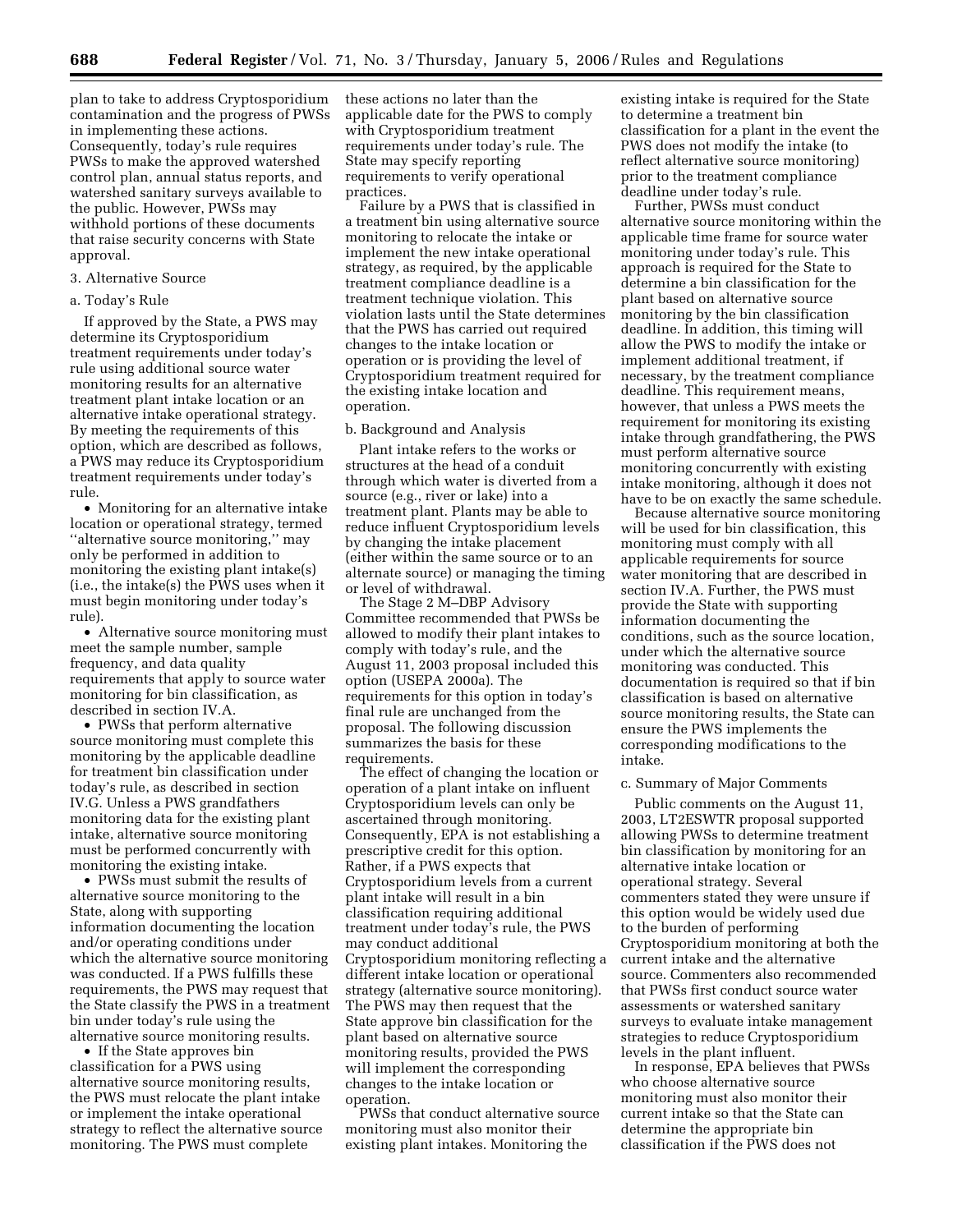subsequently modify its intake. While few PWSs may choose to pursue alternative source monitoring, EPA believes this option should be available for PWSs that elect to do so. EPA agrees that it is appropriate for PWSs to assess contamination sources in the watershed when considering whether to relocate or change the operation of their intakes. The Toolbox Guidance Manual provides direction to PWSs on conducting these assessments.

EPA requested comment on whether representative Cryptosporidium monitoring can be performed prior to implementation of a new intake strategy (e.g., monitoring a new source prior to constructing a new intake structure). Commenters stated that there may be situations where allowing Cryptosporidium monitoring to demonstrate a reduction in oocyst levels prior to implementation of a new intake strategy is appropriate. Incurring costs for constructing a new intake before determining whether the strategy will reduce oocyst levels is not cost effective. EPA agrees with this comment and today's rule allows PWSs to conduct alternative source monitoring prior to constructing a new intake and to base their bin classification on these monitoring results with State approval.

## 4. Pre-Sedimentation With Coagulant

#### a. Today's Rule

Presedimentation is a preliminary treatment process used to remove gravel, sand and other particulate material from the source water through settling before the water enters the primary clarification and filtration processes in a treatment plant. PWSs receive 0.5-log credit towards Cryptosporidium treatment requirements under today's rule for a presedimentation process that meets the following conditions:

• Treats all flow reaching the treatment plant;

• Continuously adds a coagulant to the presedimentation basin;

• Achieves one of the following two performance criteria:

(1) Demonstrates at least 0.5-log mean reduction of influent turbidity. This reduction must be determined using daily turbidity measurements in the presedimentation process influent and effluent and must be calculated as follows:  $log_{10}$  (monthly mean of daily influent turbidity)— $log_{10}$  (monthly mean of daily effluent turbidity).

(2) Complies with State-approved performance criteria that demonstrate at least 0.5-log mean removal of micronsized particulate material, such as aerobic spores, through the presedimentation process.

PWSs may receive treatment credit for a presedimentation process during any month the process meets these conditions. To be eligible for credit, PWSs must report compliance with these conditions to the State each month. PWSs may earn presedimentation treatment credit for only part of the year if the process does not meet these conditions year-round. In this situation, PWSs must fully meet their Cryptosporidium treatment requirements under today's rule using other microbial toolbox options during those months when the PWS does not receive treatment credit for presedimentation.

Alternatively, PWSs may apply to the State for Cryptosporidium treatment credit for presedimentation processes using a demonstration of performance, as described in section IV.D.9. Demonstration of performance provides an option for PWSs with presedimentation processes that do not meet these prescribed conditions for treatment credit and for PWSs who seek greater than 0.5-log Cryptosporidium treatment credit for their presedimentation processes.

PWSs are not eligible for Cryptosporidium treatment credit for a presedimentation process if their sampling point for the source water Cryptosporidium monitoring used for bin classification was after (*i.e.*, downstream of) the presedimentation process. In this case, the removal achieved by the presedimentation process will be reflected in the monitoring results and bin classification.

#### b. Background and Analysis

Presedimentation involves passing raw water through retention basins in which particulate material is removed through settling. PWSs use presedimentation to reduce and stabilize particle concentrations prior to the primary clarification and filtration processes in a treatment plant. Presedimentation is often operated at higher hydraulic overflow rates than conventional sedimentation (the sedimentation process that directly precedes filtration in a conventional treatment plant) and may not involve coagulant addition. PWSs may operate a presedimentation process only during periods of high raw water turbidity.

As a process for removing particles, presedimentation can reduce Cryptosporidium levels to some degree. In addition, presedimentation can improve the performance of subsequent treatment processes by dampening variability in raw water quality. The efficacy of presedimentation in

removing particles, including Cryptosporidium, is influenced by the use of coagulant, the hydraulic loading rate, water quality parameters like temperature and turbidity, and physical characteristics of the sedimentation basin.

The Stage 2 M–DBP Advisory Committee recommended 0.5-log Cryptosporidium treatment credit for presedimentation with coagulation (USEPA 2000a). The August 11, 2003 proposal included criteria, which were similar to those in today's final rule, for PWSs to receive this credit (USEPA 2003a). The following discussion summarizes the basis for this credit and for differences in associated requirements between the proposal and today's final rule.

In the proposal, EPA reviewed published studies of Cryptosporidium removal through conventional sedimentation processes by Payment and Franco (1993), Kelly et al. (1995), Patania et al. (1995), States et al. (1997), Edzwald and Kelly (1998), and Dugan et al. (2001). These studies included bench-, pilot-, and full-scale processes, and the reported levels of Cryptosporidium removal varied widely, ranging from 0.4- to 3.8-log. In addition, these studies also supported two other significant findings:

(1) Proper coagulation significantly improves Cryptosporidium removal through sedimentation. In Dugan et al. (2001), for example, average Cryptosporidium removal across a sedimentation basin was 1.3-log with optimal coagulation and decreased to 0.2-log when the coagulant dose was insufficient.

(2) The removal of aerobic spores correlates well with the removal of Cryptosporidium when a coagulant is present. This indicates that aerobic spores, which are naturally present in surface waters, may be used as an indicator of Cryptosporidium removal in coagulated full-scale sedimentation processes.

Cryptosporidium removal efficiencies in conventional sedimentation may be higher than in presedimentation due to differences in hydraulic loading rates, coagulant doses, and other factors. EPA identified no published studies of Cryptosporidium removal through presedimentation processes. In the proposal, however, EPA evaluated data on the removal of aerobic spores in the presedimentation processes of three PWSs as an indicator of Cryptosporidium removal (USEPA 2003a). All three PWSs added a coagulant (polymer, metal salts, or recycled sludge) to the presedimentation process. The mean removal of aerobic spores through presedimentation in the three PWSs ranged from 0.5- to 1.1-log over time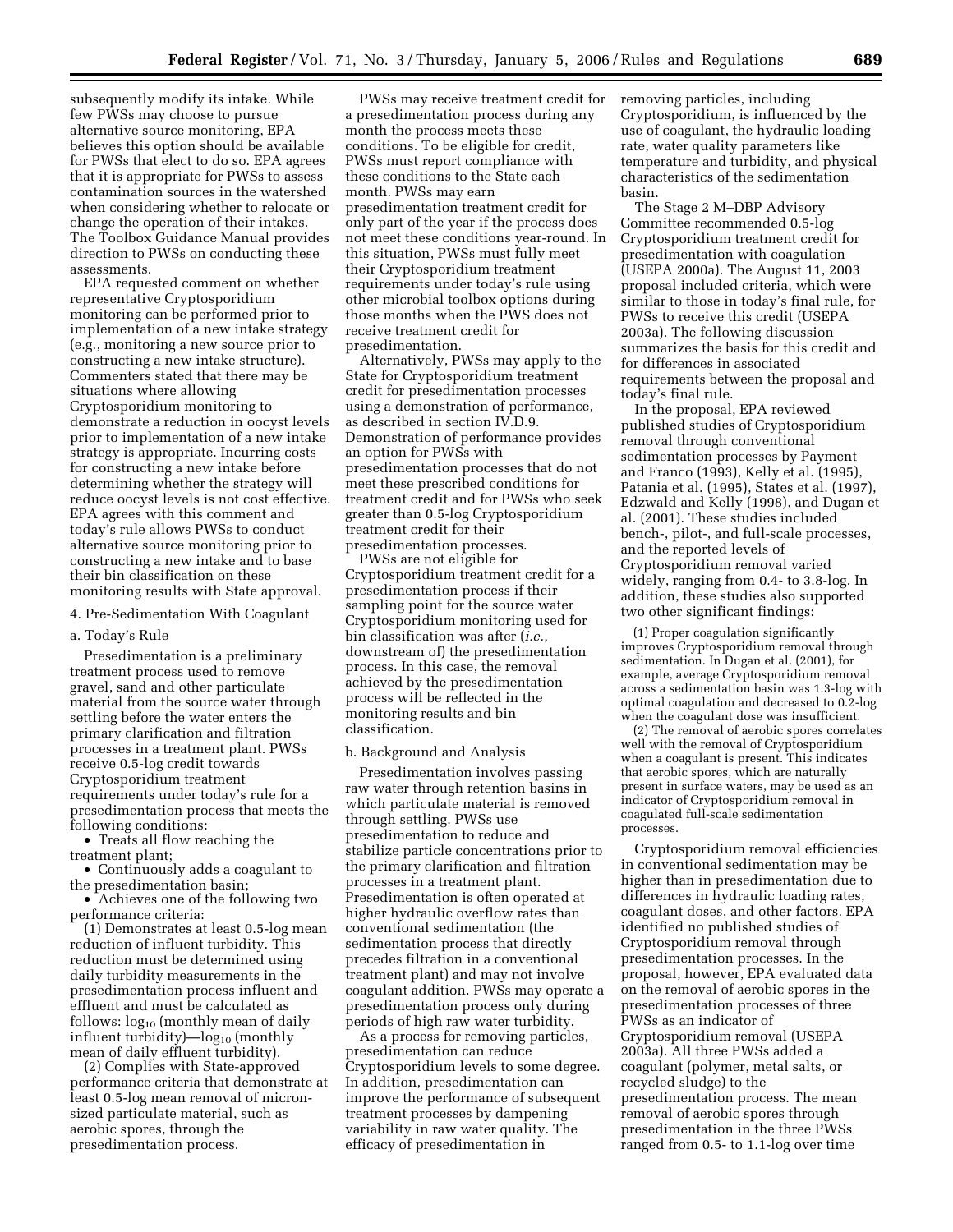spans ranging from several months to several years.

These data support the finding that full-scale presedimentation processes can achieve Cryptosporidium removals of 0.5-log and greater under routine operating conditions and over an extended time period. Accordingly, EPA concluded that 0.5-log Cryptosporidium treatment credit for presedimentation processes is appropriate under certain conditions. Today's rule establishes three conditions for PWSs to receive this credit.

The first condition for presedimentation to receive 0.5-log Cryptosporidium treatment credit is that the process must treat all flow reaching the treatment plant. Presedimentation cannot reduce the Cryptosporidium level entering a treatment plant by 0.5 log or greater on a continuous basis if the process is operated intermittently or treats only a fraction of the plant flow. EPA recognizes that for some PWSs, operating a presedimentation process intermittently in response to high turbidity levels is preferable to continuous operation. By establishing a requirement for continuous operation as a condition for treatment credit, EPA is not recommending against intermittent operation of presedimentation processes. Rather, EPA is only identifying one of the conditions under which a 0.5-log Cryptosporidium treatment credit for presedimentation appears to be justified.

A second condition for presedimentation treatment credit is that the process must operate with coagulant addition. Available data support awarding 0.5-log Cryptosporidium treatment credit to a presedimentation process only when a coagulant is present. The full-scale presedimentation data reviewed in the proposal involved coagulant addition, and literature studies indicate that Cryptosporidium removal through sedimentation can be substantially lower in the absence of sufficient coagulant. Further, the Stage 2 M–DBP Advisory Committee specifically recommended 0.5-log Cryptosporidium treatment credit for presedimentation with coagulation (USEPA 2000a). Based on these factors, EPA concluded that coagulation is a necessary condition for PWSs to receive treatment credit for presedimentation.

The third condition for awarding treatment credit to presedimentation is that the process must achieve a monthly mean turbidity reduction of at least 0.5 log or meet alternative State-approved performance criteria. This requirement stems from a recommendation by the SAB, which reviewed data for awarding

treatment credit to presedimentation under the LT2ESWTR. In their report, the SAB concluded that available data were minimal to support 0.5-log prescribed credit for presedimentation and recommended that performance criteria other than overflow rate be included if credit is given for presedimentation (SAB 2003).

In response to this recommendation by the SAB, EPA analyzed the relationship between removal of aerobic spores (as an indicator of Cryptosporidium removal) and reduction in turbidity in the full-scale presedimentation processes of three PWSs. The results of this analysis, which are shown in Table IV.D–2, suggest that presedimentation processes achieving a monthly mean reduction in turbidity of at least 0.5-log have a high likelihood of reducing mean Cryptosporidium levels by 0.5-log or more. Consequently, EPA concluded that turbidity reduction is an appropriate performance criterion for awarding Cryptosporidium treatment credit to presedimentation basins. The Agency believes this performance criterion addresses the concern raised by the SAB.

TABLE IV.D–2.—RELATIONSHIP BE-TWEEN MEAN TURBIDITY REDUCTION AND THE PERCENT OF MONTHS WHEN MEAN SPORE REMOVAL WAS AT LEAST 0.5 LOG

| Log reduction in turbidity<br>(monthly mean) | Percent of<br>months with at<br>least 0.5 Log<br>Mean Reduc-<br>tion in spores<br>(percent) |
|----------------------------------------------|---------------------------------------------------------------------------------------------|
| at least 0.1-log                             | 64                                                                                          |
| at least 0.2-log                             | 68                                                                                          |
| at least 0.3-log                             | 73                                                                                          |
| at least 0.4-log                             | 78                                                                                          |
| at least 0.5-log                             | 89                                                                                          |
| at least 0.6-log                             | 91                                                                                          |
| at least 0.7-log                             | 90                                                                                          |
| at least 0.8-log                             | 89                                                                                          |
| at least 0.9-log                             | 95                                                                                          |
| at least 1.0-log                             | 96                                                                                          |

Source: Data from Cincinnati Water Works, Kansas City Water Services Department, and St. Louis Water Division.

The proposed rule required PWSs to achieve at least 0.5-log turbidity reduction through presedimentation in at least 11 of the 12 previous consecutive months to be eligible for presedimentation treatment credit. EPA recognizes, however, that some PWSs will not be able to demonstrate at least 0.5-log turbidity reduction through presedimentation during months when raw water turbidity is lower. As a result, these PWSs would not be able to

achieve treatment credit for their presedimentation basins. To provide more options for these PWSs, EPA has modified this requirement in today's final rule in two respects.

The first modification is that in today's final rule, PWSs must demonstrate compliance with the conditions for presedimentation treatment credit on a monthly, rather that a yearly basis. This requirement allows treatment credit for presedimentation in any month a PWS can demonstrate at least 0.5-log turbidity reduction, even if the PWS cannot achieve this level of turbidity reduction in all months of the year.

A PWS that meets the conditions for presedimentation treatment credit for only part of the year must implement other microbial toolbox options to comply with Cryptosporidium treatment requirements in the remainder of the year. Nevertheless, achieving presedimentation treatment credit for even part of the year may benefit certain PWSs. For example, a PWS may be able to reduce the level of disinfection it provides during the months it receives presedimentation treatment credit, or this treatment credit may provide a margin of safety to ensure compliance with Cryptosporidium treatment requirements.

The second modification is the allowance for States to approve alternative performance criteria to turbidity reduction that demonstrate at least 0.5-log mean removal of micronsized particulate material through the presedimentation process. EPA believes that aerobic spores are an appropriate alternative criterion. As described earlier, studies support the use of aerobic spores as an indicator of Cryptosporidium removal in coagulated sedimentation processes. If approved by the State, a PWS could receive 0.5-log treatment credit for presedimentation by demonstrating at least 0.5-log reduction in aerobic spores. The Toolbox Guidance Manual provides information on analytical methods for measuring aerobic spores. This may provide an option for PWSs that are not able to demonstrate 0.5-log turbidity reduction but have a sufficient concentration of aerobic spores in their raw water. PWSs may work with States to identify other alternative criteria, as well as appropriate monitoring to support use of the criteria.

#### c. Summary of Major Comments

Public comments on the August 11, 2003, LT2ESWTR proposal supported allowing PWSs to achieve 0.5-log credit towards Cryptosporidium treatment requirements for presedimentation with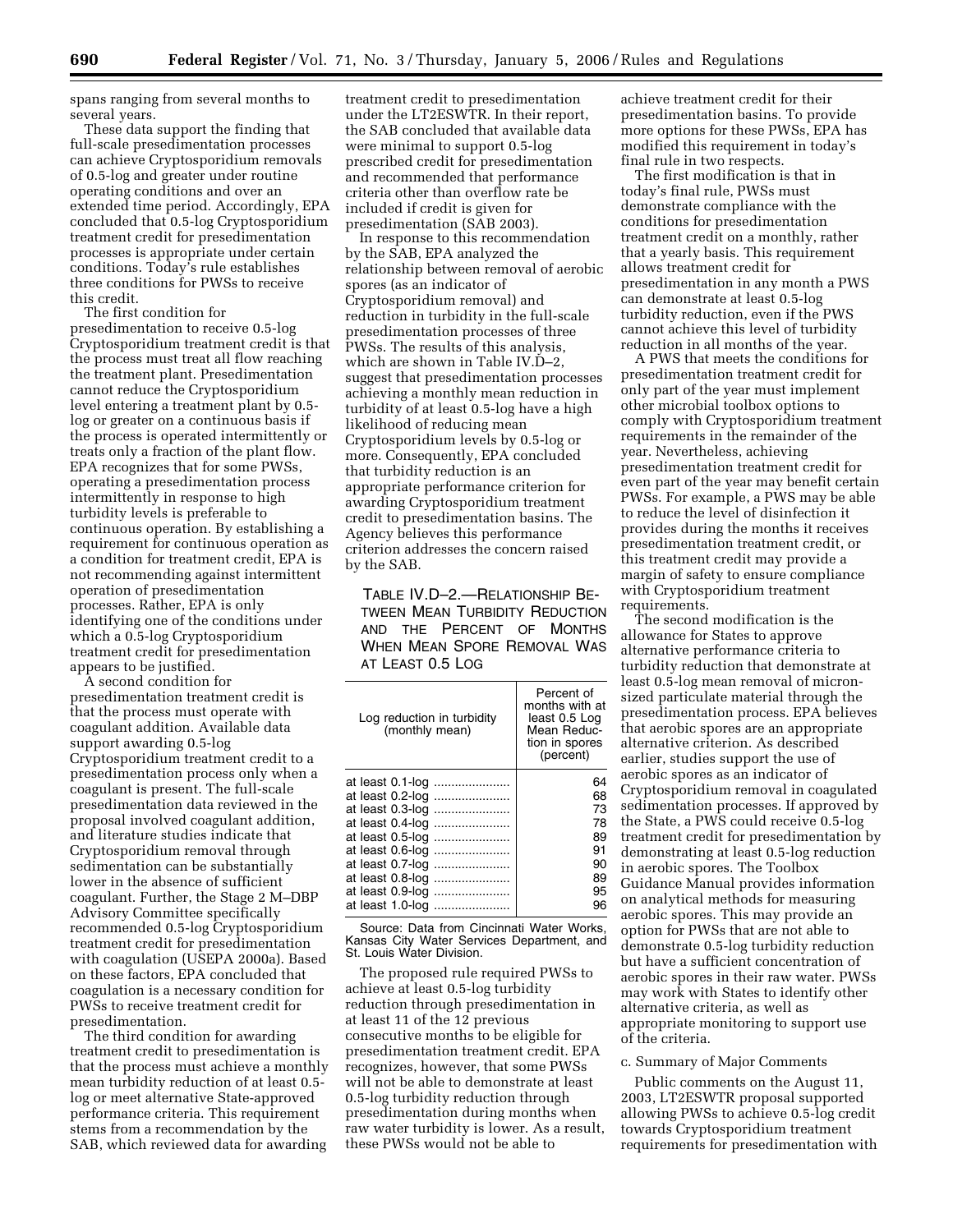coagulation. Some commenters also supported the proposed operational, monitoring, and performance conditions required for PWSs to receive this credit. Other commenters, however, opposed the proposed requirement for turbidity reduction as a condition for receiving presedimentation treatment credit. A summary of these commenters' concerns and EPA's responses follows.

Commenters who opposed requiring turbidity reduction for presedimentation treatment credit were concerned that PWSs cannot achieve this criterion during periods when raw water turbidity is low. Further, these commenters stated that turbidity removal does not reflect the overall benefits of presedimentation, which improves the performance of the primary treatment train by equalizing water quality. Some commenters also provided data showing the reduction in turbidity and aerobic spore levels in the presedimentation processes of several PWSs and stated that turbidity removal may not be an appropriate indicator of acceptable performance for presedimentation basins. Several commenters suggested that EPA establish a limit on hydraulic overflow rate in place of a turbidity removal requirement.

In response, EPA continues to believes that 0.5-log turbidity reduction is an appropriate performance indicator for 0.5-log Cryptosporidium reduction in presedimentation processes. EPA has reviewed the additional data submitted by commenters on the removal of turbidity and aerobic spores (as an indicator of Cryptosporidium removal) in full-scale presedimentation basins. These data are consistent with data reviewed for the proposal in showing that when turbidity removal was below 0.5-log, removal of aerobic spores was also usually below 0.5-log. Conversely, when turbidity reduction exceeded 0.5 log, aerobic spore removal was typically higher than  $0.5$ -log. Consequently, while there is not a one-to-one relationship between reduction in turbidity and reduction in aerobic spores, 0.5-log turbidity reduction is a reasonable indicator of when Cryptosporidium removal is likely to be at least 0.5-log.

EPA recognizes, though, that 0.5-log turbidity reduction through presedimentation will not be feasible for some PWSs when raw water turbidity is low. Today's final rule contains several provisions to address this concern. First, PWSs can receive credit for presedimentation during any month the process achieves 0.5-log turbidity removal. Thus, PWSs that cannot achieve 0.5-log turbidity reduction yearround may receive credit for

presedimentation in those months when they can meet this condition. Today's rule also allows PWSs to receive presedimentation credit using Stateapproved performance criteria other than turbidity reduction. If approved by the State, a PWS may receive credit for presedimentation by demonstrating, for example, 0.5-log reduction in aerobic spores. Finally, if presedimentation improves treatment plant performance by reducing and equalizing particle loading, a PWS can receive additional treatment credit under today's rule for achieving lower filtered water turbidity (see section IV.D.7).

## 5. Two-Stage Lime Softening

## a. Today's Rule

Lime softening in drinking water treatment involves the addition of lime and other chemicals to remove hardness (calcium and magnesium) through precipitation. In single-stage softening, chemical addition and hardness precipitation occur in a single clarification process prior to filtration. In two-stage softening, chemical addition and hardness precipitation occur in each of two sequential clarification processes prior to filtration. In some water treatment plants, a portion of the raw water bypasses a softening process (i.e., split softening) in order to achieve a desired pH and alkalinity level in the treated water.

Under today's rule, single-stage softening with filtration receives a prescribed 3.0-log credit towards Cryptosporidium treatment requirements, which is equivalent to conventional treatment (see section IV.B). Two-stage softening receives an additional 0.5-log Cryptosporidium treatment credit during any month a PWS meets the following conditions:

(1) Chemical addition and hardness precipitation occur in two separate and sequential softening stages prior to filtration; and

(2) Both softening stages treat the entire plant flow taken from surface water sources or GWUDI (i.e., no portion of the plant flow from a surface water source may bypass either softening stage).

Alternatively, PWSs may apply to the State for Cryptosporidium treatment credit for softening processes using a demonstration of performance, as described in section IV.D.9. Demonstration of performance provides an option for PWSs with softening processes that do not meet these conditions for prescribed treatment credit and for PWSs who seek greater than the prescribed Cryptosporidium treatment credit for their softening processes.

#### b. Background and Analysis

Lime softening is a common practice that PWSs use to reduce water hardness, which is primarily calcium and magnesium. The addition of lime elevates the pH of the raw water. Elevation to pH 9.4 or higher causes precipitation of calcium carbonate and further elevation to pH 10.6 or higher causes precipitation of magnesium hydroxide. Soda ash may be added with lime to precipitate non-carbonate hardness. Removal of the precipitate occurs through clarification (e.g., sedimentation basin) and filtration processes. Coagulants and recycled softening sludge are often used to enhance removal. In two-stage softening, the second stage is commonly used to precipitate magnesium, along with increased levels of calcium.

In addition to reducing hardness, softening processes remove particulate material present in the raw water, including microbial pathogens like Cryptosporidium. Particulate material flocculates with the softening precipitate and is removed through the clarification and filtration processes, similar to a conventional treatment plant. The degree of Cryptosporidium removal will depend on the amount of precipitate formation, the use of coagulants, the raw water quality, and other factors. Available data indicate that the elevated pH used in softening does not inactivate Cryptosporidium or Giardia (Logsdon et al. 1994, Li et al. 2001), though it does inactivate some microorganisms like viruses (Battigelli and Sobsey, 1993, Logsdon et al. 1994).

The Stage 2 M–DBP Advisory Committee recommended that lime softening be eligible for up to 1.0-log additional Cryptosporidium treatment credit based on a site-specific demonstration of performance, but did not recommend any prescribed credit for this process (USEPA 2000a). After reviewing available data, however, EPA included a prescribed 0.5-log Cryptosporidium treatment credit for two-stage lime softening in the August 11, 2003 proposal (USEPA 2003a). This approach reflected a recommendation by the SAB, which supported an additional 0.5-log treatment credit for two-stage lime softening if all the water passes through both stages (SAB 2003). The proposal also allowed for greater treatment credit through a demonstration of performance. The following discussion summarizes the basis for the lime softening treatment credit in today's final rule and differences with the proposal.

In the proposal, EPA reviewed a study by Logsdon et al. (1994) that evaluated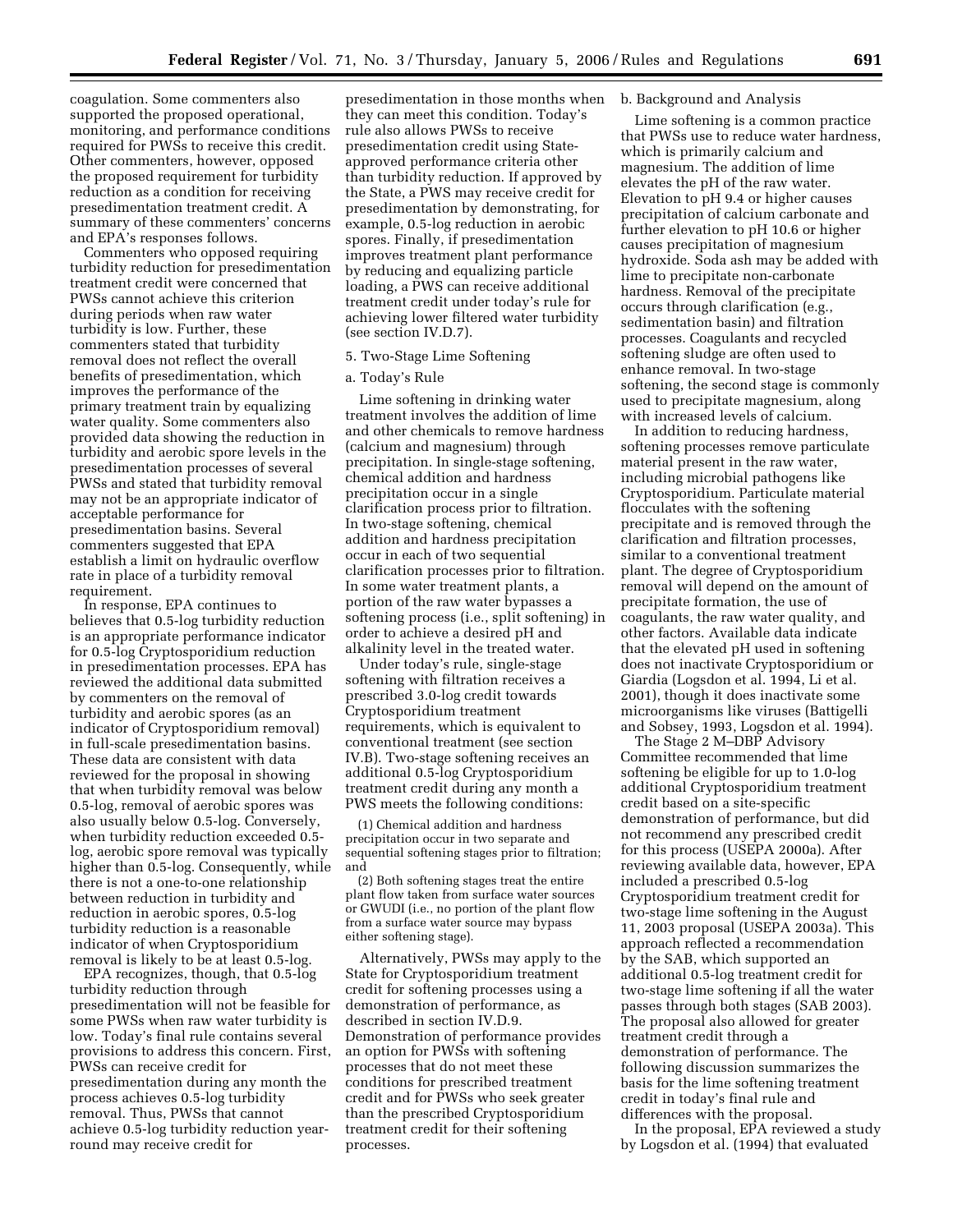Cryptosporidium removal in full-scale lime softening plants. Cryptosporidium was detected in the raw water at 5 plants: one single-stage plant and four two-stage plants. Based on measured levels, the removal of Cryptosporidium across the softening clarification (sedimentation) stages was 1.0-log in the single stage plant and ranged from 1.1 to 2.3-log in the two-stage plants. Cryptosporidium reductions from raw to filtered water were 0.6- and 2.2-log in the single stage plant and ranged from greater than 2.67- to greater than 3.85 log in the two-stage plants.

EPA also evaluated data collected by PWSs on the removal of aerobic spores in full-scale lime softening plants. As discussed earlier, studies have shown the removal of aerobic spores to be an indicator for Cryptosporidium removal, and one pilot-scale study of a softening plant found significantly greater removal of Cryptosporidium than aerobic spores under similar treatment conditions (Clark et al., 2001). For the full-scale plants, average reductions in aerobic spores across the softening clarification stages were 2.4- and 2.8-log for two plants that practice two-stage softening and were 1.6- and 2.4-log for two plants that practice single-stage softening (USEPA 2003a).

The Cryptosporidium removal data from Logsdon et al. (1994) and the aerobic spore removal data provided by PWSs indicate that a lime softening clarification stage can achieve greater than 0.5-log Cryptosporidium removal during routine operation. Consequently, EPA agrees with the SAB recommendation to award an additional 0.5-log Cryptosporidium treatment credit for two-stage softening. Today's rule establishes two-conditions for PWSs to receive this credit.

The first condition for 0.5-log treatment credit for two-stage softening is that chemical addition and hardness precipitation must occur in two separate and sequential softening stages prior to filtration. The purpose of this condition is to ensure that plants receiving additional credit for two-stage softening actually have softening and associated particle removal occurring in each of two sequential clarification stages. Plants with other types of clarification processes in series with a softening stage are not eligible for two-stage softening credit. Such plants may, however, be eligible for additional treatment credit for other microbial toolbox options, such as presedimentation, or may achieve additional credit through a demonstration of performance.

The second condition for two-stage softening treatment credit is that both

softening stages must treat the entire plant flow taken from a surface water source or GWUDI. The SAB recommended this condition, which reflects the understanding that a softening stage is unlikely to reduce overall Cryptosporidium levels by 0.5 log or more if it treats only a fraction of the plant flow.

EPA recognizes that some PWSs using softening will bypass a softening stage in order to maintain a desired pH and alkalinity level in the treated water, and EPA is not recommending against this practice generally. Rather, the restriction on bypassing a softening stage in today's rule applies only to PWSs that seek additional treatment credit for softening. Additionally, plants that soften both surface water and ground water are eligible for softening treatment credit if they bypass a softening stage only with ground water that is not under the direct influence of surface water.

The proposal also required that a coagulant be present in both clarifiers for a PWS to be eligible for additional treatment credit for two-stage softening. EPA is not establishing this requirement in today's final rule. While many PWSs that practice softening add coagulants to improve the removal of precipitates and other particles, the SAB did not recommend coagulant addition as a condition for receiving treatment credit. Further, available data do not indicate that additional coagulant is necessary to achieve at least 0.5-log Cryptosporidium removal across a softening clarification stage if hardness precipitation is occurring.

#### c. Summary of Major Comments

Public comments on the August 11, 2003, LT2ESWTR proposal supported awarding additional Cryptosporidium treatment credit for lime softening processes. EPA received specific comments on the types of lime softening processes eligible for additional treatment credit, the amount of additional treatment credit awarded, and the need for a coagulant. A summary of these commenters' concerns and EPA's responses follows.

In regard to the types of lime softening processes eligible for treatment credit, commenters recommended that EPA better define two-stage softening. Commenters stated that two-stage softening involves two separate reaction chambers with the addition of the softening chemical at the beginning of each chamber. Some commenters recommended that eligibility for additional treatment credit should be based on the level of softening precipitate formed or the

settled water turbidity and not on whether a plant practices single- or twostage softening. Another commenter recommended that any plant designs with multiple, continuously operated clarification processes in series should be eligible for additional treatment credit.

In response, EPA has refined the definition of two-stage softening in today's final rule, which requires that softening processes employ chemical addition and hardness precipitation in two sequential stages to be eligible for the prescribed additional treatment credit. EPA agrees with commenters that the level of precipitate formation will influence the degree of Cryptosporidium removal. Available data, however, indicate that two-stage softening will generally achieve more Cryptosporidium removal than singlestage softening. Consequently, EPA believes that two-stage softening should be eligible for the additional prescribed 0.5-log treatment credit. Plants with single-stage softening may receive additional treatment credit under today's rule through a demonstration of performance. Similarly, plants that employ multiple clarification process other than softening in series may receive additional treatment credit either as presedimentation or through a demonstration of performance.

With respect to the amount of additional Cryptosporidium treatment credit for two-stage softening, most commenters supported awarding 3.0-log treatment credit to single-stage lime softening, equivalent to a conventional treatment plant, and an additional prescribed 0.5-log treatment credit for two-stage lime softening. A few commenters requested that two-stage lime be granted an additional Cryptosporidium treatment credit of 1.0 log, based on the level of aerobic spore removal measured across softening clarifiers.

EPA agrees with most commenters and the SAB that 0.5-log is an appropriate level of additional prescribed Cryptosporidium treatment credit for two-stage softening. Where plants are able to demonstrate a significantly higher level of removal of Cryptosporidium or an indicator like aerobic spores, they may apply for additional treatment credit through a demonstration of performance.

Commenters stated that achieving particle removal in lime softening is not dependent on a coagulant like a metal salt or organic polymer. Some commenters recommended that coagulant be defined to include softening chemicals like lime and magnesium hydroxide (a softening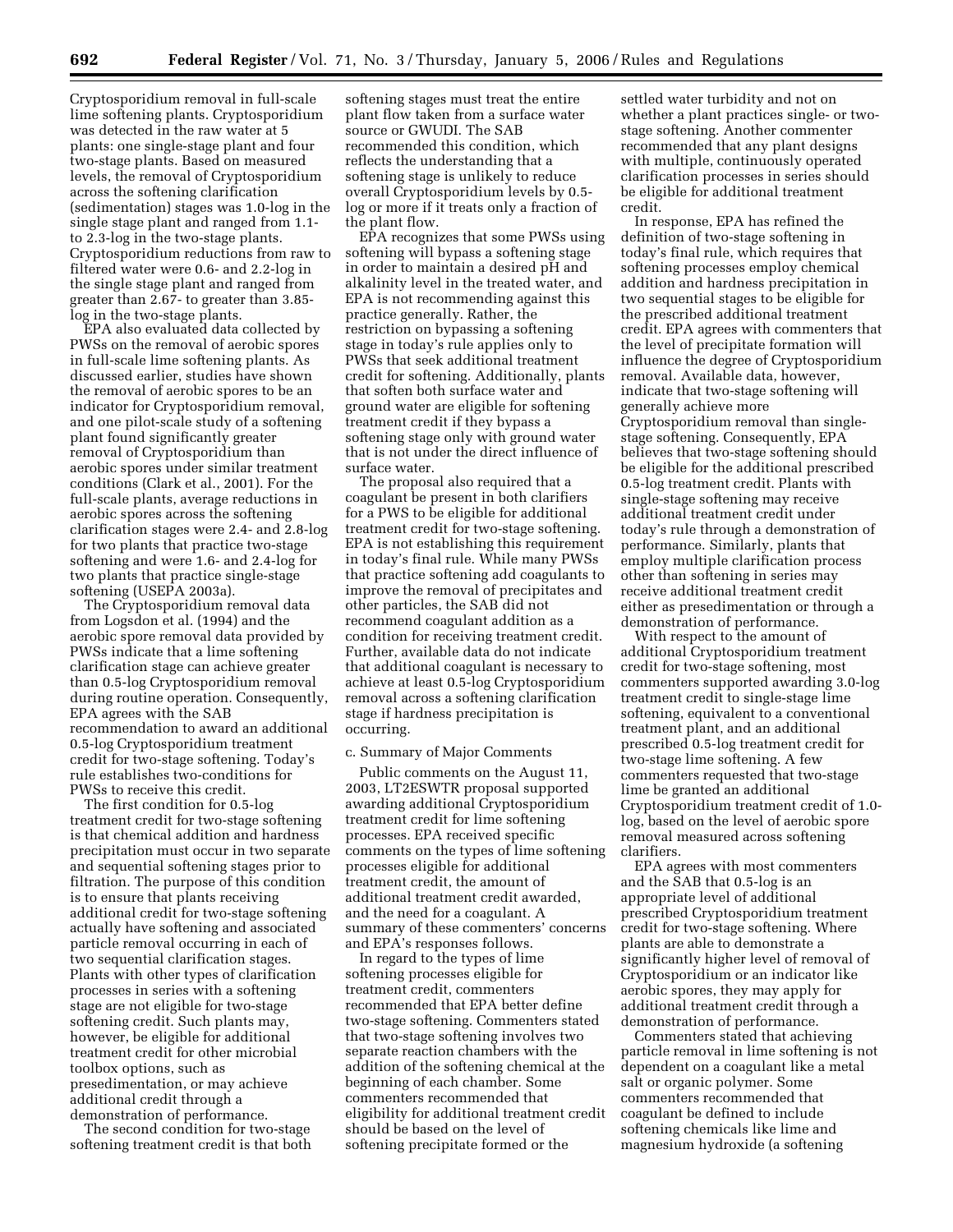precipitate). EPA agrees that available data do not demonstrate the need for a traditional metal salt or organic coagulant for effective particle removal in softening. Accordingly, today's final rule does not require the use of a coagulant as a condition for additional treatment credit in two-stage softening. Instead, each stage must involve chemical addition and hardness precipitation. EPA intends this requirement to ensure that softening and associated particle removal occur in each stage if a plant is to receive additional treatment credit for two-stage softening.

## 6. Bank Filtration

## a. Today's Rule

Bank filtration is a water treatment process that uses one or more pumping wells to induce or enhance natural surface water infiltration and to recover that surface water from the subsurface after passage through a river bed or bank(s). Under today's rule, bank filtration that serves as pretreatment to a filtration plant is eligible for Cryptosporidium treatment credit if it meets the following criteria:

• Wells with a ground water flow path of at least 25 feet receive 0.5-log treatment credit; wells with a ground water flow path of at least 50 feet receive 1.0-log treatment credit. The ground water flow path must be determined as specified in this section.

• Only wells in granular aquifers are eligible for treatment credit. Granular aquifers are those comprised of sand, clay, silt, rock fragments, pebbles or larger particles, and minor cement. A system must characterize the aquifer at the well site to determine aquifer properties. Systems must extract a core from the aquifer and demonstrate that in at least 90 percent of the core length, grains less than 1.0 mm in diameter constitute at least 10 percent of the core material.

• Only horizontal and vertical wells are eligible for treatment credit.

• For vertical wells, the ground water flow path is the measured distance from the edge of the surface water body under high flow conditions (determined by the 100 year floodplain elevation boundary or by the floodway, as defined in Federal Emergency Management Agency flood hazard maps) to the well screen. For horizontal wells, the ground water flow path is the measured distance from the bed of the river under normal flow conditions to the closest horizontal well lateral screen.

• Systems must monitor each wellhead for turbidity at least once every four hours while the bank

filtration process is in operation. If monthly average turbidity levels, based on daily maximum values in the well, exceed 1 NTU, the system must report this result to the State and conduct an assessment within 30 days to determine the cause of the high turbidity levels in the well. If the State determines that microbial removal has been compromised, the State may revoke treatment credit until the system implements corrective actions approved by the State to remediate the problem.

• Springs and infiltration galleries are not eligible for treatment credit under this section, but are eligible for credit under the demonstration of performance provisions described in section IV.D.9.

Alternatively, PWSs may apply to the State for Cryptosporidium treatment credit for bank filtration using a demonstration of performance. States may award greater than 1.0-log Cryptosporidium treatment credit for bank filtration based on a site-specific demonstration. For a bank filtration demonstration of performance study, today's rule establishes the following criteria:

• The study must follow a Stateapproved protocol and must involve the collection of data on the removal of Cryptosporidium or a surrogate for Cryptosporidium and related hydrogeologic and water quality parameters during the full range of operating conditions.

• The study must include sampling both from the production well(s) and from monitoring wells that are screened and located along the shortest flow path between the surface water source and the production well(s).

The Toolbox Guidance Manual provides guidance on conducting site-specific bank filtration studies, including analytical methods for measuring aerobic and anaerobic spores, which may serve as surrogates for Cryptosporidium removal.

PWSs using existing bank filtration as pretreatment to a filtration plant at the time the PWS must begin source water Cryptosporidium monitoring under today's rule must sample the well for the purpose of determining bin classification. These PWSs are not eligible to receive additional treatment credit for bank filtration. In these cases, the performance of the bank filtration process in reducing Cryptosporidium levels will be reflected in the monitoring results and bin classification.

PWSs using bank filtration without additional filtration must collect source water samples in the surface water (i.e., prior to bank filtration) to determine bin

classification unless the State approves an alternative monitoring location. This applies to systems using bank filtration to meet the Cryptosporidium removal requirements of the IESWTR or LT1ESWTR under the provisions for alternative filtration demonstration in 40 CFR 141.173(b) or 141.552(a). Bank filtration criteria for Cryptosporidium removal credit under today's rule do not apply to existing State actions regarding alternative filtration Cryptosporidium removal credit for IESWTR or LT1ESWTR compliance. PWSs using GWUDI sources must collect samples from the well (i.e., the ground water).

#### b. Background and Analysis

Bank filtration is a water treatment process that makes use of surface water that has naturally infiltrated into ground water through a river bed or bank and is recovered via a pumping well. River bed infiltration is typically enhanced by the pumping action of nearby wells. Bank filtrate is water that is drawn into a pumping well from a nearby surface water source after having traveled through the subsurface (i.e., aquifer) and mixing with other ground water. In bank filtration, microorganisms and other particles are removed by contact with the aquifer materials.

The Stage 2 M–DBP Advisory Committee recommended a prescribed Cryptosporidium treatment credit of 1.0 log for bank filtration with the option for PWSs to receive greater treatment credit through a site-specific demonstration of performance (USEPA 2000a). The August 11, 2003 proposal included criteria, similar to those in today's final rule, for PWSs to receive prescribed treatment credits of 0.5- and 1.0-log (USEPA 2000a). The following discussion summarizes the basis for these credits and for differences in associated requirements between the proposal and today's final rule.

Directly measuring the removal of Cryptosporidium through bank filtration is difficult due to the relatively low oocyst concentrations typically present in surface and ground water. In the proposal, EPA reviewed bank filtration field studies that measured the removal of Cryptosporidium surrogates, specifically aerobic and anaerobic bacterial endospores (Havelaar et al. 1995, Rice et al. 1996, Pang et al. 1998, Arora et al. 2000, Medema et al. 2000, and Wang et al. 2001). These microorganisms are suitable surrogates because they are resistant to inactivation in the subsurface, similar in size and shape to Cryptosporidium, and present in both surface and ground water at concentrations that allow calculation of log removal across the surface water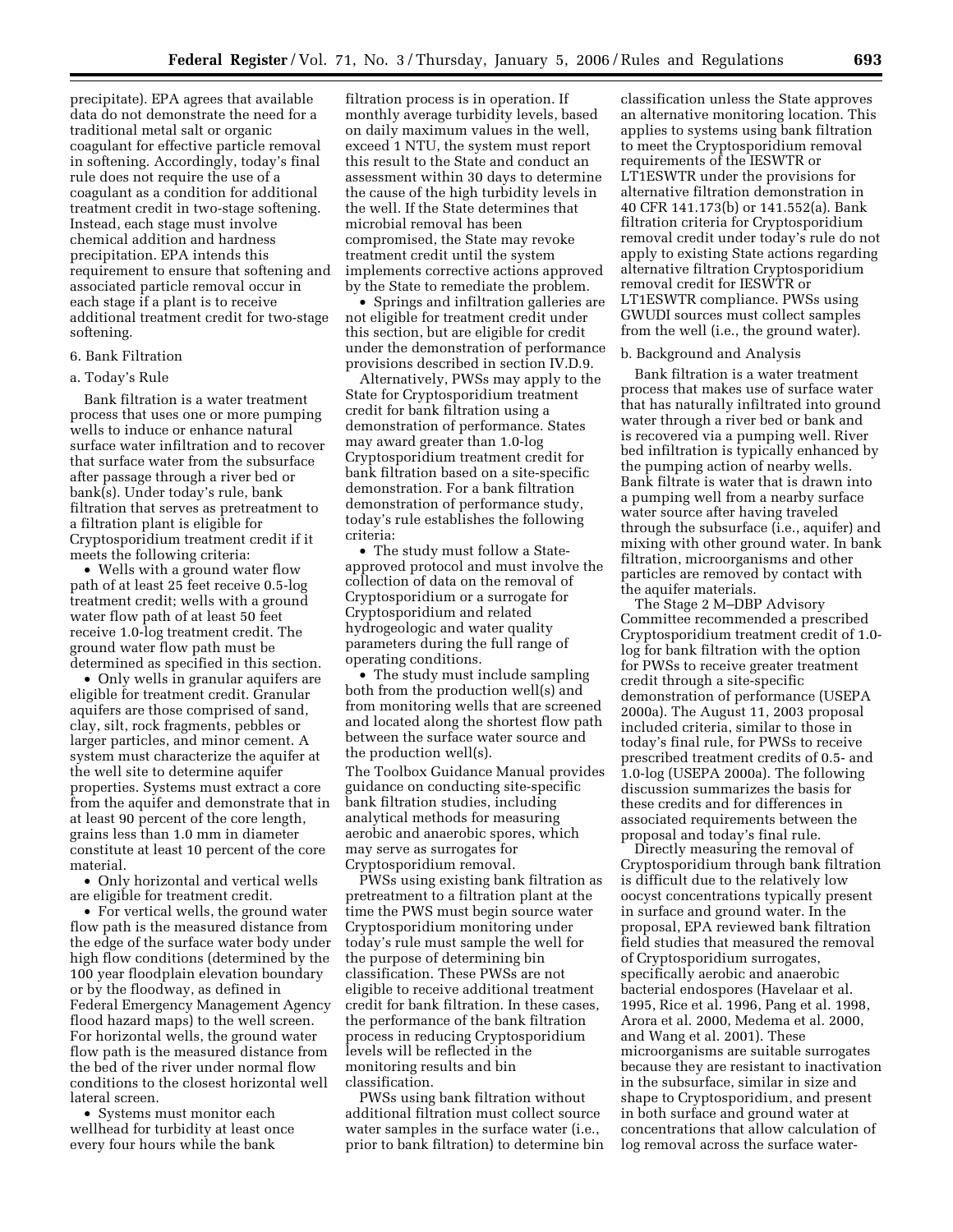ground water interface and within the aquifer. In addition, EPA reviewed studies of the transport of Cryptosporidium through soil materials in laboratory column studies (Harter et al. 2000).

Based on these studies, EPA concluded that bank filtration processes can achieve significant Cryptosporidium removal and that prescribed Cryptosporidium treatment credits of 0.5-log and 1.0-log are appropriate under certain conditions. These conditions are as follows: Only wells located in unconsolidated, predominantly sandy aquifers are eligible

The bank filtration removal process performs most efficiently when the aquifer is comprised of granular materials with open pore-space for water flow around the grains. In these granular porous aquifers, the flow path is meandering, thereby providing ample opportunity for microorganisms to come into contact with and attach to a grain surface. Accordingly, only wells located in unconsolidated, granular aquifers are eligible for bank filtration treatment credit.

Granular aquifers are those comprised of sand, clay, silt, rock fragments, pebbles or larger particles and minor cement. Specifically, a PWS must extract a core from the aquifer and demonstrate that in at least 90 percent of the core length, grains less than 1.0 mm in diameter constitute at least 10 percent of the core material. Laboratory column studies of Cryptosporidium transport (Harter et al., 2000) and field studies of aerobic bacterial endospore passage in the subsurface (Pang et al., 1998) support these criteria.

## *Only Horizontal and Vertical Wells Are Eligible*

A number of devices are used for the collection of ground water including horizontal and vertical wells, spring boxes, and infiltration galleries. Among these, only horizontal and vertical wells are eligible for log removal credit because spring boxes and infiltration galleries are components of engineered systems designed to speed transport through or by-pass the naturally protective riverbed or bank.

*Wells Must be Located 25 Feet From the Surface Water Source To Be Eligible for 0.5-Log Credit and Located at Least 50 Feet From the Surface Water Source To Be Eligible for 1.0-Log Credit* 

A vertical or horizontal well located adjacent to a surface water body is eligible for bank filtration credit if there is sufficient ground water flow path length to effectively remove oocysts.

Specifically, the ground water flow path must be at least 25 feet and 50 feet for 0.5-log and 1.0-log Cryptosporidium treatment credit, respectively. The ground water flow path to a vertical well is the measured distance from the edge of the surface water body under high flow conditions (determined by the 100 year floodplain elevation boundary or floodway, as defined in Federal Emergency Management Agency flood hazard maps) to the wellhead. The ground water flow path to a horizontal well is the measured distance from the bed of the river under normal flow conditions to the closest horizontal well lateral.

These required flow path distances for Cryptosporidium treatment credit are based on pathogen and surrogate monitoring data from bank filtration field studies (Wang et al. 2001, Havelaar et al. 1995, Medema et al. 2000). Results from these studies show that significant removal of anaerobic and aerobic spores can occur during passage across the surface water—ground water interface, with lesser removal occurring during ground water transport within the aquifer away from that interface. The ground water—surface water interface is usually comprised of finer grained material that lines the bottom of the riverbed. Typically, the thickness of the interface is small, ranging from a few inches to a foot.

These results suggest that during normal and low surface water elevations, the surface water-ground water interface will perform effectively to remove microbial contamination like Cryptosporidium. During short periods of flooding, substantially lower removal rates may occur due to scouring of the riverbed and removal of the protective, fine-grained material. Assessing the mean Cryptosporidium removal that a bank filtration process will achieve over the period of a year requires consideration of both high and low removal periods. By considering all time intervals with differing removal rates over the period of a year, EPA concluded that 0.5-log removal over 25 feet and 1.0-log removal over 50 feet are appropriate estimates of the mean performance of a bank filtration process (USEPA 2003a).

## *Wells Must Be Continuously Monitored for Turbidity*

Similar pathogen removal mechanisms are expected to occur in slow sand filtration and bank filtration. Under the 40 CFR 141.73(b)(1), the turbidity level of slow sand filtered water must be 1 NTU or less in 95 percent of the measurements taken each month. Turbidity sampling is required

once every four hours, but may be reduced to once per day under certain conditions. Just as turbidity monitoring is used to provide assurance that the removal credit assigned to a slow sand filter is being realized, today's rule requires turbidity monitoring at least once every 4 hours for all bank filtration wells that receive treatment credit.

If monthly average turbidity levels (based on daily maximum values in the well) exceed 1 NTU, the PWS must report this result to the State and conduct an assessment to determine the cause of the high turbidity levels in the well. If the State determines that microbial removal has been compromised, the State may revoke treatment credit until the PWS implements corrective actions to remediate the problem.

#### *Demonstration of Performance*

EPA recognizes that some bank filtration processes may achieve mean Cryptosporidium removal greater than 1-log. Consequently, today's rule allows PWSs to receive greater than 1.0-log Cryptosporidium treatment credit for bank filtration through a State-approved demonstration of performance study. This allowance is a change from the proposed rule, which did not explicitly recognize demonstration of performance for bank filtration (USEPA 2003a). This change reflects EPA's agreement with public comment, described next, which recommended that EPA explicitly recognize the option to conduct a bank filtration performance study for greater than 1.0-log treatment credit.

A demonstration of performance study must involve the collection of data on the removal of Cryptosporidium or surrogates and related hydrogeologic and water quality parameters during the full range of operating conditions. PWSs must sample from both the production well(s) and one or more monitoring wells that are screened and located along the shortest flow path between the surface water and the production well(s). This will allow determination of the removal efficiency of the aquifer.

Because directly measuring Cryptosporidium removal will not be feasible for most PWSs, today's rule allows PWSs to sample for a Stateapproved indicator, such as aerobic bacterial endospores. Research has shown that aerobic spores can be very mobile in the subsurface environment (Pang et al. 1998), and data collected by Wang et al. (2001) indicate that aerobic spores are present in some surface waters in sufficient quantity to allow measurement of log removal values.

EPA has provided guidance on conducting site-specific bank filtration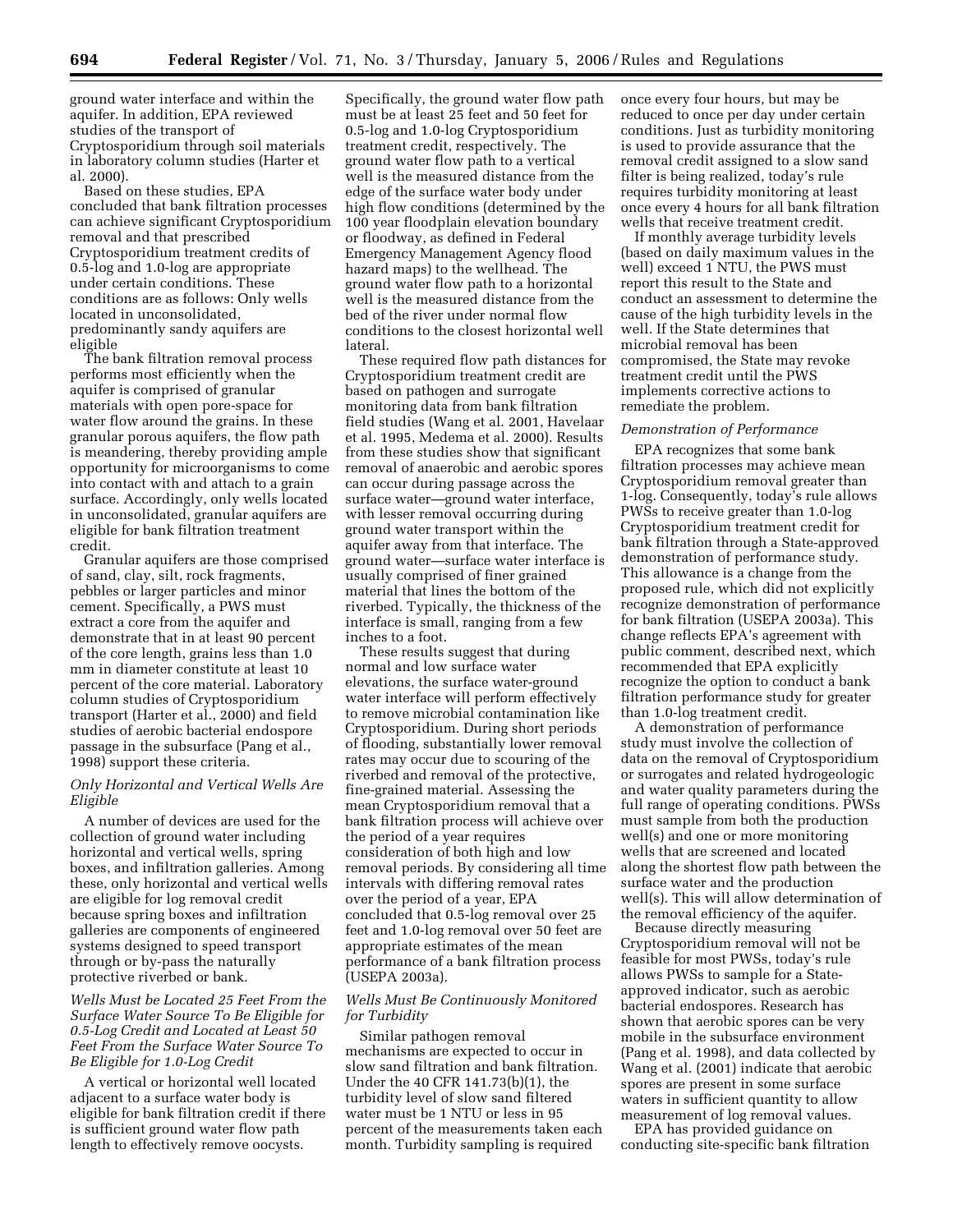studies in the Toolbox Guidance Manual. This guidance discusses data needs and analysis for a performance demonstration so that the State may tailor the study plan to meet sitespecific hydrogeological and operational conditions.

In summary, EPA believes that fullscale field data support prescribed Cryptosporidium treatment credit up to 1.0-log for bank filtration under the required conditions for set-back distance, aquifer material, collection device type, and turbidity monitoring. Demonstration of performance provides an appropriate opportunity for States to award higher Cryptosporidium treatment credit for bank filtration on a site-specific basis.

For PWSs using bank filtration when they must conduct source water monitoring for bin classification, the required sampling locations reflect the intent for this monitoring to capture the level of Cryptosporidium entering a PWS's primary filtration treatment process. Where bank filtration serves as pretreatment to a filtration plant, PWSs must collect source water samples after bank filtration but prior to the filtration plant. In this case, the Cryptosporidium removal that bank filtration achieves will be reflected in the monitoring results and bin classification for the filtration plant. In contrast, where bank filtration is the primary filtration process, meaning that a PWS uses bank filtration to comply with the Cryptosporidium treatment requirements of the IESWTR or LT1ESWTR, PWSs must collect samples in the surface water source (e.g, the river).

#### c. Summary of Major Comments

Public comments on the August 11, 2003, LT2ESWTR proposal supported awarding Cryptosporidium treatment credit for bank filtration. Many commenters, however, stated that the proposed levels of credit (0.5- and 1.0 log) were insufficient. To address this issue, commenters supported allowing PWSs to obtain greater treatment credit by performing a site-specific study of bank filtration removal efficiency. Commenters recommended that sitespecific bank filtration studies involve the measurement of surrogates for Cryptosporidium removal using monitoring wells located along the shortest flow path between the surface water and the production well.

EPA agrees that some bank filtration sites may achieve greater than 1.0-log Cryptosporidium removal. Today's rule establishes the proposed bank filtration Cryptosporidium treatment credits of 0.5- and 1.0-log and allows PWSs to

apply to the State for higher levels of credit through a site-specific demonstration of performance. In such a study, PWSs must measure the removal of Cryptosporidium or a Stateapproved surrogate using monitoring wells located along the flow path, as recommended by commenters.

Some commenters cited research addressing appropriate surrogate organisms for estimating Cryptosporidium removal in surface water treatment plants and bank filtration sites. Commenters recommended that EPA recognize aerobic endospores as a surrogate measure in Cryptosporidium removal studies, including those for bank filtration.

EPA agrees that based on available information, aerobic spores are suitable Cryptosporidium removal surrogates for bank filtration processes due to their size, resistance to inactivation, and concentration in surface and ground waters. Data from several bank filtration sites on the use of aerobic spores as a Cryptosporidium removal surrogate are available. The Toolbox Guidance Manual identifies aerobic spores as suitable in conjunction with other hydrogeologic data for making sitespecific determinations for additional Cryptosporidium removal credit.

In guidance, EPA suggests that where feasible, PWSs measure diatom species in conjunction with aerobic spores in bank filtration studies because Cryptosporidium oocysts are intermediate in size between the two surrogate groups. Further, EPA recognizes the current uncertainties and limitations in available information on surrogates for bank filtration and will update guidance as warranted by new information.

## 7. Combined Filter Performance

## a. Today's Rule

For water treatment plants that use filtration, the turbidity of the filtered water is an indicator of how effectively the plant is removing particulate matter, including microbial pathogens, from the raw water. PWSs using conventional filtration treatment or direct filtration receive an additional 0.5-log Cryptosporidium treatment credit during any month the PWS meets the following standard:

• The turbidity level of representative samples of a PWS's filtered water (i.e., the combined filter effluent) is less than or equal to 0.15 NTU in at least 95 percent of the measurements taken each month. PWSs must continue to measure turbidity as specified in 40 CFR 141.74(a) and (c), which generally

require sampling at least every four hours using approved methods. PWSs using other types of filtration processes, including slow sand, diatomaceous earth, membranes, bag, or cartridge filtration, are not eligible for this treatment credit.

#### b. Background and Analysis

Turbidity is a method defined parameter that is based on measuring the amount of light scattered by suspended particles in a solution. This measure can detect the presence of a wide variety of particles in water, including microorganisms, but cannot provide specific information on particle type, number, or size. In filtered water, the turbidity level indicates how well the filtration and other upstream clarification processes have performed in removing particles from the raw water, with lower turbidity indicating better particle removal. Thus, lower filtered water turbidity is associated with a decreased likelihood that microbial pathogens like Cryptosporidium have passed through the filtration plant and into the water distributed to consumers.

Under existing regulations, PWSs that filter must monitor turbidity in the combined filter effluent (CFE) at least every four hours using approved methods, although States may reduce this frequency to once per day for PWSs serving 500 people or fewer (40 CFR 141.74(a) and (c)). For PWSs using conventional or direct filtration, at least 95 percent of the CFE turbidity measurements must be less than or equal to 0.3 NTU, and the turbidity must never exceed 1 NTU (40 CFR 141.173(a) and 141.551(a)–(b)).

The Stage 2 M–DBP Advisory Committee recommended an additional 0.5-log Cryptosporidium treatment credit for PWSs that achieve a CFE turbidity less than or equal to 0.15 NTU in at least 95 percent of measurements per month (USEPA 2000a). This 95th percentile turbidity standard is one half the level required under existing regulations for PWSs using conventional or direct filtration, as stated earlier. The August 11, 2003 proposal included this treatment credit for PWSs using conventional or direct filtration (USEPA 2003a), and EPA is establishing it in today's final rule with no changes from the proposal. The following discussion summarizes the basis for this treatment credit.

In the proposal, EPA analyzed the improvement in Cryptosporidium removal that conventional and direct filtration plants realize when operating at lower effluent turbidity levels. For this analysis, EPA estimated that PWSs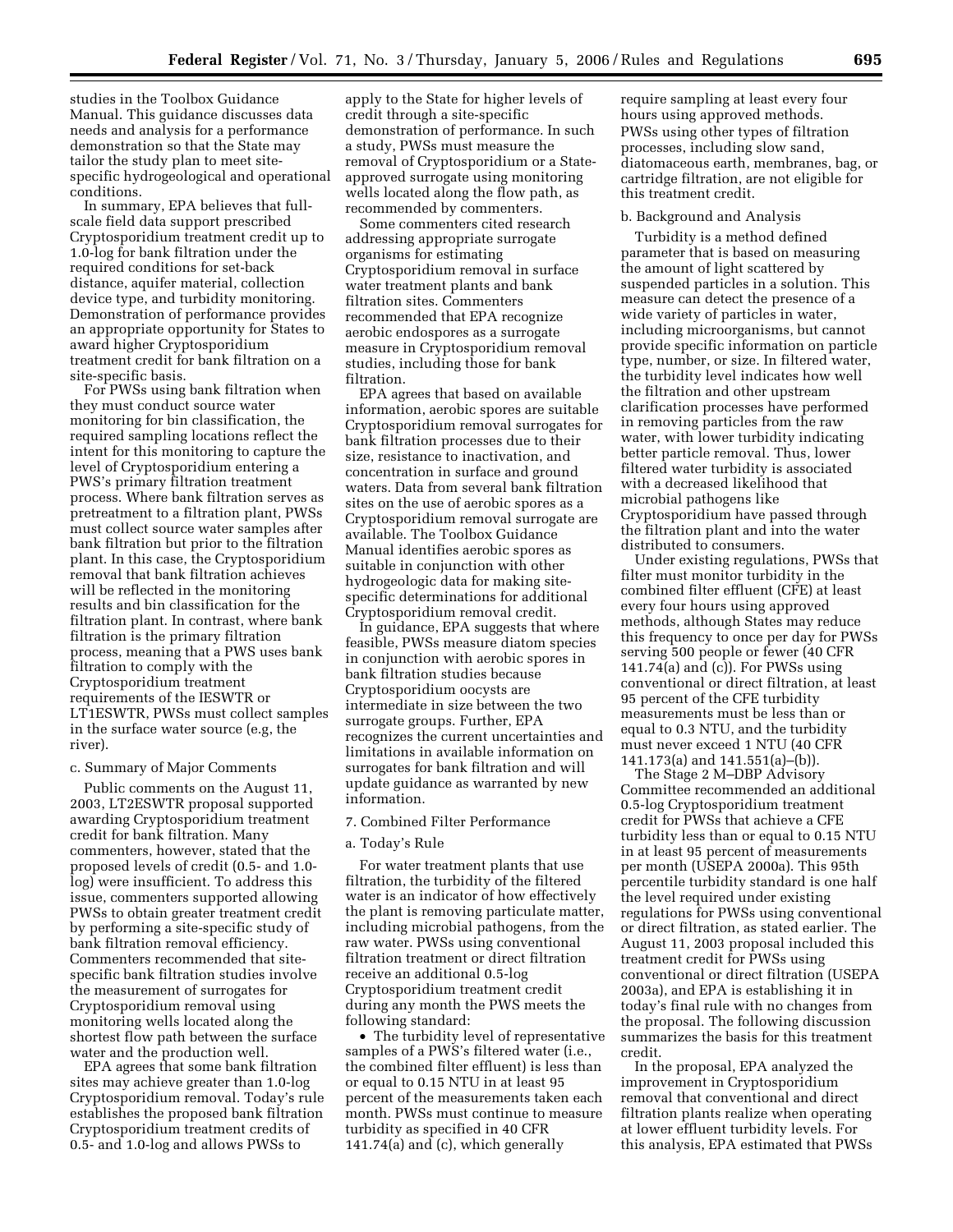complying with the existing 95th percentile CFE turbidity standard of 0.3 NTU will typically operate with filter effluent turbidity between 0.1–0.2 NTU; PWSs complying with a CFE standard of 0.15 NTU were estimated to operate with filter effluent turbidity less than 0.1 NTU. Accordingly, EPA compared Cryptosporidium removal efficiencies when effluent turbidity was below 0.1 NTU with those when effluent turbidity was in the range of 0.1–0.2 NTU.

Studies by Patania et al. (1995), Emelko et al. (1999), and Dugan et al. (2001) observed the average removal of Cryptosporidium to be 0.5-to 1.2-log greater when filter effluent turbidity was less than 0.1 NTU in comparison to removal with effluent turbidity between 0.1–0.2 NTU. These studies, therefore, indicate that PWSs complying with a filter effluent turbidity standard of 0.15 NTU will achieve at least 0.5-log greater Cryptosporidium removal than PWSs complying with the existing 0.3 NTU standard. Based on this finding, EPA concluded that an additional 0.5-log Cryptosporidium treatment credit is appropriate for PWSs using conventional or direct filtration that meet a 95th percentile CFE turbidity standard of 0.15 NTU.

Other types of filtration processes, such as slow sand, diatomaceous earth, membranes, bag, or cartridge filtration, are not eligible for this treatment credit. These filtration processes remove Cryptosporidium through different mechanisms than those operative in rapid granular media filtration, which is used in conventional and direct filtration. Available data do not establish a similar relationship between lower filter effluent turbidity and improved Cryptosporidium removal efficiency for these other filtration processes.

The SAB reviewed the proposed additional Cryptosporidium treatment credit for PWSs that operate with very low filtered water turbidity. In their report, the SAB stated that further lowering of turbidity would result in further reductions in Cryptosporidium in the effluent from filtration processes, but available data were limited in showing the exact removal that can be achieved. Based on the data provided, the SAB recommended that no additional treatment credit be given to plants that demonstrate a CFE turbidity of 0.15 NTU or less (SAB 2003).

In addressing this SAB recommendation, EPA recognizes that precisely quantifying the increase in Cryptosporidium removal that a particular filtration plant will realize when operating at lower filter effluent turbidity is not generally feasible.

Available data, though, consistently show that removal of Cryptosporidium is at least 0.5-log greater when filter effluent turbidity reflects compliance with a 0.15 NTU standard in comparison to a 0.3 NTU standard. Further, treatment plants operating at lower filter effluent turbidity will achieve increased removal of other microbial pathogens present in the raw water. In consideration of these factors, EPA believes that PWSs should receive an additional 0.5-log Cryptosporidium treatment credit when at least 95 percent of CFE turbidity measurements are less than or equal to 0.15 NTU.

Another key issue in establishing additional treatment credit based on low filtered water turbidity is the performance of analytical instruments (turbidimeters) to accurately measure turbidity at low levels. In the proposal, EPA reviewed studies of low level turbidity measurements by EPA (1998c), Sadar (1999), and Letterman et al. (2001). Among the significant findings of these studies are the following:

(1) On-line turbidimeters typically had a positive bias (i.e., a higher turbidity reading) in comparison to bench-top turbidimeters. EPA expects that most PWSs that receive additional treatment credit for low filter effluent turbidity will use on-line turbidimeters. This finding suggests that the error in turbidimeter readings may be generally conservative, so that PWSs will operate at lower than required turbidity levels.

(2) Different turbidimeters did not agree well when used to measure low level turbidity, which may be due to differences in instrument design. This finding suggests that low level turbidity measurements may be viewed as a relative indicator of water quality improvement at a particular PWS but may be less applicable for making comparisons among different PWSs.

In addition, the American Society for Testing and Materials (ASTM) has issued standard test methods for measurement of turbidity below 5 NTU by on-line (ASTM 2001) and static (ASTM 2003) instruments. These methods specify that the instrument should permit detection of turbidity differences of 0.01 NTU or less in waters having turbidities of less than 1.00 NTU (ASTM 2001) and 5.0 NTU (ASTM 2003), respectively.

After reviewing these studies and the ASTM methods, EPA concluded that currently available monitoring equipment can reliably measure turbidity at levels of 0.15 NTU and lower. Rigorous calibration and maintenance of turbidity monitoring equipment is necessary, however. EPA has developed guidance on proper calibration, operation, and maintenance of turbidimeters (USEPA 1999c).

## c. Summary of Major Comments

Public comment on the August 11, 2003, LT2ESWTR proposal supported awarding additional Cryptosporidium treatment credit for PWSs that achieve lower filtered water turbidity. Commenters raised specific concerns with the criteria for PWSs to receive this credit, the available data that support this credit, and the performance of turbidimeters for measuring turbidity at very low levels. A summary of these comments and EPA's responses follows.

Most commenters supported awarding 0.5-log additional Cryptosporidium treatment credit for PWSs that achieve at least 95 percent of CFE turbidity measurements less than or equal to 0.15 NTU. A few commenters, however, recommended that PWSs only receive additional treatment credit for demonstrating this level of turbidity performance in each individual filter effluent (IFE), rather than the CFE. In addition, one commenter stated that PWSs should be required to monitor CFE turbidity every 15 minutes, rather than every four hours as required under current regulations.

In response, EPA agrees with the recommendation of most commenters and has established additional Cryptosporidium treatment credit based on meeting a 95th percentile turbidity level of 0.15 NTU in the CFE. EPA recognizes, however, that achieving low turbidity in each IFE may represent a higher level of performance than achieving low turbidity in the CFE. As described in the next section, EPA has also established standards for additional Cryptosporidium treatment credit based on low IFE turbidity in today's rule. EPA does not have data indicating that PWSs should monitor the CFE turbidity at a higher frequency than every four hours, as required under existing regulations. Consequently, EPA is not changing the frequency of required CFE turbidity monitoring as a condition for PWSs to receive additional treatment credit under today's rule.

One commenter summarized additional studies that provide data on the improvement in Cryptosporidium removal efficiency at lower filter effluent turbidity levels. According to this commenter, these studies demonstrate that lowering filter effluent turbidity from 0.3 to 0.15 NTU translates to an improvement in Cryptosporidium removal of more than 1.5-log, with individual studies showing a range of >0.7-log to >3-log based on median removal. EPA finds that these studies bolster the conclusion that PWSs operating to meet 0.15 NTU in the filter effluent will achieve at least 0.5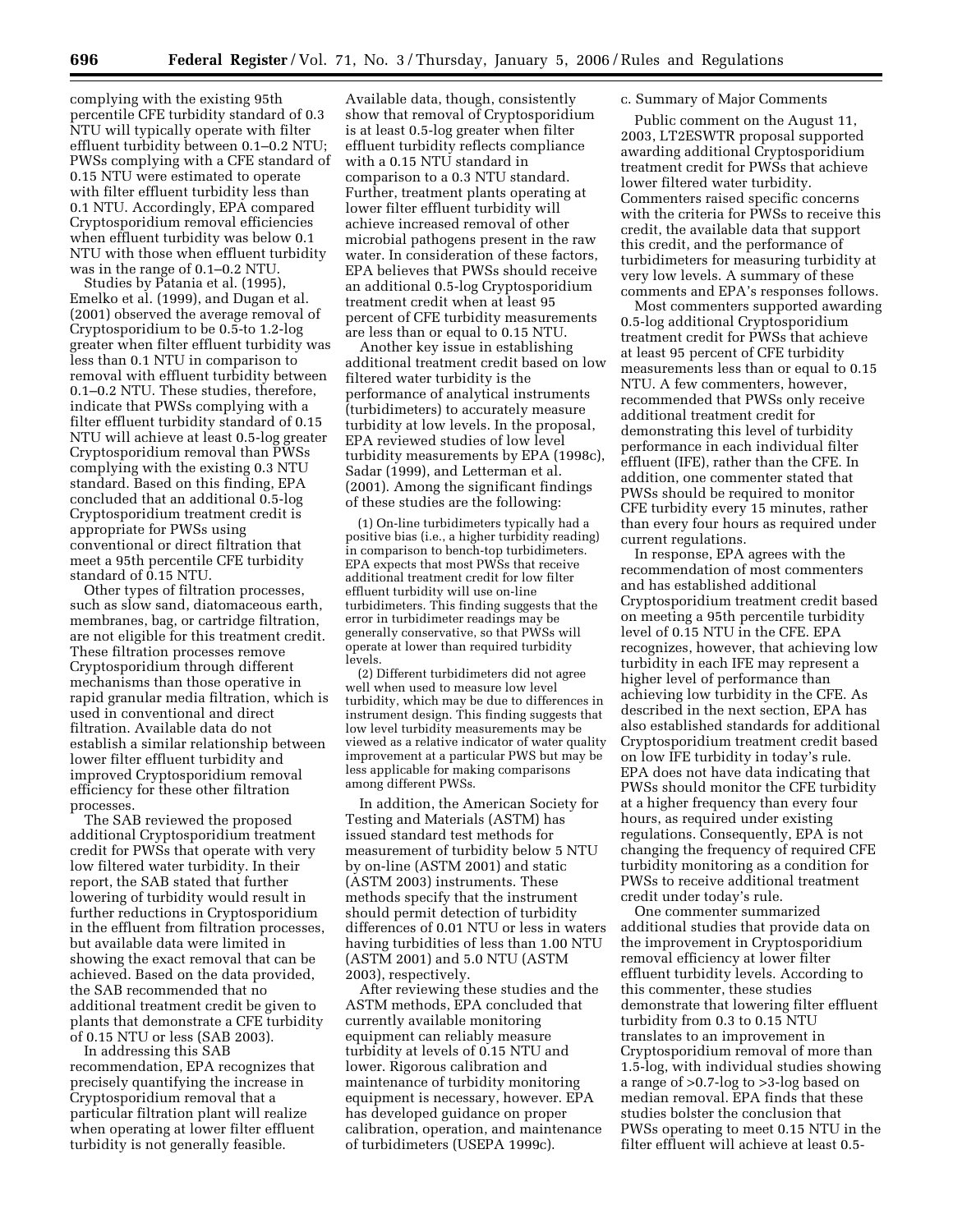log greater Cryptosporidium removal than PWSs operating to meet 0.3 NTU. Thus, they support the additional 0.5 log Cryptosporidium treatment credit under today's rule for PWSs meeting 0.15 NTU at the 95th percentile in the CFE.

In regard to the measurement of low level turbidity, some commenters raised concerns that turbidimeters used by the U.S. water supply industry do not agree when used to measure turbidity in the 0.01 to 0.5 NTU range. Further, these differences are independent of the calibration method used and can be significant when comparing instruments by different manufacturers. Other commenters stated that turbidimeters can accurately reflect turbidity values less than 0.15 NTU if properly calibrated, and some commenters cited the ASTM method development process to support this assessment. In addition, commenters suggested that available guidance on turbidity measurement provides quality assurance measure that can reduce analytical uncertainty.

EPA agrees with commenters that available methods and instruments are adequate to demonstrate compliance with a 0.15 NTU turbidity level. In particular, EPA believes that monitoring low level turbidity can be effective for demonstrating water quality improvements at individual plants, but also recognizes that the performance of turbidimeters used at different plants may vary. Further, calibration and maintenance of turbidity monitoring equipment is critical, and EPA has developed guidance on these procedures (USEPA 1999c).

#### 8. Individual Filter Performance

a. Today's Rule

PWSs using conventional filtration treatment or direct filtration receive an additional 0.5-log Cryptosporidium treatment credit during any month the PWS meets the following criteria:

• The filtered water turbidity for each individual filter is less than or equal to 0.15 NTU in at least 95 percent of the measurements recorded each month; and

• No individual filter has a measured turbidity level greater than 0.3 NTU in two consecutive measurements taken 15 minutes apart.

PWSs must continue to monitor turbidity for each individual filter continuously and record the results every 15 minutes, as required under 40 CFR 141.174 and 141.560.

PWSs that receive this 0.5-log Cryptosporidium treatment credit for individual filter performance also receive 0.5-log treatment credit for

combined filter performance, as described in section IV.D.7, for a total additional treatment credit of 1.0-log. Conversely, PWSs are not required to pursue individual filter performance credit to remain eligible for combined filter performance credit.

If a PWS has received credit for individual filter performance to comply with its Cryptosporidium treatment requirements and fails to meet the required criteria for this credit during any month, the PWS will not incur a treatment technique violation if the State determines the following:

• The failure to meet the required criteria for individual filter performance treatment credit was due to unusual and short-term circumstances that could not reasonably be prevented through optimizing treatment plant design, operation, and maintenance; and

• The PWS has experienced no more than two such failures in any calendar year.

This treatment credit is not applicable to other types of filtration processes, including slow sand, diatomaceous earth, membranes, bag, or cartridge filtration.

#### b. Background and Analysis

Awarding additional treatment credit for individual filter performance is based on the expectation that achieving low filtered water turbidity in each individual filter will provide increased protection against microbial pathogens. Most treatment plants have multiple filters. Moderately elevated turbidity in the effluent from a single filter may not significantly affect the turbidity of the combined filter effluent, but may indicate a reduction in the overall pathogen removal efficiency of the filtration process. Consequently, a primary goal in optimizing water treatment plant performance is ensuring that each filter always produces very low turbidity water.

The criteria for PWSs to achieve the additional 1.0-log Cryptosporidium treatment credit for individual filter performance reflect goals of Phase IV of the Partnership for Safe Water (Partnership). The Partnership is a voluntary cooperative program involving PWSs, professional associations, and Federal and State regulatory agencies that seeks to increase protection against microbial contaminants by optimizing water treatment plant performance. The Stage 2 M–DBP Advisory Committee recommended 1.0-log treatment credit for PWSs that successfully participate in a peer review program and identified Phase IV of the Partnership as a program where such credit would be appropriate (USEPA 2000a).

At the time of the Advisory Committee recommendation, the performance goals for Phase IV of the Partnership reflected those of the EPA Composite Correction Program (USEPA 1991a) and involved an on-site evaluation by a third-party team. Phase IV performance goals for individual filters included filtered water turbidity less than 0.1 NTU at least 95 percent of the time based on daily maximum values and a maximum measurement of 0.3 NTU. The purpose of the on-site evaluation was to confirm that a PWS had met Phase IV performance goals or had achieved the highest level of performance given its unique raw water quality.

After the Stage 2 M–DBP Agreement in Principle was signed in September 2000, the Partnership eliminated on-site third-party evaluation as a component of Phase IV. Instead, Phase IV required completion of an Optimization Assessment Spreadsheet in which the PWS entered water treatment data to demonstrate that it had achieved Phase IV performance levels. The application also required narratives related to the administrative support and operational capabilities necessary to sustain performance long-term.

The August 11, 2003 LT2ESWTR proposal included a 1.0-log Cryptosporidium treatment credit for PWSs that met the individual filter performance goals of Phase IV of the Partnership (i.e., 95 percent of daily maximum values below 0.1 and no values above 0.3 NTU) (USEPA 2003a). Rather than requiring an application package with historical data and narratives, however, the proposed rule required PWSs to report filter effluent turbidity data to the State each month to demonstrate compliance with these filter performance goals.

The Partnership modified the Phase IV goals for individual filter performance in 2003. A revised goal is filtered water turbidity less than 0.10 NTU at least 95 percent of the time based on values recorded at 15 minute time intervals. Thus, where the earlier goal was based on daily maximum values for each filter, the revised goal is based on all values for each filter—a less stringent approach. The Partnership made this modification after finding that none of the water treatment plants that had been evaluated could consistently meet the 0.1 NTU goal using daily maximum values and, further, that this goal was biased against plants with more filters.

In today's final rule, EPA has adjusted the criteria from the proposal for PWSs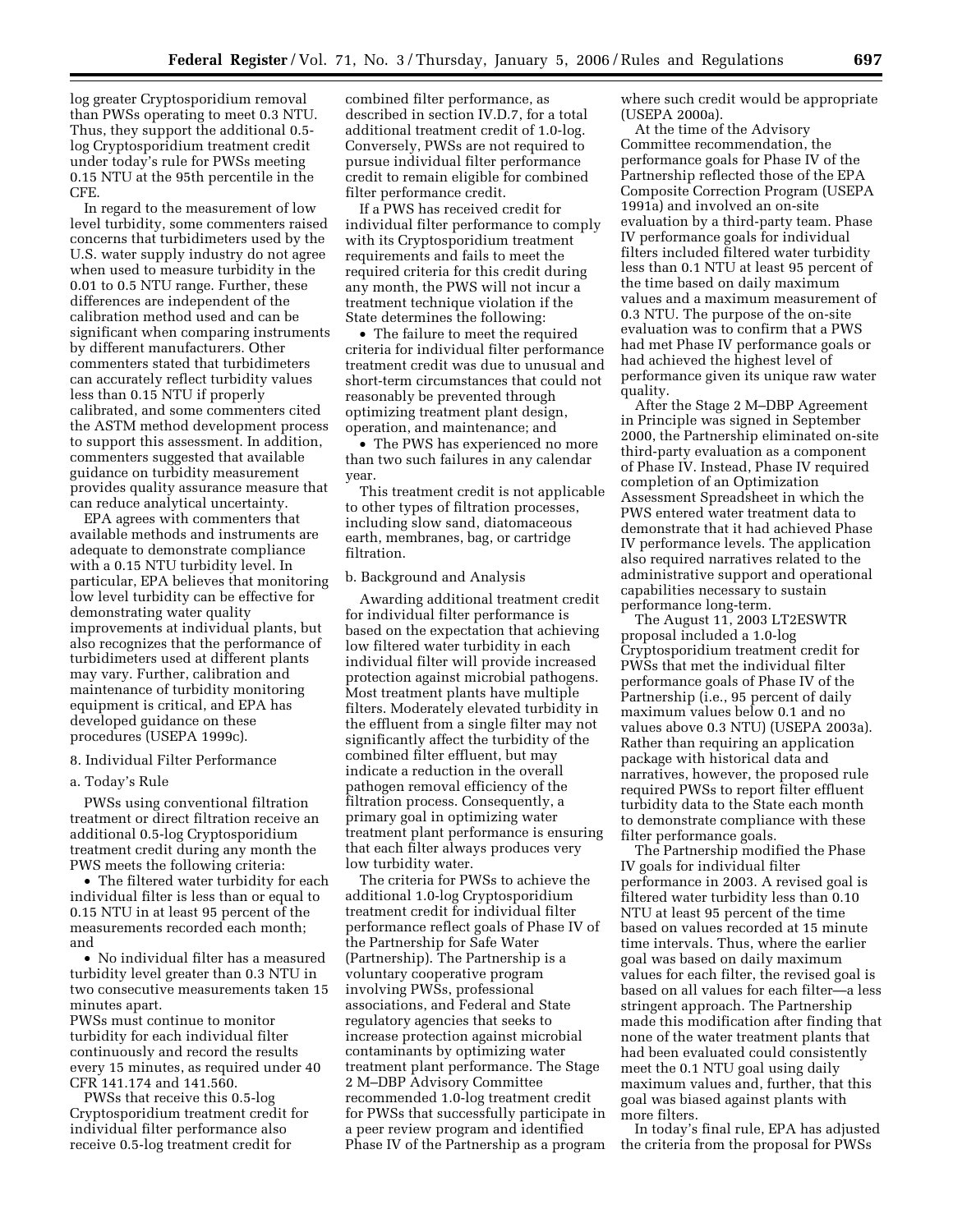to receive additional treatment credit based on individual filter effluent turbidity. These adjustments are in response to the changes the Partnership made to Phase IV individual filter performance goals. Under today's rule, PWSs receive 1.0-log additional Cryptosporidium treatment credit if effluent turbidity from each filter is less than or equal to 0.15 NTU at least 95 percent of the time and never exceeds 0.3 NTU in two consecutive measurements taken 15 minutes apart.

EPA expects that PWSs will operate at less than 0.1 NTU in order to comply with a regulatory limit of 0.15 NTU. Further, EPA believes that assessing individual filter compliance with a maximum turbidity level of 0.3 NTU based on two consecutive measurements taken 15 minutes apart is appropriate. This approach allows for brief fluctuations in turbidimeter readings that may not indicate a degradation in filtered water quality to occur without penalizing a PWS, but it should catch filters that significantly exceed 0.3 NTU over the course of a month. EPA applied this approach to individual filter monitoring under the IESWTR and LT1ESWTR. Consequently, EPA regards these criteria as comparable to the revised Partnership Phase IV standards for individual filter performance.

In addition, today's rule gives States authority to determine whether to issue a treatment technique violation for PWSs that exceed individual filter performance limits. This authority applies in the case where a PWS receives credit for individual filter performance to meet the treatment requirements of today's rule and fails to achieve the criteria to receive this credit during a month. If the State determines that this failure was due to unusual and short-term circumstances that could not reasonably be prevented through treatment optimization, the State may choose not to issue a treatment technique violation, which the PWS otherwise will incur. Because this authority should be applied only to unusual plant circumstances, a State cannot make this determination if a PWS has experienced more than two such failures in any calendar year.

EPA is granting States this authority because PWSs that consistently meet the criteria for individual filter performance treatment credit may occasionally experience short-term deviations from these criteria due to circumstances largely beyond the PWS's control. An example of such a circumstance may be malfunctioning equipment that a PWS quickly removes from service, but that nevertheless prevents the PWS from fully meeting individual filter

performance criteria in a particular month. EPA believes that States should only apply this authority in cases where PWSs have consistently achieved the criteria for individual filter performance treatment credit in previous months.

The approach in today's final rule for valuing individual filter performance treatment credit differs from the approach in the proposal. EPA's intent in both the proposal and today's rule is to award an additional 1.0-log Cryptosporidium treatment credit to PWSs that meet the criteria for individual filter performance. In the proposal, however, PWSs could receive 1.0-log additional treatment credit specifically for meeting the individual filter performance criteria, but were then not eligible to receive any treatment credit under the combined filter performance option. In today's rule, PWSs receive 0.5-log credit for the individual filter performance option and also receive an additional 0.5-log treatment credit for the combined filter performance option (discussed in section IV.D.7), resulting in 1.0-log total additional credit. EPA has made this modification so that if a PWS fails in an attempt to achieve individual filter performance credit, the PWS is clearly still eligible to received combined filter performance credit.

In a review of a draft LT2ESWTR proposal, the SAB recommended that PWSs receive 0.5-log, rather than 1.0 log, additional Cryptosporidium treatment credit for achieving individual filter effluent turbidity below 0.15 NTU at the 95th percentile (SAB 2003). In response to this SAB recommendation, today's rule requires additional individual filter performance criteria to support 1.0-log total additional treatment credit. Specifically, today's rule incorporates the Partnership Phase IV performance goal that individual filter effluent turbidity never exceed 0.3 NTU (as described earlier, EPA concluded that determining compliance with this standard based on two consecutive measurements taken 15 minutes is appropriate and consistent with existing regulations). Thus, EPA believes that these criteria, in conjunction with the expectation that controlling effluent turbidity at all filters individually rather than just the combined filter effluent will generally result in lower microbial risk, justify 1.0-log additional treatment credit.

#### c. Summary of Major Comments

Public comment on additional treatment credit for individual filter performance in the August 11, 2003 proposal raised a number of issues: changes in the Partnership Phase IV criteria and achievability of the proposed criteria for this credit, credit for participating in peer review programs, and a review process for data that exceed regulatory limit. A summary of these comments and EPA's responses follows.

Several commenters stated that PWSs could not consistently achieve the proposed individual filter effluent turbidity criterion of 95 percent of daily maximum measurements less than or equal to 0.1 NTU. Commenters provided data on turbidity levels in PWSs to support this assertion and indicated that the Partnership modified this criterion in the Phase IV individual filter performance goals because PWSs could not meet it. Alternatives recommended by commenters for the final rule included the use of the revised Partnership Phase IV goals for individual filter effluent turbidity or a more stringent criterion for combined filter effluent turbidity.

In response, EPA agrees that current Partnership Phase IV goals provide appropriate criteria for awarding 1.0-log total additional Cryptosporidium treatment credit. Today's rule grants this total credit to PWSs that meet a 95th percentile individual filter effluent turbidity limit of 0.15 NTU, and EPA expects that PWSs complying with this limit will operate under the Partnership goal of 0.10 NTU. EPA does not support awarding a higher level of additional treatment credit for a more stringent combined filter effluent turbidity criterion, beyond the 0.5-log credit available under combined filter performance (see section IV.D.7). The purpose of the individual filter performance toolbox option is to recognize the higher pathogen removal PWSs will likely achieve by maintaining very low effluent turbidity for each individual filter.

A few commenters suggested that as an alternative to establishing numerical criteria for individual filter performance, today's rule should award additional treatment credit for PWSs that successfully participate in a peer review program. In addition to the Partnership, commenters listed the Area Wide Optimization Program and the Texas Optimization Program as examples of programs that will provide for comprehensive improvements in treatment performance.

EPA agrees that participation in peer review programs is beneficial for PWSs. Further, such programs may assist PWSs in meeting the filtration performance criteria in today's rule for additional Cryptosporidium treatment credit. EPA does not believe, however, that mere participation in a peer review program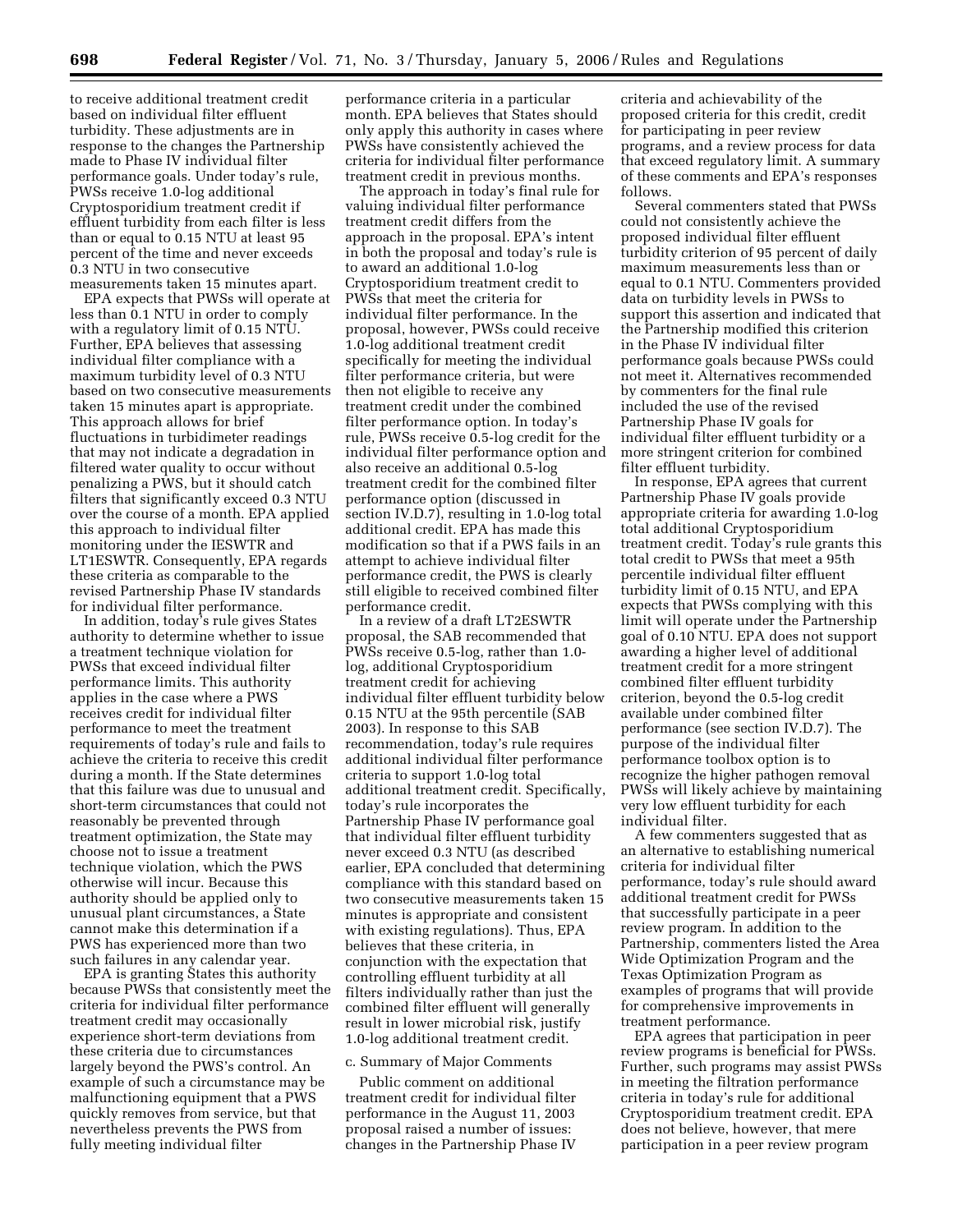is an appropriate basis for awarding additional treatment credit. Rather, to ensure national consistency in standards for compliance with treatment requirements, EPA has concluded that additional treatment credit should be based on PWSs meeting specified criteria for enhanced treatment performance.

Another significant issue raised by commenters is the need for a review process for deviations from the criteria for individual filter performance due to circumstances that cannot be prevented through plant optimization. An example given by several commenters is a filter that malfunctions and is taken out of service, but that may have exceeded the individual filter performance turbidity criteria for a short period when the filter was operating.

EPA agrees that circumstances may occur that are beyond the PWS's control and that prevent the PWS from fully meeting the criteria for individual filter performance in a particular month. If a PWS relies on individual filter performance treatment credit to meet the treatment requirements of today's rule and the PWS fails to meet all criteria for this credit in a given month, the State may review the reasons for this failure. If the State finds that the failure was due to circumstances that could not be prevented through plant optimization, the State may choose not to issue a treatment technique violation on up to two such occasions in a calendar year.

## 9. Demonstration of Performance

## a. Today's Rule

A demonstration of performance is a site-specific test that assesses the Cryptosporidium removal efficiency of a water treatment plant or a treatment process within a plant. Under today's rule, PWSs may undertake demonstration of performance testing for the following purposes:

(1) To establish a Cryptosporidium treatment credit that is higher than the prescribed treatment credit in today's rule for a water treatment plant or a treatment process in the microbial toolbox; or

(2) To establish a Cryptosporidium treatment credit for a treatment process that is not included in the microbial toolbox or that does not meet the design or operational criteria for prescribed treatment credit in the microbial toolbox.

The specific requirements that apply to demonstration of performance testing are as follows:

• PWSs may receive Cryptosporidium treatment credit for a water treatment plant or a treatment process within a plant that is based on a site-specific demonstration of Cryptosporidium

removal efficiency. This demonstration of performance treatment credit may be greater than or less than any prescribed treatment credit in today's rule.

• The site-specific demonstration of Cryptosporidium removal efficiency must follow a State-approved protocol and may involve the use of surrogates rather than Cryptosporidium.

• The State must approve through written notification any treatment credit based on a demonstration of performance. As a condition of approval, the State may designate monitoring and treatment performance criteria the PWS must meet and report on an ongoing basis to remain eligible for the credit. The State may designate such criteria to verify that the PWS maintains the operating conditions under which the State approved the demonstration of performance treatment credit.

• PWSs are not eligible for prescribed treatment credit for any treatment process that is included in a demonstration of performance credit.

#### b. Background and Analysis

The prescribed Cryptosporidium treatment credits in today's rule for water treatment plants and for treatment processes in the microbial toolbox are based on conservative estimates of mean Cryptosporidium removal efficiencies. Due to site-specific conditions, however, some PWSs will achieve greater Cryptosporidium removal than reflected in the prescribed treatment credits. In addition, some PWSs will have treatment processes that are not included in the microbial toolbox or that do not meet microbial toolbox criteria for prescribed treatment credit. In all these cases, PWSs have the option to undertake demonstration of performance testing to establish an appropriate level of Cryptosporidium treatment credit for the treatment plant or treatment process.

The option for demonstration of performance testing in today's rule reflects a recommendation by the Stage 2 M–DBP Advisory Committee. Specifically, the Committee stated that the LT2ESWTR should allow sitespecific testing both to establish Cryptosporidium treatment credit above the prescribed credit for microbial toolbox processes and to demonstrate Cryptosporidium removal for technologies not listed in the microbial toolbox. The August 11, 2003 LT2ESWTR proposal included the demonstration of performance option (USEPA 2003a), and EPA is establishing it in today's final rule.

Demonstration of performance testing will be specific to a particular site and

will depend on the treatment processes being tested, water quality, plant infrastructure, PWS resources, and other factors. Consequently, today's rule does not establish specific protocols for demonstration of performance testing. Rather, today's rule gives States the authority to approve testing protocols developed by PWSs and to determine what level of Cryptosporidium treatment credit is appropriate. The Toolbox Guidance Manual provides recommendations to PWSs and States on conducting demonstration of performance testing, including analytical methods for measuring aerobic and anaerobic spores.

In general, demonstration of performance testing should encompass the full range of expected operating conditions and should conservatively assess the degree of Cryptosporidium removal that a treatment process can reliably achieve. Directly quantifying the removal of Cryptosporidium typically is not feasible in full-scale testing due to limitations in source water concentrations and analytical method performance. Consequently, demonstration of performance testing that is conducted at full-scale may involve the use of surrogates, such as aerobic spores, that have been shown to correlate with the removal of Cryptosporidium. PWSs and States may also consider the use of pilot-scale studies in conjunction with full-scale studies for demonstration of performance testing.

As a condition of approving a demonstration of performance credit, the State may designate treatment performance criteria the PWS must meet on an ongoing basis to remain eligible for the credit. For example, if a PWS conducts a demonstration of performance study while operating with very low filtered water turbidity, the State may establish as a condition of approving treatment credit based on the study that the PWS must continue operating at the low filtered water turbidity. EPA believes this condition is necessary because, in this example, if the PWS were to begin operating at a higher filtered water turbidity level, the demonstration of performance study results might no longer represent the PWSs actual performance.

PWSs are not eligible for prescribed treatment credit for any treatment process that is included in a demonstration of performance credit. For example, if a PWS receives a demonstration of performance treatment credit of 4-log for Cryptosporidium removal through a conventional treatment plant (i.e., coagulation/ sedimentation/filtration), the PWS is not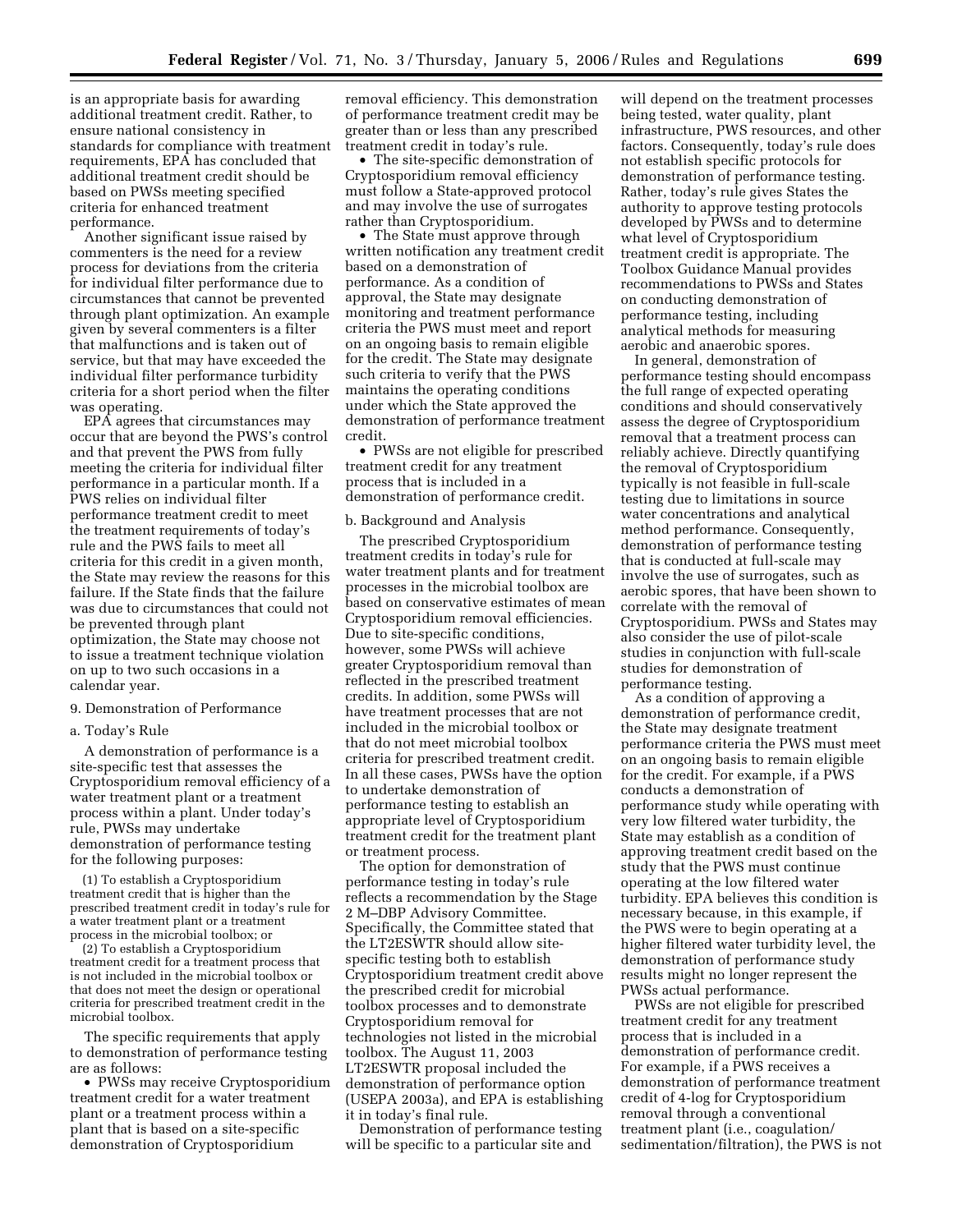also eligible for additional treatment credit for combined filter performance. In this case, the demonstration of performance testing accounts for the removal achieved by filtration.

## c. Summary of Major Comments

Public comment on the August 11, 2003 LT2ESWTR proposed supported inclusion of the demonstration of performance option to award sitespecific treatment credit to PWSs. Commenters stated that many well-run surface water treatment plants achieve significantly greater Cryptosporidium removal than the prescribed treatment credit, and demonstration of performance testing is needed to award an appropriate level of credit in such cases. Two aspects of this option that received significant public comment are the provision for States to award less than the prescribed treatment credit if indicated by testing results and the need for guidance on demonstration of performance testing. These comments and EPA's responses are summarized as follows.

Several commenters recommended that EPA eliminate the provision that allows States to award less than the prescribed treatment credit based on demonstration of performance testing. These commenters stated that pilot- and full-scale testing is conservative and challenging to implement and that for past regulations, States generally have not awarded lower treatment credit based on a site-specific study. If this provision remains in the regulation, commenters suggested that EPA provide criteria addressing how it should be applied. Such criteria should recognize the conservative nature of testing with surrogates for Cryptosporidium removal and the potential for misleading or flawed testing results.

In response, EPA believes that States should have the discretion to award either more or less treatment credit than the prescribed credit on a case-by-case basis where a State has site-specific information that an alternative credit is appropriate. Today's rule allows this. EPA recognizes, however, that demonstration of performance testing should be designed to provide a conservative estimate of treatment efficiency and, as such, is not generally intended to reduce the level of treatment credit a PWS receives. Further, results from demonstration of performance testing should be rigorously evaluated for flaws and bias prior to being used to support either a higher or lower treatment credit. The Toolbox Guidance Manual identifies approaches States may wish to consider

in awarding higher or lower treatment credit.

Many commenters stated that EPA should provide thorough guidance on demonstration of performance testing. Topics for this guidance suggested by commenters include approaches to demonstrating treatment credit, minimum duration of testing, the use of safety factors, and periodic reconfirmation of testing results. Some commenters recommended that guidance address both full-scale testing with surrogates like aerobic spores and pilot-scale testing with Cryptosporidium or surrogates. Other commenters recommended that testing should be limited to full-scale processes and that testing with pilot-scale representations of full-scale equipment should be discouraged.

In the Toolbox Guidance Manual, EPA provides direction on procedures for demonstration of performance testing that addresses issues raised by commenters. These issues include surrogates for full-scale testing, potential roles for pilot-scale testing in conjunction with full-scale testing, minimum duration of testing to capture the full range of operating conditions, the analysis of data from testing to establish treatment credit, and routine monitoring to verify that the conditions under which demonstration of performance credit is awarded are maintained during routine operation. EPA believes that this guidance will assist PWSs and States with implementing demonstration of performance testing appropriately.

## 10. Bag and Cartridge Filtration

#### a. Today's Rule

Under today's rule, PWSs may receive Cryptosporidium treatment credit of up to 2.0-log for an individual bag or cartridge filter and up to 2.5-log for two or more bag or cartridge filters operated in series. To be eligible for this treatment credit, filters must meet the definition of a bag or cartridge filter and must undergo challenge testing to demonstrate removal efficiency with an applied safety factor, as described in this section.

Today's rule defines bag and cartridge filters as pressure driven separation processes that remove particulate matter larger than 1 micrometer using an engineered porous filtration media through either surface or depth filtration. Bag filters are constructed of a non-rigid, fabric filtration media housed in a pressure vessel in which the direction of flow is from the inside of the bag to the outside. Cartridge filters are typically constructed as rigid or

semi-rigid, self-supporting filter elements housed in a pressure vessel in which flow is from the outside of the cartridge to the inside.

Today's rule treats bag and cartridge filters equivalently, with the following exception: If a cartridge filter meets the definition of a membrane filtration process and can be direct integrity tested according to the criteria specified in section IV.D.11, a PWS has the option to seek greater treatment credit for the filter as a membrane. Section IV.D.11 describes criteria for awarding treatment credit to membranes.

Today's rule requires challenge testing to establish Cryptosporidium treatment credit for bag and cartridge filters. This challenge testing is productspecific and not site-specific. Once challenge testing is performed on a specific bag or cartridge filtration product, PWSs that install the specific filtration product are not required to repeat challenge testing at individual sites. For a PWS to receive Cryptosporidium treatment credit for a bag or cartridge filter, challenge testing must meet the following criteria:

• Challenge testing must be conducted on full-scale filters that match the filters the PWS will use in materials, construction, and associated housing or pressure vessel. If treatment credit will be based on filters operated in series then challenge testing must be performed on the filters in series.

• Challenge testing must involve measuring the removal by the filter of either Cryptosporidium or a surrogate that is removed no more efficiently than Cryptosporidium (i.e., the ''challenge particulate'').

• The analytical method used to measure removal in the challenge test must discretely quantify the specific challenge particulate. The maximum allowable feed water concentration of the challenge particulate used during a challenge test is 10,000 times the analytical method detection limit of the challenge particulate in the filtrate.

• During challenge testing, filters must be operated at the maximum design flow rate and for a duration sufficient to reach the maximum design pressure drop (i.e., ''terminal pressure drop''). PWSs may not operate bag or cartridge filters outside of these design parameters during routine use. In order to achieve terminal pressure drop during challenge testing, adding particulate matter, such as fine carbon test dust or bentonite clay particles, to the test water is allowed and may be necessary.

• In each challenge test, the removal of the challenge particulate must be measured during three periods over the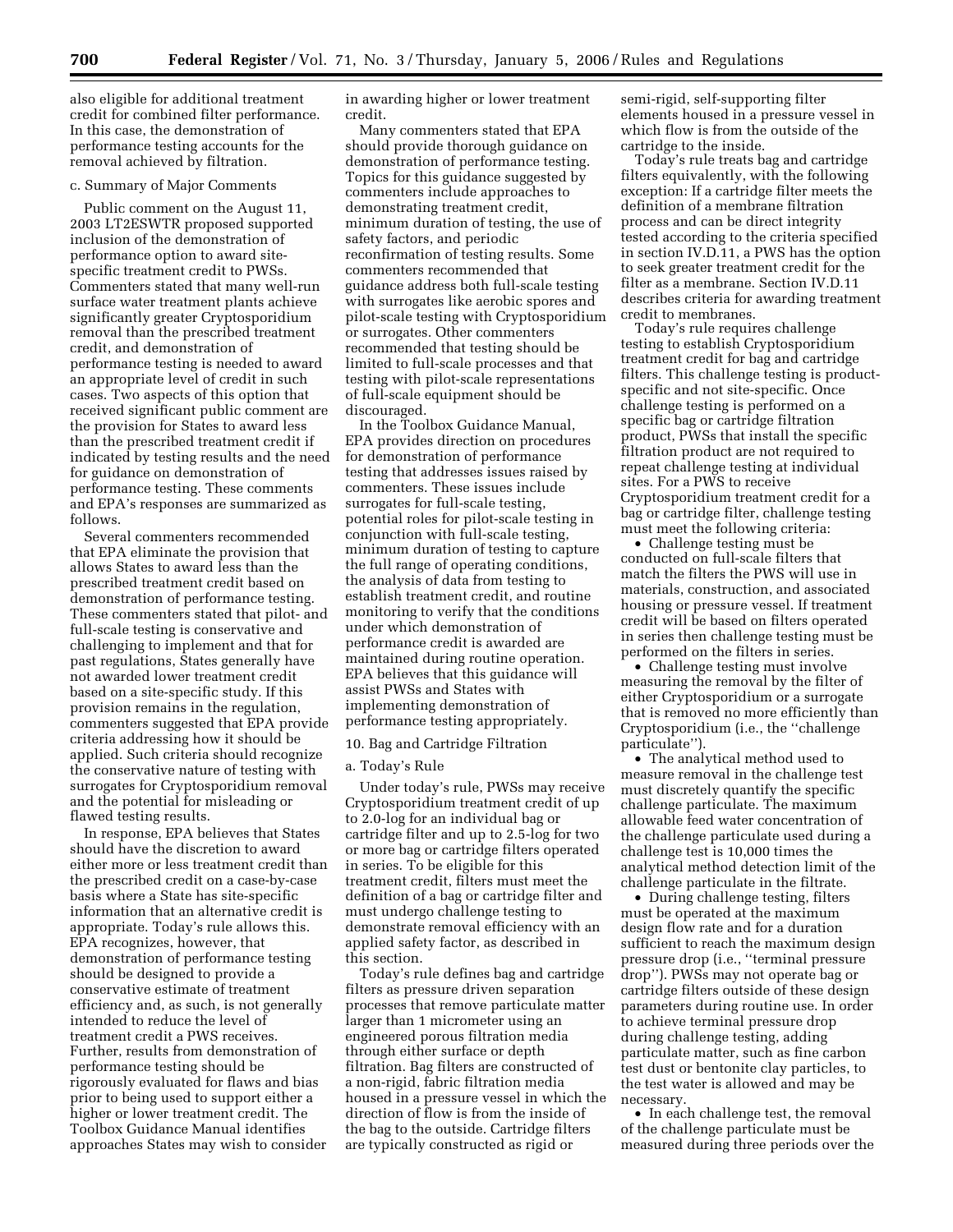filtration cycle: (1) Within two hours of start-up of a new filter, (2) when the pressure drop is between 45 and 55 percent of the terminal pressure drop, and (3) when the pressure drop has reached 100 percent of the terminal pressure drop. A log removal value (LRV) must be calculated for each of these periods as follows:  $LOG_{10}$  (filter influent challenge particulate level)  $LOG<sub>10</sub>$  (filter effluent challenge particulate level). For each filter tested, the LRV for the filter  $(LRV<sub>filter</sub>)$  is equal to the minimum of these three LRVs.

• The LRV $_{\text{filter}}$  values for each filter that is tested are used to determine the removal efficiency that is assigned to the specific bag or cartridge filter product (*i.e.*, a filter product line) or combination of filters in series. If fewer than twenty filters are tested, the removal efficiency of the filter product line is equal to the lowest LRVfilter among the filters tested (today's rule does not specify a minimum number of filters to test). If twenty or more filters are tested, the removal efficiency of the filter product line is equal to the 10th percentile of the LRV<sub>filter</sub> values among the filters tested.

• The Cryptosporidium treatment credit assigned to an individual bag or cartridge filter is equal to the removal efficiency established during challenge testing minus a 1.0-log factor of safety, up to a maximum treatment credit of 2.0-log (*e.g.*, if challenge testing demonstrates a removal efficiency of 3.0-log or greater, the filter is eligible to receive 2.0-log Cryptosporidium treatment credit).

• The Cryptosporidium treatment credit assigned to configurations of two or more bag or cartridge filters operated in series is equal to the removal efficiency established during challenge testing minus a 0.5-log factor of safety, up to a maximum treatment credit of 2.5-log (*e.g.*, if challenge testing demonstrates a removal efficiency of 3 log or greater, the filter receives 2.5-log Cryptosporidium treatment credit).

If a previously tested bag or cartridge filter is modified in a manner that could change the removal efficiency of the filter product line, a new removal efficiency must be established for the modified filter through challenge testing. If approved by the State, data from challenge testing conducted prior to promulgation of today's rule may be considered in lieu of additional testing. However, the prior testing must have been conducted in a manner that demonstrates a removal efficiency for Cryptosporidium commensurate with the treatment credit awarded to the filter.

## b. Background and Analysis

Bag and cartridge filters are widely used by very small PWSs and in pointof-entry applications to remove particulate material from raw water, including microbial pathogens like Cryptosporidium. Depending on water quality and treatment plant infrastructure, these filters may be used as the sole filtration step or as a polishing filter that follows primary filtration processes. A critical aspect of bag and cartridge filters as defined in today's rule is that they cannot undergo direct integrity testing, which is used to detect leaks that could result in contamination of the treated water. Cartridge filters that meet the definition of a membrane process and can be direct integrity tested are considered membranes under today's rule, and these are described in section IV.D.11.

The Stage 2 M–DBP Advisory Committee recommended Cryptosporidium treatment credits of 1.0- and 2.0-log for bag and cartridge filters, respectively (USEPA 2000a), and the August 11, 2003 LT2ESWTR proposal included criteria for PWSs to receive these treatment credits. The proposed criteria required challenge testing and the application of a 1.0-log factor of safety to establish treatment credit. In today's final rule, EPA has modified these criteria to allow both bag and cartridge filters to be eligible for 2.0-log credit and to allow 2.5-log credit with a 0.5-log factor of safety for bag or cartridge filters operated in series. The following discussion summarizes the basis for these criteria and for differences between the proposal and today's final rule.

In the proposal, EPA reviewed bag and cartridge filtration studies by Long (1983), Schaub *et al.* (1993), Goodrich *et al.* (1995), Ciardelli (1996a and 1996b), Li *et al.* (1997), Roessler (1998), Enriquez *et al.* (1999), NSF (2001a and 2001b), and Cornwell and LeChevallier (2002). Results from these studies indicated that both bag and cartridge filters exhibit variable removal efficiency, ranging from 0.5- to 3.6-log. No correlation between the pore size rating established by the manufacturer and the removal efficiency of the filter was apparent. Additionally, available data did not indicate a strong relationship between commonly used process monitoring parameters, such as turbidity and pressure drop, and Cryptosporidium removal efficiency.

Due to this lack of correlation between either design criteria or process monitoring and removal efficiency, today's rule requires challenge testing of filters to establish Cryptosporidium

treatment credit. Challenge testing must measure the removal across the filter of Cryptosporidium or a surrogate, like polystyrene microspheres, that is removed no more efficiently than Cryptosporidium (Long 1983, Li *et al.*  1997, NSF 2002b). Further, because studies have shown the removal efficiency of some bag and cartridge filters to decrease over the course of a filtration cycle (Li *et al.* 1997, NSF 2001a,b), challenge testing must assess removal efficiency during three periods: within two hours of startup of a new filter, between 45–55 percent of terminal pressure drop, and at the end of the run after terminal pressure drop is realized.

Bag and cartridge filter challenge testing is product-specific and not sitespecific since the intent of this testing is to demonstrate the removal capabilities of the filtration device rather than evaluate the feasibility of implementing the technology at a specific plant. Challenge testing must be conducted using full-scale filter elements to assess the performance of the entire unit, including the filtration media, seals, filter housing and other components integral to the filtration system. To be eligible for treatment credit when operated in series, filters must be tested in series. Multiple filters of the same type can be tested to provide a better statistical basis for estimating removal efficiency. The Toolbox Guidance Manual provides information on bag and cartridge filter challenge testing.

Today's rule establishes the proposed requirement that a 1.0-log factor of safety be applied to the removal efficiency established during challenge testing for individual bag or cartridge filters when determining treatment credit. Thus, to receive a 2.0-log treatment credit, a removal efficiency of at least 3.0-log must be demonstrated during challenge testing. EPA believes that this factor of safety is necessary because integrity testing with bag and cartridge filters is not possible (note: under today's rule, cartridge filters that can be integrity tested are classified as membranes and no safety factor is required; see section IV.D.11).

Challenge testing provides an estimate of the removal efficiency of a bag or cartridge filter product line but does not involve testing every filter. Further, it does not fully capture the variation in filter performance that will occur over time during routine use. For membranes, the use of direct integrity tests, such as a pressure hold test, that is correlated to removal efficiency addresses this problem. With bag and cartridge filters, however, EPA is aware